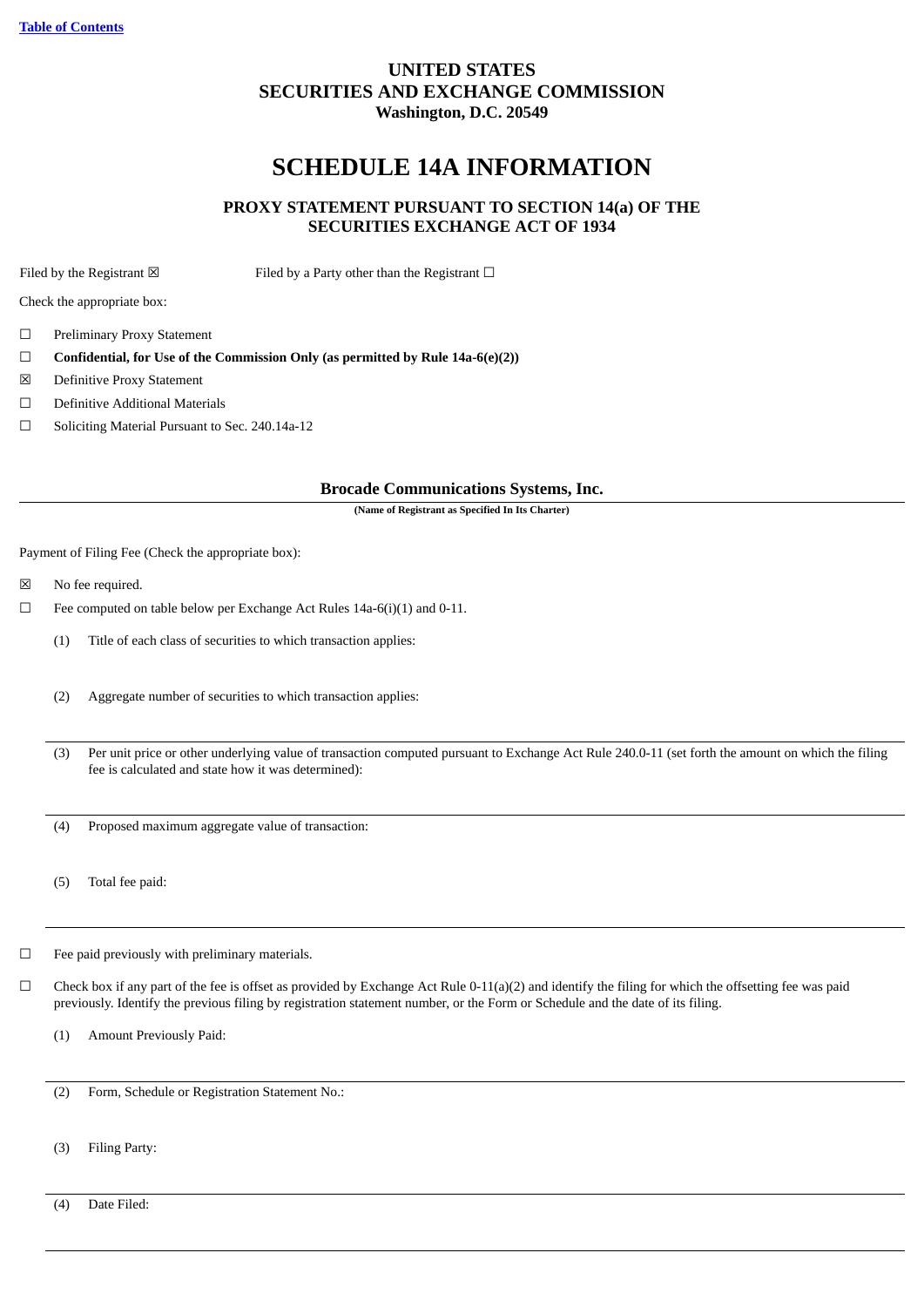Brocade Communications Systems, Inc. 130 Holger Way, San Jose, CA 95134 www.brocade.com



*To the Stockholders of Brocade Communications Systems, Inc.:*

You are cordially invited to attend the 2012 Annual Meeting of Stockholders (the "Annual Meeting") of Brocade Communications Systems, Inc. ("Brocade" or the "Company") to be held on April 12, 2012, at 2:00 p.m. Pacific Time, at our corporate offices located at 130 Holger Way, San Jose, California 95134. At the Annual Meeting, we will ask you to consider the following proposals:

- To elect six directors;
- Non-binding advisory resolution to approve executive compensation;
- To approve an amendment to Brocade's 2009 Stock Plan;
- To approve an amendment to Brocade's 2009 Employee Stock Purchase Plan (the "ESPP"); and
- To ratify the appointment of KPMG LLP as our independent registered public accountants for the fiscal year ending October 27, 2012.

Stockholders of record as of February 17, 2012 may vote at the Annual Meeting.

Your vote is important. Whether or not you plan to attend the meeting in person, it is important that your shares be represented. Please vote as soon as possible.

Sincerely,

Dave House Michael Klayko

Michael Klafer

Chairman of the Board Chief Executive Officer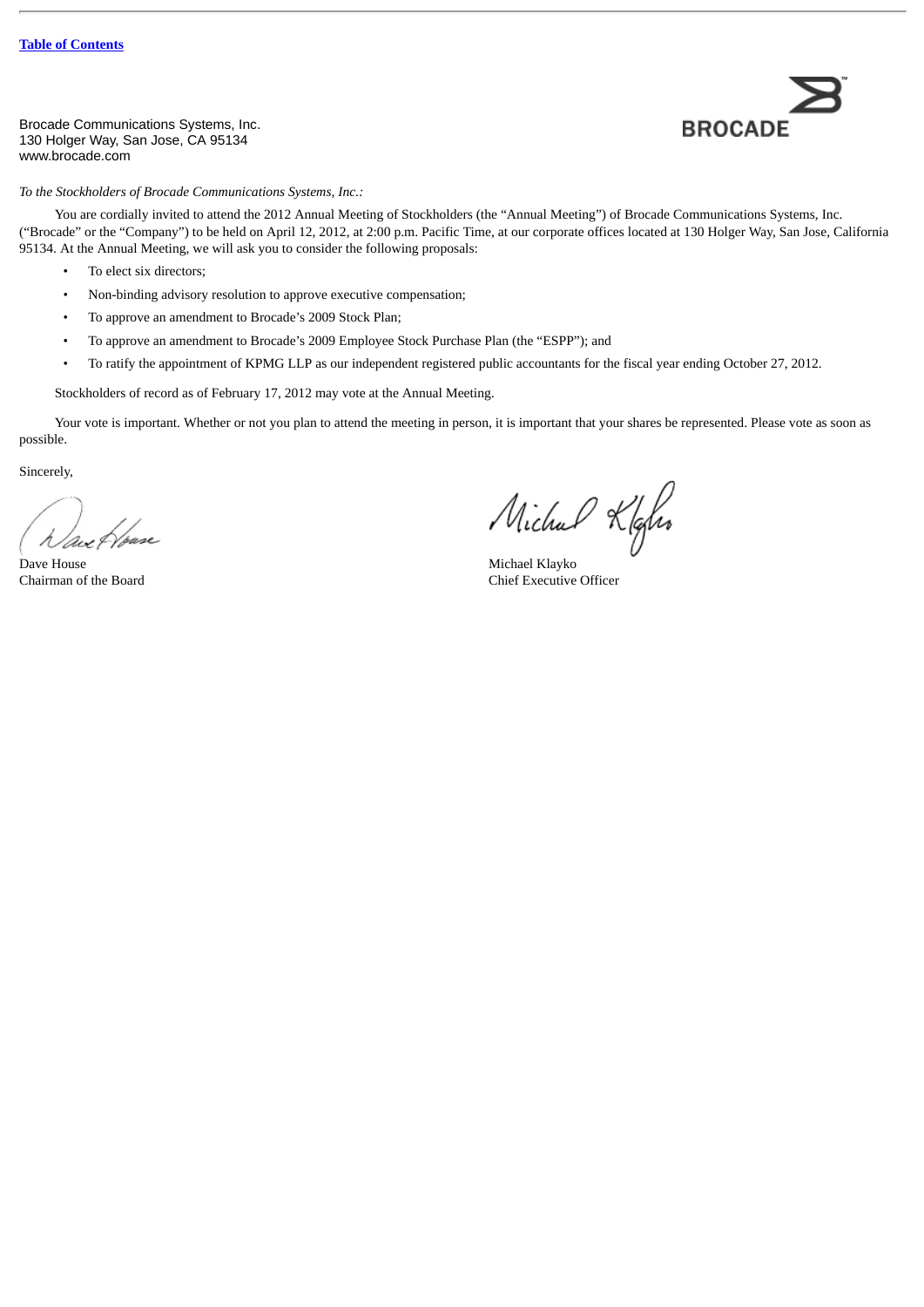Brocade Communications Systems, Inc. 130 Holger Way, San Jose, CA 95134 www.brocade.com



## **NOTICE OF ANNUAL MEETING OF STOCKHOLDERS TO BE HELD ON APRIL 12, 2012**

On April 12, 2012, Brocade Communications Systems, Inc. will hold its 2012 Annual Meeting of Stockholders at 2:00 p.m. Pacific Time. The meeting will be held at Brocade's corporate offices located at 130 Holger Way, San Jose, California 95134 for the following purposes:

- to elect Judy Bruner, John W. Gerdelman, David L. House, Glenn C. Jones, Michael Klayko and L. William Krause as directors;
- Non-binding advisory resolution to approve executive compensation;
- to approve an amendment to Brocade's 2009 Stock Plan;
- to approve an amendment to Brocade's 2009 Employee Stock Purchase Plan;
- to ratify the appointment of KPMG LLP as our independent registered public accountants for the fiscal year ending October 27, 2012; and
- to transact such other business that may properly come before the meeting or at any adjournment or postponement thereof.

More information about these business items is described in the proxy statement accompanying this notice. Any of the above matters may be considered at the Annual Meeting at the date and time specified above or at any adjournment or postponement of such meeting.

Your vote is important. Whether or not you plan to attend the meeting in person, it is important that your shares be represented. To ensure that your vote is counted at the meeting, please vote as soon as possible.

For Brocade's Board of Directors,

**B** Wall

Vice President, General Counsel and Corporate Secretary

San Jose, California February 24, 2012

#### **YOUR VOTE IS IMPORTANT.**

**WHETHER OR NOT YOU PLAN TO ATTEND THE MEETING, PLEASE COMPLETE, SIGN, DATE AND RETURN THE PROXY CARD OR VOTING INSTRUCTION CARD AS INSTRUCTED OR VOTE BY TELEPHONE OR USING THE INTERNET AS INSTRUCTED ON THE PROXY CARD, VOTING INSTRUCTION CARD OR THE NOTICE OF INTERNET AVAILABILITY OF PROXY MATERIALS.**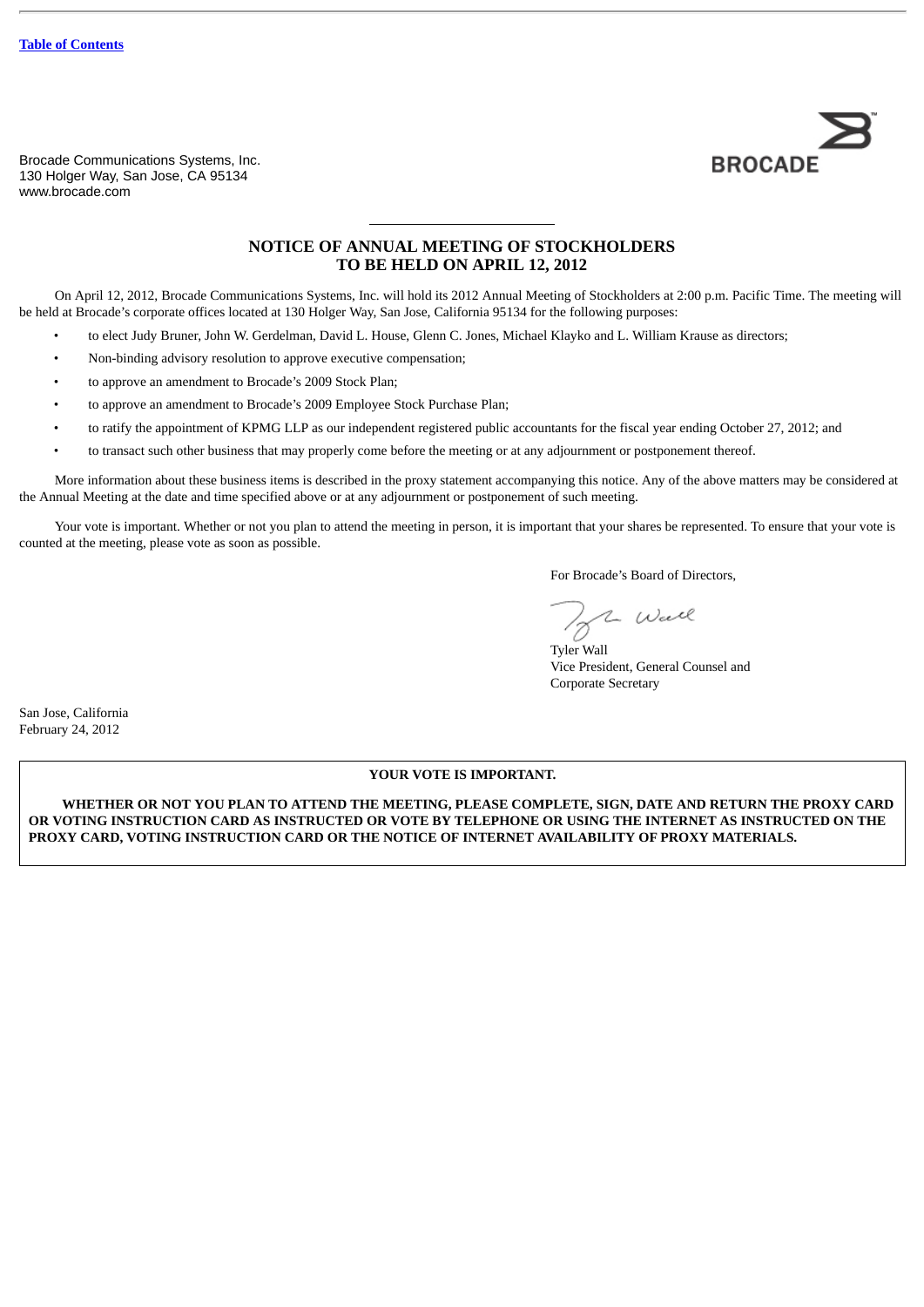J.

## **TABLE OF CONTENTS**

<span id="page-3-0"></span>

| <u>QUESTIONS AND ANSWERS ABOUT THE PROXY MATERIALS AND OUR ANNUAL MEETING</u>         | Page           |
|---------------------------------------------------------------------------------------|----------------|
| <b>BOARD OF DIRECTORS MEETINGS AND COMMITTEES</b>                                     | 1<br>7         |
| <b>Information about the Directors and Nominees</b>                                   | $\overline{7}$ |
| <b>Committees of the Board of Directors</b>                                           | 10             |
| <b>Compensation Committee Interlocks and Insider Participation</b>                    | 13             |
| <b>Annual Meeting Attendance</b>                                                      | 13             |
| <b>Communications with the Board of Directors</b>                                     | 13             |
| <b>Code of Ethics</b>                                                                 | 13             |
| Board Leadership and Role in Risk Oversight                                           | 14             |
| <b>Director Compensation</b>                                                          | 14             |
| SECURITY OWNERSHIP OF CERTAIN BENEFICIAL OWNERS AND MANAGEMENT                        | 17             |
| PROPOSAL ONE: ELECTION OF DIRECTORS                                                   | 21             |
| <b>Nominees</b>                                                                       | 21             |
| <b>Vote Required</b>                                                                  | 21             |
| PROPOSAL TWO: ADVISORY RESOLUTION TO APPROVE EXECUTIVE COMPENSATION                   | 22             |
| <b>Vote Required</b>                                                                  | 23             |
| PROPOSAL THREE: AMENDMENT AND RESTATEMENT OF THE 2009 STOCK PLAN                      | 24             |
| <b>Certain Federal Income Tax Information</b>                                         | $30\,$         |
| <b>Vote Required</b>                                                                  | 32             |
| PROPOSAL FOUR: AMENDMENT AND RESTATEMENT OF THE 2009 EMPLOYEE STOCK PURCHASE PLAN     | 33             |
| <b>Certain Federal Income Tax Information</b>                                         | 36             |
| <b>Vote Required</b>                                                                  | 37             |
| PROPOSAL FIVE: RATIFICATION OF SELECTION OF INDEPENDENT REGISTERED PUBLIC ACCOUNTANTS | 38             |
| Fees Billed by KPMG LLP During Fiscal Years 2011 and 2010                             | 38             |
| <b>Vote Required</b>                                                                  | 39             |
| <b>EXECUTIVE OFFICERS</b>                                                             | 40             |
| <b>EXECUTIVE COMPENSATION AND OTHER MATTERS</b>                                       | 42             |
| <b>Executive Summary</b>                                                              | 42             |
| <b>Compensation Discussion and Analysis</b>                                           | 43             |
| <b>Executive Compensation Philosophy, Objectives and Mix</b>                          | 44             |
| <b>Governance of Our Executive Compensation Program</b>                               | 47             |
| <b>Fiscal Year 2011 Compensation Components and Decisions for NEOs</b>                | 48             |
| <b>Base Salary</b>                                                                    | 48             |
| <b>Annual Cash Incentives</b>                                                         | 48             |
| <b>Senior Leadership Plan</b>                                                         | 49             |
| <b>Special Ethernet Bonus Program (SEBP)</b>                                          | 50             |
| 2011 Cash Compensation Summary                                                        | 52             |
| <b>Long-Term Equity Incentives</b>                                                    | 52             |
| <b>Changes to Long-Term Equity Incentives for 2012</b>                                | 54             |
| <b>Benefits and Perquisites</b>                                                       | 54             |
| <b>Post-Employment Compensation Arrangements</b>                                      | 54             |
| <b>Reasonableness of Compensation</b>                                                 | 55             |
| <b>Other Compensation Policies</b>                                                    | 55             |
| <b>Tax and Accounting Considerations</b>                                              | 55             |
| <b>Compensation and Risk</b>                                                          | 56             |
| <b>Compensation Committee Report</b>                                                  | 58             |
| <b>Summary Compensation Table</b>                                                     | 59             |
| 2011 Grants of Plan-Based Awards                                                      | 61             |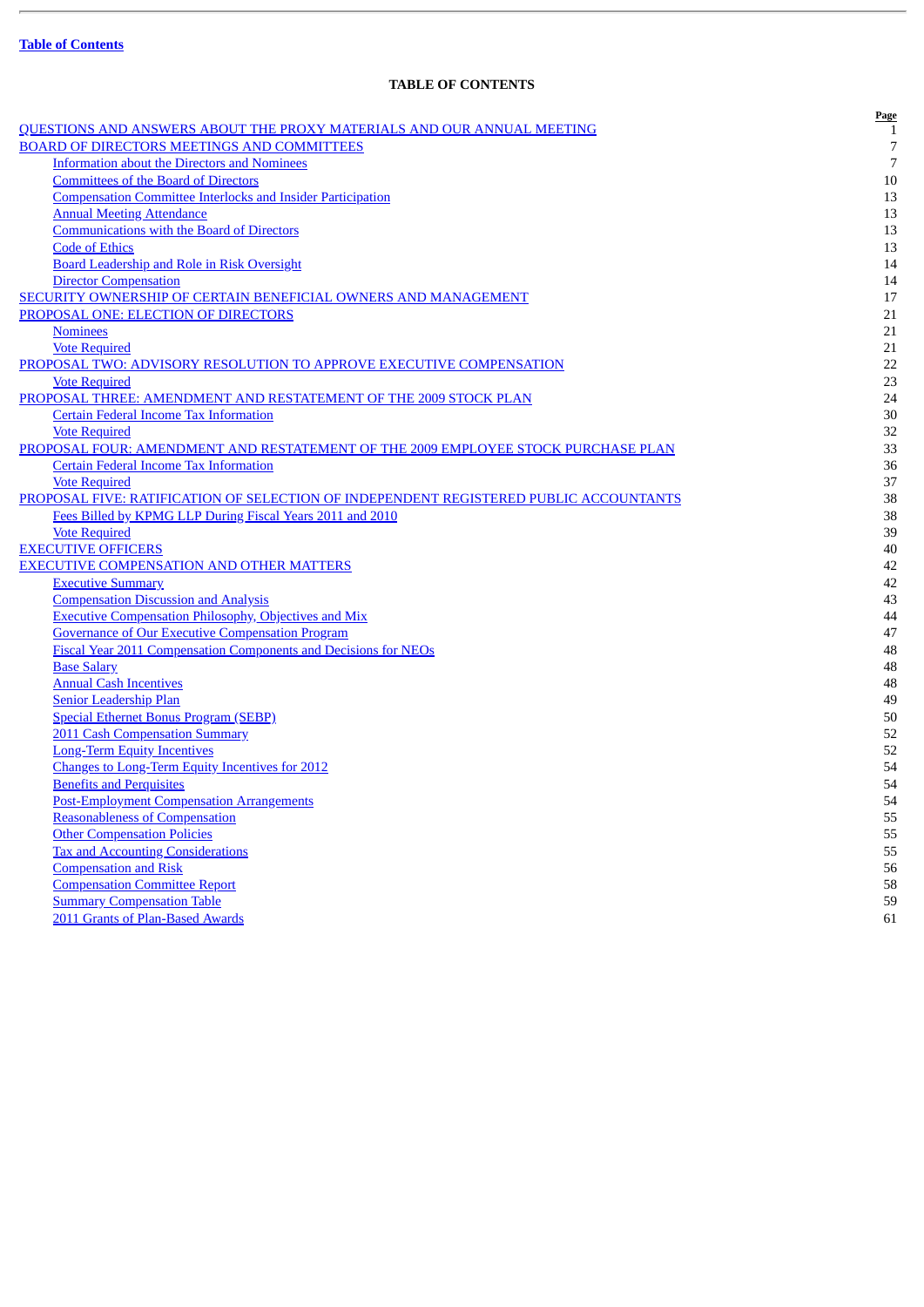Ē.

|                                                                 | <b>Page</b> |
|-----------------------------------------------------------------|-------------|
| <b>Outstanding Equity Awards at 2011 Fiscal Year End</b>        | 63          |
| Option Exercises and Stock Vested in Fiscal Year 2011           | 65          |
| <b>Employment, Change of Control and Severance Arrangements</b> | 66          |
| 2011 Potential Payments upon Termination or Change in Control   | 67          |
| <b>Equity Compensation Plan Information</b>                     | 68          |
| <b>SECTION 16(a) BENEFICIAL OWNERSHIP REPORTING COMPLIANCE</b>  | 69          |
| CERTAIN RELATIONSHIPS AND RELATED TRANSACTIONS                  | 69          |
| <b>AUDIT COMMITTEE REPORT</b>                                   | 70          |
| <b>OTHER BUSINESS</b>                                           | 71          |
| <b>HOUSEHOLDING</b>                                             | 71          |
| <b>INCORPORATION BY REFERENCE</b>                               | 71          |
|                                                                 |             |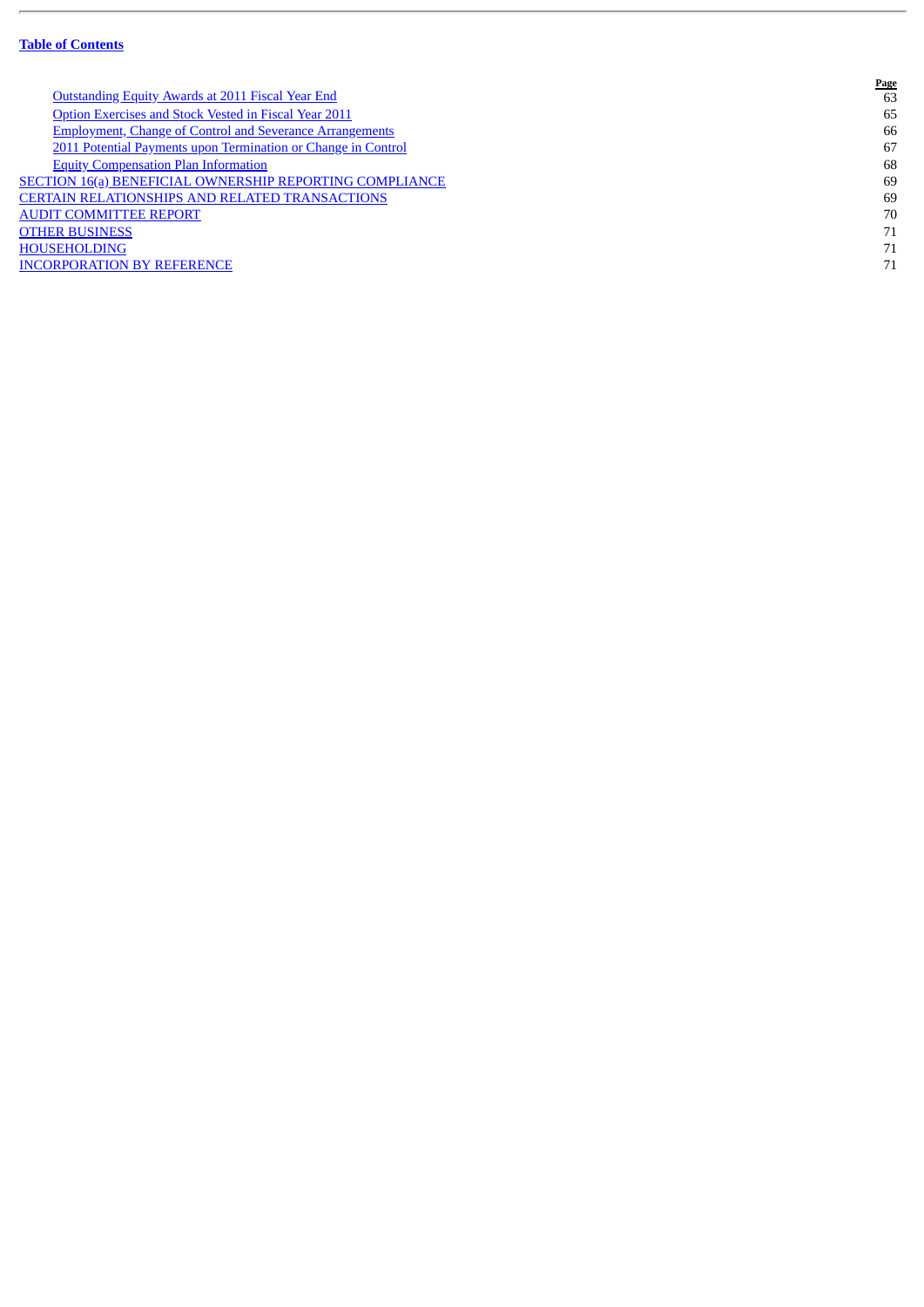#### **BROCADE COMMUNICATIONS SYSTEMS, INC.**

## **PROXY STATEMENT FOR 2012 ANNUAL MEETING OF STOCKHOLDERS**

Brocade's Board of Directors (the "Board") is providing these proxy materials to you for use in connection with the 2012 Annual Meeting of Stockholders (the "Annual Meeting") to be held on April 12, 2012 at 2:00 p.m. Pacific Time, and at any postponement or adjournment of the meeting. The Annual Meeting will be held at our offices located at 130 Holger Way, San Jose, California 95134. Stockholders of record as of February 17, 2012 (the "Record Date") are invited to attend the Annual Meeting and are asked to vote on the proposals described in this proxy statement.

The Notice of Internet Availability (the "Notice") was first mailed on or about February 28, 2012 to stockholders of record as of the Record Date, and these proxy solicitation materials combined with the Annual Report on Form 10-K for the fiscal year ended October 29, 2011, including financial statements, were first made available to you on the Internet, on or about February 28, 2012. Our principal executive offices are located at 130 Holger Way, San Jose, California 95134, and our telephone number is (408) 333-8000. We maintain a website at www.brocade.com. The information on our website is not a part of this proxy statement.

## **QUESTIONS AND ANSWERS ABOUT THE PROXY MATERIALS AND OUR ANNUAL MEETING**

## <span id="page-5-0"></span>**Q: What is the purpose of the Annual Meeting?**

A: To vote on the following proposals:

- to elect Judy Bruner, John W. Gerdelman, David L. House, Glenn C. Jones, Michael Klayko and L. William Krause as directors;
- Non-binding advisory resolution to approve executive compensation;
- to approve an amendment to Brocade's 2009 Stock Plan;
- to approve an amendment to Brocade's 2009 Employee Stock Purchase Plan; and
- to ratify the appointment of KPMG LLP as our independent registered public accountants for the fiscal year ending October 27, 2012.

To transact such other business that may properly come before the Annual Meeting or at any adjournment or postponement thereof.

## **Q: How does the Board of Directors recommend I vote on these proposals?**

A: The Board recommends a vote:

- FOR the election of Judy Bruner, John W. Gerdelman, David L. House, Glenn C. Jones, Michael Klayko and L. William Krause as directors;
- FOR the non-binding advisory resolution to approve executive compensation;
- FOR the amendment to Brocade's 2009 Stock Plan;
- FOR the amendment to Brocade's 2009 Employee Stock Purchase Plan; and
- FOR the ratification of the appointment of KPMG LLP as our independent registered public accountants for the fiscal year ending October 27, 2012.

## **Q: Why did I receive a one-page notice in the mail regarding the Internet availability of proxy materials instead of a full set of proxy materials?**

A: Pursuant to the rules of the Securities and Exchange Commission (the "SEC"), we have provided access to our proxy materials over the Internet. Accordingly, we are sending the Notice to our stockholders of record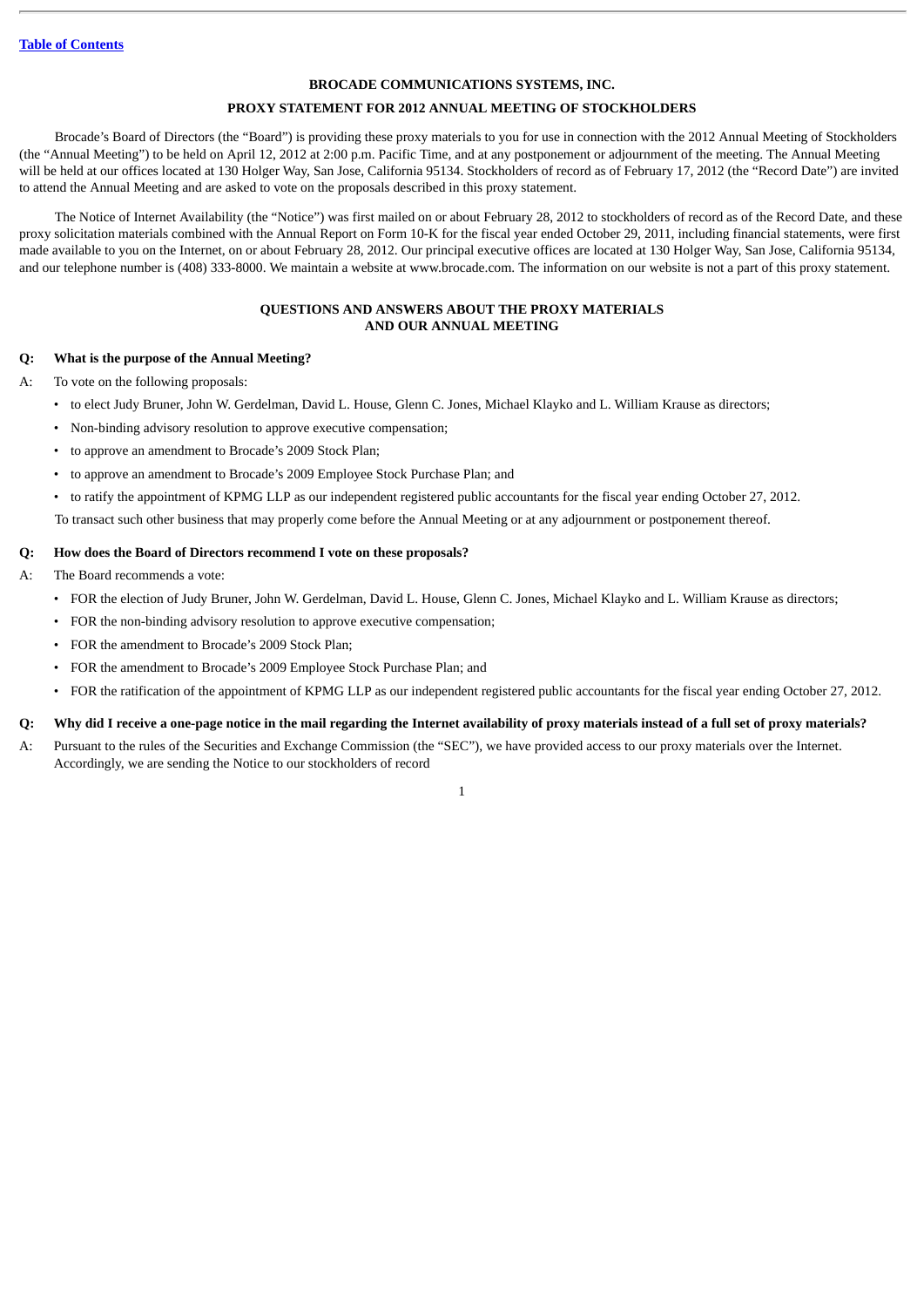and beneficial owners as of the Record Date. Instructions on how to access the proxy materials over the Internet or to request a printed copy by mail may be found on the Notice. In addition, the Notice provides information on how stockholders may request to receive proxy materials in printed form by mail or electronically by email on an ongoing basis.

## **Q: Who is making this solicitation?**

A: This proxy is being solicited on behalf of Brocade's Board of Directors.

## **Q: Who is entitled to vote at the meeting?**

A: *Stockholders Entitled to Vote*. Stockholders who our records show owned shares of Brocade as of the close of business on the Record Date may vote at the Annual Meeting. On the Record Date, we had a total of 458,710,883 shares of Brocade common stock ("Common Stock") issued and outstanding, which were held of record by approximately 1,225 stockholders and no shares of preferred stock were outstanding. Each share of Common Stock is entitled to one vote. The stock transfer books will not be closed between the Record Date and the date of the Annual Meeting.

*Registered Stockholders*. If your shares are registered directly in your name with Brocade's transfer agent, you are considered the stockholder of record with respect to those shares, and the Notice was provided to you directly by Brocade. As the stockholder of record, you have the right to grant your voting proxy directly to the individuals listed on the proxy card or to vote in person at the Annual Meeting.

*Street Name Stockholders*. If your shares are held in a stock brokerage account or by a bank or other nominee, you are considered the beneficial owner of shares held in street name and the Notice was forwarded to you by your broker or nominee, who is considered, with respect to those shares, the stockholder of record. As the beneficial owner, you have the right to direct your broker or nominee how to vote your shares. Beneficial owners are also invited to attend the Annual Meeting. However, since you are not the stockholder of record, you may not vote your shares in person at the Annual Meeting unless you follow your broker's procedures for obtaining a legal proxy. If you request a printed copy of the proxy materials by mail, your broker or nominee will provide a voting instruction card for you to use.

## **Q: Can I attend the meeting in person?**

A: You are invited to attend the Annual Meeting if you are a registered stockholder or a street name stockholder as of the Record Date. In order to enter the Annual Meeting, you must present a form of photo identification acceptable to us, such as a valid driver's license or passport. Please note that since street name stockholders are not the stockholder of record, you may not vote your shares in person at the Annual Meeting unless you follow your broker's procedures for obtaining a legal proxy.

## **Q: How can I get electronic access to the proxy materials?**

A: The Notice provides you with instructions regarding how to:

- view our proxy materials for the Annual Meeting on the Internet; and
- request us to send our future proxy materials to you by mail or by email.

By accessing the proxy materials on the Internet or choosing to receive your future proxy materials by email, you will save us the cost of printing and mailing documents to you and will reduce the impact of our annual stockholders' meetings on the environment. If you choose to receive future proxy materials by email, you will receive an email next year with instructions containing a link to those materials and a link to the proxy voting site. If you choose to receive future proxy materials by mail, you will receive a paper copy of those materials, including a form of proxy. Your election to receive proxy materials by mail or email will remain in effect until you notify us that you are terminating your request.

 $\overline{2}$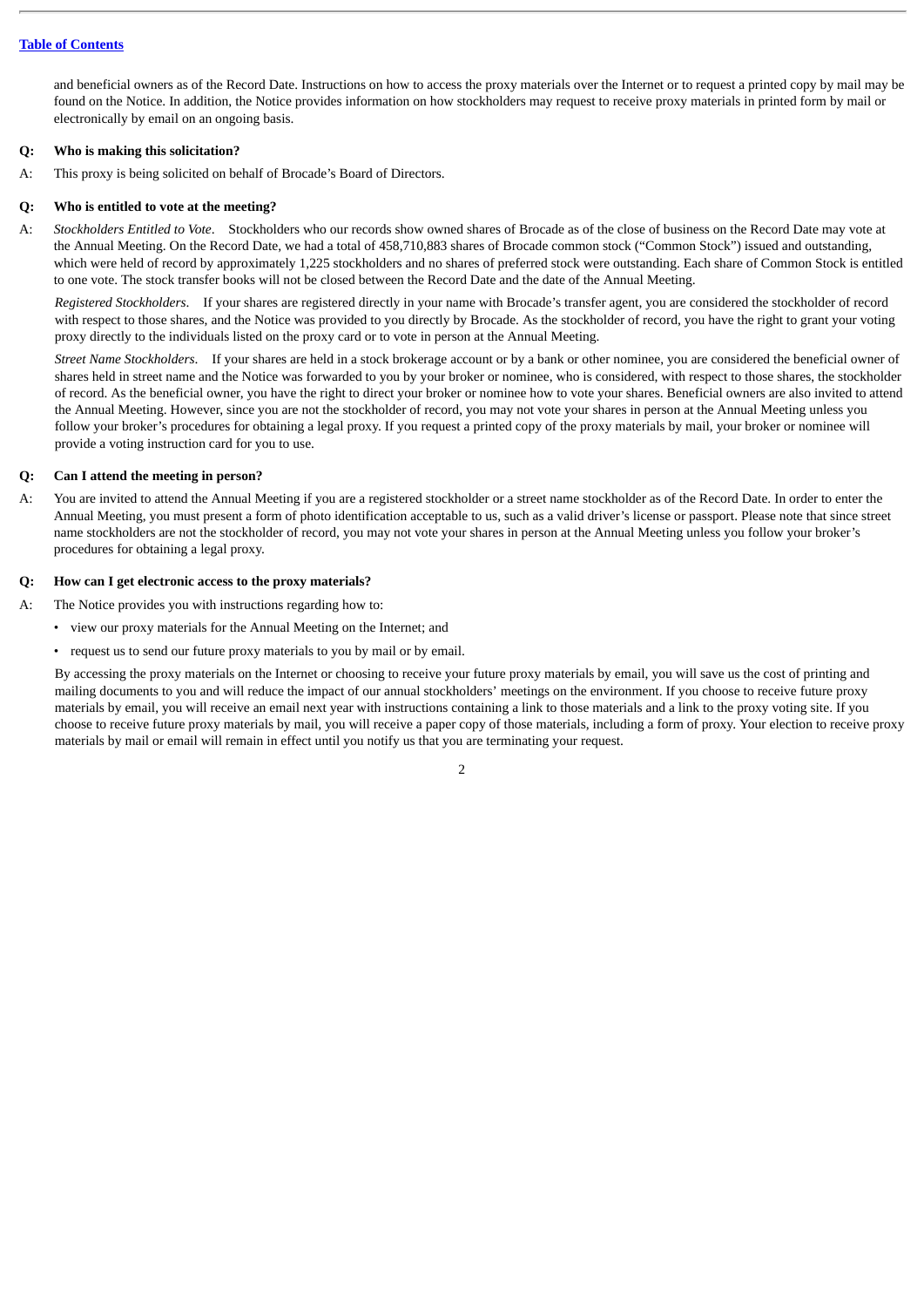#### **Q: How can I vote my shares?**

- A: *Registered Stockholders*: Registered stockholders may vote in person at the Annual Meeting or by one of the following methods:
	- *By Mail*. If you requested printed copies of the proxy materials to be mailed to you, you can complete, sign and date the proxy card and return it in the prepaid envelope provided;
	- *By Telephone*. Call the toll-free telephone number on the Notice and follow the recorded instructions; or
	- *By Internet*. Access Brocade's secure website registration page through the Internet, as identified on the Notice, and follow the instructions.

Please note that the Internet and telephone voting facilities for registered stockholders will close at 11:59 PM Eastern Time on April 11, 2012.

*Street Name Stockholders*: If your shares are held by a broker, bank or other nominee, you should have received instructions on how to vote or instruct the broker to vote your shares from your broker, bank or other nominee. Please follow their instructions carefully. Also, please note that if the holder of record of your shares is a broker, bank or other nominee and you wish to vote at the Annual Meeting, you must request a legal proxy from the bank, broker or other nominee that holds your shares and present that proxy and proof of identification at the Annual Meeting to vote your shares.

Street name stockholders may generally vote by one of the following methods:

*By Mail*. If you requested printed copies of the proxy materials to be mailed to you, you may vote by signing, dating and returning your voting instruction card in the enclosed pre-addressed envelope;

*By Methods Listed on Voting Instruction Card*. Please refer to your voting instruction card or other information provided by your bank, broker or other holder of record to determine whether you may vote by telephone or electronically on the Internet, and follow the instructions on the voting instruction card or other information provided by the record holder; or

*In Person With a Proxy from the Record Holder*. A street name stockholder who wishes to vote at the Annual Meeting will need to obtain a legal proxy from his or her bank or brokerage firm. Please consult the voting instruction card provided to you by your bank or broker to determine how to obtain a legal proxy in order to vote in person at the Annual Meeting.

#### **Q: If I submit a proxy, how will it be voted?**

A: When proxies are properly dated, executed and returned, the shares represented by such proxies will be voted at the Annual Meeting in accordance with the instructions of the stockholder. If no specific instructions are given, however, the shares will be voted in accordance with the recommendations of our Board of Directors as described above. If any matters not described in the Proxy Statement are properly presented at the Annual Meeting, the proxy holders will use their own judgment to determine how to vote your shares. If the Annual Meeting is adjourned, the proxy holders can vote your shares on the new meeting date as well, unless you have revoked your proxy instructions, as described below under "Can I change my vote?"

#### **Q: Can I change my vote?**

A: You may change your vote at any time prior to the vote at the Annual Meeting. To revoke your proxy instructions and change your vote if you are a holder of record, you must (i) attend the Annual Meeting and vote your shares in person, (ii) advise our Corporate Secretary at our principal executive office (130 Holger Way, San Jose, California 95134) in writing before the proxy holders vote your shares, (iii) deliver later dated and signed proxy instructions (which must be received prior to the Annual Meeting) or (iv) vote again on a later date on the Internet or by telephone (only your latest Internet or telephone proxy submitted prior to the Annual Meeting will be counted).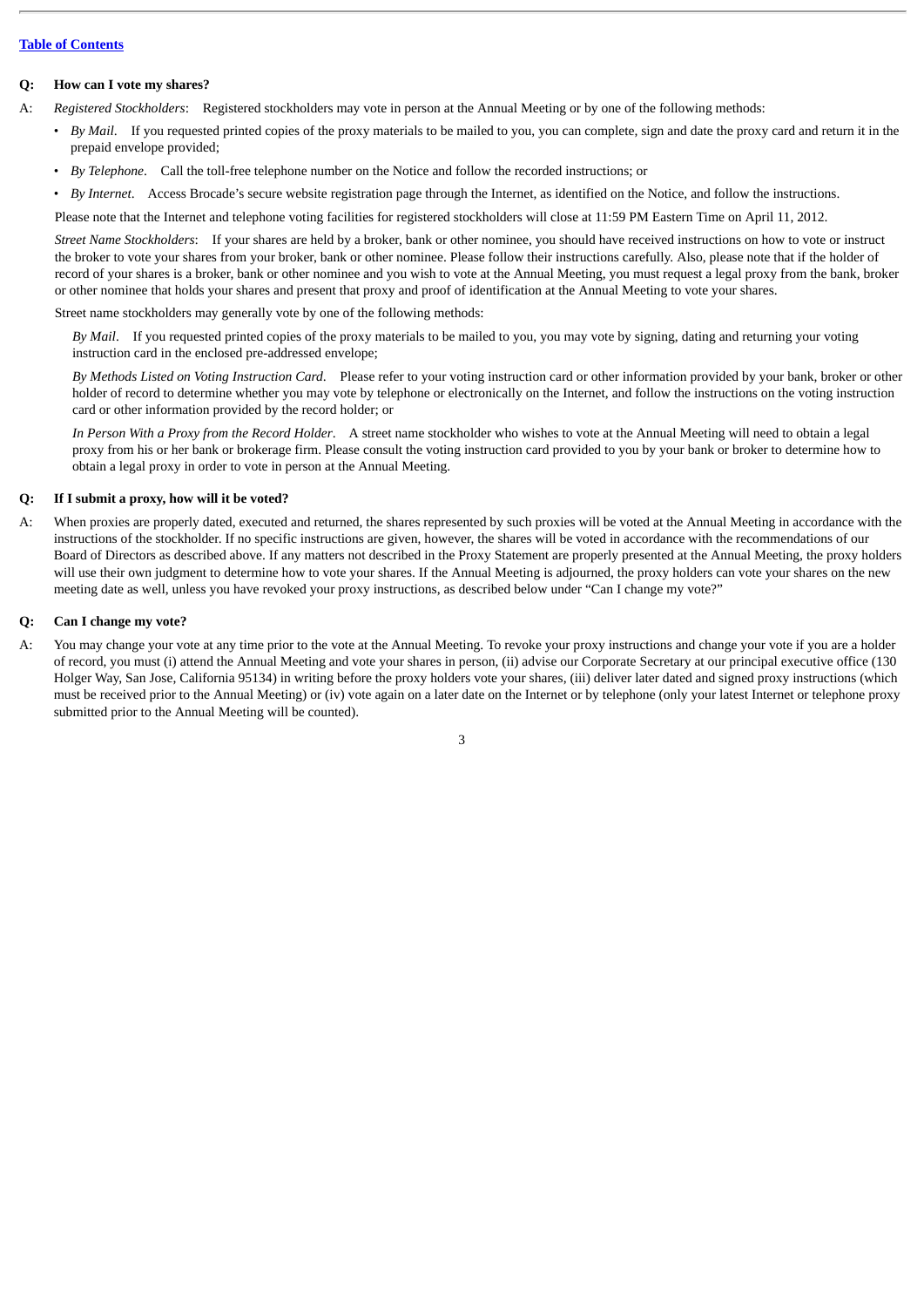#### **Q: What happens if I decide to attend the Annual Meeting but I have already voted or submitted a proxy covering my shares?**

A: You may attend the meeting and vote in person even if you have already voted or submitted a proxy. Please be aware that attendance at the Annual Meeting will not, by itself, revoke a proxy. If a bank, broker or other nominee holds your shares and you wish to attend the Annual Meeting and vote in person, you must obtain a legal proxy from the record holder of the shares giving you the right to vote the shares.

#### **Q: What quorum is required for the Annual Meeting?**

A: At the Annual Meeting, the presence in person or by proxy of a majority of the outstanding shares of Common Stock entitled to vote at the Annual Meeting is required for the Annual Meeting to proceed. If you have returned valid proxy instructions or attend the Annual Meeting in person, your Common Stock will be counted for the purpose of determining whether there is a quorum, even if you wish to abstain from voting on some or all matters at the meeting.

#### **Q: How are votes counted?**

A: Each share of our common stock outstanding on the Record Date is entitled to one vote on each of the six director nominees and one vote on each other matter.

Each director is elected by a majority of the votes cast with respect to the nominee at the annual meeting (*i.e.*, the number of shares voted "for" a director nominee must exceed the number of votes cast "against" that nominee), except in the case of a contested election. If a nominee who is currently serving as a director is not elected at the Annual Meeting, under Delaware law the director will continue to serve on the Board as a "holdover director." However, as a condition to re-nomination, incumbent directors are required to submit a resignation of their directorships in writing to the Chairman of the Nominating and Corporate Governance Committee of the Board. The resignation will become effective only if the director fails to receive a majority of votes cast for reelection and the Board accepts the resignation. In the event of a contested election in accordance with our bylaws, as amended ("Bylaws"), directors shall be elected by the vote of a plurality of the votes cast. Abstentions and broker non-votes will have no effect on the outcome of the vote.

Approval of the advisory resolution on executive compensation requires the approval of a majority of the shares represented in person or by proxy and entitled to vote at the Annual Meeting. Abstentions are treated as shares represented in person or by proxy and entitled to vote at the Annual Meeting and, therefore, will have the same effect as a vote "Against" the proposal. Broker non-votes will have no effect on the outcome of the vote. However, because this is an advisory vote, the result will not be binding on the Company's Board or the Company. The Board and/or subcommittee of the Board will consider the outcome of the vote when determining how often the Company should submit to stockholders an advisory vote to approve the compensation of its named executive officers included in the Company's proxy statement.

Approval of the amendment to the 2009 Stock Plan and the amendment to the 2009 ESPP require the approval of a majority of the votes cast on the proposal at the Annual Meeting. Abstentions will have the effect of a vote "against" the approval of the amendment to the 2009 Stock Plan. Broker nonvotes will have no effect on the outcome of the vote.

The ratification of independent registered public accountants requires the affirmative vote of a majority of shares present in person or represented by proxy and entitled to vote on such proposal. Abstentions are treated as shares present and entitled to vote for purposes of such proposal and, therefore, will have the same effect as a vote "against" the proposal. Broker non-votes will have no effect on the outcome of the vote.

#### **Q: What are broker non-votes?**

A: Broker non-votes are shares held by brokers that do not have discretionary authority to vote on the matter and have not received voting instructions from their clients. If your broker holds your shares in its name and you do not instruct your broker how to vote, your broker will nevertheless have discretion to vote your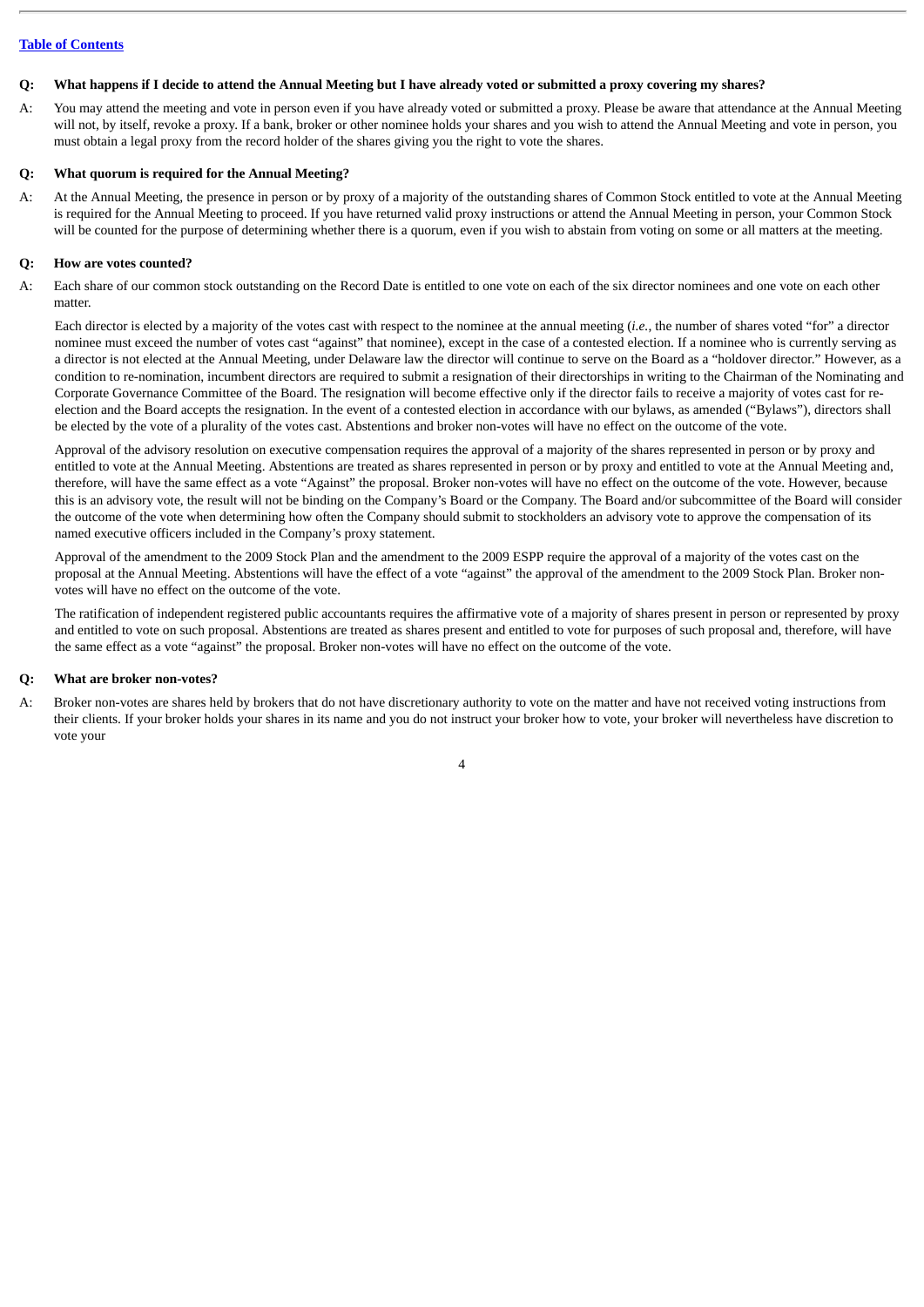shares on our sole "routine" matter — the ratification of the appointment of the Company's independent registered public accounting firm. Your broker will not have discretion to vote on the following "non-routine" matters absent direction from you: the election of directors, an advisory vote on executive compensation , the amendment to the 2009 Stock Plan and the amendment to the 2009 ESPP.

## **Q: Who will tabulate the votes?**

A: Brocade has designated a representative of Wells Fargo Shareowner Services as the Inspector of Election who will tabulate the votes.

## **Q: Who pays for the proxy solicitation process?**

A: Brocade will pay the cost of preparing, assembling, printing, mailing and distributing these proxy materials and soliciting votes. We have retained Innisfree to assist with the solicitation for an estimated fee of \$15,000, plus reasonable out-of-pocket expenses. We may, on request, reimburse brokerage firms and other nominees for their expenses in forwarding proxy materials to beneficial owners. In addition to soliciting proxies by mail, we expect that our directors, officers and employees may solicit proxies in person or by telephone or facsimile. None of these individuals will receive any additional or special compensation for doing this, although we will reimburse these individuals for their reasonable out-of-pocket expenses.

#### **Q: May I propose actions for consideration at next year's annual meeting of stockholders or nominate individuals to serve as directors?**

A: You may present proposals for action at a future meeting or submit nominations for election of directors only if you comply with the requirements of the proxy rules established by the SEC and our Bylaws, as applicable. In order for a stockholder proposal to be included in our proxy statement and form of proxy relating to the meeting for our 2013 Annual Meeting of Stockholders under rules set forth in the Securities Exchange Act of 1934, as amended (the "Exchange Act"), the proposal must be received by us no later than October 31, 2012. If a stockholder intends to submit a proposal that is not intended to be included in our proxy statement, or a nomination for director for our 2013 Annual Meeting of Stockholders, the stockholder must give us notice in accordance with the requirements set forth in our Bylaws no later than the  $45<sup>th</sup>$  day and no earlier than the  $75<sup>th</sup>$  day prior to the anniversary of the mailing of the proxy statement for the 2012 Annual Meeting. If the date of the 2013 Annual Meeting is more than 30 days before or more than 60 days after such anniversary date, notice by the stockholder must be received no earlier than 90 days prior to the 2013 Annual Meeting and no later than the later of (i) the  $60<sup>th</sup>$  day prior to the date of the 2013 Annual Meeting or (ii) the  $10<sup>th</sup>$  day following the date on which public announcement of the date of the 2013 Annual Meeting is first made by Brocade. Our Bylaws require that certain information and acknowledgments with respect to the proposal or the nominee, applicable, and the stockholder making the proposal or the nomination be set forth in the notice. Our Bylaws have been publicly filed with the SEC and can also be found on our website at www.brocade.com in the Corporate Governance section of our investor relations webpage.

## **Q: What should I do if I get more than one proxy or voting instruction card?**

A: Stockholders may receive more than one set of voting materials, including multiple copies of the Notice, these proxy materials and multiple proxy cards or voting instruction cards. For example, stockholders who hold shares in more than one brokerage account may receive separate Notices for each brokerage account in which shares are held. Stockholders of record whose shares are registered in more than one name will receive more than one Notice. You should vote in accordance with all of the Notices you receive relating to our Annual Meeting to ensure that all of your shares are voted.

## **Q: How do I obtain a separate set of proxy materials or request a single set for my household?**

A: We have adopted a procedure approved by the SEC called "householding." Under this procedure, stockholders who have the same address and last name and do not participate in electronic delivery of proxy materials will receive only one copy of the Notice and our annual report and proxy statement unless one or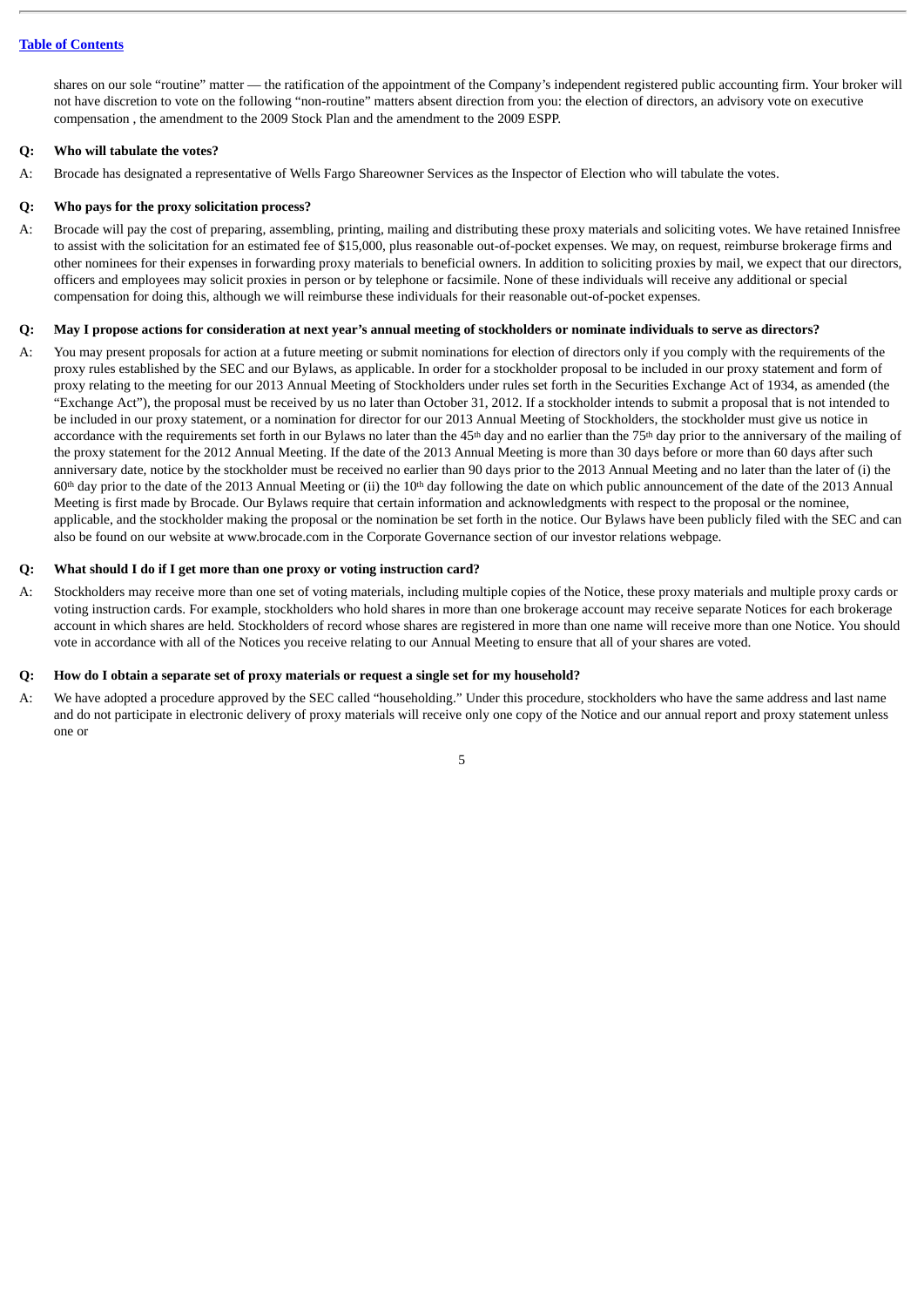more of these stockholders notifies us that they wish to continue receiving individual copies. This procedure reduces our printing costs and postage fees. Each stockholder who participates in householding will continue to be able to access or receive a separate proxy card.

If you wish to receive a separate Notice, proxy statement or annual report at this time, please request the additional copy by contacting our transfer agent, Wells Fargo Shareowner Services, by telephone at 800-468-9716, or by facsimile at 651-450-4033. If any stockholders in your household wish to receive a separate annual report and a separate proxy statement in the future, they may call our Investor Relations group at 408-333-4000 or write to Investor Relations, Brocade Communications Systems, Inc., 130 Holger Way, San Jose, CA 95134. They may also send an email to our Investor Relations Group at investor-relations@brocade.com. Other stockholders who have multiple accounts in their names or who share an address with other stockholders can authorize us to discontinue mailings of multiple annual reports and proxy statements by calling or writing to Investor Relations.

## **Q: What if I have questions about lost stock certificates or need to change my mailing address?**

A: You may contact our transfer agent, Wells Fargo Shareowner Services, by telephone at 800-468-9716, or by facsimile at 651-450-4033, if you have lost your stock certificate or need to change your mailing address.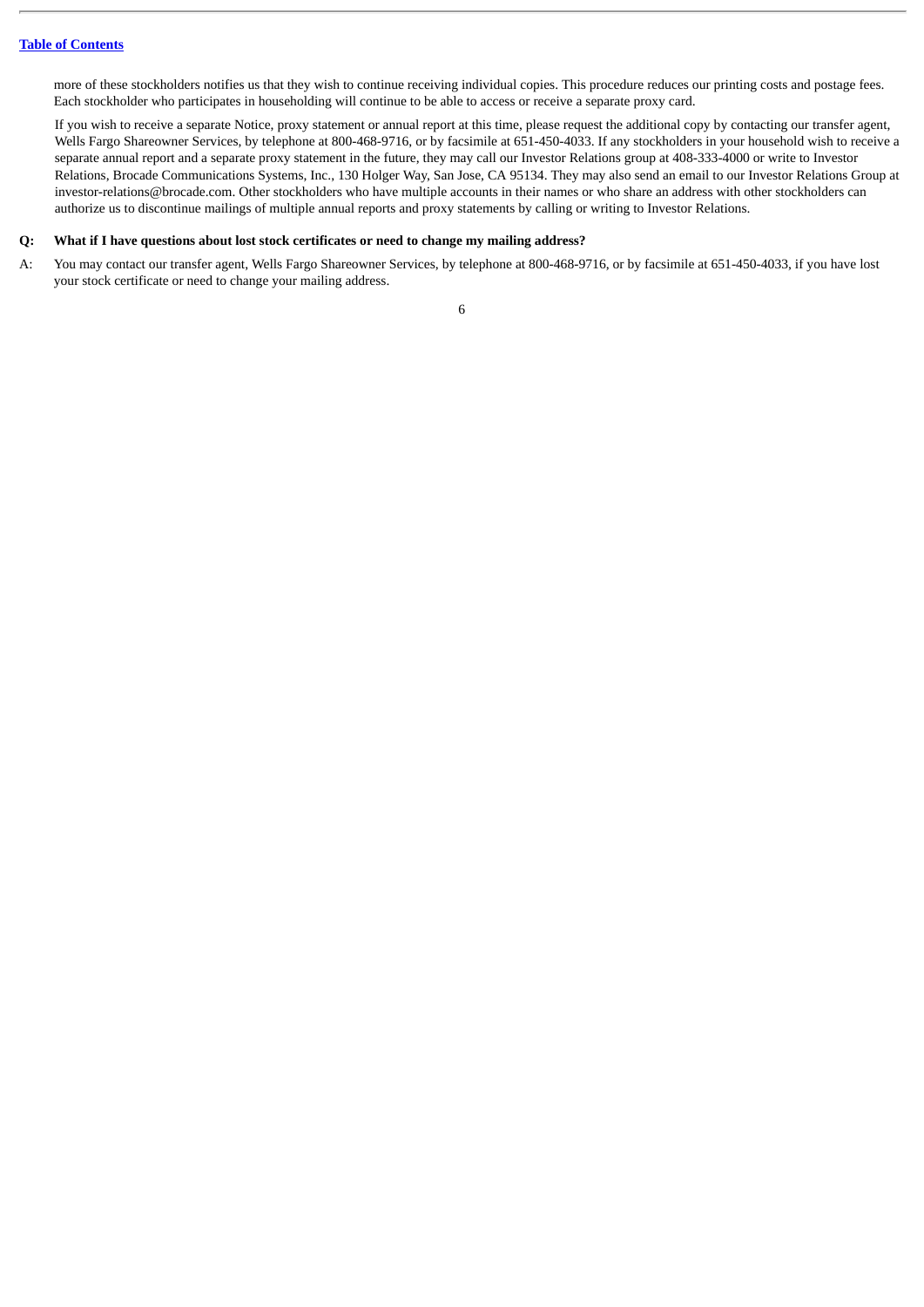#### **BOARD OF DIRECTORS MEETINGS AND COMMITTEES**

<span id="page-11-0"></span>The Board of Directors is presently composed of nine members: Judy Bruner, Renato (Renny) A. DiPentima, Alan L. Earhart, John W. Gerdelman, David L. House, Glenn C. Jones, Michael Klayko, L. William Krause, and Sanjay Vaswani. Mr. House serves as Chairman of the Board of Directors. The Board of Directors has determined that each of the directors other than Mr. Klayko is an independent director within the meaning set forth in the NASDAQ listing rules and as required by the rules and regulations of the SEC, as currently in effect. There are no family relationships between any director and an executive officer.

The Board of Directors held seven meetings during fiscal year 2011. The Board also acted once by unanimous written consent. Each director attended at least 75% of the aggregate number of meetings of our Board of Directors and the committees on which such director served during fiscal year 2011.

#### <span id="page-11-1"></span>**Information about the Directors and Nominees**

The Board of Directors was previously divided into three classes, with each class serving for a three-year term. Beginning with our 2011 annual meeting, director nominees that were elected began to serve for a one-year term until the next annual meeting of stockholders. Set forth below is information regarding our directors and the nominees as of January 20, 2012:

|                                                              |            |                  | <b>Director</b> |
|--------------------------------------------------------------|------------|------------------|-----------------|
| <b>Name</b>                                                  | <u>Age</u> | <b>Position</b>  | Since           |
| Directors whose terms will expire at the 2012 Annual Meeting |            |                  |                 |
| Judy Bruner                                                  | 53         | Director         | 2009            |
| John W. Gerdelman                                            | 59         | <b>Director</b>  | 2007            |
| David L. House                                               | 68         | Chairman         | 2004            |
| Glenn C. Jones                                               | 66         | <b>Director</b>  | 2006            |
| Michael Klayko                                               | 57         | CEO and Director | 2005            |
| L. William Krause                                            | 69         | <b>Director</b>  | 2004            |
| Directors whose terms will expire at the 2013 Annual Meeting |            |                  |                 |
| Renato (Renny) A. DiPentima                                  |            | <b>Director</b>  | 2007            |
| Alan L. Earhart                                              | 68         | Director         | 2009            |
| Sanjay Vaswani                                               | 52         | Director         | 2004            |
|                                                              |            |                  |                 |

## *Business Experience and Qualifications of Directors*

#### *Nominees.*

*Judy Bruner* has served as a director since January 2009. Ms. Bruner has been the Executive Vice President, Administration and Chief Financial Officer of SanDisk Corporation, a supplier of flash storage products, since June 2004. Ms. Bruner served as Senior Vice President and Chief Financial Officer of Palm, Inc., a provider of handheld computing and communications solutions, from September 1999 until June 2004. Prior to Palm, Inc., Ms. Bruner held financial management positions with 3Com Corporation, Ridge Computers and Hewlett-Packard Company. Ms. Bruner holds a B.A. degree in economics from the University of California, Los Angeles and an M.B.A. degree from Santa Clara University.

Ms. Bruner's years of executive leadership and management experience in the high technology industry, her experience in the finance and accounting fields, and her more than two years of service as a director of Brocade make her an invaluable member of our Board of Directors.

*John W. Gerdelman* has served as a director since January 2007 when he was appointed to the Board in connection with Brocade's acquisition of McDATA Corporation. From January 2010 through April 2011, Mr. Gerdelman served as the president of Long Lines Wireless. From January 2000 through March 2010, he was the Chairman of Intelliden Corporation, a company he co-founded that provides software solutions that enable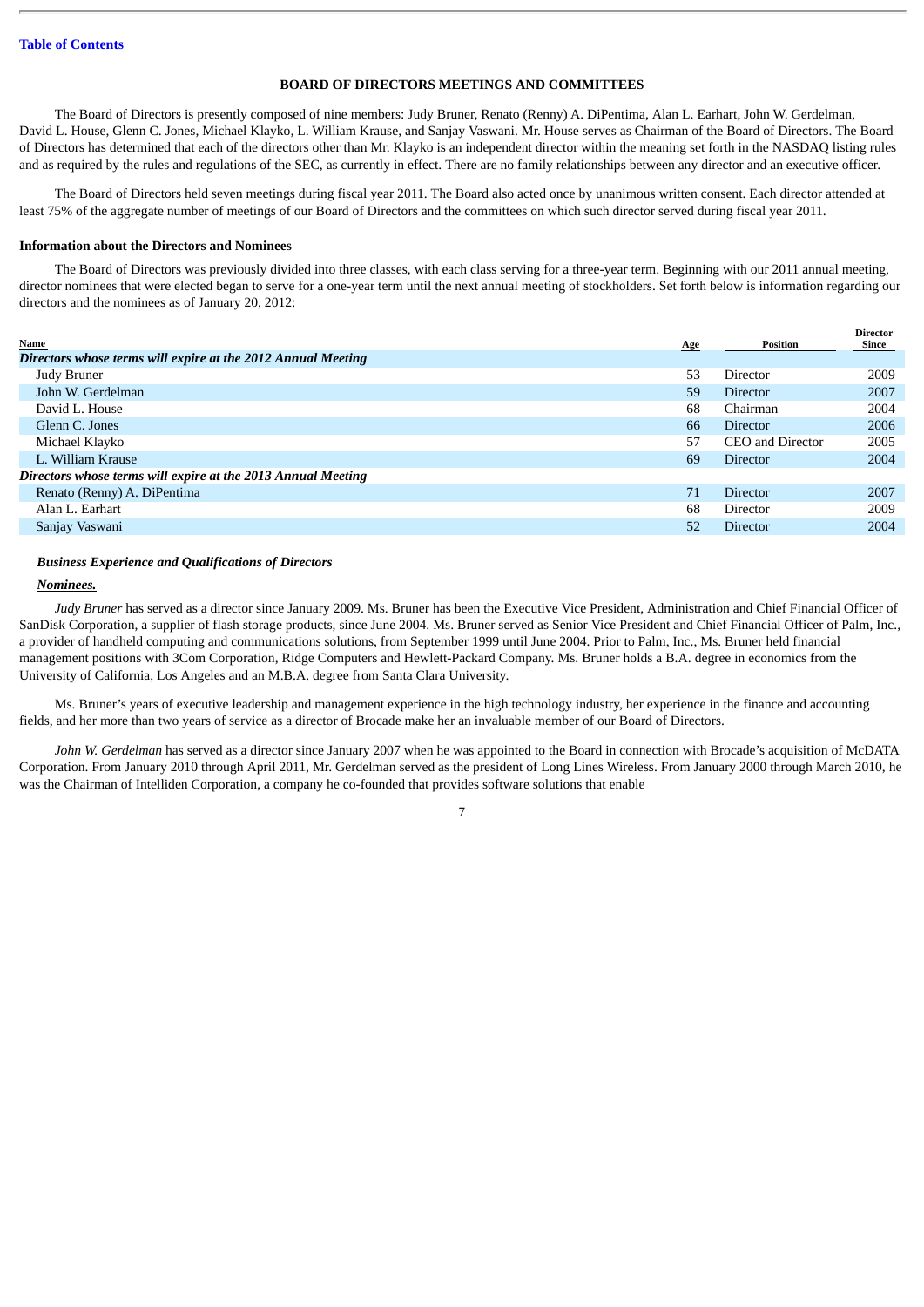networks to operate more intelligently by automating network change management and enforcing business policy in network operations; that company was then sold to IBM in March 2010. From April 2002 to December 2003, Mr. Gerdelman was the Chief Executive Officer for Metromedia Fiber Networks. From January 2000 until March 2002, Mr. Gerdelman worked with several new ventures as Managing Member of Mortonsgroup LLC. From April 1999 to December 1999, he served as the President and CEO of USA.NET. From 1986 until 1999, Mr. Gerdelman held various positions with MCI Communications Corporation in Sales, Marketing, Sales Operations, Network Operations and Information Technology, including President of the Network and Information Technology Division and served as CEO of Long Lines Limited, a startup call center company, and currently serves as a director and president. Before joining MCI, Mr. Gerdelman was with Baxter Travenol Corporation in Sales Operations and served in the U.S. Navy as a Naval Aviator. Mr. Gerdelman also currently serves as a director of the following public companies: Sycamore Networks, Inc., an optical switching company, and Owens & Minor, Inc., a national distributor of medical and surgical supplies and healthcare supply-chain management. During the last five years, he also previously served as a director for the following public companies: APAC Customer Services, Inc. and Proxim Wireless Corporation. He received his B.S. degree in chemistry from the College of William and Mary, where he now serves as the Chairman of their Real Estate Foundation.

Mr. Gerdelman's years of executive leadership and management experience in the high technology industry, his experience in the finance and accounting fields, his service on other public company boards and committees, and his more than four years of service as a director of Brocade make him an invaluable member of our Board of Directors.

*David L. House* has served as a director since 2004 and as the Chairman of our Board of Directors since December 2005. From January 2005 through December 2005, he served as Executive Chairman of the Board. Mr. House served as Chairman and Chief Executive Officer of Allegro Networks, a privately held provider of digital networking equipment, from January 2001 until April 2003. Prior to that, he served as President of Nortel Networks Corp. from August 1998 until August 1999. Mr. House joined Nortel Networks Corp. when it was merged with Bay Networks, Inc., where he served as Chairman of the Board, President and Chief Executive Officer from October 1996 until August 1998. Mr. House served in senior management positions at Intel Corporation for 23 years. During the last five years, Mr. House also previously served as a director for the following public company: Credence Systems Corporation. Mr. House received a B.S.E.E. degree from Michigan Technological University and an M.S.E.E. degree from Northeastern University.

Mr. House's years of executive leadership and management experience in the high technology industry and his more than seven years of service as a director of Brocade make him an invaluable member of our Board of Directors.

*Glenn C. Jones* has served as a director since April 2006. Mr. Jones has served as a business consultant to technology companies since 1998. Mr. Jones previously served as Chief Financial Officer of Cirrus Logic, Inc. as well as Chief Financial Officer of PMC-Sierra, Inc. Prior to these public company roles, he was Chief Financial Officer for Metaphor Computer Systems, Inc., a privately held company, and served as General Manager of Metaphor's computer systems business which was acquired by IBM Corporation. He also was the founding Chief Financial Officer and Vice President of Operations for Gain Computer Systems, which was acquired by Sybase Corp. Mr. Jones, a Certified Public Accountant, received a B.S. degree in accounting from the University of Illinois and an M.B.A. from Golden Gate University.

Mr. Jones's years of executive leadership and management experience in the high technology industry, his experience in the finance and accounting fields, and his more than four years of service as a director of Brocade make him an invaluable member of our Board of Directors.

*Michael Klayko* has served as our Chief Executive Officer and as a director since January 2005. Prior to that, he served as Vice President, Worldwide Sales from May 2004 until January 2005. From April 2003 until May 2004, Mr. Klayko served as Vice President, Worldwide Marketing and Support, and from January 2003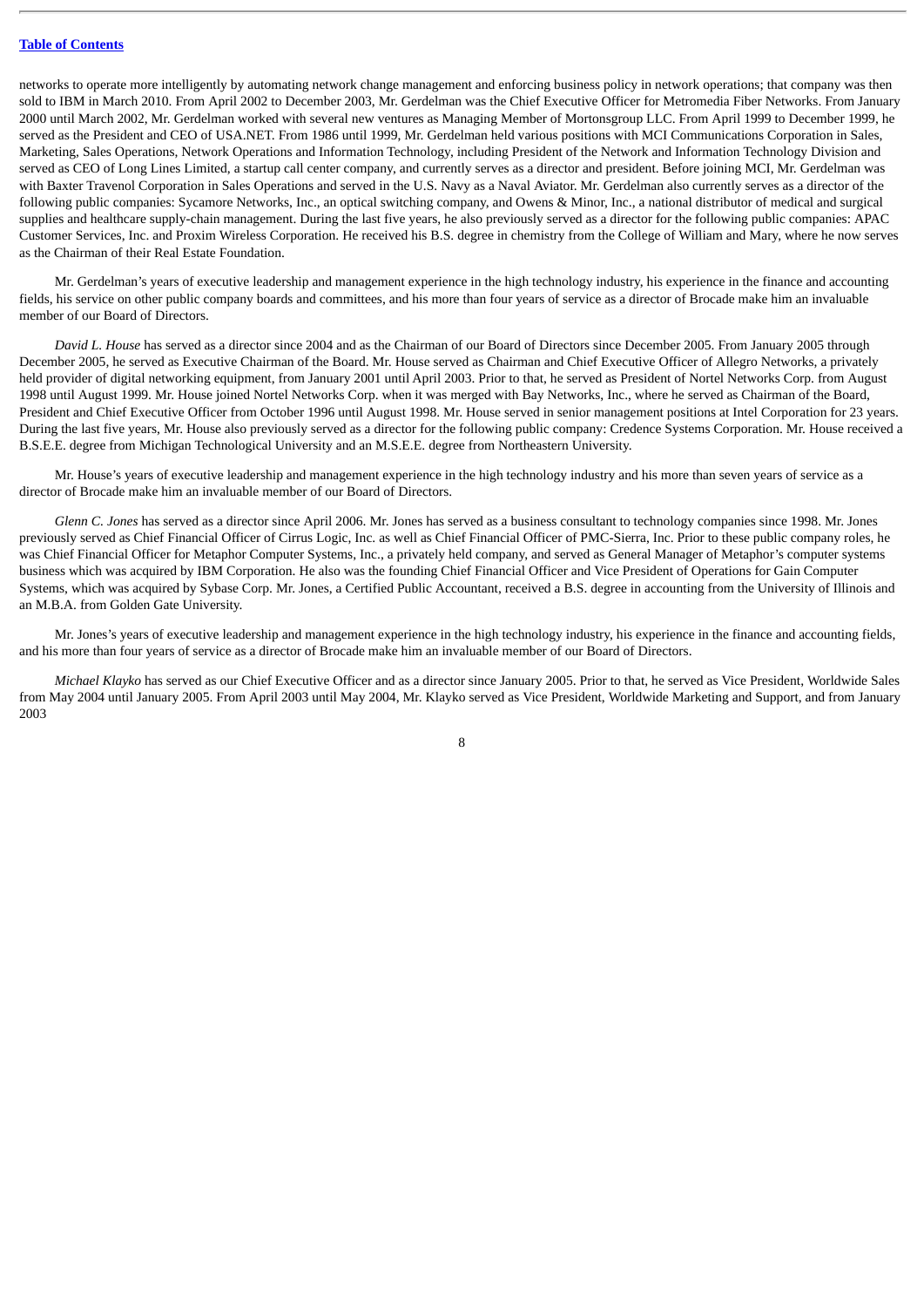until April 2003, he was Vice President, OEM Sales. From May 2001 to January 2003, Mr. Klayko was Chief Executive Officer and President of Rhapsody Networks, a privately held technology company acquired by Brocade. From December 1998 to April 2001, Mr. Klayko served as Executive Vice President of McDATA Corporation. From March 1995 to November 1998, Mr. Klayko was Senior Vice President for North American Sales at EMC Corporation, a provider of information storage systems products. Mr. Klayko also held various executive sales and marketing positions at Hewlett-Packard Company and IBM Corporation. Mr. Klayko also currently serves as a director of the following public company: PMC Sierra, Inc., a semiconductor company. Mr. Klayko received a B.S. degree in electronic engineering from Ohio Institute of Technology, in Columbus, Ohio.

Mr. Klayko's more than 30 years of experience in the technology and data networking industries, his executive leadership and management experience in the those same industries and his more than six years of service as Chief Executive Officer and a director of Brocade make him an invaluable member of our Board of Directors. Mr. Klayko's qualifications for membership on the Board of Directors also include his vision of innovation and expertise in technology, economic competitiveness and tax reform policies that have led him to serve as Vice Chair of the Silicon Valley Leadership Group, a non-profit entity that focuses on issues and policy which affect companies in the Silicon Valley, and also serve on the board of the Tech Museum in Silicon Valley.

*L. William Krause* has served as a director since 2004. Mr. Krause has been President of LWK Ventures, a private investment firm since 1991. In addition, Mr. Krause served as Chairman of the Board of Caspian Networks, Inc., an IP networking systems provider, from April 2002 to September 2006 and as Chief Executive Officer from April 2002 until June 2004. From September 2001 to February 2002, Mr. Krause was Chairman and Chief Executive Officer of Exodus Communications, Inc. which he guided through Chapter 11 Bankruptcy to a sale of assets. He also served as President and Chief Executive Officer of 3Com Corporation, a global data networking company, from 1981 to 1990, and as its Chairman from 1987 to 1993 when he retired. Mr. Krause currently serves as director for the following public companies: Coherent, Inc., a leading supplier of Photonic-based systems, and Core-Mark Holdings, Inc., a distributor of packaged consumer goods. During the last five years, Mr. Krause also previously served as a director for the following public companies: Sybase, Inc., Packeteer, Inc. and TriZetto Group, Inc. Mr. Krause holds a B.S. degree in electrical engineering and received an honorary Doctorate of Science from The Citadel.

Mr. Krause's years of executive leadership and management experience in the high technology industry, his service on other public company boards and committees, and his more than six years of service as a director of Brocade make him an invaluable member of our Board of Directors.

#### *Directors with Continuing Terms (Current Term Will Expire at the 2013 Annual Meeting)*

*Renato (Renny) A. DiPentima* has served as a director since January 2007 when he was appointed to the Board in connection with Brocade's acquisition of McDATA Corporation. Dr. DiPentima is the retired President and Chief Executive Officer of SRA International, a provider of technology and strategic consulting services and solutions, where he served from January 2005 until March 2007. From November 2003 to January 2005, he served as SRA's President and Chief Operating Officer. Prior to that, Dr. DiPentima served as Senior Vice President and President of SRA's consulting and systems integration division since the division's formation in January 2001. From July 1997 to January 2001, he served as President of SRA's government sector, overseeing government business, projects, and contracts. From July 1995 to July 1997, Dr. DiPentima served as Vice President and as SRA's Chief Information Officer. Prior to joining SRA, Dr. DiPentima held several senior management positions in the U.S. federal government, most recently serving as deputy commissioner for systems at the Social Security Administration, from May 1990 to June 1995. During the last five years, Dr. DiPentima also previously served as a director for the following public company: SRA International, Inc. Dr. DiPentima also serves on several governmental and corporate advisory boards. Dr. DiPentima received a B.A. degree from New York University, an M.A. degree from George Washington University and a Ph.D. degree from the University of Maryland. He has also completed the program for Senior Managers at the John F. Kennedy School of Government at Harvard University.

 $\alpha$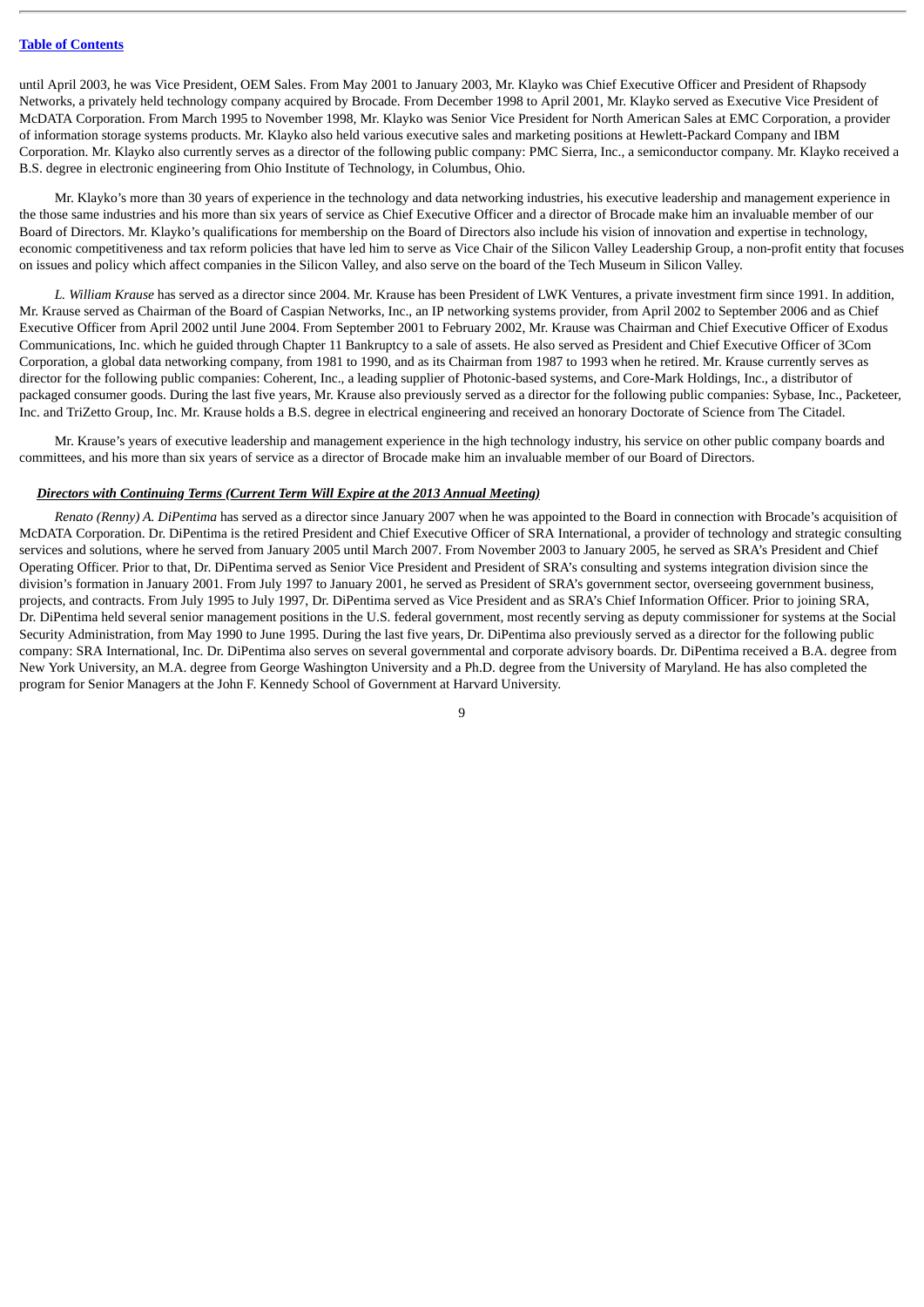Mr. DiPentima's years of executive leadership and management experience in the high technology industry, his service on other public company boards and committees, and his more than four years of service as a director of Brocade make him an invaluable member of our Board of Directors.

*Alan L. Earhart* has served as a director since February 2009. Mr. Earhart served as a member of the Board of Directors of Foundry Networks, Inc. from August 2003 until December 2008 when Foundry was acquired by Brocade. From 1970 until he retired in 2001, Mr. Earhart held a variety of positions with Coopers & Lybrand and its successor entity, PricewaterhouseCoopers LLP, an accounting and consulting firm, including most recently as the Managing Partner for PricewaterhouseCoopers' Silicon Valley office. Mr. Earhart also currently serves as a director for the following public companies: Rovi Corporation (formerly Macrovision Solutions Corporation) and NetApp, Inc. (formerly Network Appliance, Inc.). During the last five years, Mr. Earhart also previously served as a director for the following public companies: Quantum Corporation and Monolithic Power Systems, Inc. Mr. Earhart received a B.S. degree in accounting from the University of Oregon.

Mr. Earhart's years of executive leadership and management experience in the high technology industry, his experience in the finance and accounting fields, his service on other public company boards and committees, and his more than seven years of combined service as a director of Foundry and Brocade make him an invaluable member of our Board of Directors.

*Sanjay Vaswani* has served as a director since April 2004. Mr. Vaswani has been a managing partner of the Center for Corporate Innovation, Inc., a professional services firm, since 1990. From 1987 to 1990 he was with McKinsey & Company. Prior to that, Mr. Vaswani was employed by Intel Corporation. Mr. Vaswani serves as a director of Blue Star Infotech Ltd., an Indian publicly traded software services firm. Mr. Vaswani earned a B.B.A. degree from the University of Texas at Austin and an M.B.A. degree from the Wharton School of Business at the University of Pennsylvania.

Mr. Vaswani's years of executive leadership and management experience in the high technology industry, his service on other public company boards, and his more than six years of service as a director of Brocade make him an invaluable member of our Board of Directors.

#### <span id="page-14-0"></span>**Committees of the Board of Directors**

The Board of Directors has the following standing committees: Audit, Compensation, Nominating and Corporate Governance, and Corporate Development. The Board of Directors has adopted a written charter for each of these committees, copies of which can be found on our website at www.brocade.com in the Corporate Governance section of our investor relations webpage. The Board of Directors has determined that all members of each committee of the Board of Directors are independent under the applicable rules and regulations of NASDAQ and the SEC, as currently in effect, except Mr. Klayko, who serves as Chairman of our Corporate Development Committee.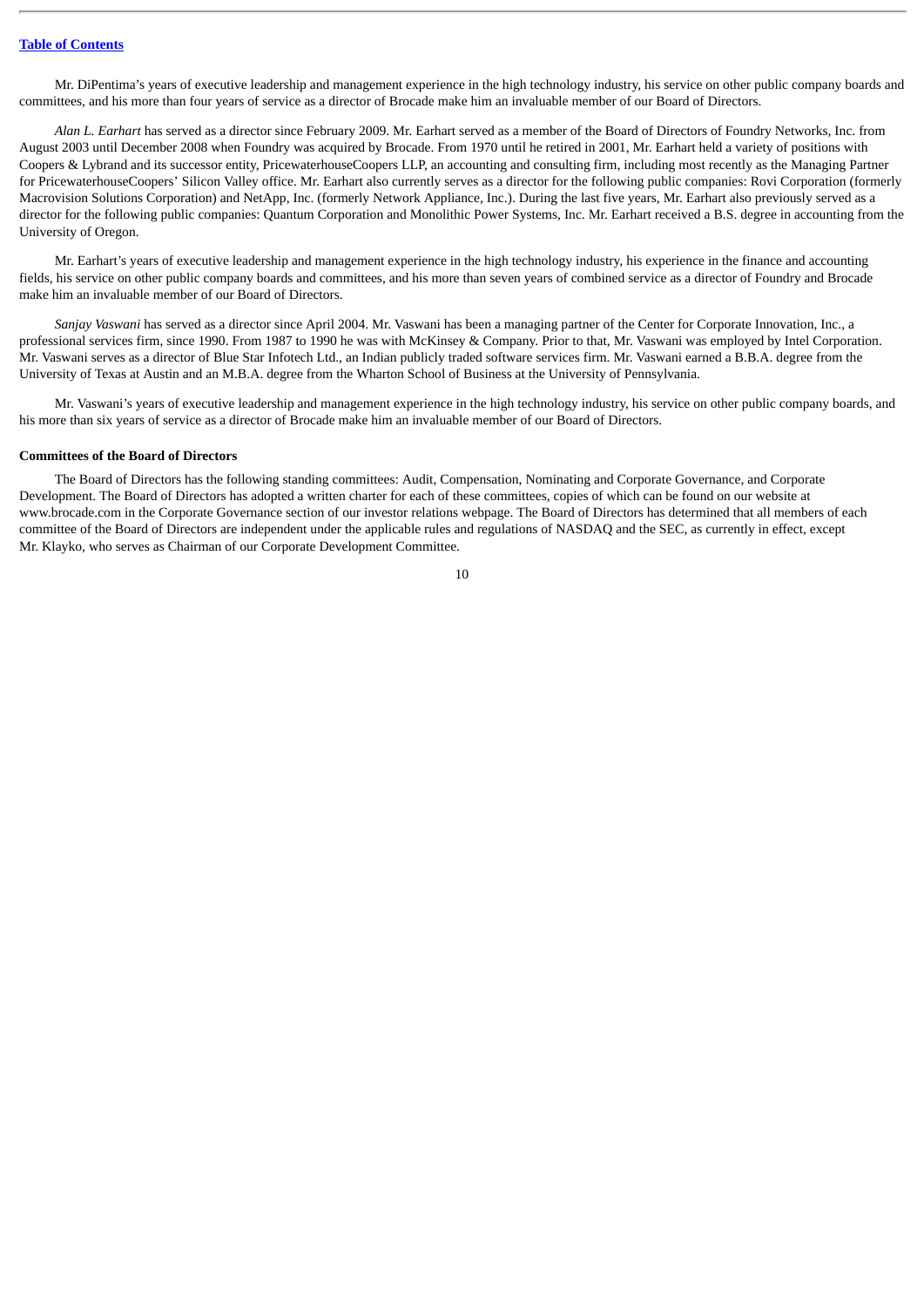The following chart details the membership of each standing committee for fiscal year 2011, which is current as of January 20, 2012, and the number of meetings each committee held in fiscal year 2011.

| <b>Name of Director</b>           |                   |              | Nominating &<br>Corporate | Corporate   |
|-----------------------------------|-------------------|--------------|---------------------------|-------------|
| <b>Judy Bruner</b>                | <u>Audit</u><br>M | Compensation | Governance                | Development |
| Renato A. DiPentima               |                   | M            | M                         |             |
| Alan L. Earhart                   | M                 |              |                           |             |
| John W. Gerdelman                 | M                 |              |                           | M           |
| David L. House                    |                   | M            | M                         | M           |
| Glenn C. Jones                    | C                 |              |                           |             |
| Michael Klayko                    |                   |              |                           | C           |
| L. William Krause                 |                   | M            | C                         |             |
| Sanjay Vaswani                    |                   | C            | M                         |             |
| Number of Meetings in Fiscal 2011 | 10                | 11           | 5                         |             |
| $M =$ Member                      |                   |              |                           |             |

 $C = **Chair**$ 

#### *Audit Committee*

The Audit Committee oversees our accounting, financial reporting and audit processes; appoints, determines the compensation of, and oversees, the independent registered public accountants; pre-approves audit and non-audit services provided by the independent registered public accountants; reviews the results and scope of audit and other services provided by the independent registered public accountants; reviews the accounting principles and practices and procedures used in preparing our financial statements; oversees the Company's internal audit function; and reviews our internal controls.

The Audit Committee works closely with management and our independent registered public accountants. The Audit Committee also meets with our independent registered public accountants without members of management present, on a quarterly basis, following completion of our independent registered public accountants' quarterly reviews and annual audit and prior to our earnings announcements, to review the results of their work. The Audit Committee also meets with our independent registered public accountants to approve the annual scope and fees for the audit services to be performed.

The Nominating and Corporate Governance Committee has determined that each of Ms. Bruner and Messrs. Earhart, Jones and Gerdelman is an "audit committee financial expert" as defined by SEC rules, as currently in effect.

The Audit Committee Report is included in this proxy statement on page 70. A copy of the Audit Committee's written charter is available on our website at www.brocade.com in the Corporate Governance Section of our investor relations webpage.

## *Compensation Committee*

The Compensation Committee has overall responsibility for (i) overseeing the Company's compensation and benefits policies generally; (ii) overseeing, evaluating and approving executive officer and director compensation plans, policies and programs; and (iii) reviewing, and discussing with management, the Compensation Discussion and Analysis section of the Company's annual proxy statement and preparing the Compensation Committee Report that is required by Securities and Exchange Commission rules to be included in the Company's annual proxy statement.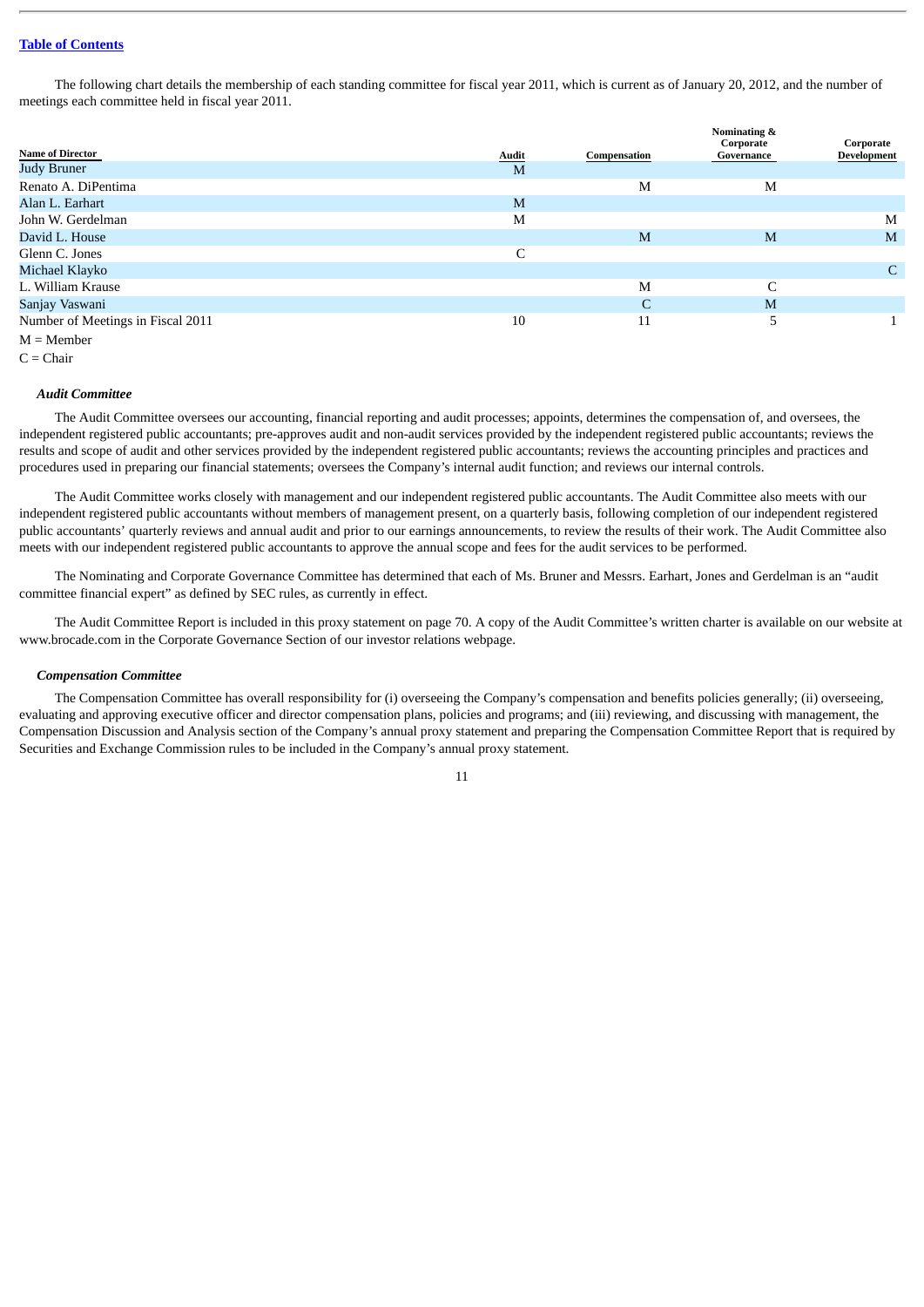The Compensation Committee Report is included herein on page 58. A copy of the Compensation Committee's written charter is available on our website at www.brocade.com in the Corporate Governance section of our investor relations webpage.

#### *Nominating and Corporate Governance Committee*

The Nominating and Corporate Governance Committee (i) considers and periodically reports on matters relating to the identification, selection and qualification of the Board of Directors and candidates nominated to the Board of Directors and its committees; (ii) develops and recommends governance principles applicable to Brocade; (iii) oversees the evaluation of the Board of Directors and management from a corporate governance perspective; and (iv) reviews Brocade's reporting in documents filed with the SEC to the extent related to corporate governance.

A copy of the Nominating and Corporate Governance Committee's written charter is available on our website at www.brocade.com in the Corporate Governance section of our investor relations webpage.

*Stockholder Recommendations*. The Nominating and Corporate Governance Committee considers properly submitted stockholder recommendations for candidates for membership on the Board of Directors as described below under "Identification and Evaluation of Nominees for Directors." In evaluating such recommendations, the Nominating and Corporate Governance Committee seeks to achieve a balance of knowledge, experience and capability on the Board of Directors and to address the membership criteria set forth under "Director Qualifications." Any stockholder recommendations submitted for consideration by the Nominating and Corporate Governance Committee should include the candidate's name and qualifications for membership on the Board of Directors and should be addressed to the attention of our Corporate Secretary re: stockholder director recommendation. In addition, procedures for stockholder direct nomination of directors are discussed in the section titled "Questions and Answers about the Proxy Materials and our Annual Meeting," and are discussed in detail in our Bylaws, a copy of which is available on the SEC's EDGAR website and on the investor relations section of our website at www.brocade.com.

*Director Qualifications*. The Nominating and Corporate Governance Committee does not have any specific, minimum qualifications that must be met by a Nominating and Corporate Governance Committee-recommended nominee, but uses a variety of criteria to evaluate the qualifications and skills necessary for members of our Board of Directors, including, among others, independence, diversity, skills and experience. Under these criteria, members of the Board of Directors should have the highest professional and personal ethics and values. A director should have broad experience at the policy-making level in business, government, education, technology or public interest. A director should be committed to enhancing stockholder value and should have sufficient time to carry out his or her duties, and to provide insight and practical wisdom based on their past experience. A director's service on other boards of public companies should be limited to a number that permits him or her, given his or her individual circumstances, to perform responsibly his or her director duties, but no director should serve on more than four additional public company boards. Each director must represent the interests of Brocade stockholders.

*Identification and Evaluation of Nominees for Directors*. The Nominating and Corporate Governance Committee utilizes a variety of methods for identifying and evaluating nominees for director. The Nominating and Corporate Governance Committee regularly assesses the appropriate size of the Board of Directors, and whether any vacancies on the Board of Directors are expected due to retirement or otherwise. In the event that vacancies are anticipated, or otherwise arise, the Nominating and Corporate Governance Committee considers various potential candidates for director. Candidates may come to the attention of the Nominating and Corporate Governance Committee through current members of the Board of Directors, professional search firms, stockholders or other persons. These candidates are evaluated at regular or special meetings of the Nominating and Corporate Governance Committee, and may be considered at any point during the year. The Nominating and Corporate Governance Committee considers properly submitted stockholder recommendations for candidates for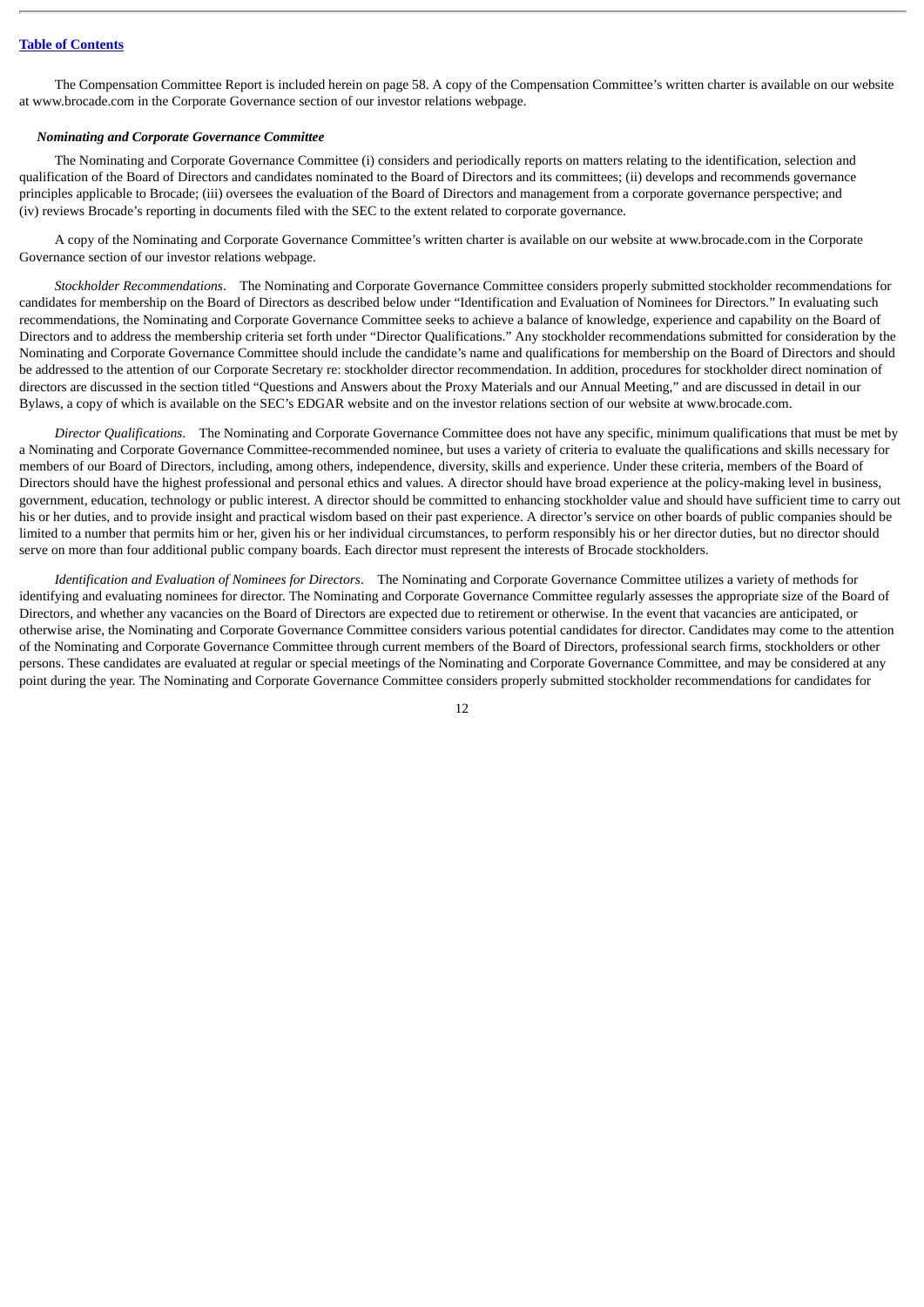the Board of Directors. In evaluating such recommendations, the Nominating and Corporate Governance Committee uses the qualifications standards discussed above and seeks to achieve a balance of knowledge, experience and capability on the Board of Directors.

*Majority Voting*. Effective following our 2008 Annual Meeting of Stockholders, we implemented majority voting for directors. As a condition to renomination, each incumbent director is required to submit a resignation of his or her directorship in writing to the Chairman of the Nominating and Corporate Governance Committee of the Board. The resignation will become effective only if the director fails to receive a sufficient number of votes for re-election at the meeting of stockholders, as described in the Company's Bylaws, as amended, and the Board accepts the resignation. The Board will publicly disclose its decision regarding the acceptance or rejection of the resignation and the rationale behind it within 90 days from the date of the certification of the election results.

#### *Corporate Development Committee*

The Corporate Development Committee works with management to review, consider and consult on potential strategic investment transactions that are consistent with the Company's strategy. The Corporate Development Committee has the authority to approve certain transactions; and for certain other transactions, the Corporate Development Committee submits a recommendation to the Board of Directors for its consideration.

A copy of the Corporate Development Committee's written charter is available on our website at www.brocade.com in the Corporate Governance section of our investor relations webpage.

#### <span id="page-17-0"></span>**Compensation Committee Interlocks and Insider Participation**

During fiscal year 2011, Messrs. DiPentima, House, Krause and Vaswani served as members of the Compensation Committee. No member of the Compensation Committee during fiscal 2011 was an officer or employee of Brocade. In addition, no member of the Compensation Committee or executive officer of Brocade served as a member of the Board of Directors or Compensation Committee of any entity that has an executive officer serving as a member of our Board of Directors or Compensation Committee.

#### <span id="page-17-1"></span>**Annual Meeting Attendance**

We do not have a formal policy regarding attendance by members of the Board of Directors at our annual meetings of stockholders although directors are encouraged to attend annual meetings of Brocade stockholders. All members of the Board of Directors attended the 2011 Annual Meeting of Stockholders, either in person or via teleconference.

#### <span id="page-17-2"></span>**Communications with the Board of Directors**

Although we do not have a formal policy regarding communications with the Board of Directors, stockholders may communicate with the Board of Directors by submitting an email to investor-relations@brocade.com or by writing to us at Brocade Communications Systems, Inc., Attention: Investor Relations, 130 Holger Way, San Jose, California 95134. Stockholders who would like their submission directed to a particular member of the Board of Directors may so specify. All communications will be reviewed by the General Counsel or Vice President of Investor Relations. All appropriate business-related communications as reasonably determined by the General Counsel or Vice President of Investor Relations will be forwarded to the Board of Directors or, if applicable, to the individual director.

#### <span id="page-17-3"></span>**Code of Ethics**

The Board of Directors has adopted a Code of Ethics for Principal Executive and Senior Financial Officers (the "Code of Ethics"), which applies to our Chief Executive Officer, Chief Financial Officer and any other principal financial officer, Controller and any other principal accounting officer, and any other person performing similar functions. The Code of Ethics is posted on our website at www.brocade.com in the Corporate Governance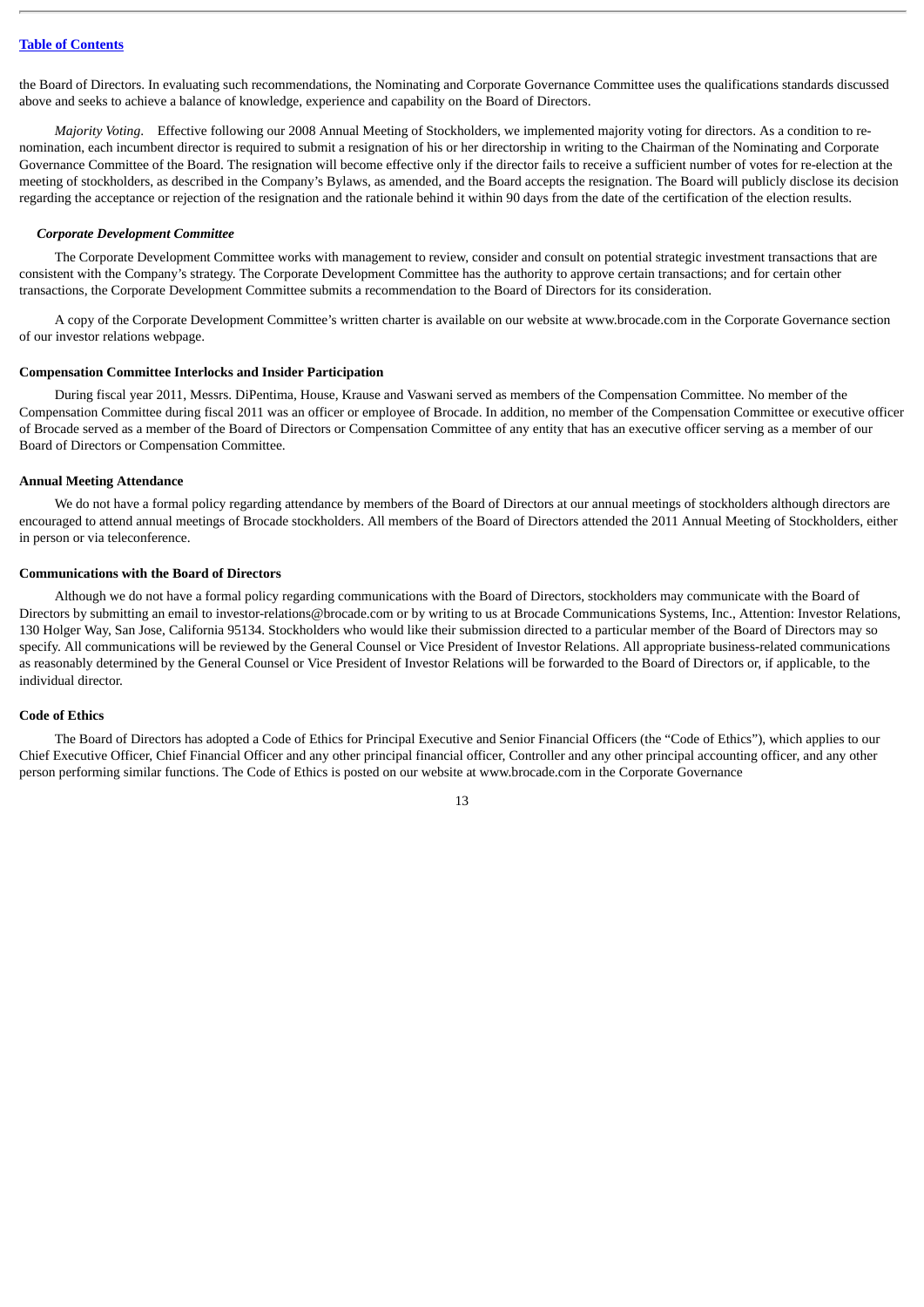section of our investor relations webpage. Brocade will disclose any amendment to the Code of Ethics or waiver of a provision of the Code of Ethics that applies to the Company's Chief Executive Officer, Chief Financial Officer and any other principal financial officer, Controller and any other principal accounting officer, and any other person performing similar functions and relates to certain elements of the Code of Ethics, including the name of the officer to whom the waiver was granted, on our website at www.brocade.com, on our investor relations webpage.

#### <span id="page-18-0"></span>**Board Leadership and Role in Risk Oversight**

The Board of Directors believes in the value of an independent board of directors. Currently, eight of the nine members of the Board of Directors are independent. This includes all members of the Audit Committee, the Compensation Committee and the Nominating and Corporate Governance Committee. Brocade's Chairman of the Board of Directors is also independent and maintains a separate role from the Chief Executive Officer. The Board believes this structure benefits the Board and the Company by enabling the Chief Executive Officer to focus on operational and strategic matters while enabling the Chairman to focus on Board process and governance matters. The independent members of the Board of Directors also meet regularly without management present.

Brocade believes that risk is inherent in innovation and the pursuit of long-term growth opportunities. Brocade's management is responsible for day-to-day risk management activities. The Board of Directors, acting directly and through its committees, is responsible for the oversight of Brocade's risk management. With the oversight of the Board of Directors, Brocade has implemented practices and programs designed to help manage the risks to which we are exposed in our business and to align risk-taking appropriately with our efforts to increase shareholder value. As an example of one such program, Brocade has implemented an enterprise risk management ("ERM") program to identify, assess, govern and manage risks and Brocade's response to those risks. The structure of the ERM program includes regular reviews by members of senior management. The Audit Committee receives regular reports on ERM. In addition, as part of the overall risk oversight framework, other committees of the Board of Directors also oversee certain categories of risk associated with their respective areas of responsibility. For example, the Compensation Committee oversees compensation-related risk management, as discussed further under "Compensation Discussion and Analysis" on page 43.

#### <span id="page-18-1"></span>**Director Compensation**

The following tables provide information about the compensation earned by non-employee directors who served during the 2011 fiscal year.

#### **2011 Compensation of Non-Employee Directors**

|                     |              |                                       |                     |    | <b>Restricted Stock</b> |           |
|---------------------|--------------|---------------------------------------|---------------------|----|-------------------------|-----------|
| Name                |              | <b>Fees Earned</b><br>or Paid in Cash | Option<br>Awards(1) |    | Unit<br>Awards(2)       | Total     |
| <b>Judy Bruner</b>  | $\mathbf{D}$ | 57,000                                | \$44,002(3)         | \$ | 57,000(3)               | \$158,002 |
| Renato A. DiPentima | \$           | 65,000                                | \$44,002(3)         | \$ | 57,000(3)               | \$166,002 |
| Alan Earhart        | \$           | 57,000                                | \$44,002(3)         | \$ | 57,000(3)               | \$158,002 |
| John W. Gerdelman   | \$           | 60,500                                | \$44,002(3)         | J  | 57,000(3)               | \$161,502 |
| David L. House      | \$           | 98,500                                | \$65,862(4)         | \$ | 57,000(4)               | \$221,362 |
| Glenn C. Jones      | \$           | 72,000                                | \$44,002(3)         | \$ | 57,000(3)               | \$173,002 |
| L. William Krause   | \$           | 70,000                                | \$44,002(3)         | \$ | 57,000(3)               | \$171,002 |
| Sanjay Vaswani      |              | 73,000                                | \$44,002(3)         | \$ | 57,000(3)               | \$174,002 |

(1) These amounts reflect the grant date fair value as computed under FASB ASC Topic 718 for awards of options granted during fiscal 2011 and do not reflect the actual amounts earned. For additional information, see Note 14 of our financial statements in the Form 10-K for the year ended October 29, 2011, as filed with the SEC. For information on the valuation assumptions for grants made prior to fiscal year 2011, see the notes in our financial statements in the Form 10-K for the respective year.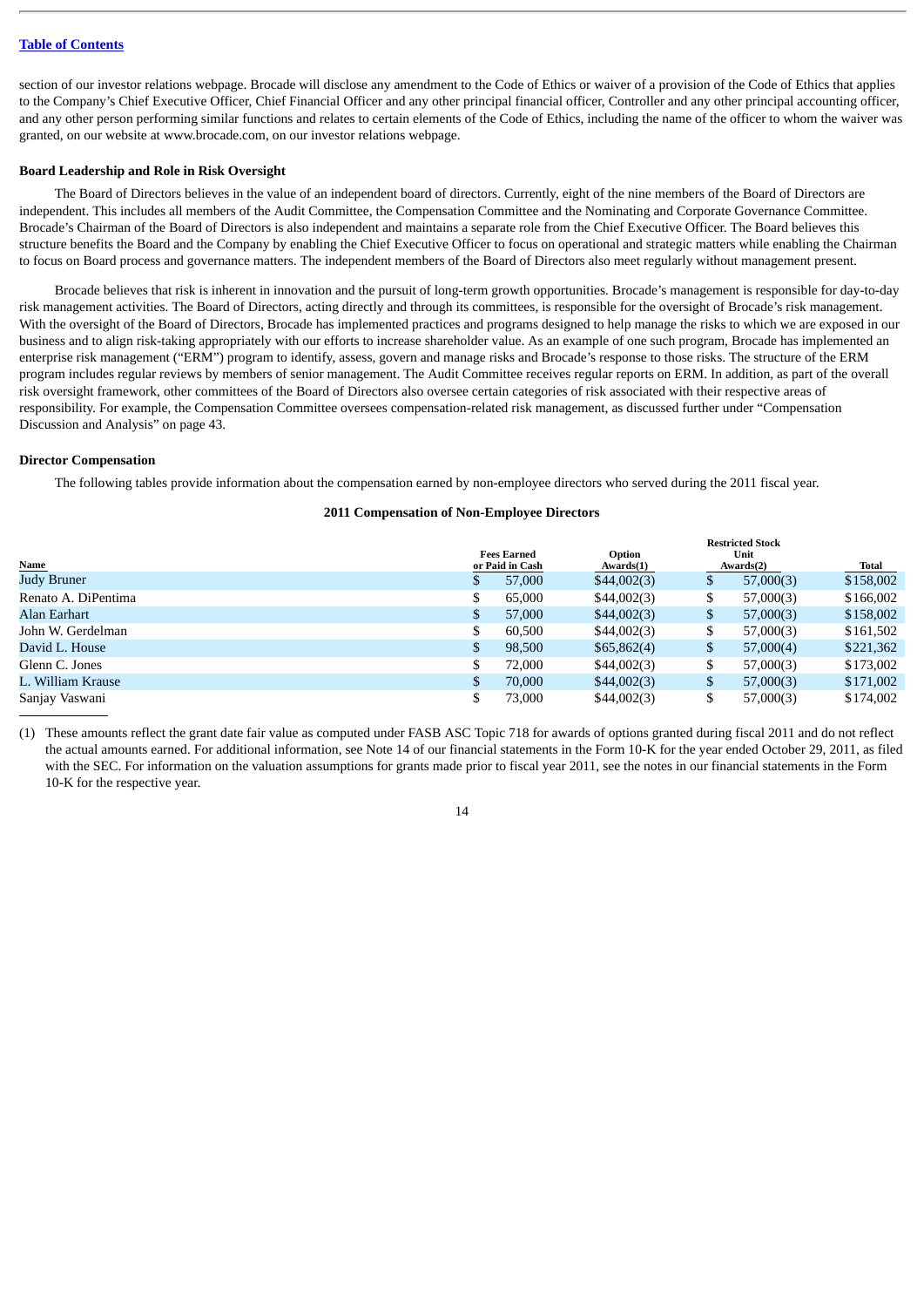- (2) This column represents the grant date fair value as computed under FASB ASC Topic 718 for awards of restricted stock units granted during fiscal 2011 and do not reflect the actual amounts earned.
- (3) During fiscal 2011, each of Ms. Bruner and Messrs. DiPentima, Earhart, Gerdelman, Jones, Krause and Vaswani received an option award for 20,000 shares of common stock on April 12, 2011 with a grant date fair value of \$44,002 and a restricted stock unit award for 10,000 shares of common stock with a grant date fair value of \$57,000.
- (4) During fiscal 2011, Mr. House received an option award for 20,000 shares of common stock on April 12, 2011 with a grant date fair value of \$44,002; and an option award for 7,500 shares of common stock on April 12, 2011 with a grant date fair value of \$21,860. Mr. House also received a restricted stock unit award on April 12, 2011 for 10,000 shares of common stock with a grant date fair value of \$57,000.

*Cash Compensation*. Our directors play a critical role in guiding the Company's strategic direction and overseeing the management of the Company. The increased demand for qualified and talented public company directors requires that we provide adequate incentives for our directors' continued performance and participation. Each non-employee member of the Board received in fiscal 2011 the fees as set forth below for his or her service on the Board and each committee of the Board (as of February 17, 2012, there have been no changes to director compensation fees for fiscal 2012 from fiscal 2011):

|                                        |    | <b>Fiscal Year 2011</b> |
|----------------------------------------|----|-------------------------|
| Annual retainer for:                   |    |                         |
| Board member                           | \$ | 30,000                  |
| Chairman of the Board                  | \$ | 30,000                  |
| Audit Committee Chair*                 | \$ | 25,000                  |
| Audit Committee member                 | \$ | 10,000                  |
| Compensation Committee Chair*          | \$ | 15,000                  |
| <b>Compensation Committee member</b>   | S  | 7.000                   |
| Nominating/Governance Committee Chair* | \$ | 10,000                  |
| Nominating/Governance Committee member | \$ | 5,000                   |
| Corporate Development Committee Chair* | \$ | 10,000                  |
| Corporate Development Committee member | \$ | 5,000                   |
|                                        |    |                         |

*\* A chair who is not an independent director is not entitled to receive a fee.*

| Additional fees per Board and committee meeting: |         |
|--------------------------------------------------|---------|
| In person                                        | 1,000   |
| By telephone                                     | \$1,000 |

We are also authorized to reimburse directors for expenses in connection with attendance at meetings.

*Equity Compensation*. Non-employee directors also participated in the Company's 2009 Director Plan (the "2009 Director Plan"), which provide for automatic option grants and awards of restricted stock units (each an "RSU") to directors for their service to the Company. Only non-employee directors may participate in the Director Plan. The 2009 Director Plan became effective as of our 2009 Annual Meeting of Stockholders when it was approved by our stockholders.

*Stock Options*. Under the 2009 Director Plan, each non-employee director is entitled to receive the following automatic, non-discretionary grants of options:

| Initial grant upon joining the Board(1)                   | 50,000 shares |
|-----------------------------------------------------------|---------------|
| Automatic grant at each annual stockholders meeting(2)(3) | 20,000 shares |

(1) Vests as to 1/3rd of the shares annually and fully vested on the 3rd anniversary of the date of grant.

(2) Vests fully on the earlier of the one year anniversary of the date of grant or the next annual stockholders meeting.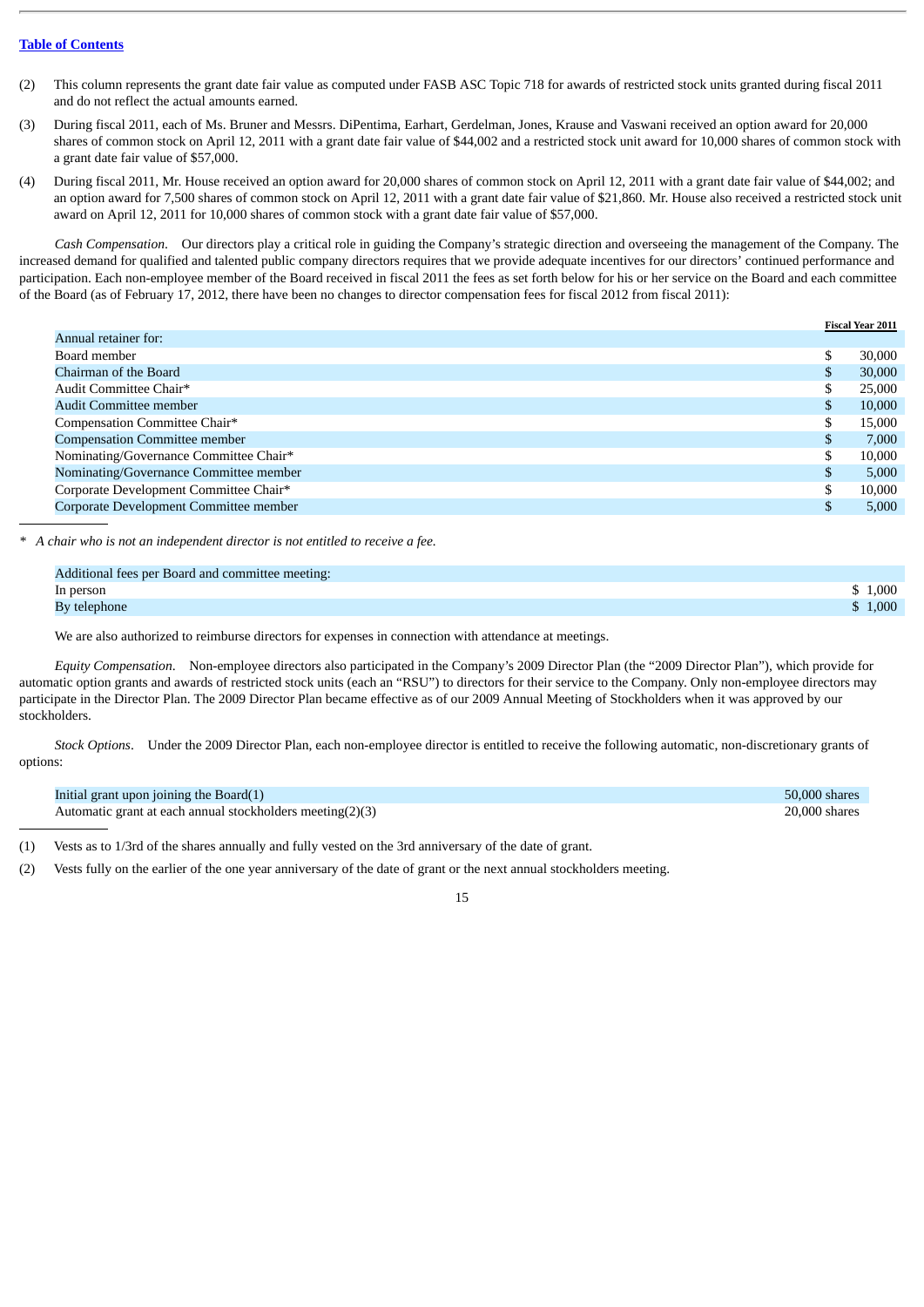(3) At the first (and only the first) Annual Meeting after a non-employee director first becomes an director, such director will receive at such Annual Meeting, a proportionate amount of the annual option grant (in lieu of the full annual option grant) based on the fiscal quarter in which such director was appointed.

All options have a term of 7 years under the 2009 Director Plan. The exercise price of options granted under the 2009 Director Plan is 100 percent of the fair market value of the Common Stock on the date of grant, as determined by reference to the closing sales price of the Company's Common Stock as reported on the Nasdaq Global Select Market on the date of grant.

In addition to the grants above, the Chairman of the Board was and is entitled to receive an automatic grant at each annual stockholders meeting of an option to purchase 7,500 shares of Common Stock under the Company's 2009 Stock Plan (the "2009 Stock Plan"). The option has an exercise price equal to 100 percent of the fair market value of the Common Stock on the date of grant as determined by reference to the closing sales price of the Company's Common Stock as reported on the Nasdaq Global Select Market on the date of grant, has a term of 7 years and vests as to 1/4th of the shares each quarter, commencing on the 3rd anniversary of the date of grant and will be fully vested on the fourth anniversary of each grant.

In the event of a change in control as defined under the 2009 Director Plan, and if the option is not assumed or substituted in the applicable transaction, each option granted under the 2009 Director Plan becomes fully vested and exercisable. In such event, the option holder shall be notified that the option will be fully exercisable for a period of 30 days from the date of the notice. Upon expiration of the 30-day period, the option shall terminate. If the option is assumed or substituted, and the option holder's status as a director of Brocade or the successor corporation, as applicable, is terminated other than upon a voluntary resignation by such option holder, the option shall be accelerated and become fully exercisable with respect to all shares.

Options granted under the 2009 Director Plan may be exercised within 3 months following the date a director's board service terminates, or within 12 months if termination of service was due to death or disability, but only to the extent that the director was entitled to exercise the option on the date of termination. If an option is not exercised within such 3 or 12-month time period, as applicable, the option shall terminate. In any event, a director may not exercise any option later than the expiration of the applicable term.

*RSUs*. Under the 2009 Director Plan, each non-employee director is entitled to receive the following automatic, non-discretionary awards of RSUs (in addition to the grant of options described above):

| Initial grant upon joining the $Board(1)$                 | 15.000 RSUs |
|-----------------------------------------------------------|-------------|
| Automatic grant at each annual stockholders meeting(2)(3) | 10,000 RSUs |

- (1) Vests as to 1/3rd of the shares annually and fully vested on the 3rd anniversary of the date of grant.
- (2) Vests fully on the earlier of the one year anniversary of the date of grant or the next annual stockholders meeting.
- (3) At the first (and only the first) Annual Meeting after a non-employee director first becomes an director, such director will receive at such Annual Meeting, a proportionate amount of the annual RSU award (in lieu of the full annual RSU award) based on the fiscal quarter in which such director was appointed.

An RSU is a bookkeeping entry representing an amount equal to the fair market value of one share of common stock and is settled in stock. Each RSU represents an unfunded and unsecured obligation of the Company. The 2009 Director Plan requires settlement of earned restricted stock units to be made as soon as practicable after the date set forth in the award agreement evidencing the terms and conditions of the grant. On the participant's termination as a director, all unvested RSUs will be forfeited to the Company.

Non-employee director cash and equity compensation is determined by the Compensation Committee. Independent, outside consultants meet with and provide recommendations of the form and amounts of compensation for non-employee directors to the Compensation Committee.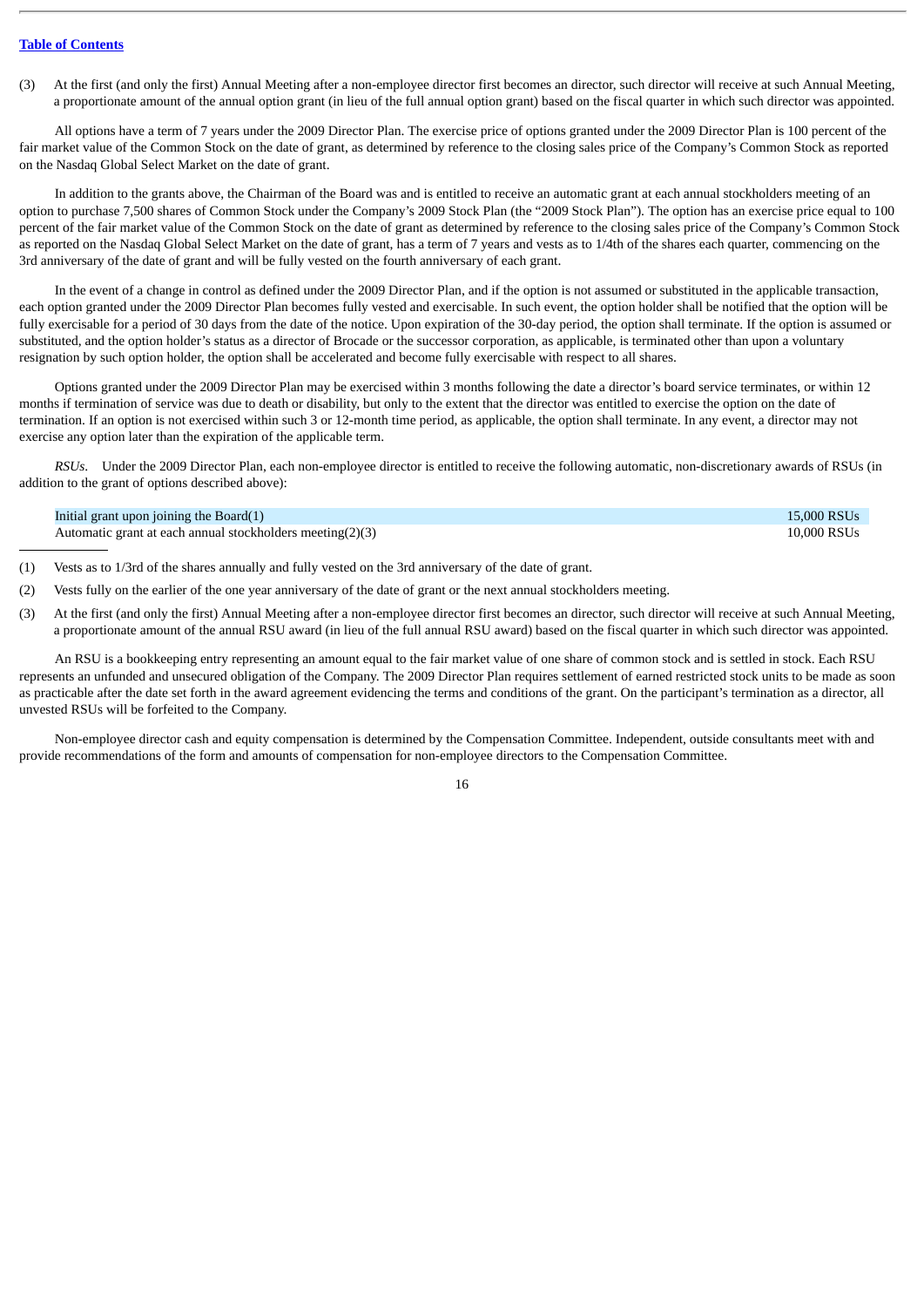## **SECURITY OWNERSHIP OF CERTAIN BENEFICIAL OWNERS AND MANAGEMENT**

<span id="page-21-0"></span>The following table sets forth information regarding the beneficial ownership of our Common Stock as of February 17, 2012 as to (i) each person who is known by us to own beneficially more than 5% of our outstanding Common Stock, (ii) each of the executive officers and other persons named in the Summary Compensation Table, (iii) each director and nominee for director, and (iv) all directors and executive officers as a group. Unless otherwise indicated, the address of each listed stockholder is c/o Brocade Communications Systems, Inc., 130 Holger Way, San Jose, California 95134.

| <b>Name and Address of Beneficial Owner</b>                      | <b>Amount and Nature</b><br>of Beneficial | <b>Percent of</b> |
|------------------------------------------------------------------|-------------------------------------------|-------------------|
| Franklin Resources, Inc.(3)                                      | Ownership(1)                              | Class(2)          |
| One Franklin Parkway                                             |                                           |                   |
| San Mateo, CA 94403-1906                                         | 53,985,113                                | 11.77%            |
| FMRLLC(4)                                                        |                                           |                   |
| 82 Devonshire Street                                             |                                           |                   |
| Boston, MA 02109                                                 | 40,641,742                                | 8.86%             |
| Elliott Associates, L.P.(5)                                      |                                           |                   |
| c/o Stephen M. Schultz                                           |                                           |                   |
| Kleinberg, Kaplan, Wolff & Cohen, P.C.                           |                                           |                   |
| 551 Fifth Avenue                                                 |                                           |                   |
| New York, NY 10176                                               | 34,178,977                                | 7.45%             |
| The Vanguard Group, Inc.(6)                                      |                                           |                   |
| 100 Vanguard Blvd.                                               |                                           |                   |
| Malvern, PA 19355                                                | 22,753,929                                | 4.96%             |
| Judy Bruner(7)                                                   | 122,500                                   | $\ast$            |
| Renato DiPentima(8)                                              | 240,826                                   | $\ast$            |
| Alan L. Earhart(9)                                               | 139,427                                   | $\ast$            |
| Daniel Fairfax(10)                                               | 313,655                                   | $\ast$            |
| John W. Gerdelman(11)                                            | 323,500                                   | $\ast$            |
| David L. House(12)                                               | 295,000                                   | $\ast$            |
| Glenn Jones(13)                                                  | 210,000                                   | $\ast$            |
| Michael Klayko(14)                                               | 3,949,533                                 | $\ast$            |
| L. William Krause(15)                                            | 240,230                                   | $\ast$            |
| Sanjay Vaswani(16)                                               | 246,000                                   | $\ast$            |
| Tyler Wall(17)                                                   | 555,093                                   | $\ast$            |
| Ian Whiting(18)                                                  | 434,476                                   | $\ast$            |
| Richard Deranleau(19)                                            | 331,563                                   | $\ast$            |
| All Directors and Executive Officers as a group (12 persons)(20) | 7,070,240                                 | 1.54%             |

(1) Except as indicated in the footnotes to this table and pursuant to applicable community property laws, the persons named in the table have sole voting and investment power with respect to all shares of Common Stock owned by such person. The number of shares beneficially owned includes Common Stock that such individual has the right to acquire as of February 17, 2012 or within 60 days thereafter, including through the exercise of stock options.

(2) Percentage of beneficial ownership is based upon 458,710,883 shares of Common Stock outstanding as of February 17, 2012. For each named person, this percentage includes Common Stock that the person has the right to acquire either currently or within 60 days of February 17, 2012, including through the exercise of an option; however, such Common Stock is not deemed outstanding for the purpose of computing the percentage owned by any other person.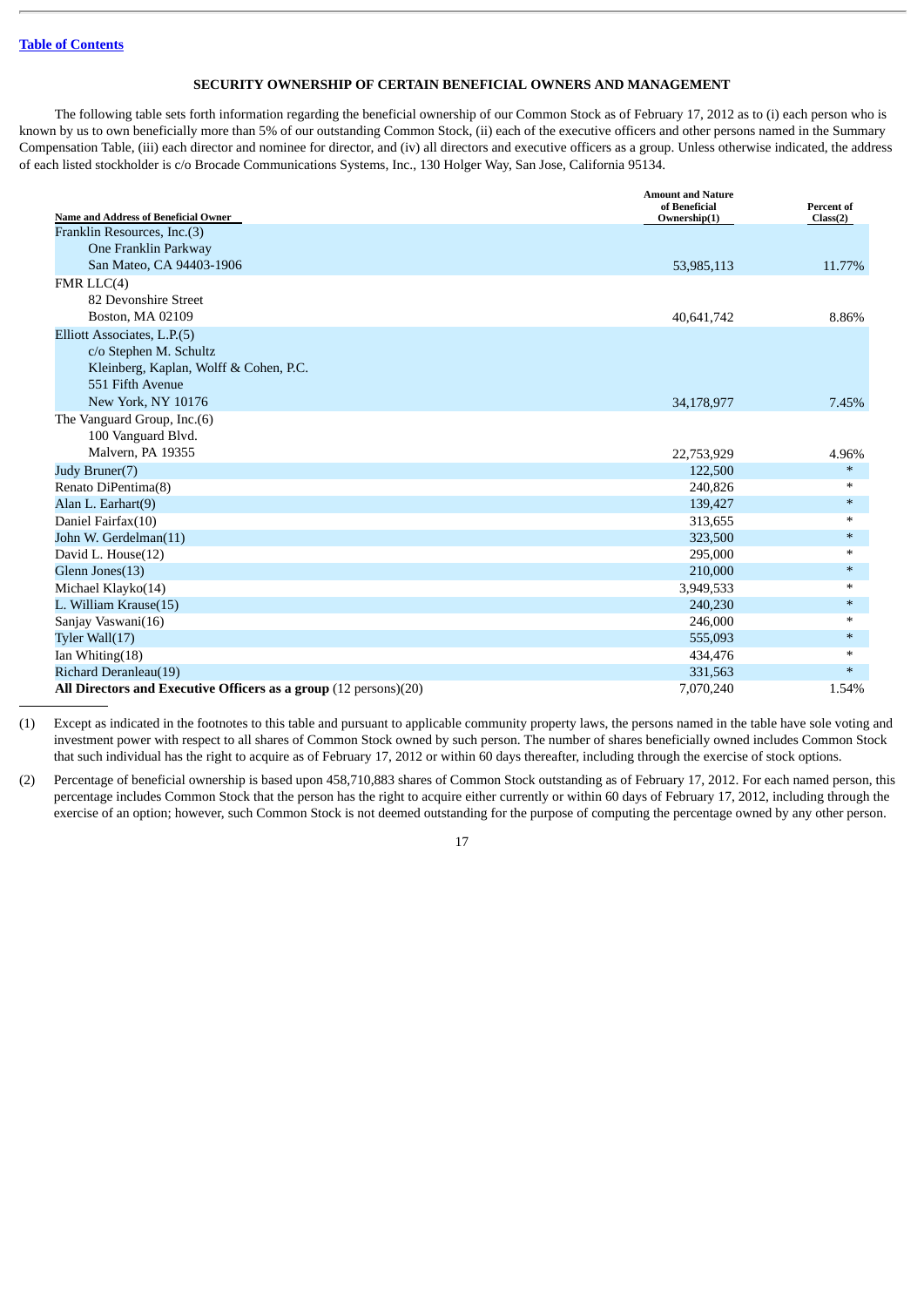- (3) Information based on Schedule 13G/A filed with the SEC on February 7, 2012.
	- a. Franklin Resources, Inc. has the sole power to vote or to direct the vote of shares as follows:

| Franklin Templeton Investment Management Limited: | 5,439,071  |
|---------------------------------------------------|------------|
| Franklin Templeton Investments Corp.:             | 3,547,823  |
| Templeton Investment Counsel, LLC:                | 4,543,400  |
| Templeton Global Advisors Limited:                | 35,849,530 |
| Templeton Asset Management Ltd.:                  | 48,160     |
| Franklin Templeton Institutional, LLC:            | 95,720     |
| Franklin Templeton Investments Japan Limited:     | 14,000     |
| Franklin Templeton Portfolio Advisors, Inc.       | 321,859    |

- b. Franklin Resources, Inc. has shared power to vote or to direct the vote of 22,490 shares with Templeton Global Advisors Limited.
- c. Franklin Resources, Inc. has the sole power to dispose or to direct the disposition of shares as follows:

| Templeton Global Advisors Limited                 | 36,386,180 |
|---------------------------------------------------|------------|
| Franklin Templeton Investment Management Limited: | 7,125,781  |
| Franklin Templeton Investments Corp.:             | 3,746,083  |
| Templeton Investment Counsel, LLC:                | 5,120,570  |
| Templeton Asset Management Ltd.:                  | 954,390    |
| Franklin Templeton Portfolio Advisors, Inc.       | 321,859    |
| Franklin Templeton Institutional, LLC:            | 95,720     |
| Franklin Templeton Investments Japan Limited:     | 14,000     |

d. Franklin Resources, Inc. has shared power to dispose or to direct the disposition of 220,530 shares with Templeton Investment Counsel, LLC.

(4) Information based on Schedule 13G filed with the SEC on February 14, 2012.

FMR LLC has the power to vote or dispose of the shares as follows:

- a. Edward C. Johnson 3d and FMR LLC, through its control of Fidelity Management & Research Company, and the funds each has sole power to dispose of the 39,713,830 shares owned by the Funds.
- b. Members of the family of Edward C. Johnson 3d, Chairman of FMR LLC, are the predominant owners, directly or through trusts, of Series B voting common shares of FMR LLC, representing 49% of the voting power of FMR LLC. Through their ownership of Series B voting common shares and the execution of the shareholders' voting agreement, members of the Johnson family may be deemed, under the Investment Company Act of 1940, to form a controlling group with respect to FMR LLC.
- c. Neither FMR LLC nor Edward C. Johnson 3d, Chairman of FMR LLC, has the sole power to vote or direct the voting of the shares owned directly by the Fidelity Funds, which power resides with the Funds' Boards of Trustees. Fidelity carries out the voting of the shares under written guidelines established by the Funds' Boards of Trustees.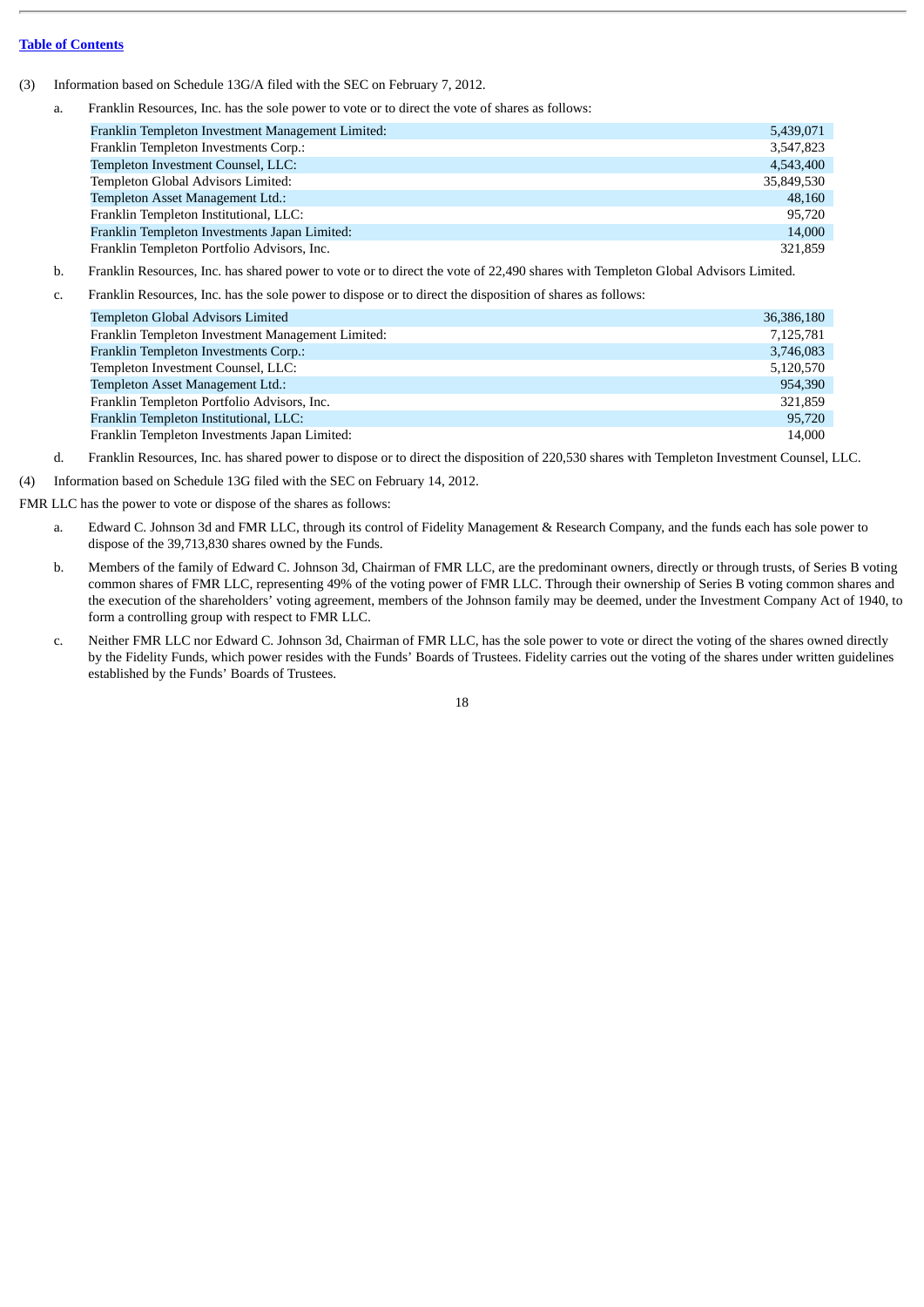- d. Pyramis Global Advisors Trust Company ("PGATC"), 900 Salem Street, Smithfield, Rhode Island, 02917, an indirect wholly-owned subsidiary of FMR LLC and a bank as defined in Section 3(a)(6) of the Securities Exchange Act of 1934, is the beneficial owner of 927,912 shares as a result of its serving as investment manager of institutional accounts owning such shares.
- e. Edward C. Johnson 3d and FMR LLC, through its control of Pyramis Global Advisors Trust Company, each has sole dispositive power over 927,912 shares and sole power to vote or to direct the voting of 846,812 shares.
- (5) Information based on Schedule 13D/A filed with the SEC on January 13, 2012.
	- a. Elliott Associates, L.P. and its wholly-owned subsidiaries (collectively, "Elliott"), beneficially owns 12,080,112 shares. Elliott owns its 12,080,112 shares through The Liverpool Limited Partnership ("Liverpool"), a Bermuda limited partnership, which is a wholly-owned subsidiary of Elliott. Elliott International, L.P. ("Elliott International") and Elliott International Capital Advisors Inc. ("EICA") beneficially own an aggregate of 22,098,865 shares.

Collectively, Elliott, Elliott International and EICA beneficially own 34,178,977 shares.

- b. Elliott has the power to vote or direct the vote of, and to dispose or direct the disposition of, the shares of Common Stock beneficially owned by it. Elliott International has the shared power with EICA to vote or direct the vote of, and to dispose or direct the disposition of, the shares owned by Elliott International.
- (6) Information based on Schedule 13G filed with the SEC on February 9, 2012.

Vanguard Fiduciary Trust Company ("VFTC"), a wholly-owned subsidiary of The Vanguard Group, Inc., is the beneficial owner of 327,652 shares as a result of its serving as investment manager of collective trust accounts. VFTC directs the voting of these shares

- (7) Includes stock options to purchase 95,000 shares of Common Stock exercisable as of February 17, 2012 or within 60 days thereafter.
- (8) Includes stock options to purchase 205,000 shares of Common Stock exercisable as of February 17, 2012 or within 60 days thereafter.
- (9) Includes stock options to purchase 90,000 shares of Common Stock exercisable as of February 17, 2012 or within 60 days thereafter.
- (10) Includes stock options to purchase 45,312 shares of Common Stock exercisable as of February 17, 2012 or within 60 days thereafter.
- (11) Includes stock options to purchase 220,000 shares of Common Stock exercisable as of February 17, 2012 or within 60 days thereafter.
- (12) Includes stock options to purchase 235,000 shares of Common Stock exercisable as of February 17, 2012 or within 60 days thereafter.
- (13) Includes stock options to purchase 180,000 shares of Common Stock exercisable as of February 17, 2012 or within 60 days thereafter.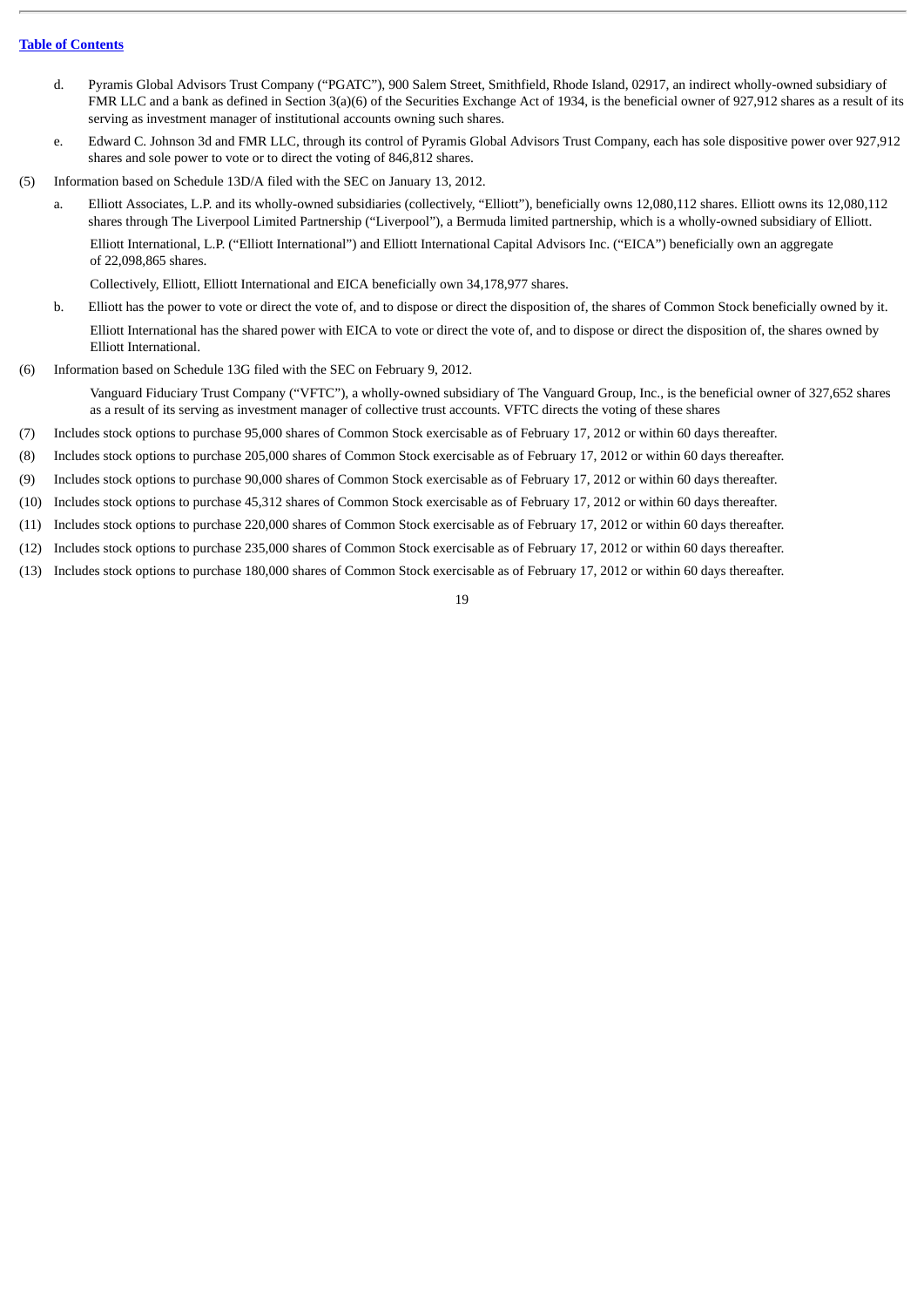- (14) Includes stock options to purchase 2,916,979 shares of Common Stock exercisable as of February 17, 2012 or within 60 days thereafter. Includes 22,889 shares owned by Mr. Klayko's daughter (this shall not be construed as an admission that Mr. Klayko is, for the purposes of sections13(d) or 13(g) of the Securities Exchange Act of 1934, the beneficial owner of the securities his daughter).
- (15) Includes stock options to purchase 210,000 shares of Common Stock exercisable as of February 17, 2012 or within 60 days thereafter.
- (16) Includes stock options to purchase 215,000 shares of Common Stock exercisable as of February 17, 2012 or within 60 days thereafter.
- (17) Includes stock options to purchase 527,499 shares of Common Stock exercisable as of February 17, 2012 or within 60 days thereafter.
- (18) Includes stock options to purchase 402,649 shares of Common Stock exercisable as of February 17, 2012 or within 60 days thereafter.
- (19) Per Form 4 filed on June 9, 2011; Richard Deranleau, Brocade's then current Chief Financial Officer, left Brocade effective as of June 20, 2011.
- (20) Includes stock options to purchase 5,342,439 shares of Common Stock exercisable as of February 17, 2012 or within 60 days thereafter; excludes Richard Deranleau.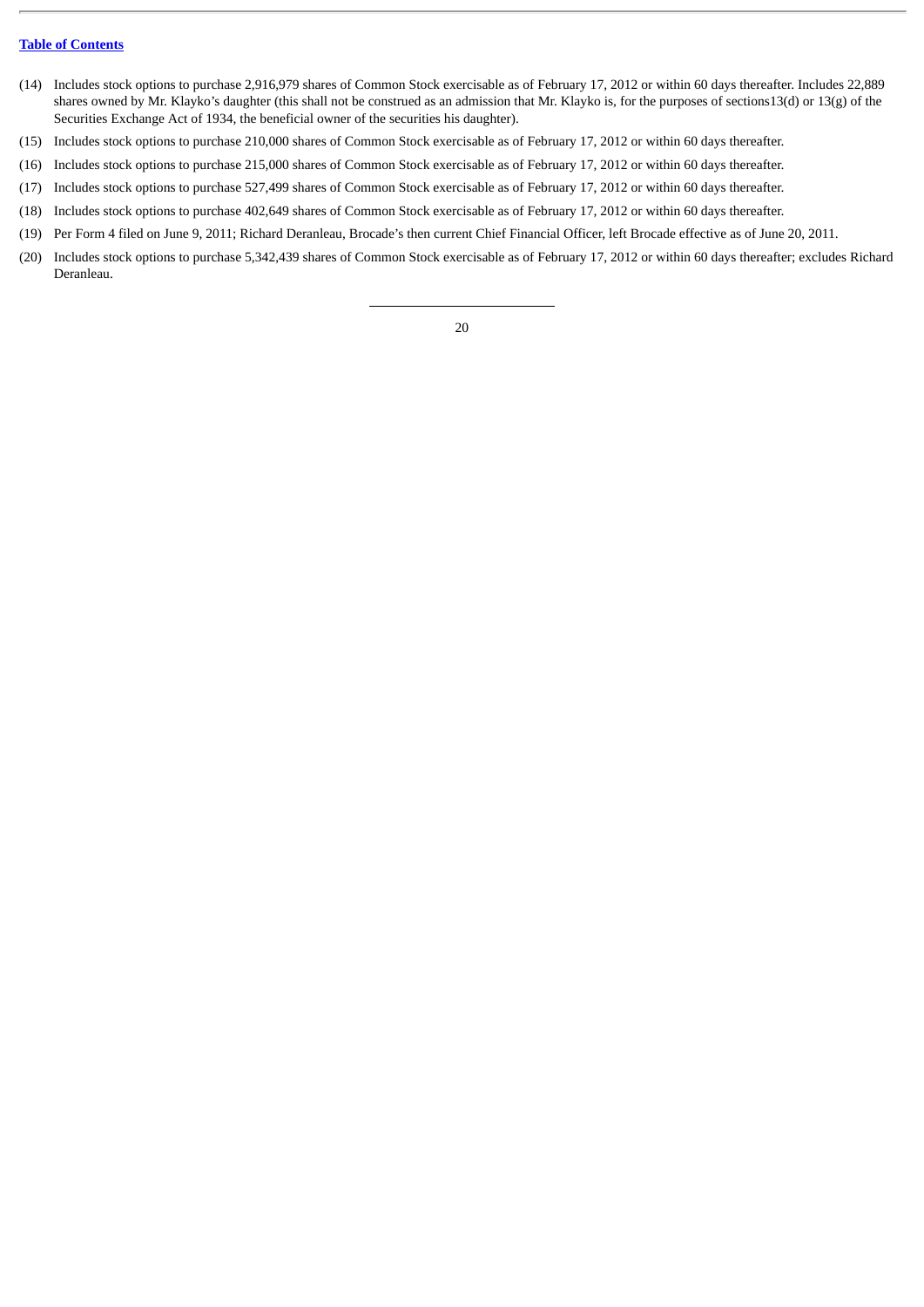#### **PROPOSAL ONE:**

#### **ELECTION OF DIRECTORS**

<span id="page-25-0"></span>Our Board of Directors currently consists of nine directors that were previously divided into three classes, each of which was elected for a three year term. At our 2010 annual meeting, our stockholders approved a proposal to declassify our Board of Directors and provide for annual elections of directors. Accordingly, each of the three directors elected at the 2011 annual meeting was elected for a one year term to expire at the 2012 annual meeting. At the 2012 annual meeting, each of the six directors (including those directors elected at the 2011 annual meeting whose terms are expiring after serving a one year term) will be elected for a one year term. In 2013, the terms of all nine directors will expire, and thereafter, all directors will be elected for a one year term. Terms of directors elected prior to this 2012 annual meeting will not be shortened.

#### <span id="page-25-1"></span>**Nominees**

The Nominating and Corporate Governance Committee of the Board of Directors recommended, and the Board of Directors approved, Judy Bruner, John W. Gerdelman, David L. House, Glenn C. Jones, and Michael Klayko and L. William Krause as nominees for election at the Annual Meeting to the Board of Directors. If elected, each of Judy Bruner, John W. Gerdelman, David L. House, Glenn C. Jones, and Michael Klayko and L. William Krause will serve as directors until our annual meeting in 2013, and until a successor is qualified and elected or until his or her earlier resignation or removal. Each of the nominees is currently a director of the Company. Please see "Nominees" on page 7 of this Proxy Statement for information concerning our incumbent directors standing for re-election.

Unless otherwise instructed, the proxy holders will vote the proxies received by them **FOR** each of Judy Bruner, John W. Gerdelman, David L. House, Glenn C. Jones, Michael Klayko and L. William Krause. If the nominees are unable or decline to serve as a director at the time of the Annual Meeting, the proxies will be voted for another nominee designated by the Board of Directors. We are not aware of any reason that a nominee would be unable or unwilling to serve as a director.

#### <span id="page-25-2"></span>**Vote Required**

Provided a quorum is present, directors are elected by a majority of the votes cast with respect to the nominee at the annual meeting (*i.e.*, the number of shares voted "for" a director nominee must exceed the number of votes cast "against" that nominee), except in the case of a contested election. If a nominee who is currently serving as a director is not elected at the Annual Meeting, under Delaware law the director will continue to serve on the Board as a "holdover director." However, as a condition to re-nomination, each incumbent director is required to submit a resignation from the Board in writing to the Chairman of the Nominating and Corporate Governance Committee of the Board. The resignation will become effective only if the director fails to receive a majority of votes cast for re-election and the Board accepts the resignation. In the event of a contested election in accordance with our Bylaws, directors shall be elected by the vote of a plurality of the votes cast.

Abstentions and broker non-votes will have no effect on the election of directors.

*The Board of Directors unanimously recommends that stockholders vote "FOR" the election of each of Judy Bruner, John W. Gerdelman, David L. House, Glenn C. Jones, Michael Klayko and L. William Krause.*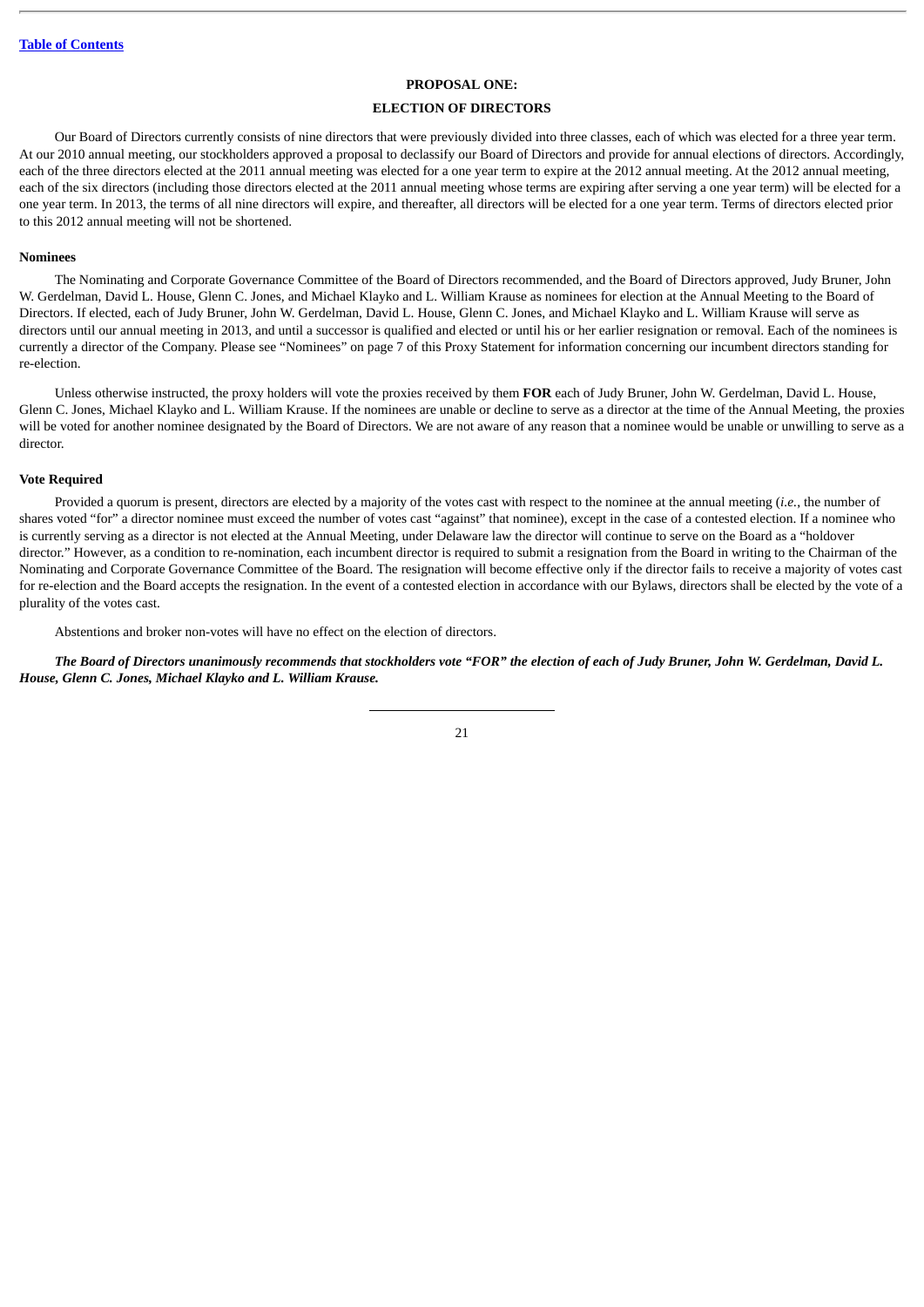#### **PROPOSAL TWO:**

#### **ADVISORY RESOLUTION TO APPROVE EXECUTIVE COMPENSATION**

<span id="page-26-0"></span>Executive compensation is an important matter for Brocade and our stockholders. This proposal provides Brocade's stockholders with the opportunity to cast an advisory vote on executive compensation.

The core of Brocade's executive compensation philosophy and practice continues to be based on a pay-for-performance philosophy. Brocade's executive officers are compensated in a manner consistent with Brocade's strategy, competitive practice, corporate governance principles we believe to be sound, and stockholder interests and concerns. We believe our compensation program is strongly aligned with the long-term interests of our stockholders.

We urge you to carefully read the Compensation Discussion and Analysis ("CD&A") section of this proxy statement for additional details on Brocade's executive compensation, including Brocade's compensation philosophy and objectives and the 2011 compensation of the named executive officers.

The following highlights key aspects of executive compensation with respect to our named executive officers in fiscal year 2011:

- Approximately 70% 80% of total compensation is variable and tied to achievement of internal performance targets or Company stock price performance;
- The Company's performance was below internal performance targets, and therefore funding for the annual cash incentive plan was 89.97% of the target level; and
- The Company granted long-term equity awards that link the interests of our executives with those of our shareholders. Specifically, those awards include Performance Stock Units, which are earned based on a comparison of the Company's stock price performance to the NASDAQ-100 index over a 2-year performance period;
- Executive officers are not entitled to any tax gross-up treatment on any severance or change-of-control benefits;
- Change-of-control benefits are based on a double-trigger philosophy, *i.e.*, requiring a change-of-control *plus* a qualifying termination of employment before benefits are paid;
- Brocade's compensation programs are reviewed regularly by the Compensation Committee (the "Committee"), which has determined the Company's compensation programs do not create inappropriate or excessive risk that is likely to have a material adverse effect on the Company;
- Brocade's overall equity award based burn rate for fiscal year 2011 was 2.1%, and the adjusted burn rate was 3.1%.
- Brocade's equity award based overhang, which had increased significantly from approximately 12% to 28% in 2009 as a result of Brocade's acquisition of Foundry Networks, Inc. ("Foundry") in an all cash transaction, decreased from approximately 22% in 2010 to approximately 16% in 2011.

Burn rate is defined as the number of equity awards granted in the year, divided by total shares outstanding. Adjusted burn rate includes a premium applied to full value shares (e.g., RSUs and PSUs) consistent with ISS policy. Overhang is defined as the number of outstanding options and equity awards, divided by total shares outstanding. For burn rate, adjusted burn rate and overhang, the amounts for fiscal 2011 do not include the grants made in the final week of fiscal 2011 to the named executive officers and other vice presidents of the Company because those grants were made as part of the compensation package for fiscal 2012.

In addition, in January 2012, the Compensation Committee, with the assistance of an independent compensation consulting firm, reviewed Brocade's compensation policies and practices and determined that Brocade's compensation policies and practices do not create inappropriate or excessive risk that is likely to have a material adverse effect on the Company.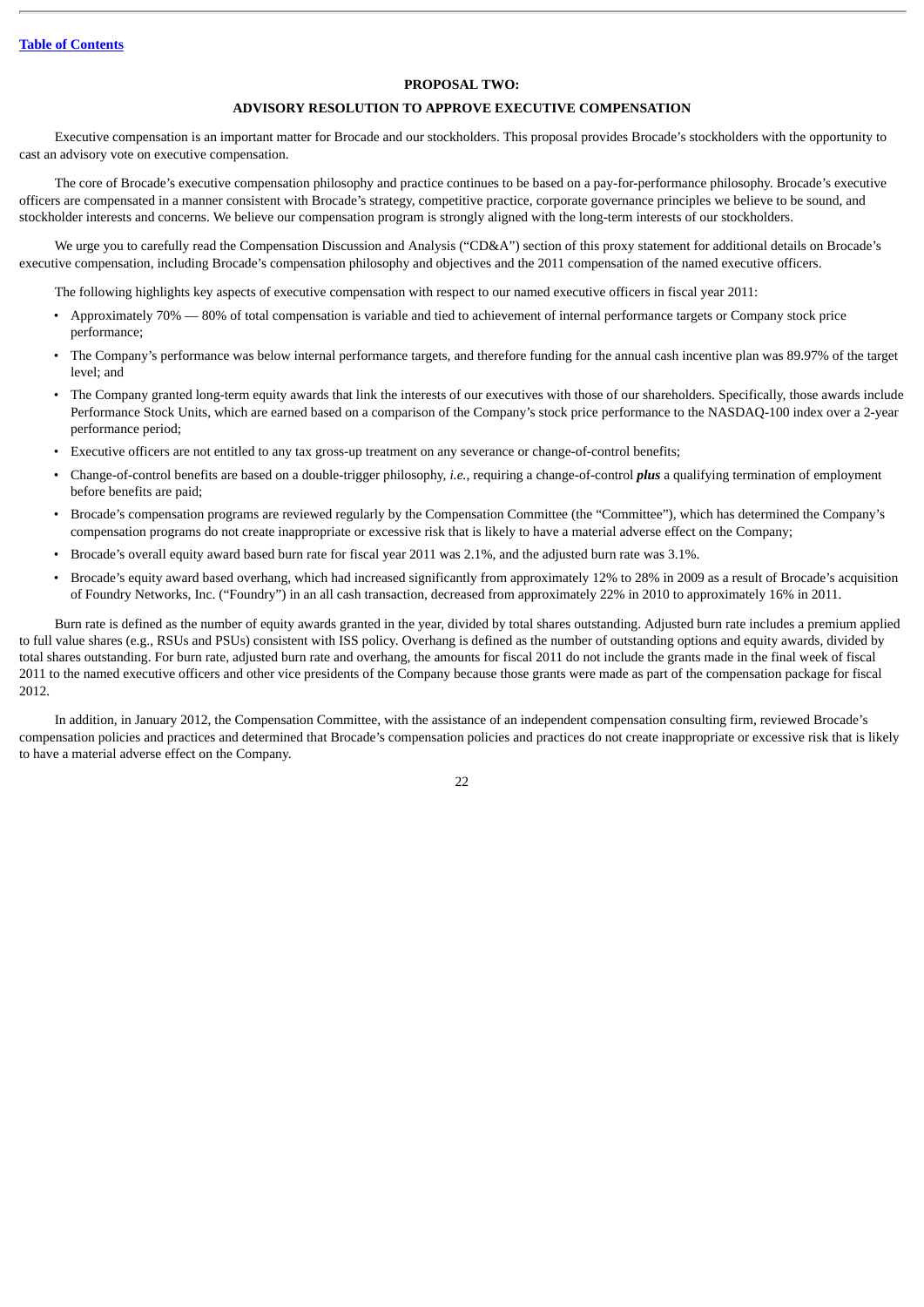Based on the above, we request that stockholders approve the compensation of Brocade's named executive officers as described pursuant to the disclosure rules of the Securities and Exchange Commission pursuant to the following resolution:

RESOLVED, that the compensation paid to the Company's named executive officers, as disclosed pursuant to Item 402 of Regulation S-K, including the "Compensation Discussion and Analysis" section, compensation tables and narrative discussion, is hereby APPROVED.

## <span id="page-27-0"></span>**Vote Required**

Approval of the advisory resolution on executive compensation requires the approval of a majority of the shares represented in person or by proxy and entitled to vote at the Annual Meeting. Abstentions are treated as shares represented in person or by proxy and entitled to vote at the Annual Meeting and, therefore, will have the same effect as a vote "Against" the proposal. Broker non-votes will have no effect on the outcome of the vote.

As an advisory vote, this proposal is non-binding. Although the vote is non-binding, the Board of Directors and the Compensation Committee value the opinions of our stockholders, and will consider the outcome of the vote when making future compensation decisions for our named executive officers.

## *The Board of Directors recommends that stockholders vote "FOR" Proposal Two.*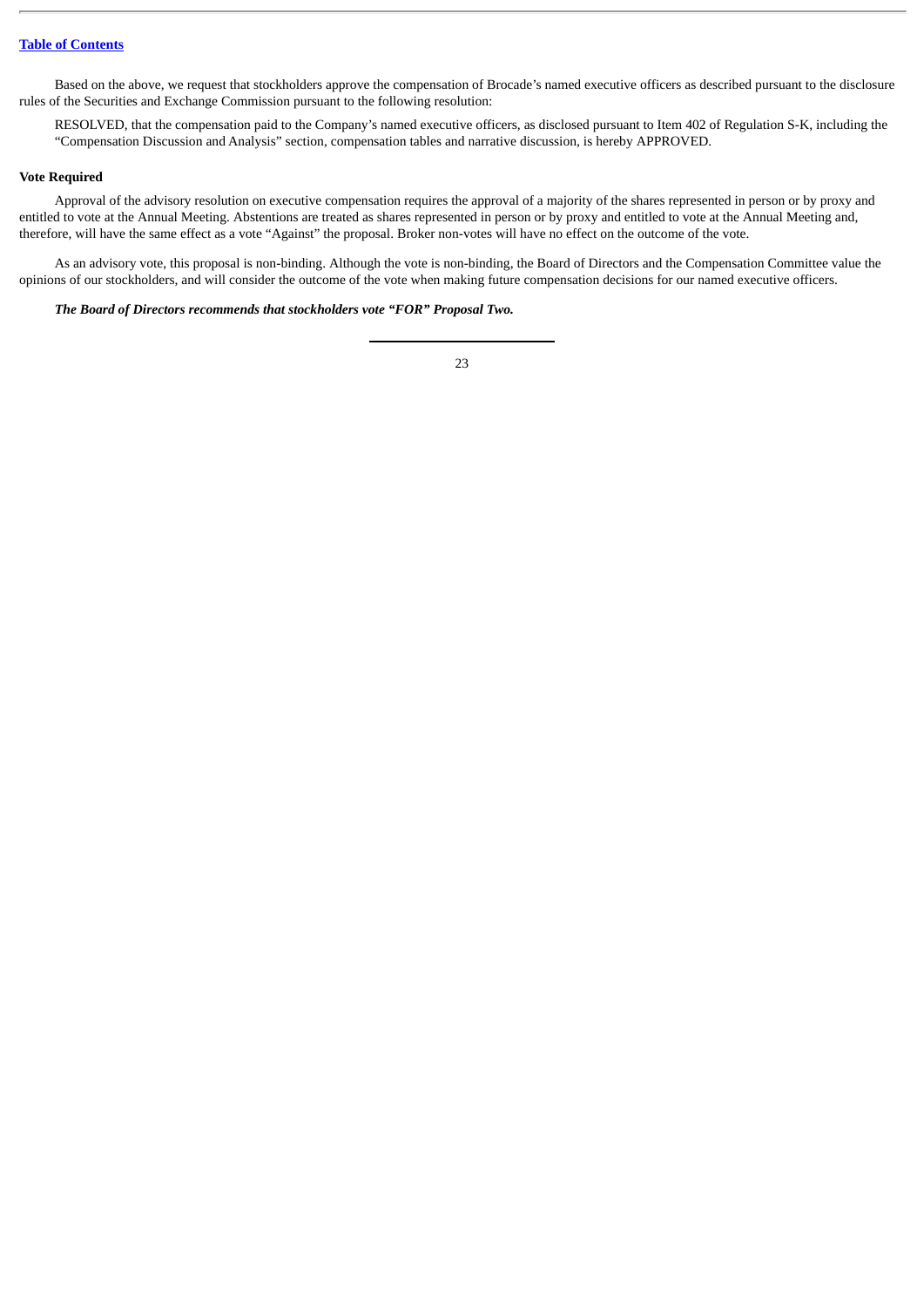#### **PROPOSAL THREE:**

## **AMENDMENT AND RESTATEMENT OF THE 2009 STOCK PLAN**

<span id="page-28-0"></span>The stockholders are being asked to approve an amendment and restatement (the "Stock Plan Amendment") of the 2009 Stock Plan (the "Stock Plan") to increase the Stock Plan's share reserve by 35,000,000 shares. The Board has adopted the Stock Plan Amendment, subject to approval from the stockholders at the Annual Meeting. As of January 28, 2012, there were 8,688,027 shares available for issuance under the existing version of our 2009 Stock Plan prior to the amendment (the "Existing Stock Plan"). If the stockholders approve the Stock Plan Amendment, it will be effective as of the date of the 2012 Annual Meeting. The Board has determined that it is in the best interests of the Company and its stockholders to have a Stock Plan and is asking the Company's stockholders to approve the Stock Plan Amendment.

#### **Rationale for and Reasons Why the Board Recommends Voting for the Stock Plan Amendment**

*The Stock Plan is a critical element of our compensation policy*. We believe that long-term incentive compensation programs align the interests of management, employees and the stockholders to create long-term stockholder value. We believe that the Stock Plan increases our ability to achieve this objective by allowing for several different forms of long-term incentive awards, which we believe will help us to recruit, reward, motivate and retain talented personnel.

We strongly believe that the approval of the Stock Plan Amendment is essential to our continued success. Our employees are our most valuable asset. Accordingly, the approval of the Stock Plan Amendment is in the best interest of our stockholders because equity awards granted under the Stock Plan help us to:

- attract, motivate, and retain talented employees;
- align employee and stockholder interests;
- link employee compensation with company performance; and
- maintain a culture based on employee stock ownership.

#### *Key Considerations.*

- Low Burn Rate. Our gross burn rate has averaged approximately 3% over the past four years, and we believe our burn rate aligns with our peer companies;
- Shares are Broadly Distributed. Our stock plan is widely spread among all employees; for example, our Named Executive Officers (as defined below) received approximately 8% of the shares awarded in fiscal 2011, while the remaining majority went to the broader employee population and employee new hires;
- Share Repurchases. Our share repurchase program benefits our stockholders' value by reducing the potential dilution of the shares previously approved under the Existing Stock Plan; and
- Declining Overhang Percentage. As a result of the all-cash acquisition of Foundry Networks in December 2008, our issued overhang increased significantly from prior years. We have since steadily reduced our issued overhang from 28.2% at the end of fiscal 2009 to 15.9% at the end of fiscal 2011, and expect it to continue to decrease in fiscal 2012 and beyond.

*The Stock Plan Conforms to Best Practices.* We designed the Stock Plan to conform to best practices in equity incentive plans. For example, the Stock Plan:

- Prohibits equity award repricing without stockholder approval;
- Does not permit options to be granted with a term exceeding seven years;
- Permits the granting of full-value awards such as restricted stock and restricted stock units, which can be used in lieu of stock options to reduce the total number of our shares necessary to grant competitive equity awards;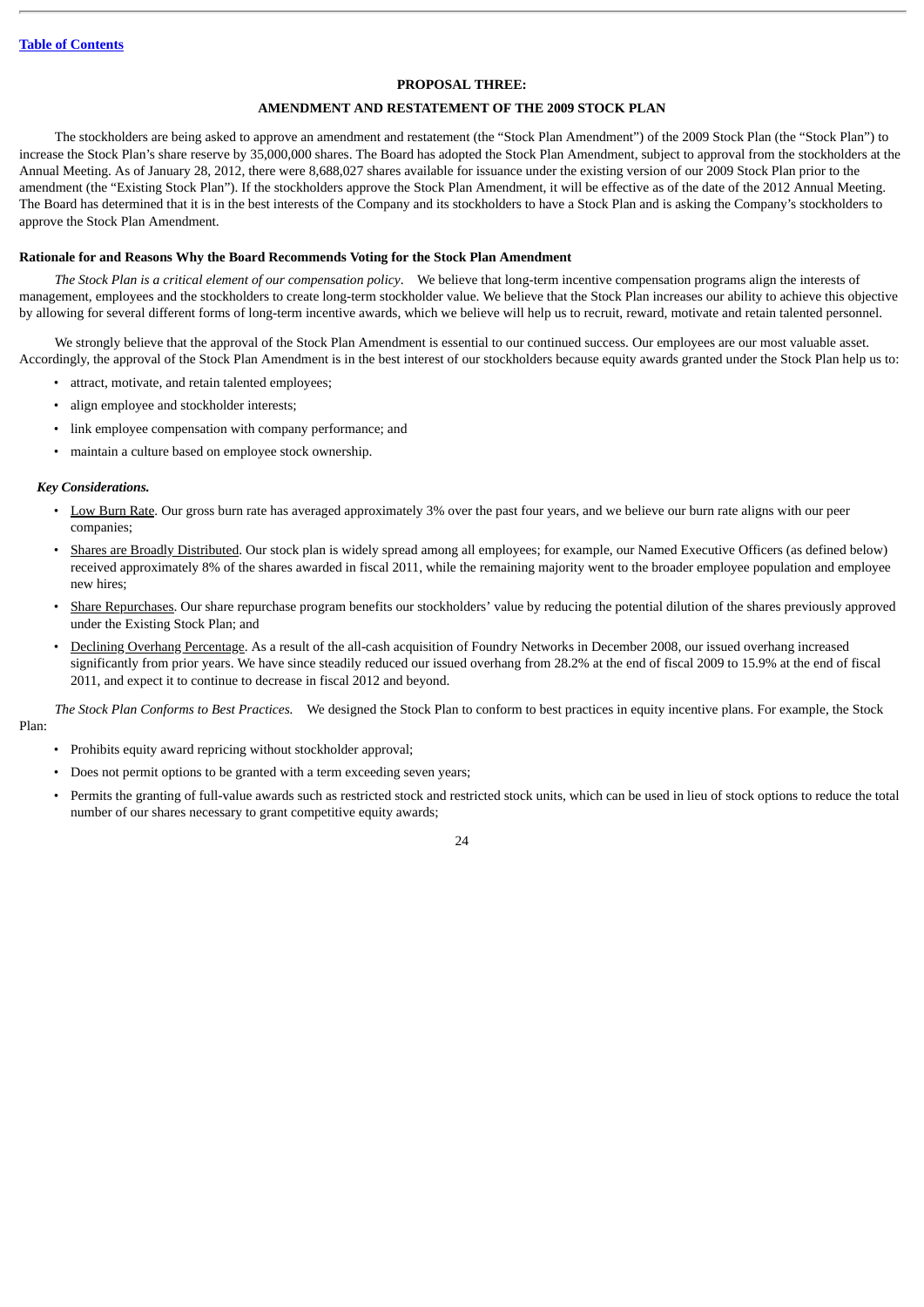- Eliminates the "evergreen" provision that our 1999 Stock Plan previously provided, thus eliminating the automatic annual increase in the number of shares available; and
- Applies a fungible share design whereby each full-value award issued (other than options and SARs) results in a debit to the Stock Plan share pool of 1.56 shares.

If our stockholders do not approve the Stock Plan Amendment, our plans to operate our business could be adversely affected. Additionally, we may need to instead offer material cash-based incentives to compete for talent, which could have a significant effect upon our quarterly results of operations and balance sheet. Moreover, this would not be competitive with most other technology companies and our peer companies.

Our future success depends heavily on our ability to attract and retain high caliber employees. The ability to grant equity awards is a necessary and powerful recruiting and retention tool for us to hire and motivate the quality personnel we need to compete.

*Our Burn Rate Remains Consistently Low.* Our burn rate has remained low, and as depicted in the following table, we have reduced our burn rate in recent years.

|                    | <b>Adjusted</b>              |                              |  |  |
|--------------------|------------------------------|------------------------------|--|--|
| <b>Fiscal Year</b> | <b>Gross Burn</b><br>Rate(1) | <b>Gross Burn</b><br>Rate(2) |  |  |
| 2011(3)            | 3.1%                         | 2.1%                         |  |  |
| 2010               | 4.1%                         | 2.8%                         |  |  |
| 2009               | 6.3%                         | 4.6%                         |  |  |

- (1) "Adjusted Gross Burn Rate" includes a premium of 1.5x applied to full value shares (e.g., RSUs and PSUs) versus options as consistent with ISS policy.
- (2) "Gross Burn Rate" is defined as the number of equity awards granted in the year, divided by total shares outstanding.
- (3) The amounts for fiscal 2011 do not include the grants made in the final week of fiscal 2011 to the named executive officers and other vice presidents of the Company because those grants were made as part of the compensation package for fiscal 2012. If the grants had been included with the other equity awards granted during fiscal 2011, then amounts for fiscal 2011 would have been 4.1% and 2.7% for the adjusted gross burn rate and gross burn rate, respectively.

*Overhang Percentage*. Our current issued overhang percentage has been steadily decreasing from a high of 28.2% at the end of fiscal 2009, following our all-cash acquisition of Foundry in December 2008. As the remaining options under the Foundry equity plan and other Brocade equity plans expire or are exercised over the next 2 years, we expect the overhang to continue to be reduced.

|                                      | <b>Issued</b><br>Overhang(1) |
|--------------------------------------|------------------------------|
| $\frac{\text{Fiscal Year}}{2011(2)}$ | 15.9%                        |
| 2010                                 | 21.6%                        |
| 2009                                 | 28.2%                        |
|                                      |                              |

(1) Issued overhang is defined as the number of outstanding options and equity awards, divided by total shares outstanding.

(2) The amounts for fiscal 2011 do not include the grants made in the final week of fiscal 2011 to the named executive officers and other vice presidents of the Company because those grants were made as part of the compensation package for fiscal 2012. If the grants had been included with the other equity awards granted during fiscal 2011, then the amounts for fiscal 2011 would have been 16.6% for the issued overhang.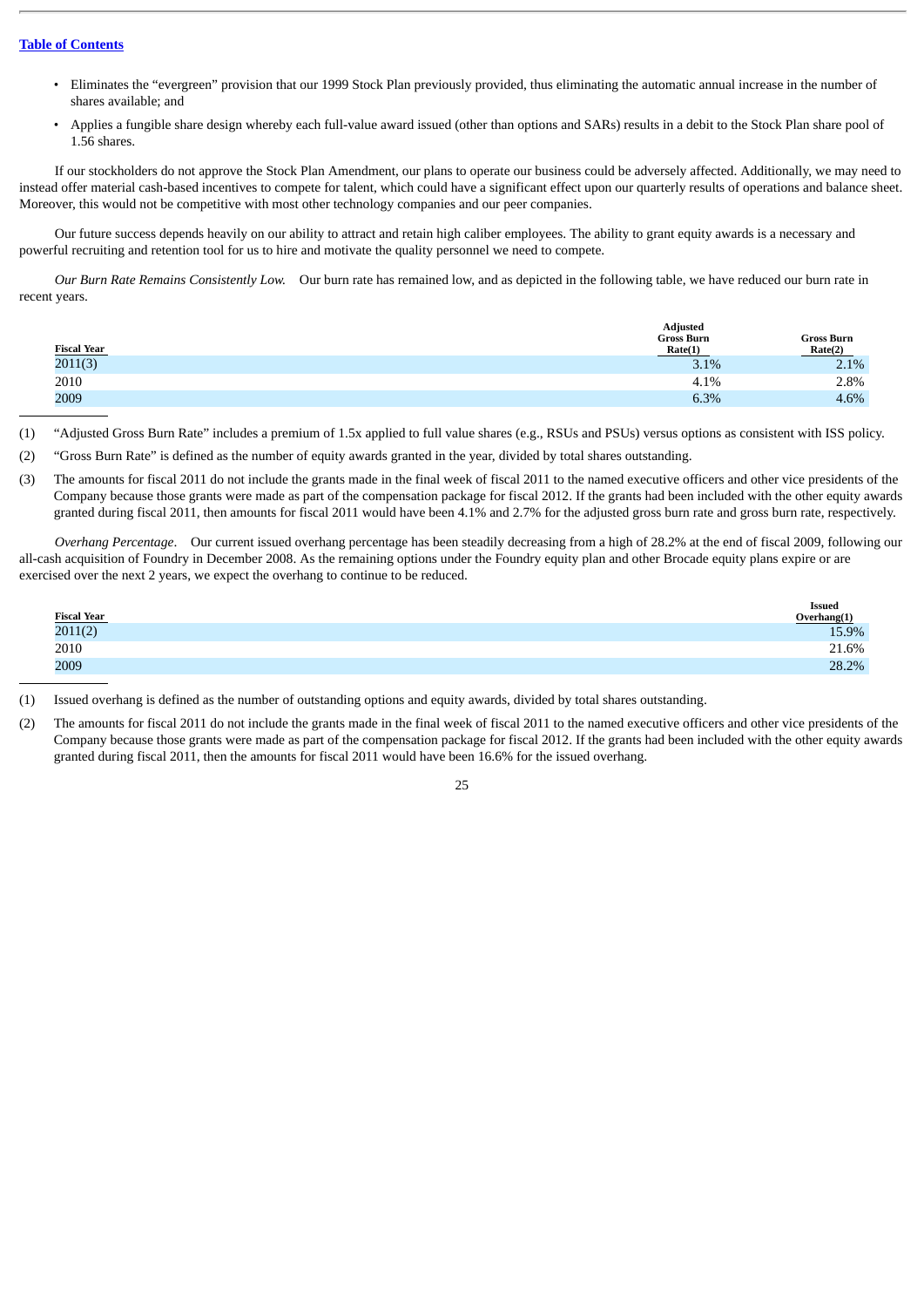*Share Repurchase Program*. We have an active share repurchase program. For example, in fiscal 2011, we repurchased 48 million shares under that program, and as of the end of fiscal 2011 approximately \$178 million remains available for repurchase from prior Board approvals. We anticipate that the Board will authorize additional repurchases that will help offset potential dilution of our common stock from the Stock Plan.

*Tax Aspects*. The Stock Plan is also designed to allow us to deduct in full for federal income tax purposes the compensation recognized by its executive officers in connection with certain awards granted under the Incentive Plan. Section 162(m) of the Internal Revenue Code of 1986, as amended (the "Code"), generally denies a corporate tax deduction for annual compensation exceeding \$1 million paid to the chief executive officer and other "covered employees" as determined under Section 162(m) of the Code and applicable guidance. However, certain types of compensation, including performance-based compensation, are generally excluded from this deductibility limit. To enable compensation in connection with stock options, stock appreciation rights and certain restricted stock grants, restricted stock units, performance shares, performance units and performance bonuses awarded under the Stock Plan to qualify as "performance-based" within the meaning of Code Section 162(m), the Stock Plan limits the sizes of such awards as further described below. By its approval of the Stock Plan Amendment the stockholders will be approving, among other things, eligibility requirements for participation in the Stock Plan, performance measures upon which specific performance goals applicable to certain awards would be based, limits on the numbers of shares or compensation that could be made to participants, and the other material terms of the awards described below.

For these reasons, we request that stockholders approve the Stock Plan Amendment and the reservation of 35,000,000 additional shares for issuance. We anticipate such number of shares, when added to our remaining share reserve in the Existing Plan, will be sufficient to attract and retain key employees through at least April 2015. If the Stock Plan Amendment is not approved, we do not expect to be able to offer competitive equity packages to retain our current employees and hire new employees. The Existing Stock Plan, however, will continue to govern awards previously granted under it.

#### **Description of the 2009 Stock Plan**

The following is a summary of the principal features of the Stock Plan and its operation. The summary is qualified in its entirety by reference to the Stock Plan itself set forth in Appendix A.

General. The Stock Plan provides for the grant of the following types of incentive awards: (i) stock options, (ii) restricted stock, (iii) restricted stock units, (iv) stock appreciation rights, (v) performance units and performance shares, and (vi) and other stock or cash awards. Each of these is referred to individually as an "Award." Those who will be eligible for Awards under the Stock Plan include employees, directors and consultants who provide services to the Company and any parent or subsidiary. As of February 17, 2012, approximately 4,500 employees, consultants and directors would be eligible to participate in the Stock Plan. The Stock Plan will remain in effect for a term of 10 years.

*Number of Shares of Common Stock Available Under the Stock Plan.* Initially, the Board reserved 48 million shares of our common stock for issuance under the Stock Plan, plus any Shares subject to stock options or similar awards granted under the Company's 1999 Plan, the Company's 1999 Nonstatutory Stock Option Plan and the 2001 McDATA Equity Incentive Plan that expire or otherwise terminate without having been exercised in full and shares issued pursuant to awards granted under the Company's 1999 Stock Plan, the Company's 1999 Nonstatutory Stock Option Plan and the 2001 McDATA Equity Incentive Plan that are forfeited to or repurchased by the Company, with the maximum number of Shares to be added to the Plan pursuant to this clause equal to 40,335,624 shares. The shares may be authorized, but unissued, or reacquired common stock. We are requesting stockholders approve an increase of 35,000,000 in the number of shares reserved for issuance under the Stock Plan.

Shares subject to Awards of restricted stock, restricted stock units, performance units, and performance shares ("Full Value Awards") count against the share reserve as 1.56 shares for every share subject to such an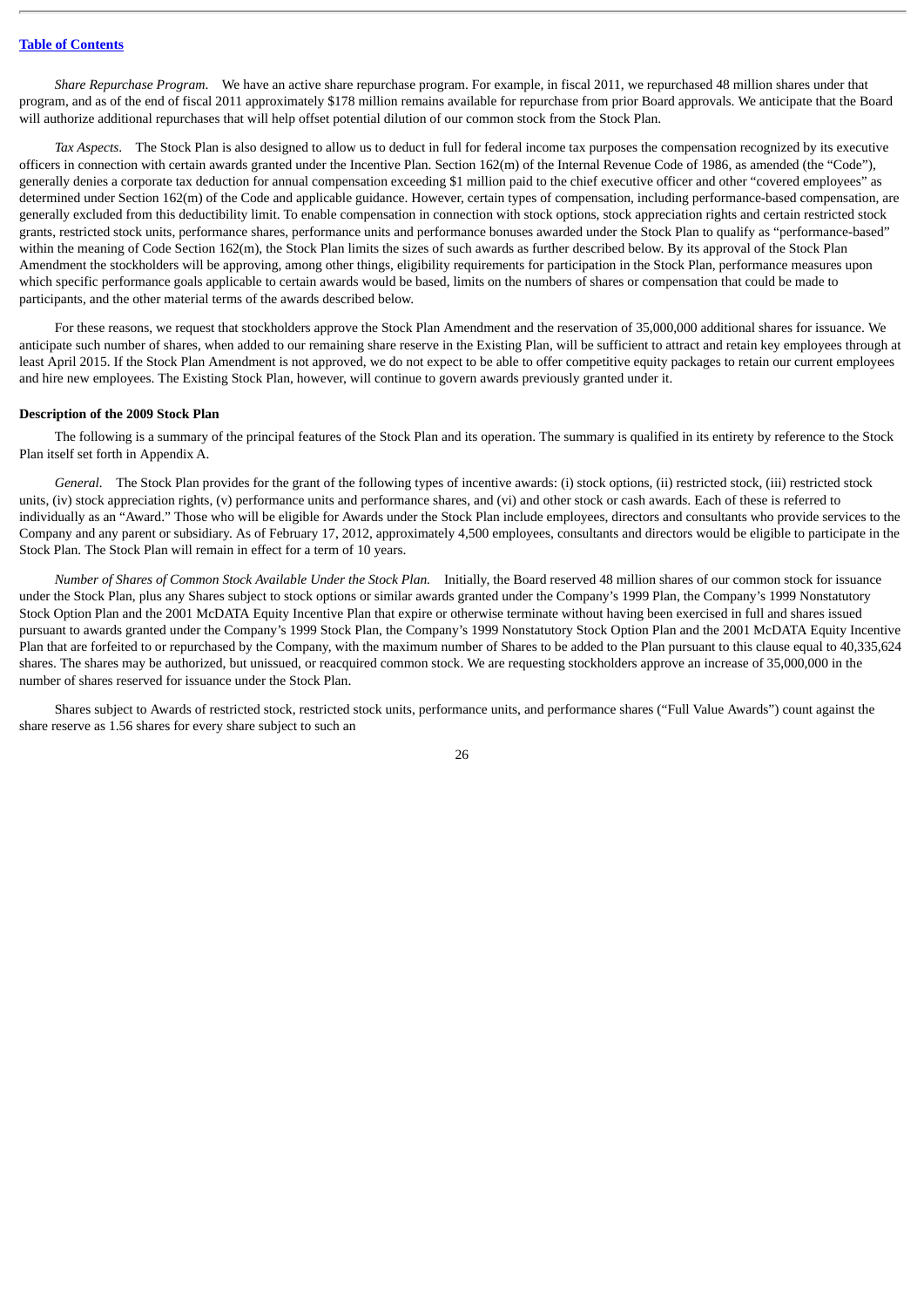Award. To the extent that a share that was subject to a Full Value Award is returned to the Stock Plan, the Stock Plan reserve will be credited with 1.56 shares that will thereafter be available for issuance under the Stock Plan.

If an Award expires or becomes unexercisable without having been exercised in full, or, with respect to Full Value Awards, is forfeited to or repurchased by the Company, the unpurchased shares (or for Full Value Awards, the forfeited or repurchased shares) will become available for future grant or sale under the Stock Plan (unless the Stock Plan has terminated). With respect to stock appreciation rights, all shares subject to a stock appreciation right will cease to be available under the Stock Plan, other than shares forfeited due to failure to vest which will become available for future grant or sale under the Stock Plan (unless the Stock Plan has terminated). Shares that have actually been issued under the Stock Plan under any Award will not be returned to the Stock Plan and will not become available for future distribution under the Stock Plan, except that if shares issued pursuant to Full Value Awards are repurchased by the Company or forfeited to the Company, such shares will become available for future grant under the Stock Plan.

Shares used to pay the exercise price of an Award or satisfy the tax withholding obligations related to an Award will not become available for future grant or sale under the Incentive Plan. To the extent an Award is paid out in cash rather than shares, such cash payment will not reduce the number of shares available for issuance under the Stock Plan.

If we increase or decrease the number of issued shares of common stock by means of a stock split, reverse stock split, stock dividend, reorganization, merger, consolidation, split-up, spin-off, combination or reclassification of the common stock, repurchase, or exchange of shares or other securities of the Company, or, in the Board's sole discretion, other change in our corporate structure affecting our common stock, subject to any required action by stockholders, the Administrator will proportionately adjust the number of shares covered by each outstanding Award, the number of shares available for issuance under the Stock Plan and the price per share covered by each outstanding Award.

*Administration of the Stock Plan.* The Board, or a committee of directors or of other individuals satisfying applicable laws and appointed by the Board (referred to herein as the "Administrator"), will administer the Stock Plan. To make grants to certain officers and key employees, the members of the committee must qualify as "non-employee directors" under Rule 16b-3 of the Securities Exchange Act of 1934, and as "outside directors" under Code Section 162(m) so that the Company can receive a federal tax deduction for certain compensation paid under the Stock Plan. Subject to the terms of the Stock Plan, the Administrator has the sole discretion to select the employees, consultants, and directors who will receive Awards, determine the terms and conditions of Awards, to interpret the provisions of the Stock Plan and outstanding Awards, and to take other appropriate actions as provided under the Stock Plan. In addition, the Administrator may not amend any Award to reduce the exercise price of that Award or cancel any outstanding Award in exchange for cash or other Awards with a lower exercise price than the original Award, unless such action is approved by stockholders.

*Options.* The Administrator is able to grant nonstatutory stock options and incentive stock options under the Stock Plan. The Administrator determines the number of shares subject to each option, although the Stock Plan provides that a participant may not receive options for more than 3,000,000 shares in any fiscal year, except in connection with his or her initial service with the Company, in which case he or she may be granted an option to purchase up to an additional 3,000,000 shares.

The Administrator determines the exercise price of options granted under the Stock Plan, provided the exercise price must be at least equal to the fair market value of our common stock on the date of grant. In addition, the exercise price of an incentive stock option granted to any participant who owns more than 10% of the total voting power of all classes of our outstanding stock must be at least 110% of the fair market value of the common stock on the grant date.

The term of an option may not exceed seven years, except that, with respect to any participant who owns 10% of the voting power of all classes of the Company's outstanding capital stock, the term of an incentive stock option may not exceed five years.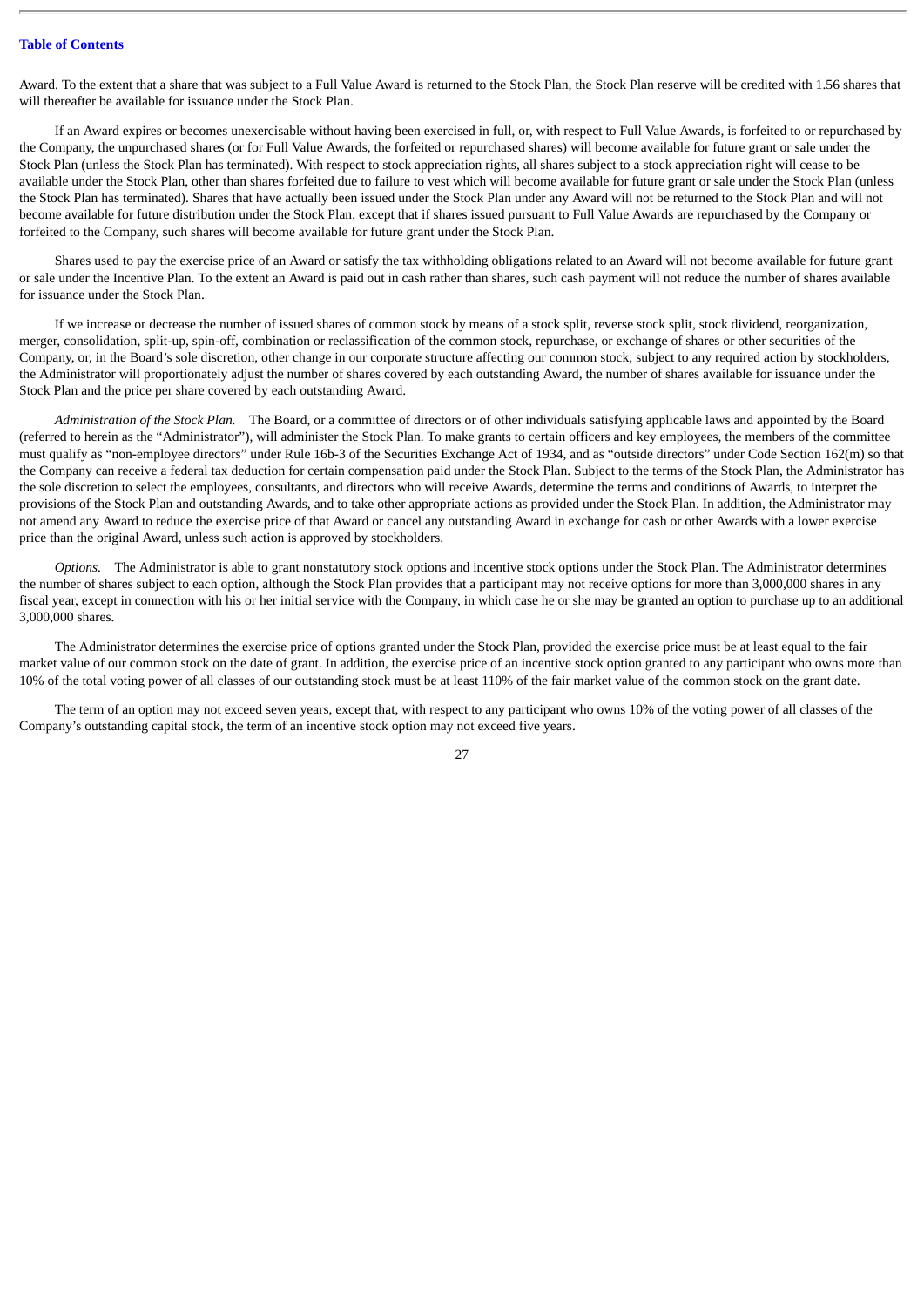After a termination of service with us, a participant will be able to exercise the vested portion of his or her option for the period of time stated in the Award agreement (except as otherwise expressly provided for). If no such period of time is stated in the participant's Award agreement, the participant will generally be able to exercise his or her option for 3 months (or 12 months in the case of death or disability) following his or her termination of service. In no event may an option be exercised later than the expiration of its term.

*Restricted Stock.* Awards of restricted stock are rights to acquire or purchase shares of our common stock, which vest in accordance with the terms and conditions established by the Administrator in its sole discretion. The Award agreement will generally grant us a right to repurchase or reacquire the unvested shares upon the termination of the participant's service with the Company for any reason (including death or disability). The Administrator will determine the number of shares granted pursuant to an Award of restricted stock, but no participant will be granted a right to purchase or acquire more than 3,000,000 shares of restricted stock during any fiscal year, except that a participant may be granted up to an additional 3,000,000 shares of restricted stock in connection with his or her initial service with us.

*Restricted Stock Units.* Awards of restricted stock units result in a payment to a participant only if the vesting criteria the Administrator establishes are satisfied. Upon satisfying the applicable vesting criteria, the participant will be entitled to the payout specified in the Award agreement. The Administrator, in its sole discretion, may pay earned restricted stock units in cash, shares, or a combination thereof. On the date set forth in the Award agreement, all unearned restricted stock units will be forfeited to us. The Administrator determines the number of restricted stock units granted to any participant, but no participant may be granted more than 3,000,000 restricted stock units during any fiscal year, except that the participant may be granted up to an additional 3,000,000 restricted stock units in connection with his or her initial service with us.

*Stock Appreciation Rights.* The Administrator will be able to grant stock appreciation rights, which are the rights to receive the appreciation in fair market value of common stock between the exercise date and the date of grant. We can pay the appreciation in either cash, common stock of equivalent value, or a combination thereof. Stock appreciation rights will become exercisable at the times and on the terms established by the Administrator, subject to the terms of the Stock Plan. The Administrator, subject to the terms of the Stock Plan, will have complete discretion to determine the terms and conditions of stock appreciation rights granted under the Stock Plan; provided, however, that the exercise price may not be less than 100% of the fair market value of a share on the date of grant. The term of a stock appreciation right may not exceed 7 years. No participant will be granted stock appreciation rights covering more than 3,000,000 shares during any fiscal year, except that a participant may be granted stock appreciation rights covering up to an additional 3,000,000 shares in connection with his or her initial service with us.

After termination of service with us, a participant will be able to exercise the vested portion of his or her stock appreciation right for the period of time stated in the Award agreement (except as otherwise expressly provided for). If no such period of time is stated in a participant's Award agreement, a participant will generally be able to exercise his or her stock appreciation right for 3 months (or 12 months in the case of death or disability) following his or her termination of service. In no event will a stock appreciation right be exercised later than the expiration of its term.

*Performance Units and Performance Shares.* The Administrator will be able to grant performance units and performance shares, which are Awards that will result in a payment to a participant only if the performance goals or other vesting criteria the Administrator may establish are achieved or the Awards otherwise vest. The Administrator will establish performance or other vesting criteria in its sole discretion, which, depending on the extent to which they are met, will determine the number and/or the value of performance units and performance shares to be paid out to participants.

Notwithstanding the foregoing, after the grant of performance units or shares, the Administrator, in its sole discretion, may reduce or waive any performance objectives or other vesting provisions for such performance units or shares. During any fiscal year, no participant will receive more than 3,000,000 performance shares and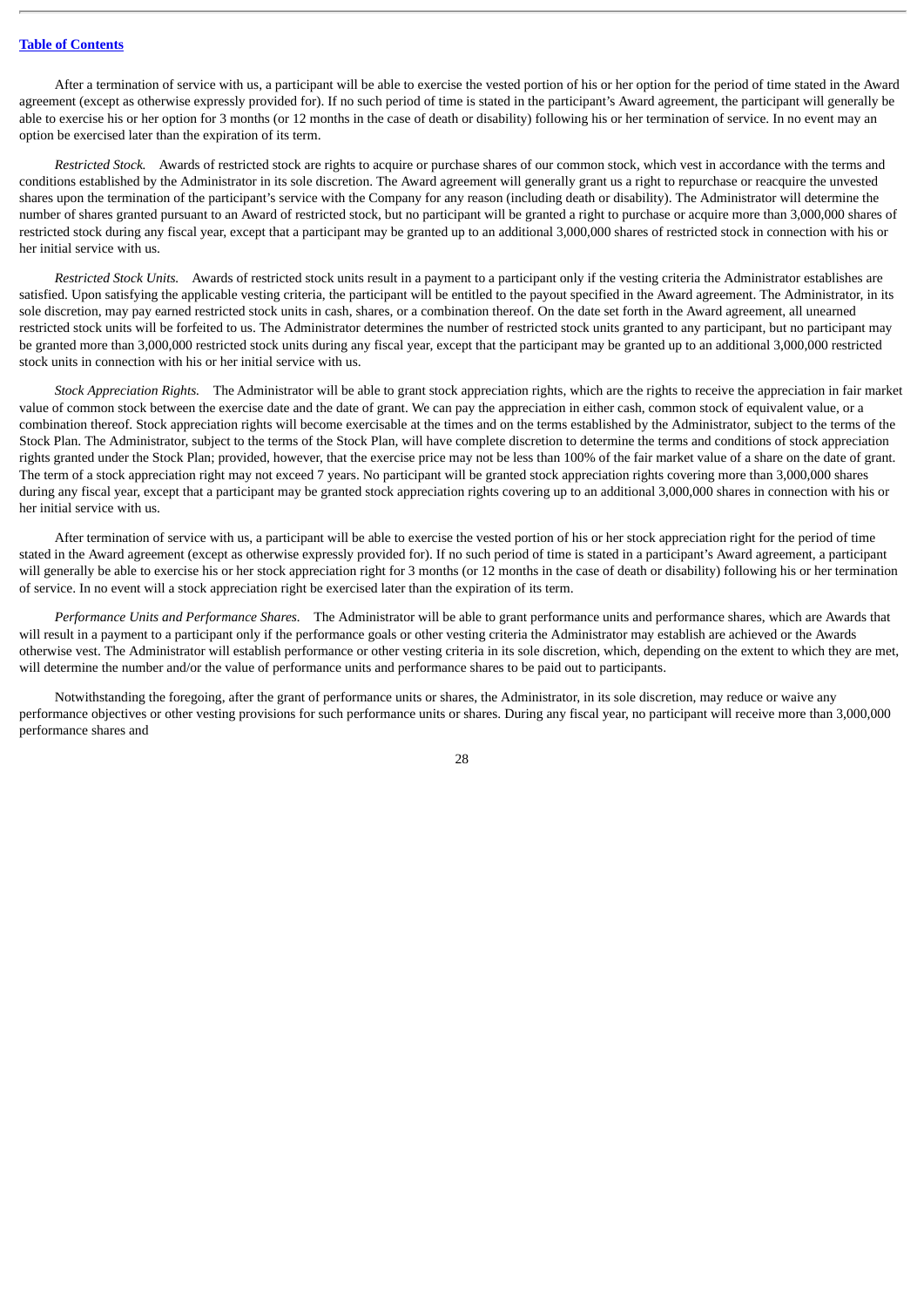no participant will receive performance units having an initial value greater than \$15,000,000, except that a participant may be granted performance shares covering up to an additional 3,000,000 performance shares in connection with his or her initial service with us. Performance units will have an initial dollar value established by the Administrator on or before the date of grant. Performance shares will have an initial value equal to the fair market value of a share of the Company's common stock on the grant date.

*Performance Goals.* The granting and/or vesting of Full Value Awards and other incentives under the Stock Plan may be made subject to the attainment of performance goals relating to one or more business criteria within the meaning of Section 162(m) of the Code and may provide for a targeted level or levels of achievement including: cash position, company free cash flow, earnings per share, earnings before interest, taxes, depreciation and amortization, gross margin, internal rate of return, net cash provided by operations, net income, operating cash flow, operating expenses, operating income, profit before tax, return on assets, return on equity, return on gross fixed assets, return on sales, revenue, revenue growth, and total stockholder return. The performance goals may differ from participant to participant and from Award to Award. Any criteria used may be measured in absolute terms, measured in terms of growth, compared to another company or companies, measured against the market and/or applicable market indices, measured against the performance of the Company as a whole or a segment of the Company, and/or measured on a pre-tax or post-tax basis, if applicable.

*Transferability of Awards.* Awards granted under the Stock Plan are generally not transferable, and all rights with respect to an Award granted to a participant generally will be available during a participant's lifetime only to the participant. Additionally, the Administrator may not determine and implement the terms of conditions of any program that would permit participants the opportunity to transfer for value any outstanding Awards to a financial person or other person without stockholder approval.

*Merger or Change in Control.* In the event of a merger or change in control of the Company, each outstanding Award will be assumed or an equivalent option or right substituted by the successor corporation or a parent or subsidiary of the successor corporation. In the event that the successor corporation refuses to assume or substitute for the Award, the participant will fully vest in and have the right to exercise all of his or her outstanding options or stock appreciation rights, including shares as to which such Awards that would not otherwise be vested or exercisable, all restrictions on restricted stock will lapse, all restricted stock units will fully vest, and, with respect to Awards with performance-based vesting, all performance goals or other vesting criteria will be deemed achieved at 100% of target levels and all other terms and conditions met unless otherwise expressly provided for in the Award agreement. In addition, if an Award becomes fully vested and exercisable in lieu of assumption or substitution in the event of a change of control, the Administrator will notify the participant in writing or electronically that the Award will be fully vested and exercisable for a period of time determined by the Administrator in its sole discretion, and the Award will terminate upon the expiration of such period.

*Amendment and Termination of the Stock Plan.* The Board will have the authority to amend, alter, suspend or terminate the Stock Plan, except that stockholder approval will be required for any amendment to the Stock Plan to the extent required by any applicable laws. No amendment, alteration, suspension or termination of the Stock Plan will impair the rights of any participant, unless mutually agreed otherwise between the participant and the Administrator and which agreement must be in writing and signed by the participant and the Company. The Stock Plan will terminate in 2019, unless the Board terminates it earlier.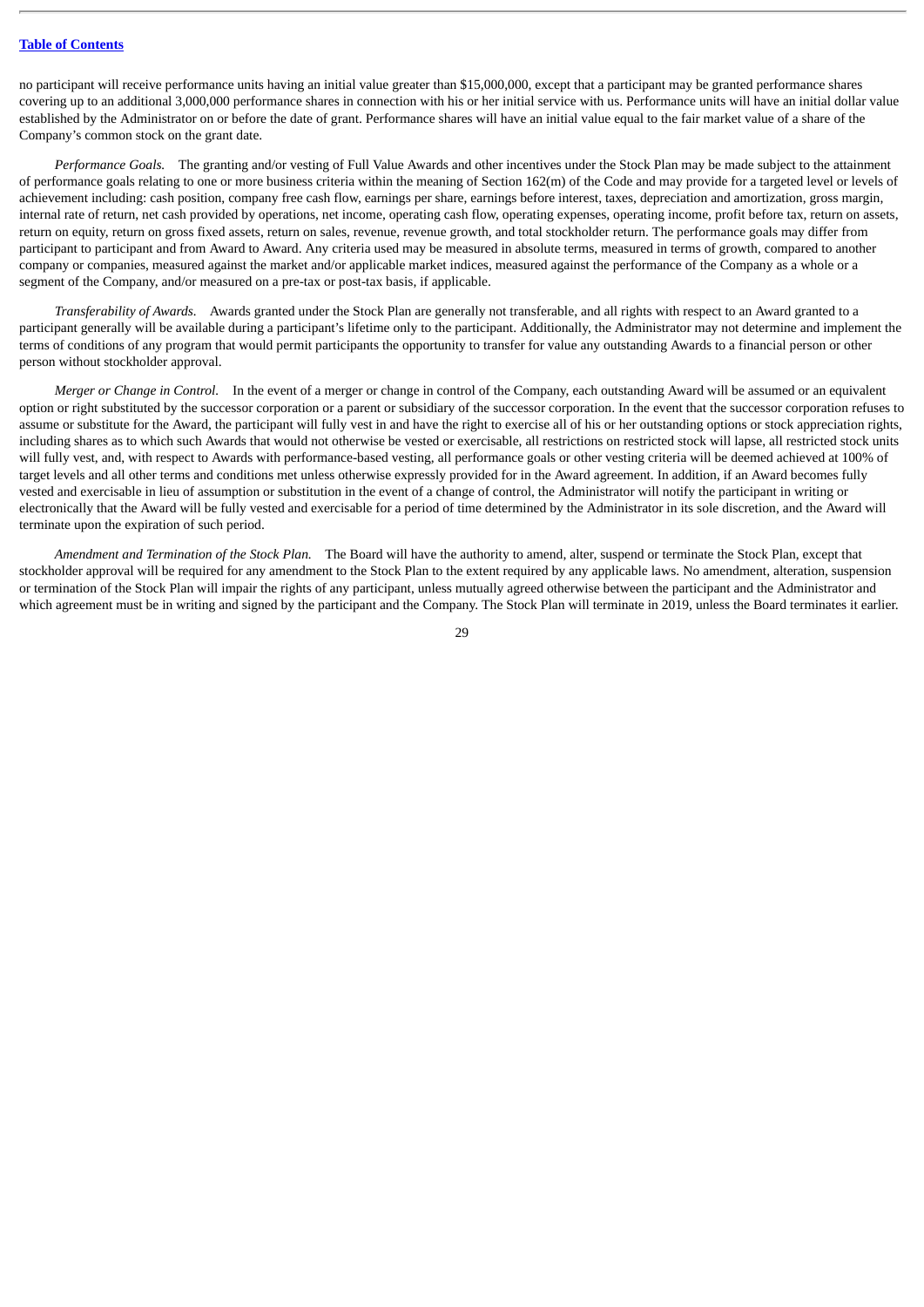*Number of Awards Granted to Employees, Consultants, and Directors.* The number of Awards that an employee, director or consultant may receive under the Stock Plan is at the discretion of the Administrator and therefore cannot be determined in advance. The following table sets forth (i) the aggregate number of shares of common stock subject to options granted under the Existing Stock Plan during fiscal 2011, (ii) the average per share exercise price of such options, (iii) the aggregate number of restricted stock units and/or performance stock units granted under the Existing Stock Plan during fiscal 2011, and (iv) the dollar value of such restricted stock units and/or performance stock units. There were no grants of restricted stock, stock appreciation rights, or performance shares under the Existing Stock Plan during fiscal 2011.

|                                                          | Number of   | <b>Average Per</b><br><b>Options</b><br>Number of<br><b>Share Exercise</b><br>Price (\$)<br>Stock Units(1) (#) |      |                 | <b>Dollar Value</b><br>of Stock |              |
|----------------------------------------------------------|-------------|----------------------------------------------------------------------------------------------------------------|------|-----------------|---------------------------------|--------------|
| Name of Individual or Group                              | Granted (#) |                                                                                                                |      | Units $(1)$ $($ |                                 |              |
| Michael Klayko                                           | -0-         | \$                                                                                                             | n/a  | 380,000         |                                 | \$2,045,600  |
| Daniel Fairfax                                           | $-0-$       | \$                                                                                                             | n/a  | 82,000          |                                 | 447,310      |
| <b>Tyler Wall</b>                                        | $-0-$       | \$                                                                                                             | n/a  | 95,000          | S.                              | 511,650      |
| Ian Whiting                                              | $-0-$       | \$                                                                                                             | n/a  | 136,000         |                                 | 732.120      |
| Richard Deranleau                                        | $-0-$       | \$                                                                                                             | n/a  | 136,000         | S.                              | 732,120      |
| All executive officers, as a group                       | $-0-$       | \$                                                                                                             | n/a  | 951,500         |                                 | \$5,128,625  |
| All directors who are not executive officers, as a group | 7.500       | \$                                                                                                             | 5.70 | $-0-$           |                                 | n/a          |
| All employees who are not executive officers, as a group | 75,000      | \$                                                                                                             | 4.97 | 10.672.643      |                                 | \$62,429,824 |

(1) The amounts for fiscal 2011 do not include the grants made on October 25, 2011, four days before the end of fiscal 2011, to the then current named executive officers. Those grants were made as part of the compensation package for fiscal 2012 as approved by the Committee. If the awards had been included with the other stock awards granted during fiscal 2011, then the amount of stock units for each of Messrs. Klayko, Fairfax, Wall and Whiting would have been 830,000, 382,000, 245,000, 286,000, respectively, and the dollar value amounts for each of Messrs. Klayko, Fairfax, Wall and Whiting would have been \$4,012,100, \$1,746,310, \$1,161,150 and \$1,381,620, respectively.

#### <span id="page-34-0"></span>Certain Federal Income Tax Information

The following paragraphs are a summary of the general federal income tax consequences to U.S. taxpayers and the Company of Awards granted under the Stock Plan. Tax consequences for any particular individual may be different.

*Nonstatutory Stock Options.* No taxable income is reportable when a nonstatutory stock option with an exercise price equal to the fair market value of the underlying stock on the date of grant is granted to a participant. Upon exercise, the participant will recognize ordinary income in an amount equal to the excess of the fair market value (on the exercise date) of the shares purchased over the exercise price of the option. Any taxable income recognized in connection with an option exercise by an employee of the Company is subject to tax withholding by the Company. Any additional gain or loss recognized upon any later disposition of the shares would be capital gain or loss.

*Incentive Stock Options.* No taxable income is reportable when an incentive stock option is granted or exercised (except for purposes of the alternative minimum tax, in which case taxation is the same as for nonstatutory stock options). If the participant exercises the option and then later sells or otherwise disposes of the shares more than 2 years after the grant date and more than 1 year after the exercise date, the difference between the sale price and the exercise price will be taxed as capital gain or loss. If the participant exercises the option and then later sells or otherwise disposes of the shares before the end of the 2 or 1 year holding periods described above, he or she generally will have ordinary income at the time of the sale equal to the fair market value of the shares on the exercise date (or the sale price, if less) minus the exercise price of the option.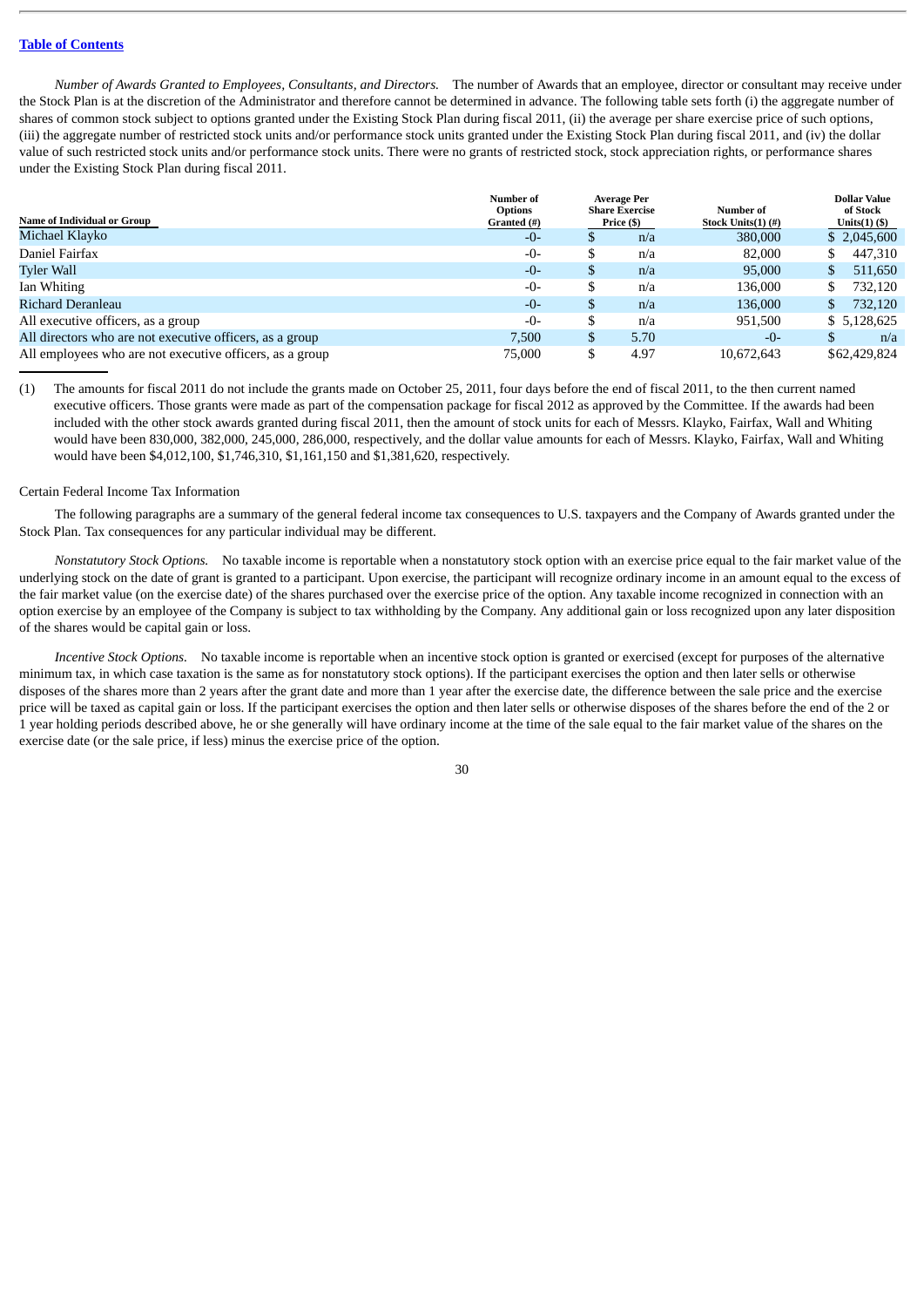*Stock Appreciation Rights.* No taxable income is reportable when a stock appreciation right with an exercise price equal to the fair market value of the underlying stock on the date of grant is granted to a participant. Upon exercise, the participant will recognize ordinary income in an amount equal to the amount of cash received and the fair market value of any shares received. Any additional gain or loss recognized upon any later disposition of the shares would be capital gain or loss.

*Restricted Stock, Restricted Stock Units, Performance Units and Performance Shares*. A participant generally will not have taxable income at the time an Award of restricted stock, restricted stock units, performance shares or performance units are granted. Instead, he or she will recognize ordinary income in the first taxable year in which his or her interest in the shares underlying the Award becomes either (i) freely transferable, or (ii) no longer subject to substantial risk of forfeiture. However, the recipient of a restricted stock Award may elect to recognize income at the time he or she receives the Award in an amount equal to the fair market value of the shares underlying the Award (less any cash paid for the shares) on the date the Award is granted.

*Tax Effect for the Company.* The Company generally will be entitled to a tax deduction in connection with an Award under the Stock Plan in an amount equal to the ordinary income realized by a participant and at the time the participant recognizes such income (for example, the exercise of a nonstatutory stock option). Special rules limit the deductibility of compensation paid to the Company's Chief Executive Officer and to each of its 4 most highly compensated executive officers. Under Section 162(m) of the Code, the annual compensation paid to any of these specified executives will be deductible only to the extent that it does not exceed \$1,000,000. However, the Company can preserve the deductibility of certain compensation in excess of \$1,000,000 if the conditions of Section 162(m) are met. These conditions include stockholder approval of the Stock Plan, setting limits on the number of Awards that any individual may receive and for Awards other than certain stock options, establishing performance criteria that must be met before the Award actually will vest or be paid. The Stock Plan has been designed to permit the Administrator to grant Awards that qualify as performance-based for purposes of satisfying the conditions of Section 162(m), thereby permitting the Company to continue to receive a federal income tax deduction in connection with such Awards.

*Section 409A.* Section 409A of the Code, which was added by the American Jobs Creation Act of 2004, provides certain new requirements on nonqualified deferred compensation arrangements. These include new requirements with respect to an individual's election to defer compensation and the individual's selection of the timing and form of distribution of the deferred compensation. Section 409A also generally provides that distributions must be made on or following the occurrence of certain events (e.g., the individual's separation from service, a predetermined date, or the individual's death). Section 409A imposes restrictions on an individual's ability to change his or her distribution timing or form after the compensation has been deferred. For certain individuals who are officers, subject to certain exceptions, Section 409A requires that such individual's distribution commence no earlier than six months after such officer's separation from service.

Awards granted under the Stock Plan with a deferral feature will be subject to the requirements of Section 409A. If an Award is subject to and fails to satisfy the requirements of Section 409A, the recipient of that award may recognize ordinary income on the amounts deferred under the Award, to the extent vested, which may be prior to when the compensation is actually or constructively received. Also, if an Award that is subject to Section 409A fails to comply with Section 409A's provisions, Section 409A imposes an additional 20% federal income tax on compensation recognized as ordinary income, as well as interest on such deferred compensation. In addition, certain states such as California have adopted similar provisions.

THE FOREGOING IS ONLY A SUMMARY OF THE EFFECT OF FEDERAL INCOME TAXATION UPON PARTICIPANTS AND THE COMPANY WITH RESPECT TO THE GRANT AND EXERCISE OF AWARDS UNDER THE STOCK PLAN. IT DOES NOT PURPORT TO BE COMPLETE, AND DOES NOT DISCUSS THE TAX CONSEQUENCES OF A PARTICIPANT'S DEATH OR THE PROVISIONS OF THE INCOME TAX LAWS OF ANY MUNICIPALITY, STATE OR FOREIGN COUNTRY IN WHICH THE PARTICIPANT MAY RESIDE.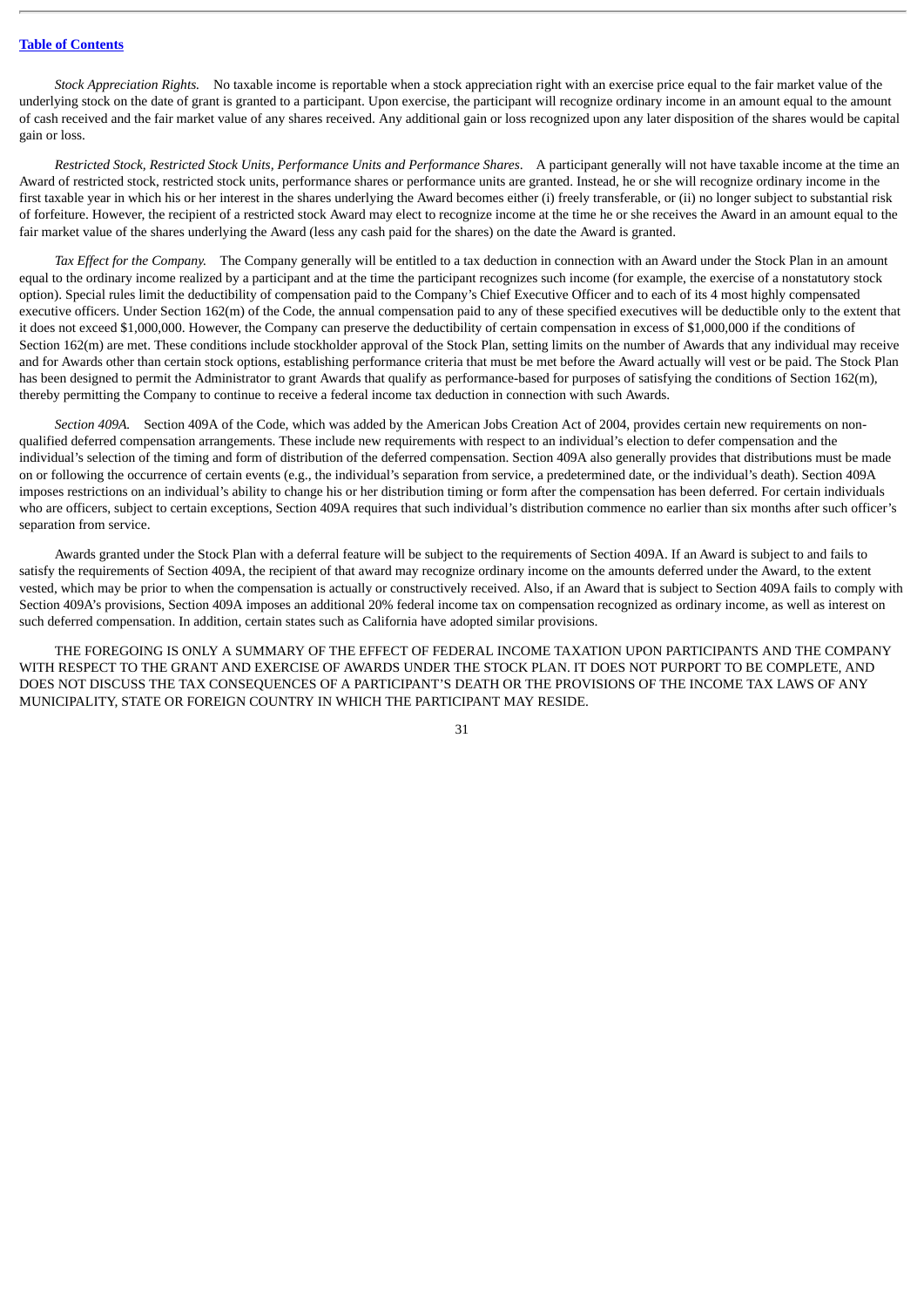# **Vote Required**

Approval of the amendment and restatement of the 2009 Stock Plan requires the approval of a majority of the votes cast on the proposal at the Annual Meeting. Abstentions will have the effect of a vote "against" the approval of the amendment and restatement of the 2009 Stock Plan. Broker non-votes will have no effect on the outcome of the vote.

*The Board of Directors unanimously recommends that stockholders vote "FOR" the approval of the amendment and restatement of the 2009 Stock Plan and the number of shares reserved for issuance under this incentive plan.*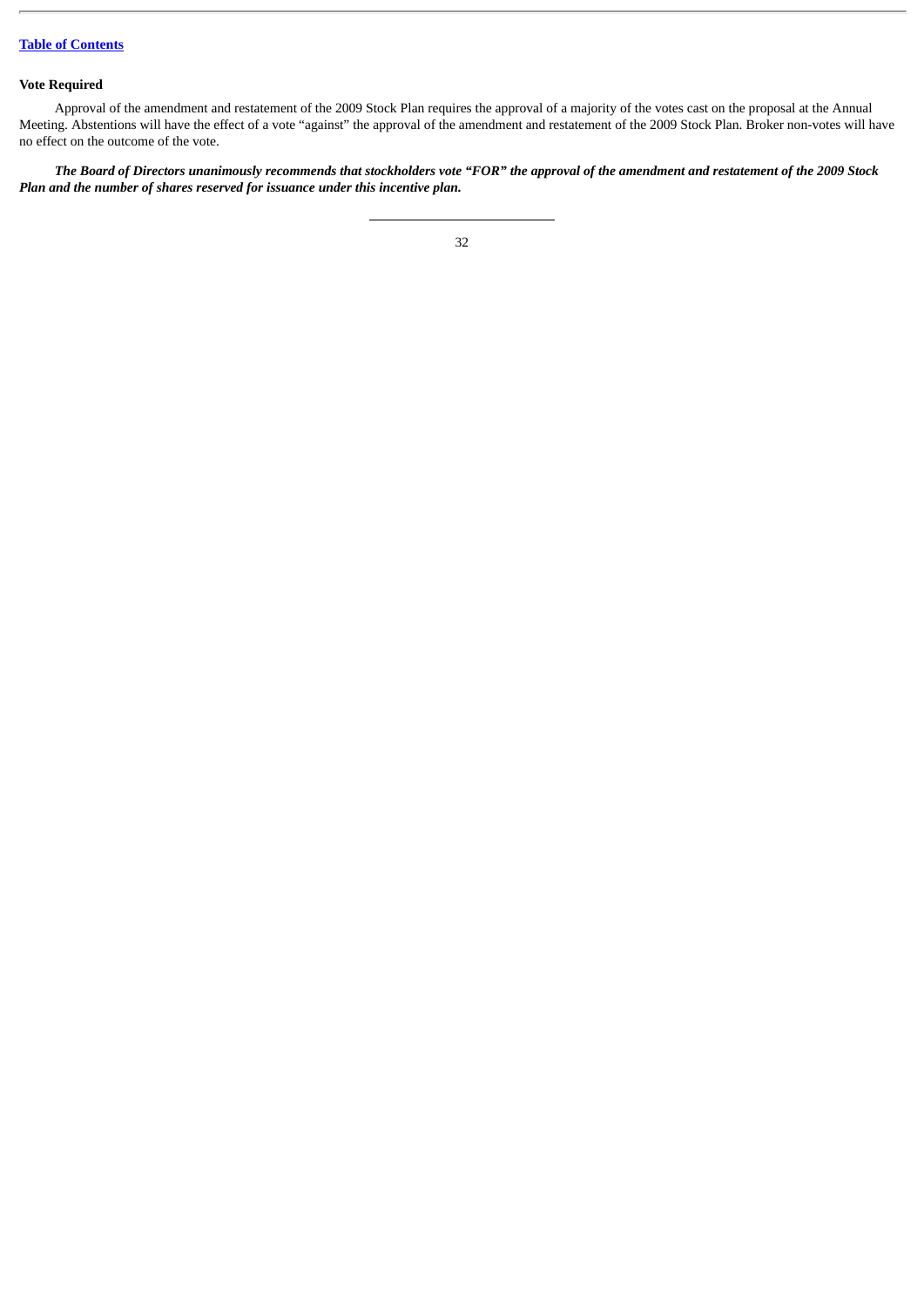### **PROPOSAL FOUR:**

### **AMENDMENT AND RESTATEMENT OF THE 2009 EMPLOYEE STOCK PURCHASE PLAN**

The stockholders are being asked to approve an amendment and restatement (the "Purchase Plan Amendment") of the 2009 Employee Stock Purchase Plan (the "Purchase Plan") to increase the Purchase Plan's share reserve by 30,000,000 shares. The Board has adopted the Purchase Plan Amendment, subject to approval from the stockholders at the Annual Meeting. As of January 28, 2012, there are 14,217,691 shares available for issuance under the existing version of our 2009 Employee Stock Purchase Plan prior to the amendment (the "Existing Purchase Plan"). If the stockholders approve the Purchase Plan Amendment, it will be effective as of the 2012 Annual Meeting. If the Purchase Plan Amendment is not approved, we do not expect to be able to offer competitive equity packages to retain our current employees and hire new employees after fiscal 2013. The Existing Purchase Plan, however, will continue to govern awards previously granted under it. The Board has determined that it is in the best interests of the Company and its stockholders to have an employee stock purchase plan and is asking the Company's stockholders to approve the Purchase Plan Amendment.

#### **Rationale for and Reasons Why the Board Recommends Voting for the Proposed Purchase Plan Amendment**

### *Key Considerations.*

- The Purchase Plan is available to all employees, and the majority of participants are non-executive officers;
- The Purchase Plan enables us to attract, motivate, and retain talented employees;
- The Purchase Plan aligns employee and stockholder interests; and
- The Purchase Plan maintains a culture based on employee stock ownership.

For these reasons, we request that stockholders approve the Purchase Plan Amendment and the reservation of 30,000,000 additional shares for issuance. We anticipate such number of shares, when added to our remaining share reserve in the Existing Purchase Plan, will be sufficient through at least the end of fiscal 2014.

#### **Description of the 2009 Employee Stock Purchase Plan**

The following is a summary of the principal features of the Purchase Plan and its operation. The summary is qualified in its entirety by reference to the Purchase Plan itself set forth in Appendix B.

#### *General*

The Purchase Plan was originally approved by our stockholders at our annual meeting on April 15, 2009. Prior to the Purchase Plan Amendment, the Purchase Plan was most recently amended on March 9, 2011. The purpose of the Purchase Plan is to provide eligible employees with an opportunity to purchase shares of the Common Stock through payroll deductions, to enhance the employees' sense of participation in the Company and its participating subsidiaries, and to provide an incentive for continued employment. The Purchase Plan will remain in effect for a term of 10 years.

### *Shares Available for Issuance*

Initially, our stockholders approved a total of 35,000,000 shares of Common Stock to be reserved for issuance under the Purchase Plan. We are now requesting stockholders approve an increase of 30,000,000 in the number of shares reserved for issuance under the Purchase Plan.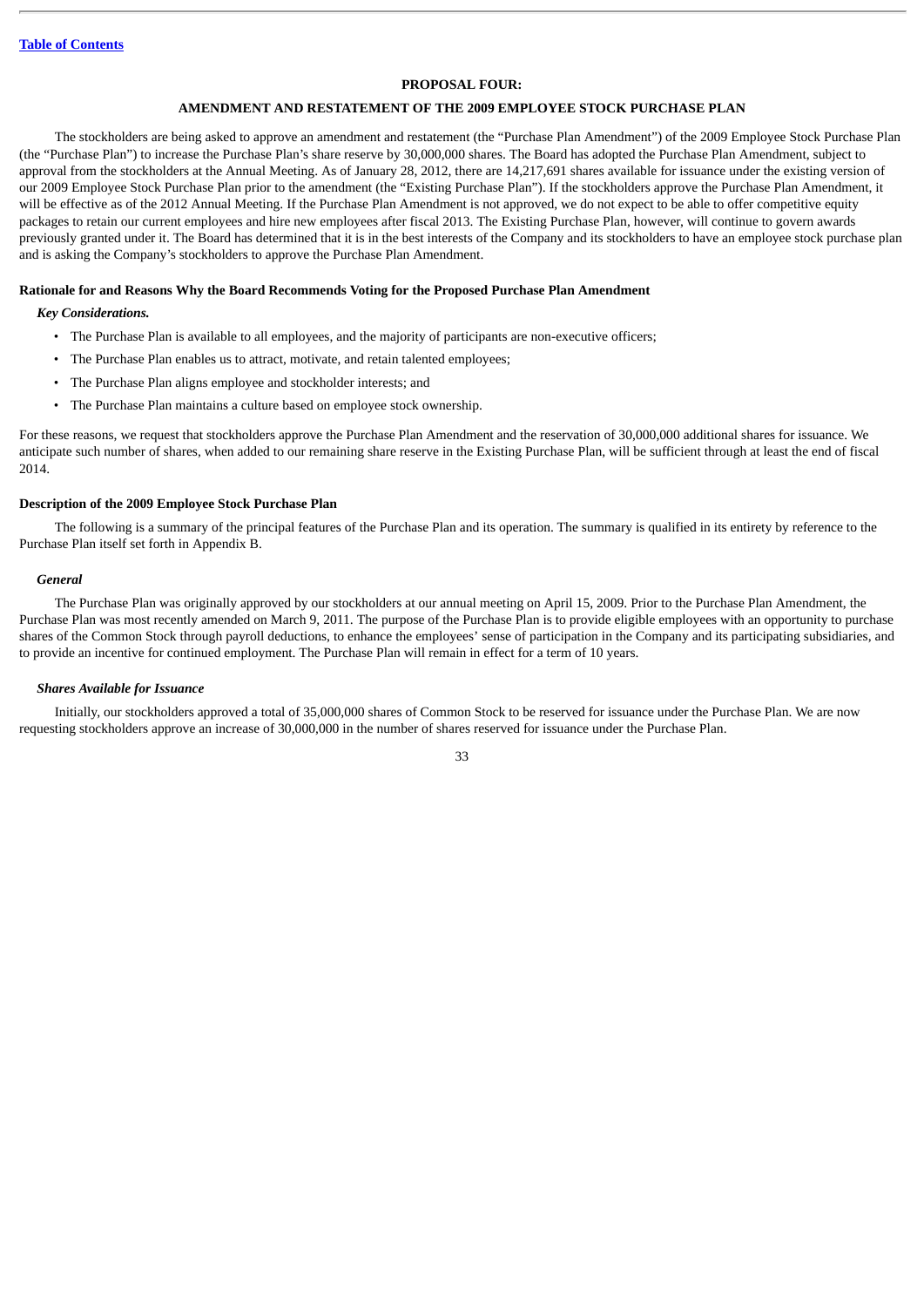#### *Administration*

The Purchase Plan will be administered by the Board or the Compensation Committee of the Board (in either case, the "Administrator"). Subject to the provisions of the Purchase Plan, all questions of interpretation or application of the Purchase Plan are determined by the Administrator and its decisions are final and binding upon all participants.

#### *Eligibility*

Each of the Company's (or the Company's participating subsidiaries) employees who are common law employees of the Company or a participating subsidiary on the first trading day of the applicable offering period and whose customary employment with the Company or one of the Company's participating subsidiaries is at least twenty hours per week and more than five months in a calendar year is eligible to participate in the Purchase Plan; except that no employee will be granted an option under the Purchase Plan (i) to the extent that, immediately after the grant, such employee would own 5% or more of the total combined voting power of all classes of the Company's capital stock or the capital stock of any Company parent or subsidiary, or (ii) to the extent that his or her rights to purchase stock under all of the Company's employee stock purchase plans accrues at a rate which exceeds \$25,000 worth of stock (determined at the fair market value of the shares at the time such option is granted) for each calendar year. Additionally and prior to the beginning of an applicable offering period, the Administrator may from time to time determine on a uniform and nondiscriminatory basis that the following may not be eligible employees: an individual who (a) has not completed at least 2 years of service (or such lesser time as determined by the Administrator, (b) customarily works not more than 20 hours per week (or such lesser time as determined by the Administrator), (c) customarily works not more than 5 months per calendar year (or such lesser time as determined by the Administrator), (d) is an officer or other manager, or (e) is a highly compensated employee under Section 414(q) of the Internal Revenue Code of 1986, as amended (the "Code"). As of November 1, 2012, approximately 4,423 employees were eligible to participate in the Purchase Plan.

#### *Offering Period*

Each offering period under the Purchase Plan will have a duration of up to approximately 24 months or such shorter period of time as determined by the Administrator. Each offering period will contain purchase periods during which shares of Common Stock may be purchased on behalf of the participant in accordance with the terms of the Purchase Plan. Typically a purchase period will occur every six months, subject to discretion of the Administrator.

Eligible employees may participate in the Purchase Plan by (i) delivering a subscription agreement in a form designated by the Company or (ii) following an electronic or other enrollment procedure prior to the beginning of an offering period authorizing payroll deductions pursuant to the Purchase Plan. Such payroll deductions may not exceed 15% of a participant's compensation during the offering period. For purposes of the Purchase Plan, "compensation" shall mean an employee's base straight time gross earnings and commissions, inclusive of payments for overtime, shift premium, incentive compensation, bonuses and other cash compensation. Once an employee becomes a participant in the Purchase Plan, the employee automatically will participate in each successive offering period until the employee withdraws from the Purchase Plan or the employee's employment with the Company or one of the Company's participating subsidiaries terminates. On the first trading day of each offering period (the "offering date"), each participant automatically is granted an option to purchase shares of the Common Stock. The option expires at the end of the offering period or upon termination of employment, whichever is earlier, but is exercised on the last trading day of an offering period to the extent of the payroll deductions accumulated during such offering period.

#### *Purchase Price*

The purchase price will be 85% of the lesser of the fair market value of the Common Stock on (i) the offering date, or (ii) the last day of the offering period; provided, however, that the purchase price for subsequent offering period may be determined by the Administrator, subject to compliance with the Code and the terms of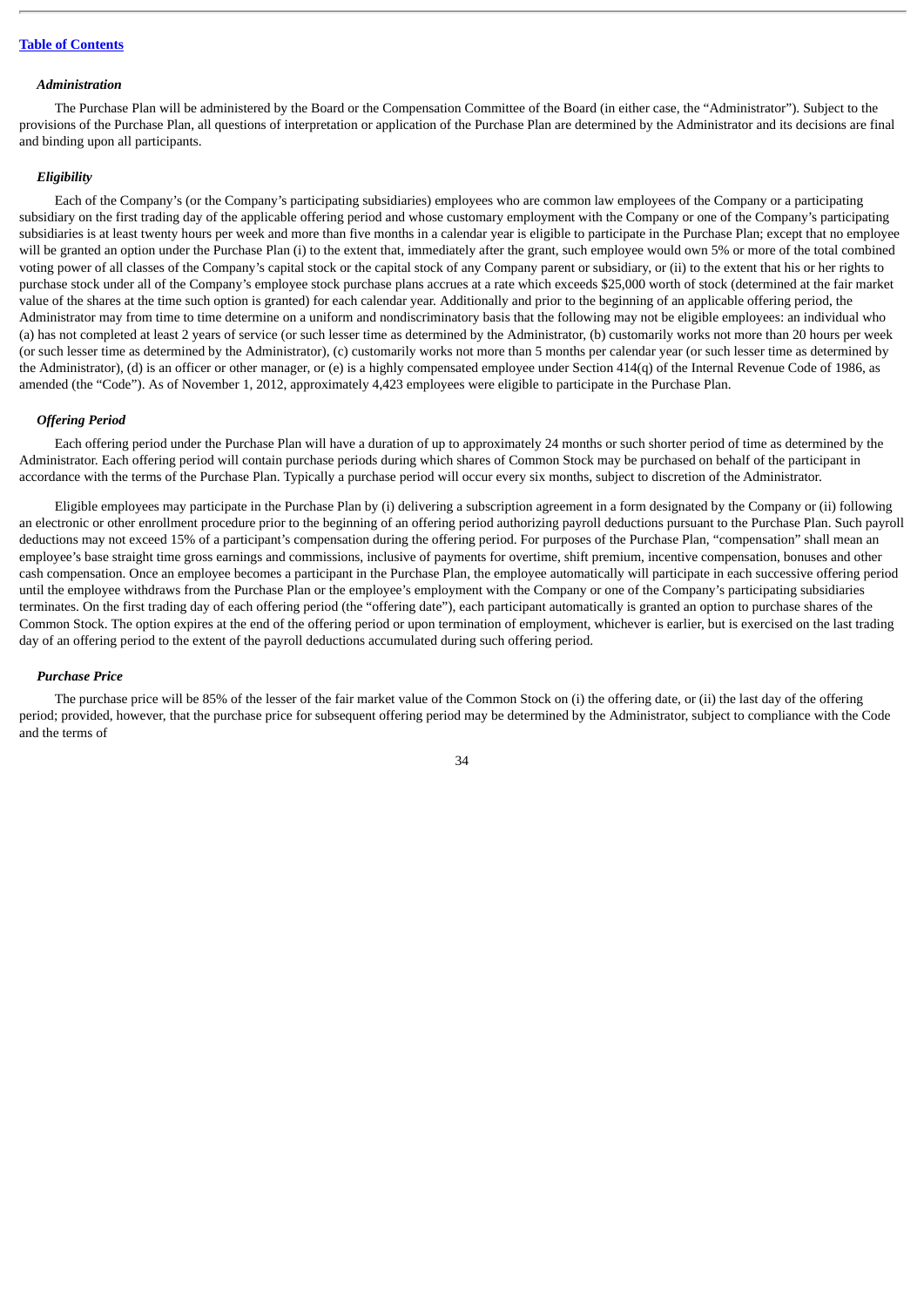the Purchase Pan. The fair market value of the Common Stock on any relevant date will be the closing price per share as reported on any established stock exchange or a national market system, or the average of the closing bid and asked prices, if no sales were reported, as quoted on such exchange or reported in *The Wall Street Journal*. In the absence of an established market for the Common Stock, the fair market value will be determined by the Administrator.

### *Payment of Purchase Price; Payroll Deductions*

The purchase price of the shares is accumulated by payroll deductions made during each offering period. The number of whole shares that a participant may purchase in each offering period will be determined by dividing the total amount of payroll deductions withheld from the participant's compensation during that purchase period by the purchase price; provided, however, that in no event will a participant be permitted to purchase during each 6-month purchase period more than 5,000 shares, subject to adjustment, and provided further that the purchase of shares will be subject to the Purchase Plan's share reserve limit and the provisions of the Purchase Plan. No fractional shares will be purchased under the Purchase Plan and any payroll deductions accumulated in a participant's account which are not sufficient to purchase a full share will be retained in a participant's account for the subsequent offering period.

All payroll deductions made for a participant are credited to the participant's account under the Purchase Plan, are withheld in whole percentages only and are included with the Company's general funds. Funds received by the Company pursuant to exercises under the Purchase Plan are used for general corporate purposes. A participant may not make any additional payments into his or her account.

#### *Withdrawal*

A participant may withdraw all but not less than all of his or her payroll deductions from an offering period prior to the end of such offering period by (i) delivering a written notice to the Company on a form provided by the Company for such purpose or (ii) following an electronic or other withdrawal procedure. A participant's withdrawal from the Purchase Plan will not affect his or her eligibility to participate in future offering periods. Once a participant withdraws from a particular offering period, however, that participant may not participate again in the same offering period. To participate in a subsequent offering period, the participant must re-enroll in the Purchase Plan in accordance with the Purchase Plan's enrollment procedures.

#### *Termination of Employment*

Upon termination of a participant's employment for any reason, his or her participation in the Purchase Plan will immediately terminate and the payroll deductions credited to the participant's account will be returned to him or her and such participant's option will automatically terminate.

#### *Adjustments upon Changes in Capitalization, Dissolution, Liquidation, Merger or Change in Control*

*Changes in Capitalization.* The number and class of Common Stock deliverable under the Purchase Plan, the purchase price per share and the number of shares covered by each option under the Purchase Plan will be proportionately adjusted by the Administrator for any increase or decrease in the number of issued and outstanding shares of the Company resulting from a stock split or the payment of a stock dividend on the Common Stock, or any other change in the corporate structure of the Company affecting the Common Stock.

*Dissolution or Liquidation.* In the event of the Company's proposed dissolution or liquidation, the offering period will be shortened by setting a new exercise date and that the Purchase Plan will terminate immediately prior to such proposed dissolution or liquidation, unless otherwise provided by the Administrator. The Administrator will notify each participant in writing at least ten business days prior to the new exercise date that the purchase date for the participant's option has been changed to the new exercise date and that the participant's option will be exercised automatically on the new exercise date unless the participant withdraws from the Purchase Plan prior to such date.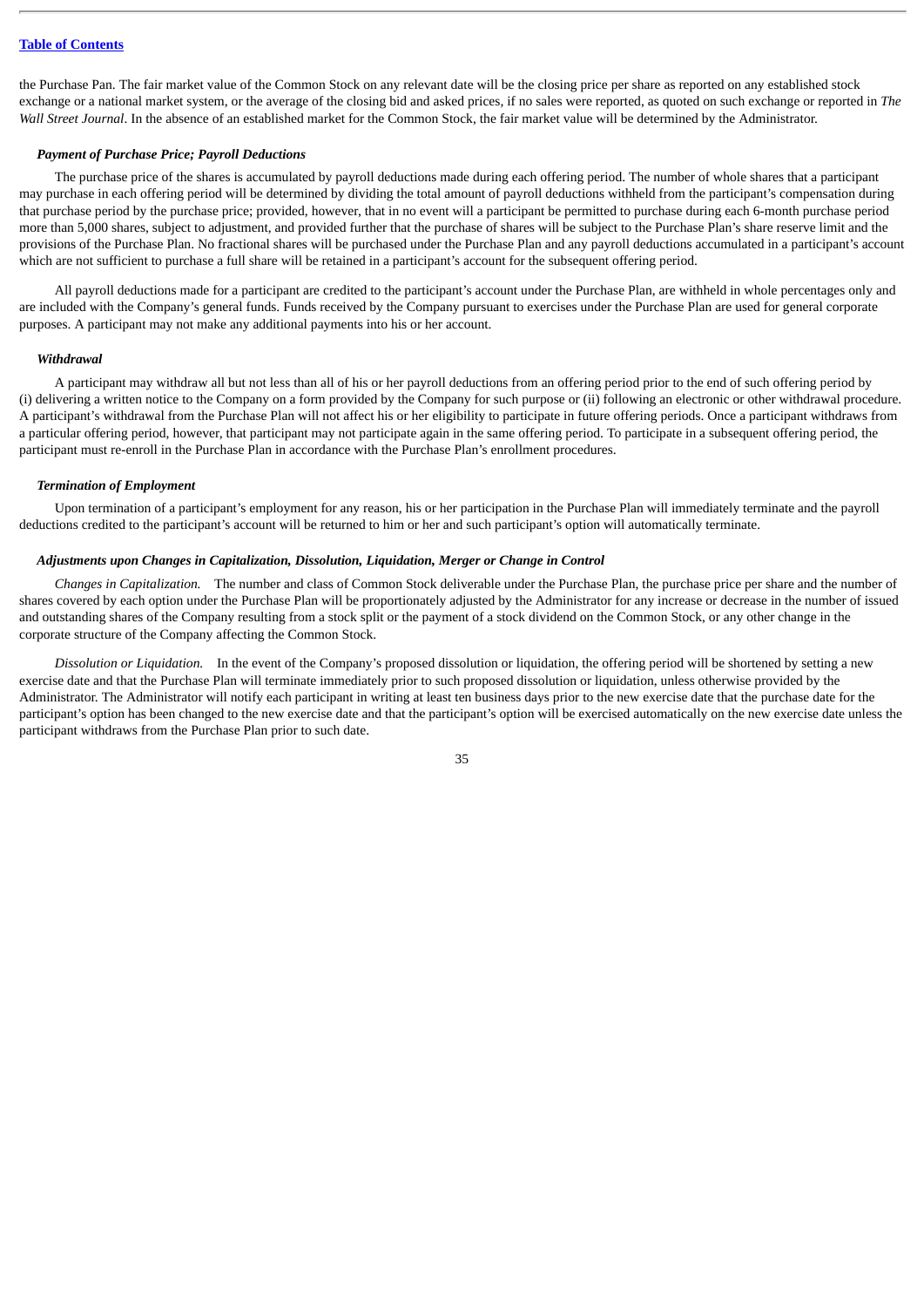*Change in Control.* In the event of a merger or change in control (as defined in the Purchase Plan), each outstanding option under the Purchase Plan will be assumed or an equivalent option will be substituted by the successor corporation or a parent or subsidiary of such successor corporation. In the event the successor corporation refuses to assume or substitute for the options, the offering period will be shortened by setting a new exercise date and will end on the new exercise date. The new exercise date will be prior to the proposed merger or other acquisition or sale. The Administrator will notify each participant in writing at least ten business days prior to the new exercise date that the purchase date for the participant's option has been changed to the new exercise date and that the participant's option will be exercised automatically on the new exercise date unless the participant withdraws from the Purchase Plan prior to such date.

#### *Amendment and Termination of the Purchase Plan*

The Administrator may amend, terminate or suspend the Purchase Plan at any time and for any reason. Generally, no such termination can adversely affect options previously granted and stockholder approval will be sought for certain changes as required by applicable law.

Upon its approval by the stockholders, the Purchase Plan will continue until the earlier to occur of (i) the termination of the Purchase Plan by the Administrator, (ii) the issuance of all of the shares reserved for issuance under the Purchase Plan, or (iii) April 15, 2019 (the date which is 10 years from the adoption of the Purchase Plan by the Board.

#### *Number of Shares Granted to Employees*

Participation in the Purchase Plan is voluntary and is dependent on each eligible employee's election to participate and his or her determination as to the level of payroll deductions. Accordingly, future purchases under the Purchase Plan are not determinable. Non-employee directors are not eligible to participate in the Purchase Plan. For illustrative purposes, the following table sets forth (i) the number of shares of our Common Stock that were purchased during fiscal 2011 under the Existing Purchase Plan, (ii) the average price per share paid for such shares, and (iii) the fair market value at the applicable date of purchase.

|                                                          | Number of<br><b>Shares</b> |    | <b>Average Per</b><br><b>Share Purchase</b> |    | <b>Fair Market Value</b><br>at Date of |  |
|----------------------------------------------------------|----------------------------|----|---------------------------------------------|----|----------------------------------------|--|
| Name of Individual or Group                              | Purchased (#)              |    | Price (\$)                                  |    | Purchase (\$)                          |  |
| Michael Klavko                                           | 3.750                      | S  | 4.2755                                      |    | 6.6700                                 |  |
| Daniel Fairfax                                           | 2,585                      | \$ | 4.2609                                      |    | 6.0908                                 |  |
| <b>Tyler Wall</b>                                        | 3,750                      | S  | 4.2755                                      | S  | 6.6700                                 |  |
| Ian Whiting                                              | $-0-$                      | S  | n/a                                         | ۵D | n/a                                    |  |
| Richard Deranleau                                        | 3,750                      |    | 4.2755                                      |    | 6.6700                                 |  |
| All executive officers, as a group                       | 19,533                     | \$ | 4.2693                                      |    | 6.4248                                 |  |
| All directors who are not executive officers, as a group | $-0-$                      | S  | n/a                                         |    | n/a                                    |  |
| All employees who are not executive officers, as a group | 8,437,573                  | \$ | 4.2588                                      |    | 6.0054                                 |  |

### **Certain Federal Income Tax Information**

The following brief summary of the effect of federal income taxation upon the participant and the Company with respect to the shares purchased under the Purchase Plan does not purport to be complete, and does not discuss the tax consequences of a participant's death or the income tax laws of any state or foreign country in which the participant may reside.

The Purchase Plan, and the right of participants to make purchases thereunder, is intended to qualify under the provisions of Sections 421 and 423 of the Code. Under these provisions, no income will be taxable to a participant until the shares purchased under the Purchase Plan are sold or otherwise disposed of. Upon sale or other disposition of the shares, the participant will generally be subject to tax in an amount that depends upon the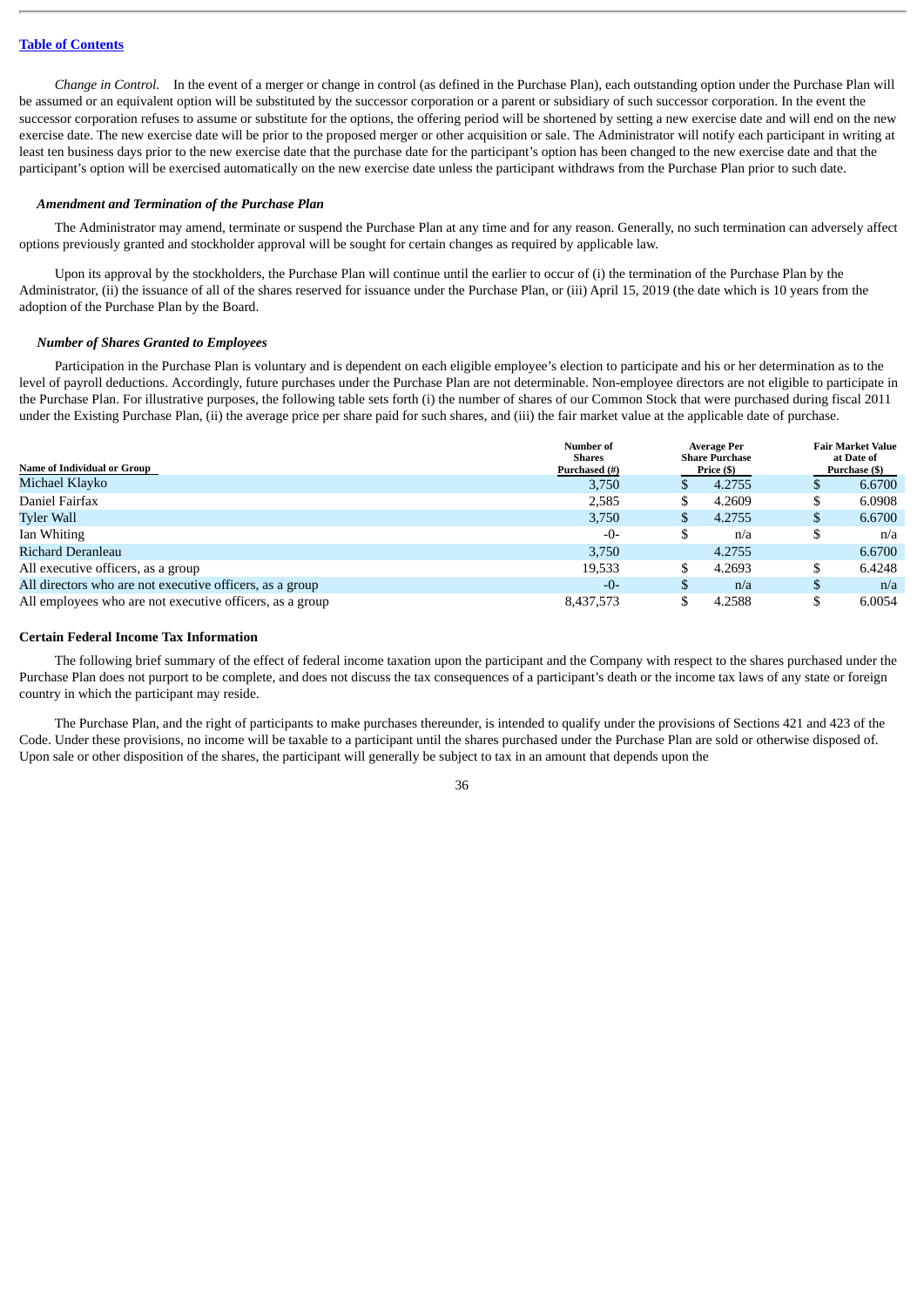holding period. If the shares are sold or otherwise disposed of more than two years from the first day of the applicable offering period and one year from the applicable date of purchase, the participant will recognize ordinary income measured as the lesser of (a) the excess of the fair market value of the shares at the time of such sale or disposition over the purchase price, or (b) an amount equal to 15% of the fair market value of the shares as of the first day of the applicable offering period. Any additional gain will be treated as long-term capital gain. If the shares are sold or otherwise disposed of before the expiration of these holding periods, the participant will recognize ordinary income generally measured as the excess of the fair market value of the shares on the date the shares are purchased over the purchase price. Any additional gain or loss on such sale or disposition will be long-term or short-term capital gain or loss, depending on how long the shares have been held from the date of purchase. The Company generally is not entitled to a deduction for amounts taxed as ordinary income or capital gain to a participant except to the extent of ordinary income recognized by participants upon a sale or disposition of shares prior to the expiration of the holding periods described above.

#### **Vote Required**

Approval of the amendment and restatement of the 2009 Employee Stock Purchase Plan requires the approval of a majority of the votes cast on the proposal at the Annual Meeting. Abstentions will have the effect of a vote "against" the approval of the amendment and restatement of the 2009 Employee Stock Purchase Plan. Broker non-votes will have no effect on the outcome of the vote.

*The Board of Directors unanimously recommends that stockholders vote "FOR" the approval of the amendment and restatement of the 2009 Employee Stock Purchase Plan and the number of shares reserved for issuance under this incentive plan.*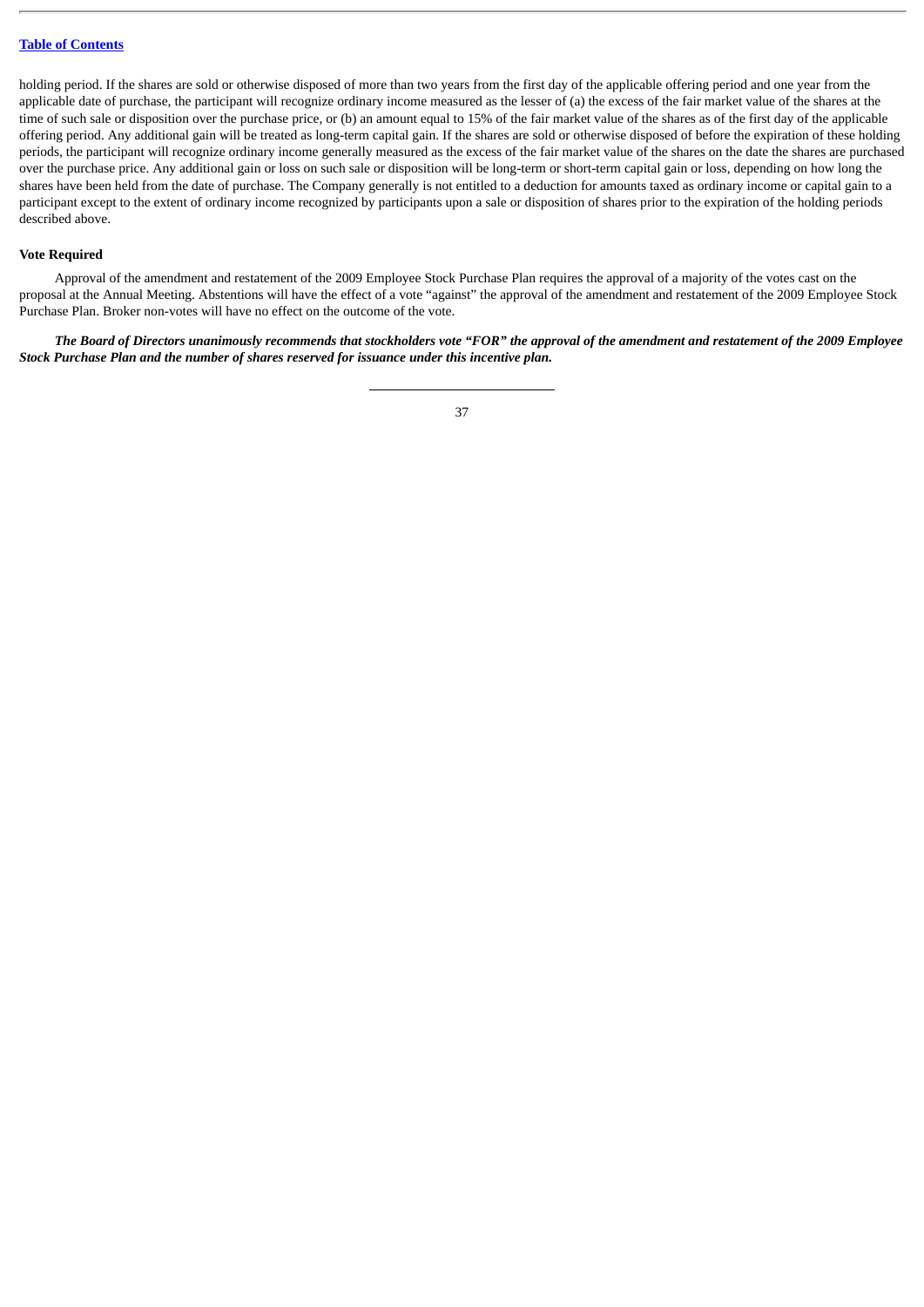### **PROPOSAL FIVE:**

### **RATIFICATION OF SELECTION OF INDEPENDENT REGISTERED PUBLIC ACCOUNTANTS**

The Audit Committee has selected KPMG LLP as our independent registered public accountants for the fiscal year ending October 27, 2012 and recommends that stockholders vote for ratification of such selection. Although ratification by stockholders is not required by law, the Company has determined that it is desirable to request ratification of this selection by the stockholders. If the stockholders do not ratify the selection of KPMG LLP, the Audit Committee may reconsider its selection. Notwithstanding its selection or voting results, the Audit Committee, in its discretion, may appoint new independent registered public accountants at any time during the year if the Audit Committee believes that such a change would be in the best interests of Brocade and its stockholders.

KPMG LLP has audited our consolidated financial statements annually since it was first appointed in fiscal year 2002. We expect that representatives of KPMG LLP will be present at the Annual Meeting to respond to appropriate questions and to make a statement if they so desire.

#### **Fees Billed by KPMG LLP during Fiscal Years 2011 and 2010**

|                           | <b>Fiscal Year</b> |                |
|---------------------------|--------------------|----------------|
|                           | 2011               | 2010           |
| <b>Audit Fees</b>         | \$1,954,300        | \$1,896,000    |
| <b>Audit-Related Fees</b> | 7,500              | 250,978        |
| <b>Tax Fees</b>           | 45,250             |                |
| <b>Total</b>              | \$2,007,050(1)     | \$2,146,978(1) |

(1) Reflects the fees approved by Brocade and billed or to be billed by KPMG with respect to services performed for the audit and other services for the applicable fiscal year; there were no other fees other than as described above.

*"Audit Fees"* consisted of fees for the audit of our annual financial statements, including audited financial statements presented in our annual report on Form 10-K, review of the financial statements presented in our quarterly reports on Form 10-Q, and services that are normally provided by the independent registered public accountants in connection with statutory and regulatory filings or engagements for those fiscal years. This category also includes advice on audit and accounting matters that arose during, or as a result of, the audit or the review of interim financial statements, statutory audits required by non-U.S. jurisdiction, the preparation of an annual "management letter" on internal control matters and assurance services provided in connection with the assessment and testing of internal controls with respect to Section 404 of the Sarbanes-Oxley Act of 2002.

*"Audit-Related Fees"* consisted of assurance and related services by KPMG LLP that are reasonably related to the performance of the audit or review of our financial statements and are not reported above under "Audit Fees."

*"Tax Fees"* consisted of professional services rendered by KPMG LLP for tax compliance and tax planning. The services for the fees disclosed under this category include tax return preparation and technical tax advice.

*Pre-approval Policy*. The Audit Committee has established a policy governing our use of the services of our independent registered public accountants. Under the policy, the Audit Committee is required to pre-approve all audit and non-audit services performed by the Company's independent registered public accountants in order to ensure that the provision of such services does not impair the public accountants' independence. In fiscal years 2011 and 2010, all fees identified above under the captions "Audit Fees," "Audit-Related Fees" and "Tax Fees" that were billed by KPMG LLP were approved by the Audit Committee in accordance with SEC requirements and the Audit Committee's pre-approval policy.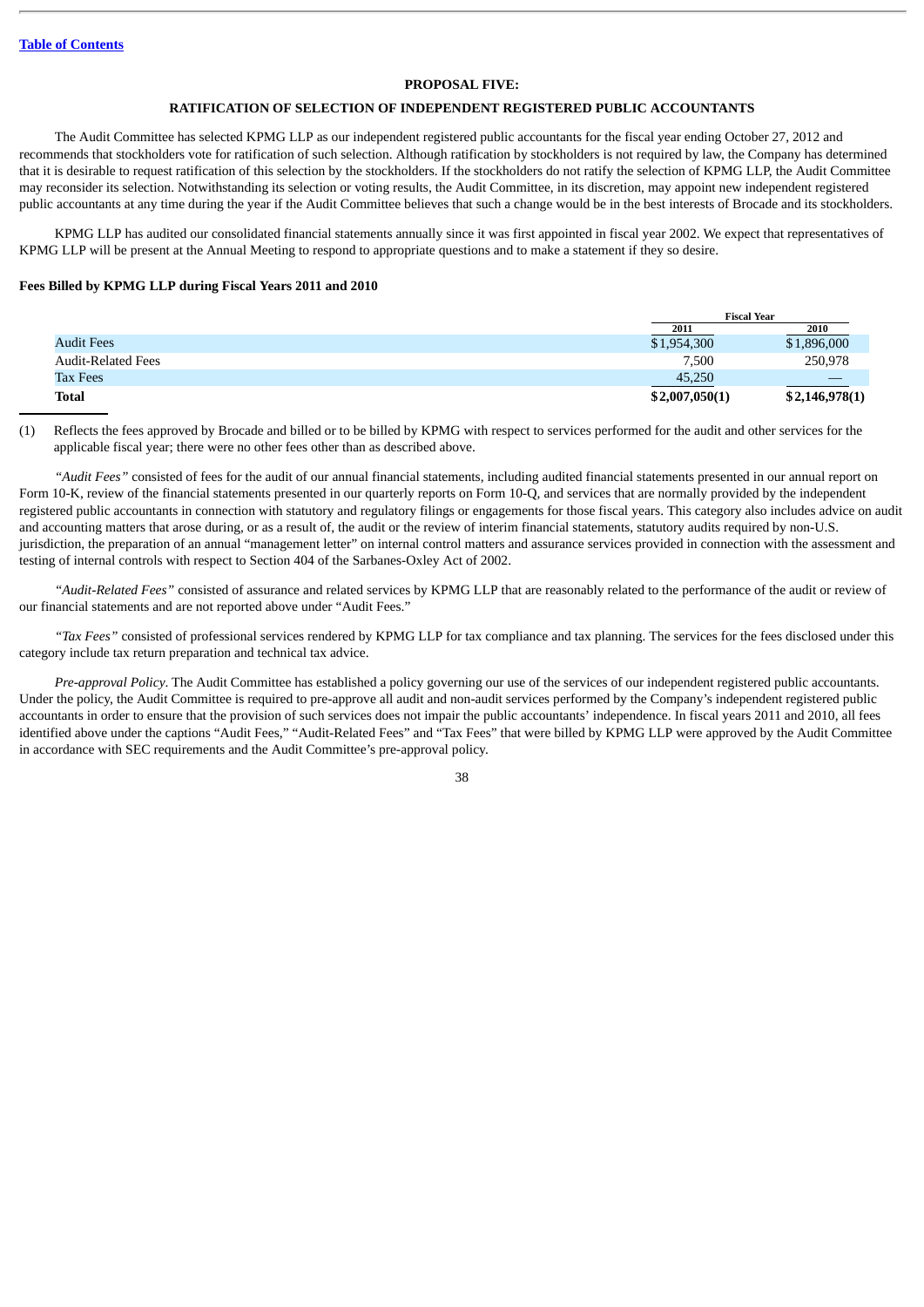# **Vote Required**

The affirmative vote of the holders of a majority of the shares of Common Stock present in person or represented by proxy and entitled to vote on the matter is necessary to ratify the selection of KPMG LLP as our independent registered public accountants for fiscal year 2012. Abstentions are treated as shares of Common Stock present in person or represented by proxy and entitled to vote and therefore, will have the effect of a vote "against" the ratification of KPMG LLP as our independent registered public accountants. Broker non-votes will have no effect on the outcome of the vote.

*The Board of Directors, on behalf of the Audit Committee, recommends that stockholders vote "FOR" the ratification of the selection of KPMG LLP as Brocade's independent registered public accountants for the fiscal year ending October 27, 2012.*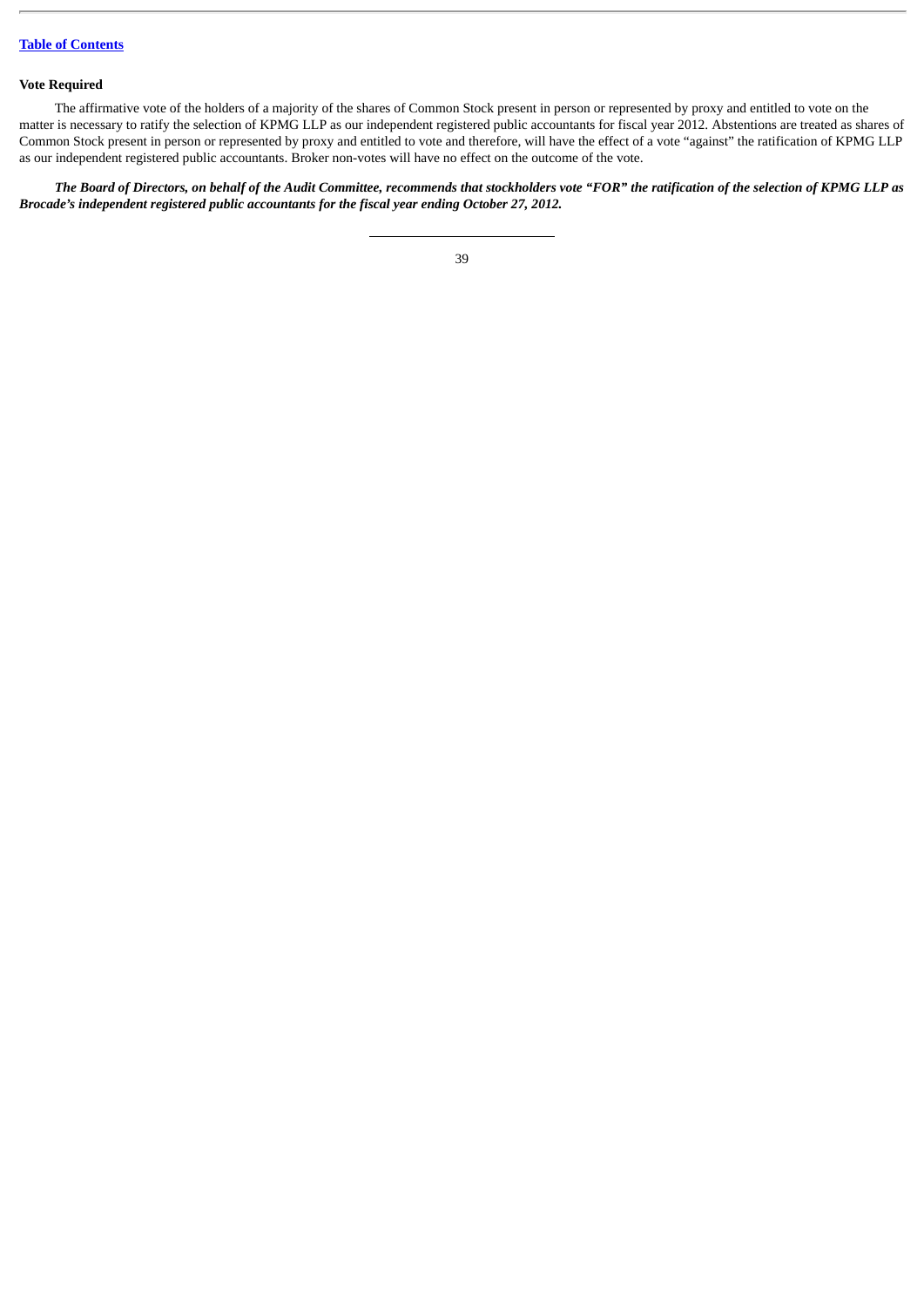### **EXECUTIVE OFFICERS**

Set forth below is information regarding our executive and certain key officers as of January 20, 2012.

| <b>Name</b>       | <u>Age</u> | Position                                                                |
|-------------------|------------|-------------------------------------------------------------------------|
| Michael Klayko    | 57         | Chief Executive Officer and Director                                    |
| Daniel Fairfax    | 56         | Vice President, Finance and Chief Financial Officer                     |
| Tyler Wall        | 46         | Vice President, General Counsel, Chief Compliance Officer and Corporate |
|                   |            | Secretary                                                               |
| Ian Whiting       | 47         | Senior Vice President, Worldwide Sales                                  |
| Richard Deranleau | 53         | former Vice President, Finance and Chief Financial Officer              |

*Michael Klayko* has served as our Chief Executive Officer and as a director since January 2005. Prior to that, he served as Vice President, Worldwide Sales from May 2004 until January 2005. From April 2003 until May 2004, Mr. Klayko served as Vice President, Worldwide Marketing and Support, and from January 2003 until April 2003, he was Vice President, OEM Sales. From May 2001 to January 2003, Mr. Klayko was Chief Executive Officer and President of Rhapsody Networks, a privately held technology company acquired by Brocade. From December 1998 to April 2001, Mr. Klayko served as Executive Vice President of McDATA Corporation. From March 1995 to November 1998, Mr. Klayko was Senior Vice President for North American Sales at EMC Corporation, a provider of information storage systems products. Mr. Klayko also held various executive sales and marketing positions at Hewlett-Packard Company and IBM Corporation. Mr. Klayko also currently serves as a director of the following public company: PMC Sierra, Inc., a semiconductor company. Mr. Klayko received a B.S. degree in electronic engineering from Ohio Institute of Technology, in Columbus, Ohio.

*Daniel Fairfax* was named Chief Financial Officer and VP of Finance in June 2011. Mr. Fairfax joined Brocade in January 2009, as the result of the Company's acquisition of Foundry Networks, where he served as Chief Financial Officer from January 2007 until December 2008. From January 2009 to August 2009, Mr. Fairfax served as Vice President Business Operations. From August 2009 to June 2011, Mr. Fairfax served as Vice President Global Services. Mr. Fairfax joined Foundry Networks in May 2006 as Vice President and Corporate Controller. Mr. Fairfax has more than 25 years of senior financial and operations management experience. Prior to joining Foundry Networks, Mr. Fairfax served as Senior Vice President and Chief Financial Officer of GoRemote Internet Communications. He also served as Chief Financial Officer of Ironside Technologies, Inc.; ACTA Technology; and NeoVista Software. Before that, Mr. Fairfax held senior financial management and operations positions at Siemens and Spectra-Physics. Mr. Fairfax holds a BA in Economics from Whitman College and an MBA from the University of Chicago, and is a Certified Public Accountant in California with an inactive license.

*Tyler Wall* has served as Vice President and General Counsel since June 2005 and as Corporate Secretary and Chief Compliance Officer since July 2005. Prior to joining Brocade, from February 2000 until June 2005, Mr. Wall served as Vice President and General Counsel of Chordiant Software, Inc., an enterprise software applications corporation, where he was also Corporate Secretary from January 2004 until June 2005. From 1998 to February 2000, Mr. Wall served as Chordiant's Director of Legal Affairs. Prior to joining Chordiant, Mr. Wall worked at Oracle Corporation, a provider of database and application software, where he served as Corporate Counsel for the commercial licensing and distribution group. Mr. Wall received a B.S. degree in economics from the University of Utah, a J.D. from Santa Clara University School of Law, and an M.B.A. from Santa Clara University School of Business.

*Ian Whiting* has served as Senior Vice President, Worldwide Sales since March 2010. From January 2009 until March 2010, Mr. Whiting served as our Senior Vice President, Worldwide Sales & Marketing. From November 2007 until January 2009, Mr. Whiting served as Vice President and General Manager, Data Center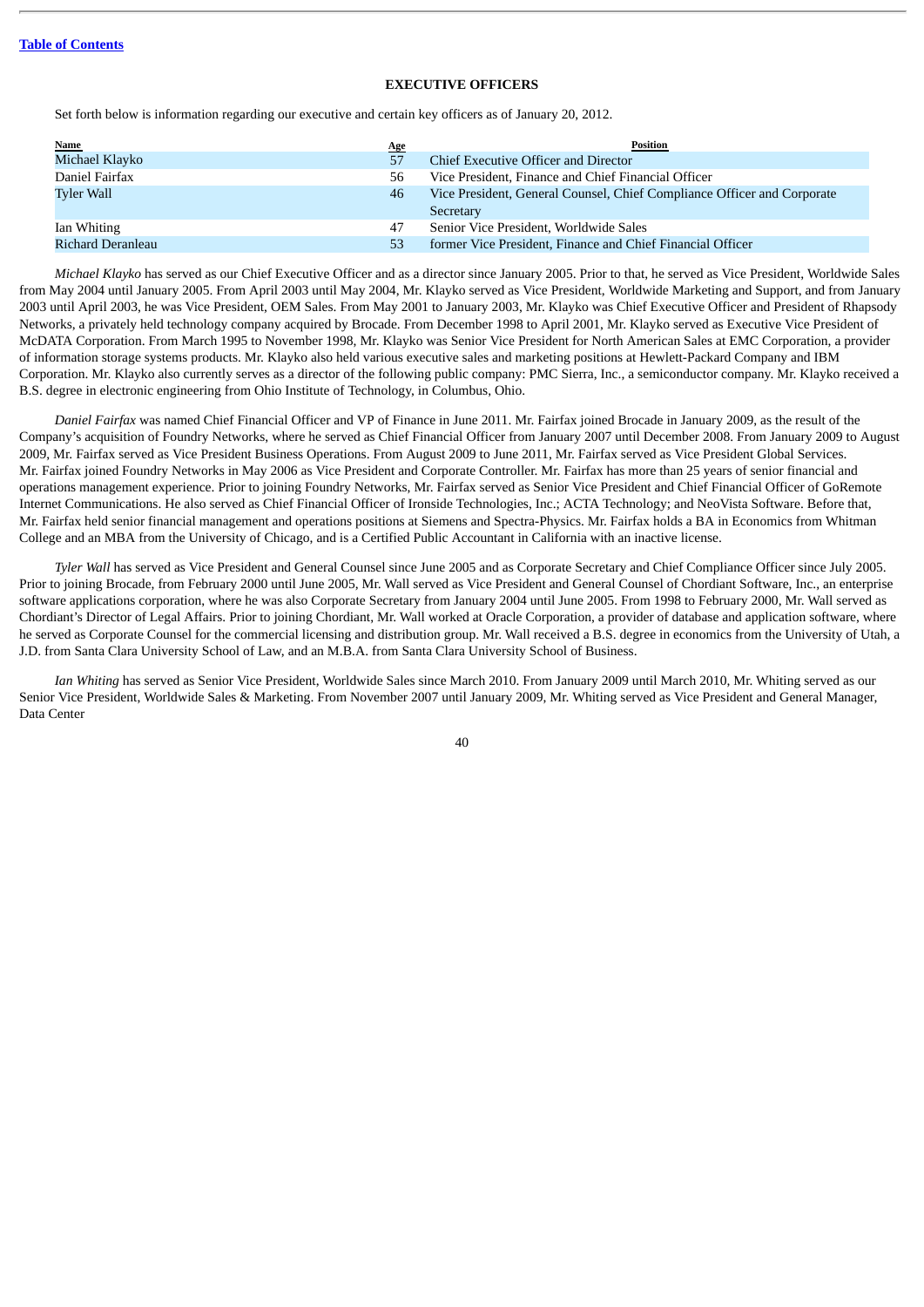Infrastructure (DCI) and from May 2005 until November 2007 Mr. Whiting served as our Vice President, Worldwide Sales & Services. From 2003 to May 2005, Mr. Whiting served as Vice President of EMEA and Latin America, and from 2001 through 2002, he served as Executive Director of Partner Sales for EMEA. Prior to joining Brocade in 2001, he was Director of Compaq Storage Works EMEA. Mr. Whiting received a bachelor's degree in French and German from the University College Swansea, an M.A. in European Business Studies from Cranfield School of Management, and a diploma of marketing from the Chartered Institute of Marketing in Maidenhead, United Kingdom.

Richard Deranleau served as our Chief Financial Officer and Vice President of Finance between May 2006 and June 2011, at which time he left the Company to pursue other interests.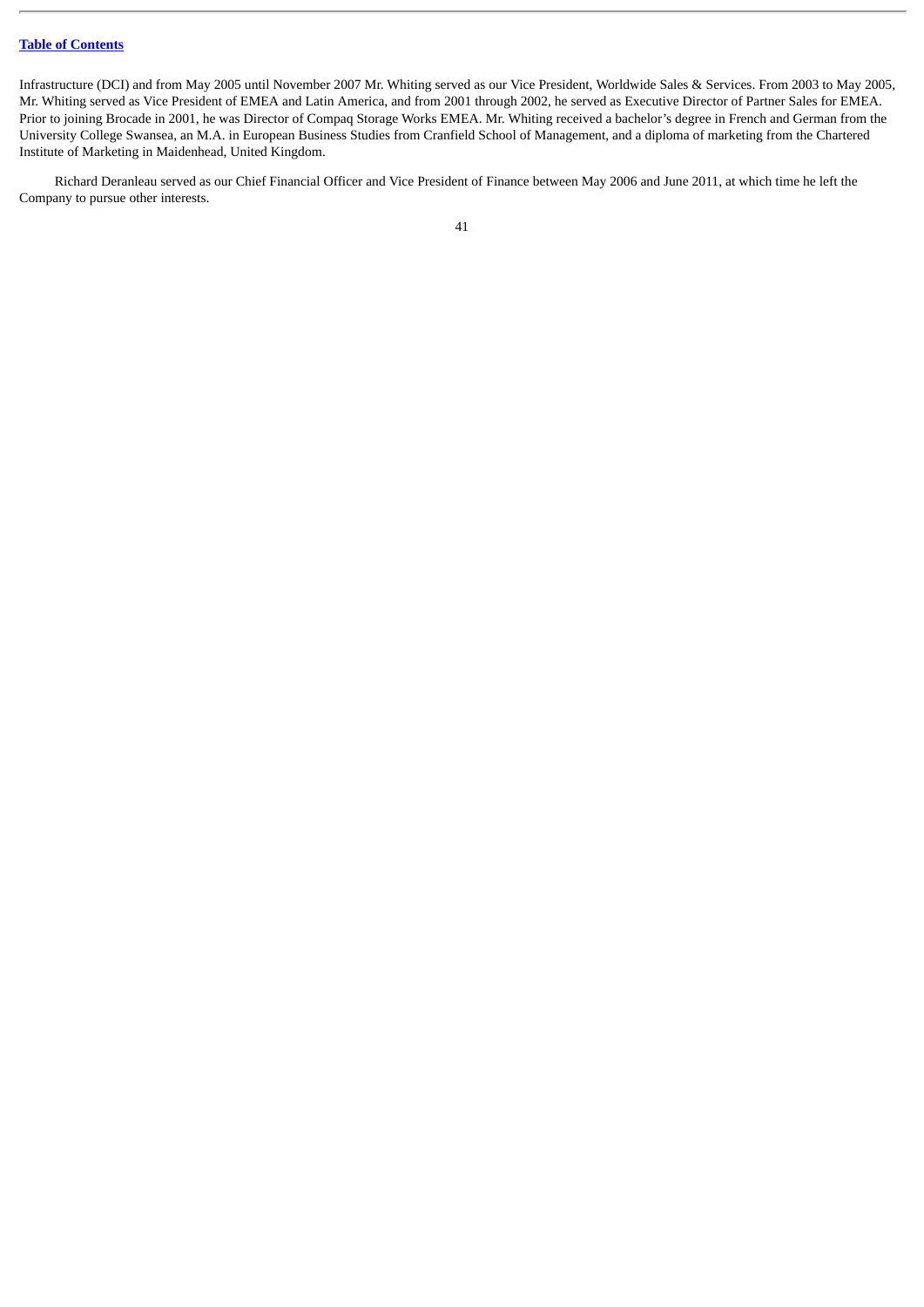### **EXECUTIVE COMPENSATION AND OTHER MATTERS**

# **Executive Summary**

#### *Business Performance*

Brocade provides comprehensive data networking solutions to organizations across the globe. For fiscal year 2011, Brocade reported annual revenues of \$2.147 billion, compared to \$2.091 billion in fiscal year 2010, which represented year-over-year growth of 2.7%. Brocade also reported diluted earnings per share ("EPS") of \$0.10 on a GAAP basis and \$0.50 on a non-GAAP basis for fiscal year 2011. In fiscal year 2010, Brocade reported earnings of \$0.24 diluted EPS on a GAAP basis and \$0.58 diluted EPS on a non-GAAP basis.

### *Pay for Performance Philosophy*

Our executive compensation program is based on an overarching pay-for-performance philosophy. We aim to provide compensation and benefit levels that will attract, retain, motivate and reward a highly talented executive team, while seeking to ensure that the compensation provided to our executives is linked to shareholder value. The table below illustrates the relationship between our Chief Executive Officer's ("CEO") compensation over our last five fiscal years and our indexed total shareholder return for those same five years.



**Notes:**

- The chart above reflects the grant date fair value of equity awards as disclosed in Brocade's proxy statements.
- Total Shareholder Return ("TSR") is calculated based on the closing stock price on the date of the fiscal year end per Yahoo finance. The TSR indexed to 2007 represents the percentage change over the 2007 fiscal year end price of \$9.05.
- The amount for the CEO's actual total direct compensation for fiscal 2011 does not include the grant date fair value of an equity grant made on October 25, 2011, four days before the end of fiscal 2011; that equity grant was made as part of the compensation package for fiscal 2012 as approved by the Compensation Committee. See also the "Summary Compensation Table" on page 59 of this proxy statement.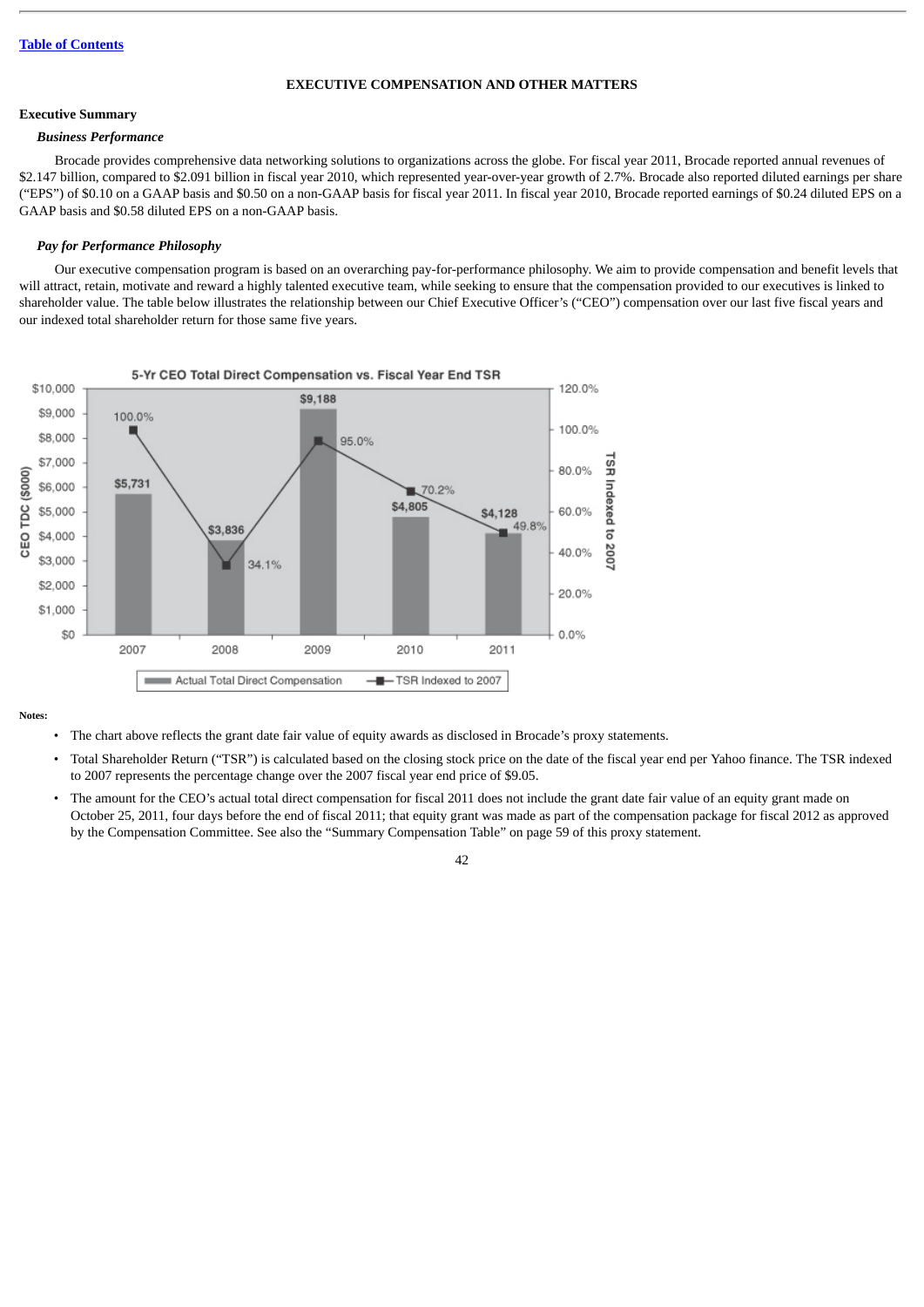#### *Summary of 2011 Executive Compensation*

The following lists key compensation matters for fiscal year 2011 with respect to our Named Executive Officers, as defined below:

- Approximately 70% 80% of total compensation is variable and tied to achievement of internal performance targets or Company stock price performance;
- The Company's performance was below internal performance targets, and therefore funding for the annual cash incentive plan was 89.97% of the target level; and
- The Company granted long-term equity awards that link the interests of our executives with those of our shareholders. Specifically, those awards include Performance Stock Units ("PSU"s), which are earned based on a comparison of the Company's stock price performance to the NASDAQ-100 index over a 2-year performance period.

#### *Other Important Matters*

In addition to the compensation details provided above and discussed further below, other important details are as follows:

- Executive officers are not entitled to any tax gross-up treatment on any severance or change-of-control benefits;
- Change-of-control benefits are based on a double-trigger philosophy, *i.e.*, requiring a change-of-control *plus* a qualifying termination of employment before benefits are paid;
- Brocade's compensation programs are reviewed regularly by the Compensation Committee (the "Committee"), which has determined the Company's compensation programs do not create inappropriate or excessive risk that is likely to have a material adverse effect on the Company;
- Brocade's overall equity award based burn rate for fiscal year 2011 was 2.1%, and the adjusted burn rate was 3.1%; and
- Brocade's equity award based overhang, which had increased significantly from approximately 12% to 28% in 2009 as a result of Brocade's acquisition of Foundry Networks, Inc. ("Foundry") in an all cash transaction, decreased from approximately 22% in 2010 to approximately 16% in 2011.

Burn rate is defined as the number of equity awards granted in the year, divided by total shares outstanding. Adjusted burn rate includes a premium applied to full value shares (e.g., RSUs and PSUs) consistent with ISS policy. Overhang is defined as the number of outstanding options and equity awards, divided by total shares outstanding. For burn rate, adjusted burn rate and overhang, the amounts for fiscal 2011 do not include the grants made in the final week of fiscal 2011 to the named executive officers and other vice presidents of the Company because those grants were made as part of the compensation package for fiscal 2012.

### **Compensation Discussion and Analysis**

This Compensation Discussion and Analysis describes the 2011 compensation program for our principal executive officer, our principal financial officer (and former principal financial officer), and the two executive officers included in the Summary Compensation Table on page 59, who were the other executive officers of the Company during fiscal 2011 (the "Named Executive Officers" or "NEOs"). During fiscal 2011, these individuals were:

- Michael Klayko, Chief Executive Officer;
- Daniel Fairfax, Vice President, Finance and Chief Financial Officer;
- Tyler Wall, Vice President, General Counsel and Corporate Secretary;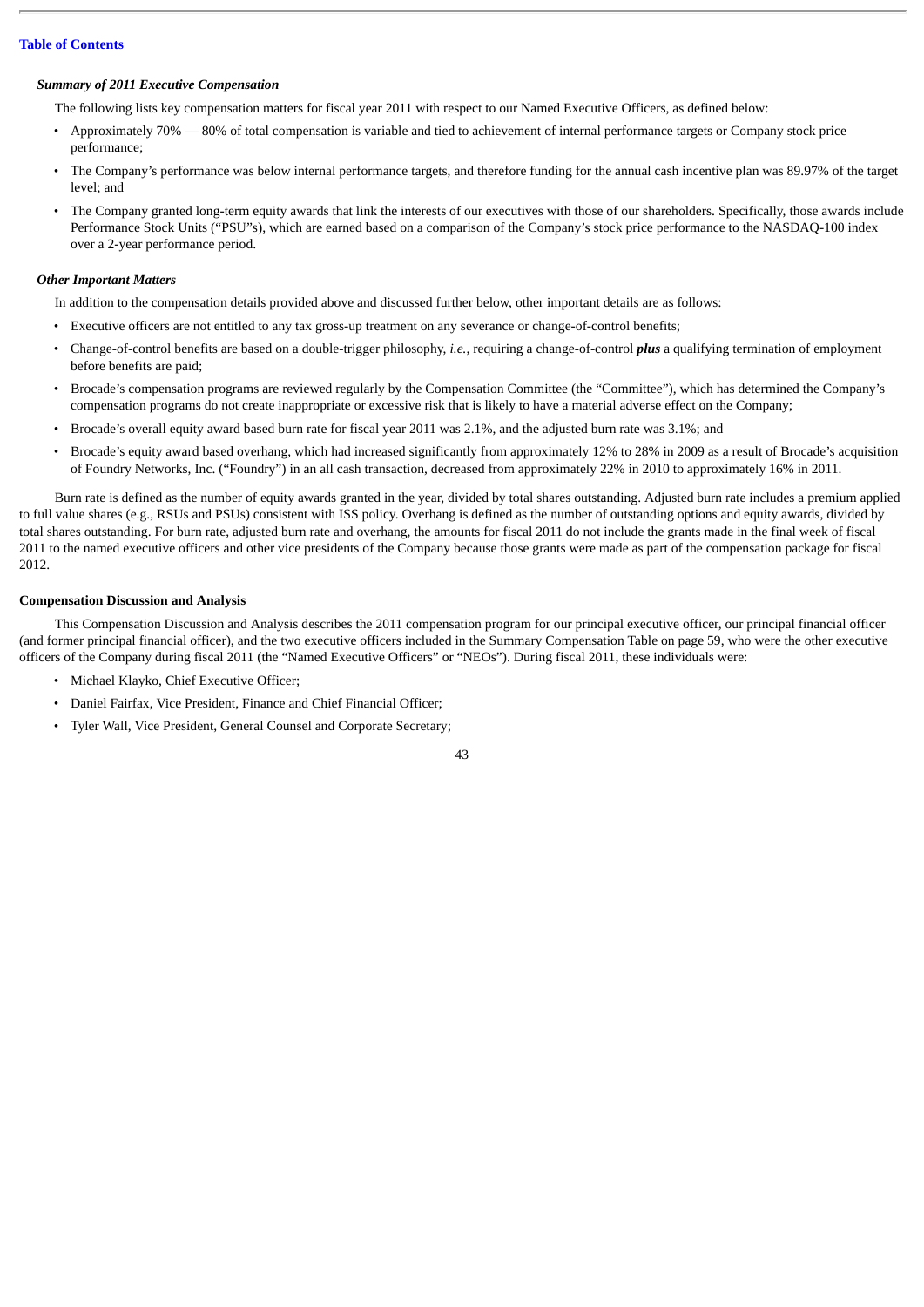- Ian Whiting, Senior Vice President, Worldwide Sales; and
- Richard Deranleau, former Vice President, Finance and Chief Financial Officer.

This Compensation Discussion and Analysis describes the material elements of our executive compensation program during fiscal 2011. It also provides an overview of our executive compensation philosophy and objectives. Finally, it analyzes how and why the Committee arrived at the specific compensation decisions for our executive officers, including our NEOs, for fiscal 2011, including the key factors that the Committee considered in determining their compensation.

This Compensation Discussion and Analysis is divided into the following sections:

- Our executive compensation philosophy and objectives;
- The governance of our executive compensation program;
- Our fiscal 2011 compensation components and decisions for our NEOs;
- Other compensation policies; and
- Tax and accounting considerations.

### **Executive Compensation Philosophy, Objectives and Mix**

### *Compensation Philosophy*

As noted above, our executive compensation program is based on an overarching pay-for-performance philosophy. Generally, the types of compensation and benefits provided to the NEOs are also provided to other officers reporting to the Chief Executive Officer.

### *Compensation Objectives*

Consistent with our pay-for-performance philosophy, we designed our executive compensation program to achieve the following primary objectives:

- Provide compensation and benefit levels that will attract, retain, motivate and reward a highly talented executive team within the context of responsible cost management;
- Establish a direct link between the Company's financial results and individual/team performance and compensation; and
- Align the interests and objectives of our executives with those of our stockholders by linking executive equity awards to shareholder value creation.

### *Compensation Mix*

Consistent with our pay-for-performance philosophy and compensation objectives, a significant portion of executive compensation is variable and performance-based. The key elements of executive compensation are:

### *Short-Term Compensation*

- Base salaries;
- Annual Cash Incentive Targets, as defined below, which are tied to internal Company performance targets for revenue, operating income and other factors;

### *Long-Term Compensation*

• Performance Stock Units ("PSU"s), which are performance based shares that can be earned based on a comparison of the Company's stock price performance to the NASDAQ-100 index over a 2-year performance period; and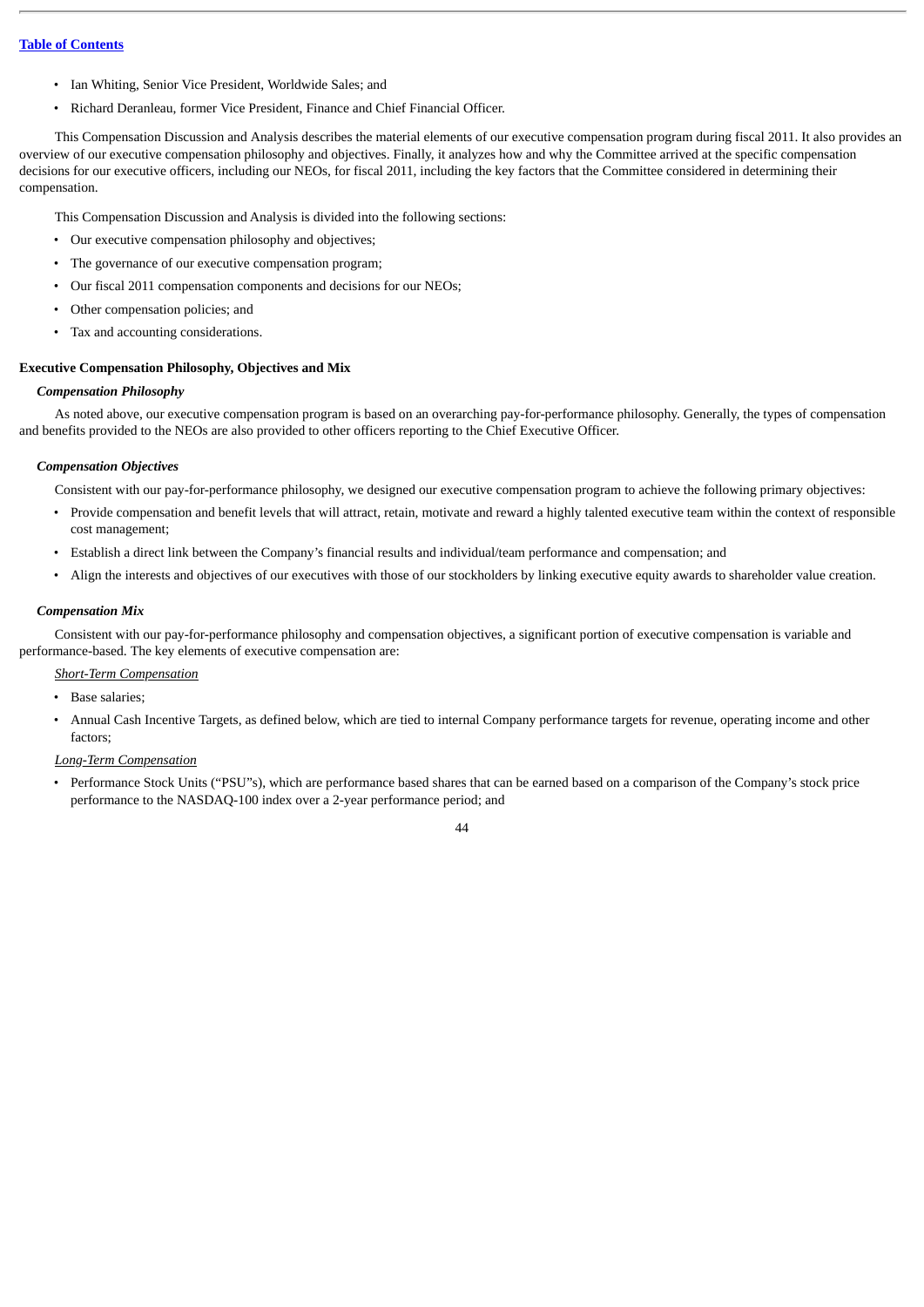• Service-based Restricted Stock Units ("RSU"s), which vest based on continued service to the Company and also reflect the value of the Company's stock price.

The target pay mix for our NEOs during fiscal 2011 reflects our pay-for-performance philosophy and can be illustrated as follows:



NOTE: The Annual Cash Incentive Target amounts are based on a specified target incentive percentage of 2011 base salary, subject to Company performance metrics. The Annual Cash Incentive Targets for the CEO and Senior Vice President of Sales include the Special Ethernet Bonus Program ("SEBP") described below. The PSUs and RSUs (both long-term incentives) reflect grant date fair values.

We also provide our NEOs with (i) health and welfare benefits on substantially the same terms and conditions as they are provided to most of our other employees, and (ii) severance and change-in-control compensation.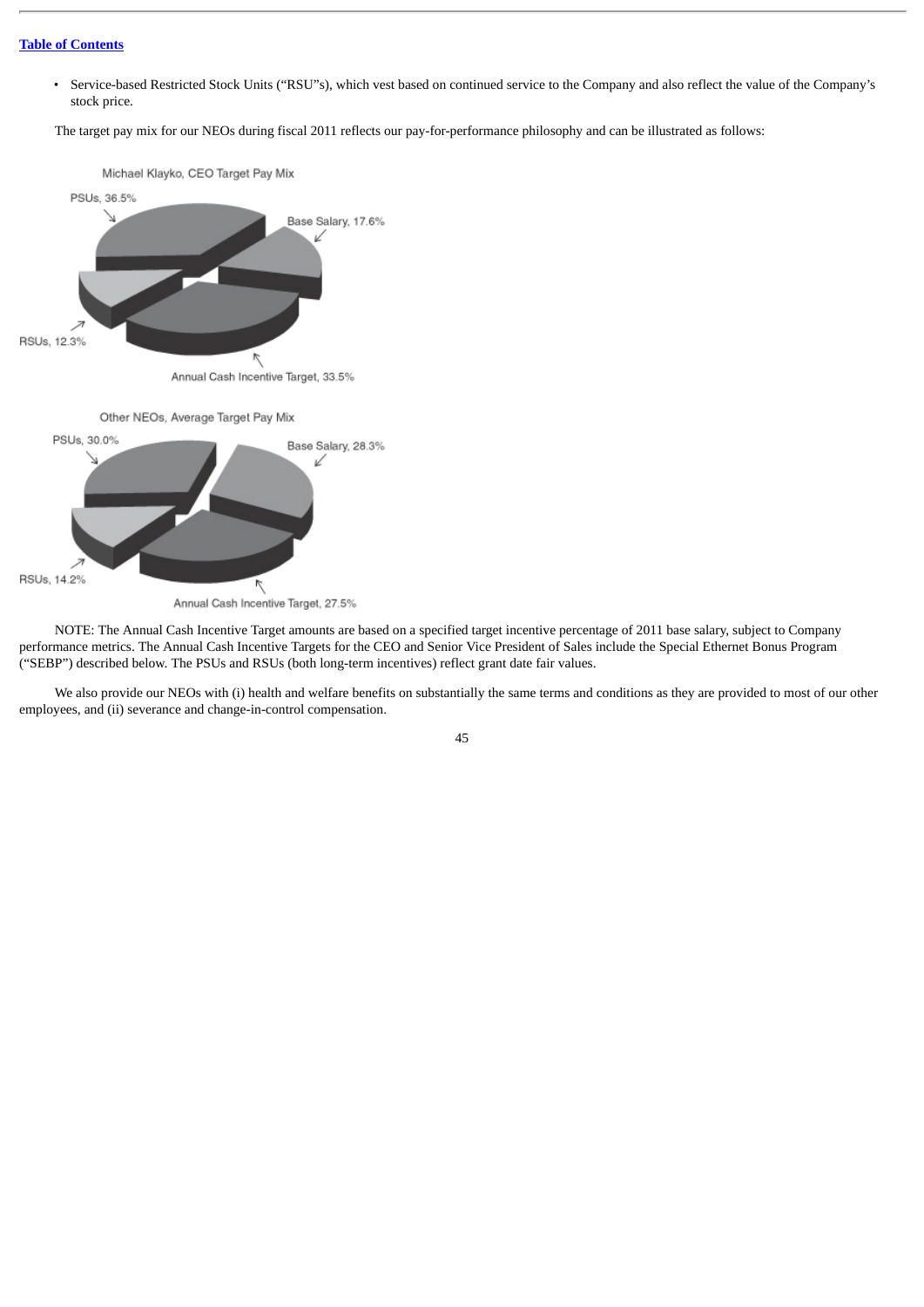#### *Competitive Positioning*

The Committee's philosophy of maintaining compensation programs that are competitive includes a balance between aggressively hiring and retaining the best possible talent and maintaining a reasonable and responsible cost structure. The Committee does not establish a specific target percentile for the target compensation of our NEOs (*i.e.*, we do not engage in "benchmarking" as that term is commonly used). When setting the amount of each compensation component for the NEOs, the Committee considers the following factors:

- The Company's performance relative to its peer group.
- The Company's performance against financial goals and objectives established by the Committee and Board of Directors.
- Each individual NEO's skills, experience, and qualifications relative to other similarly-situated executives at companies in the Company's peer group.
- The scope of the NEO's role compared to other similarly-situated executives at companies in the Company's peer group.
- The performance of each individual NEO, based on a subjective assessment of his or her contributions to the Company's overall performance, ability to lead his or her business unit or function, work as part of a team and reflect the Company's core values.
- The compensation practices of the Company's peer group and the positioning of each NEO's compensation in a ranking of peer compensation.
- Recommendations provided by the CEO for his direct reports.

These factors provide the framework for compensation decision-making and final decisions regarding the compensation opportunity for an executive officer. No single factor above is determinative in setting pay levels, nor was the impact of any factor on the determination of pay levels quantifiable.

For purposes of comparing our executive compensation against the competitive market, the Committee utilizes a peer group of 20 high-technology companies. The companies in the peer group were selected on the basis of their similarity to the Company in size (as determined by revenue, market capitalization, net income, and employee base), business strategy and industry. The Committee reviews the Company's peer group at least annually and makes adjustments to its composition, taking into account changes in both the Company's business and the businesses of the companies in the peer group.

The fiscal 2011 peer group was as follows:

| <b>BMC Software</b>    | F5 Networks         | LAM Research            | <b>Synopsys</b>           |
|------------------------|---------------------|-------------------------|---------------------------|
| Broadcom               | <b>FLIR Systems</b> | LSI                     | Tellabs                   |
| Cadence Design Systems | <b>JDS Uniphase</b> | NetApp                  | Teradyne                  |
| Ciena                  | Juniper Networks    | <b>Novellus Systems</b> | <b>Trimble Navigation</b> |
| Citrix Systems         | KLA-Tencor          | Polycom                 | <b>VMWare</b>             |

To analyze the compensation practices of the peer group companies, the Committee's compensation consultant, Compensia, Inc. ("Compensia"), gathered data from public filings and from Radford's High-Technology Executive Survey database. This peer group data was then used as a reference point to assess the Company's current compensation levels for the Committee in the course of its deliberations on compensation forms and amounts.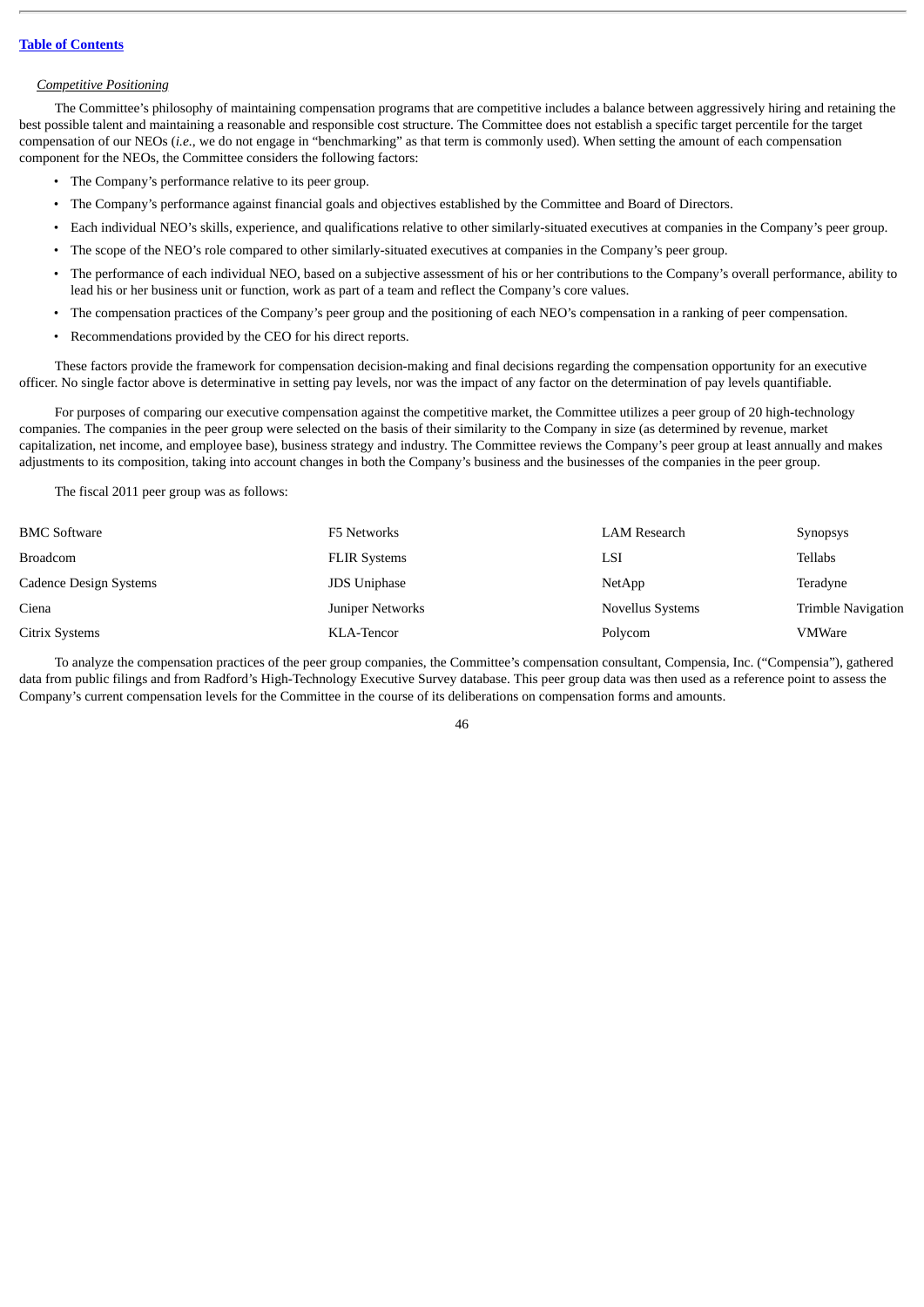### **Governance of Our Executive Compensation Program**

### *Role of the Compensation Committee*

The purpose of the Committee is to discharge the Board of Directors' responsibilities relating to the compensation of our directors and executive officers. Our executive officers are designated by the Board of Directors based on the definition contained in the rules promulgated under the Securities Exchange Act of 1934. The Committee has overall responsibility for (i) overseeing the Company's compensation and benefits policies, (ii) overseeing, evaluating, and approving executive officer compensation plans, policies, and programs, and (iii) overseeing, evaluating and recommending to the full Board for approval director compensation plans and programs, and (iv) evaluating our CEO's performance and establishing his compensation. With respect to the Company's CEO, the Committee sets, and with respect to the NEOs (other than the CEO), the Committee reviews and approves their:

- Annual base salaries;
- Annual incentive compensation;
- Long-term incentive compensation;
- Employment agreements (including severance and change-in-control arrangements); and
- Other compensation, perquisites, or special benefit items, if any.

### *Management Interaction with Committee*

In carrying out its responsibilities, the Committee works with members of our management team, including our CEO. The management team assists the Committee by providing information on Company and individual performance, market data, and management's perspective and recommendations on compensation matters. The Committee solicits and reviews the CEO's recommendations and proposals with respect to annual cash compensation adjustments, long-term equity incentive awards, program structures, and other compensation-related matters (other than for the CEO). The Committee uses the CEO's recommendations and proposals as one of many factors in making compensation decisions for the Company's executive officers.

#### *Compensation Review Cycle*

The Committee reviews the base salary levels of our executive officers as well as their annual cash incentive opportunities and equity awards each year in the fall, or more frequently as warranted. Adjustments are generally effective at the beginning of the fiscal year. Each quarter the Committee reviews Company performance and the corresponding projected payouts under the executive annual cash incentive plan(s) and equity awards.

#### *Use of External Advisors*

Beginning in fiscal 2006, the Committee engaged Compensia to serve as an independent compensation advisor to provide the Committee with information, recommendations, and other advice relating to executive compensation. Compensia serves at the discretion of the Committee and regularly meets with the Committee, both with and without management present. Compensia's fees and expenses for the services provided to the Committee for fiscal year 2011 totaled \$124,483.

In fiscal 2011, Compensia regularly participated in Committee meetings and provided assistance to the Committee, including:

- Review and analysis related to our executive officers' base salary, annual cash incentive compensation, and long-term incentive compensation levels and plan structures for fiscal years 2011 and 2012;
- Assessment of compensation risk to determine whether the Company's compensation policies and practices are reasonably likely to have a material adverse impact on the Company;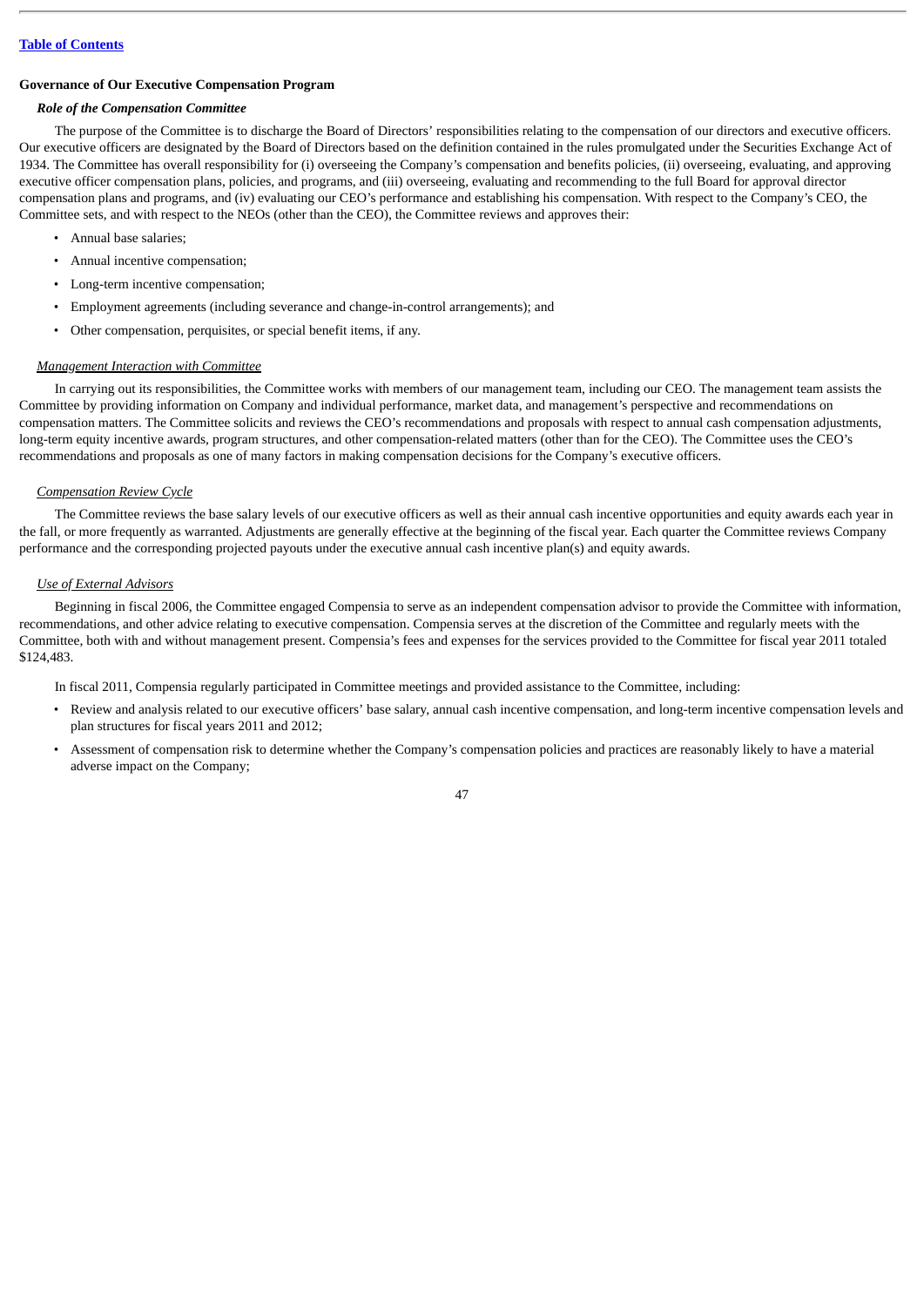- Assessment of industry trends, corporate governance and legislative environment;
- Review of our historical equity utilization practices; and
- Review of "tally sheets" which the Committee utilizes to ensure that it has a comprehensive view of our executive officers' total compensation arrangements, including cash compensation (fixed and variable), long-term equity incentive compensation (past awards and the current and projected values of these awards), and post-employment obligations (severance and change-of control-benefits).

In fiscal 2011, Compensia did not provide any services to the Company beyond advising the Committee on executive compensation matters.

### **Fiscal Year 2011 Compensation Components and Decisions for NEOs**

The primary elements of our executive compensation program for fiscal year 2011 were:

- Base salary;
- Annual cash incentives; and
- Long-term equity incentives.

### *Base Salary*

Base salary represents the most basic, fixed portion of our executive officers' compensation and is an important element of compensation intended to retain and motivate highly talented executive officers. The Committee reviews the base salaries of our executive officers, including our NEOs, annually, taking into consideration Compensia's market analyses for our executive officers (including our CEO), and the factors described earlier under "Competitive Positioning".

In December 2010, the Committee reviewed the base salaries of our executive officers based on the considerations described earlier and adjustments to base salaries for our NEOs were made during fiscal 2011.

|                   |                            | <b>Beginning Fiscal</b>    | <b>Fiscal 2011</b><br>Base<br><b>Salary</b> |                                     |
|-------------------|----------------------------|----------------------------|---------------------------------------------|-------------------------------------|
| Executive         | <u>Title</u>               | <b>2010 Base</b><br>Salary | <b>(Effective</b><br>11/1/10                | <b>Total Percentage</b><br>Increase |
| Michael Klayko    | <b>CEO</b>                 | 750,000                    | \$775,000                                   | 3.33%                               |
| Daniel Fairfax    | VP, Finance and CFO        | 375,000                    | \$385,000                                   | 2.66%                               |
| <b>Tyler Wall</b> | VP, General Counsel        | 330,000                    | \$350,000                                   | 6.06%                               |
| Ian Whiting       | Sr VP, Worldwide Sales     | 400,000                    | \$415,000                                   | 3.75%                               |
| Richard Deranleau | Former VP, Finance and CFO | 400,000                    | $$415,000*$                                 | 3.75%                               |

\* Richard Deranleau, Brocade's then current Chief Financial Officer, left Brocade effective as of June 20, 2011. Actual salary earned during fiscal year 2011 was \$264,090.96.

#### *Annual Cash Incentives*

For fiscal 2011, the Company had two types of annual cash incentive programs: (i) the Senior Leadership Plan ("SLP") and (ii) the Special Ethernet Bonus Plan ("SEBP").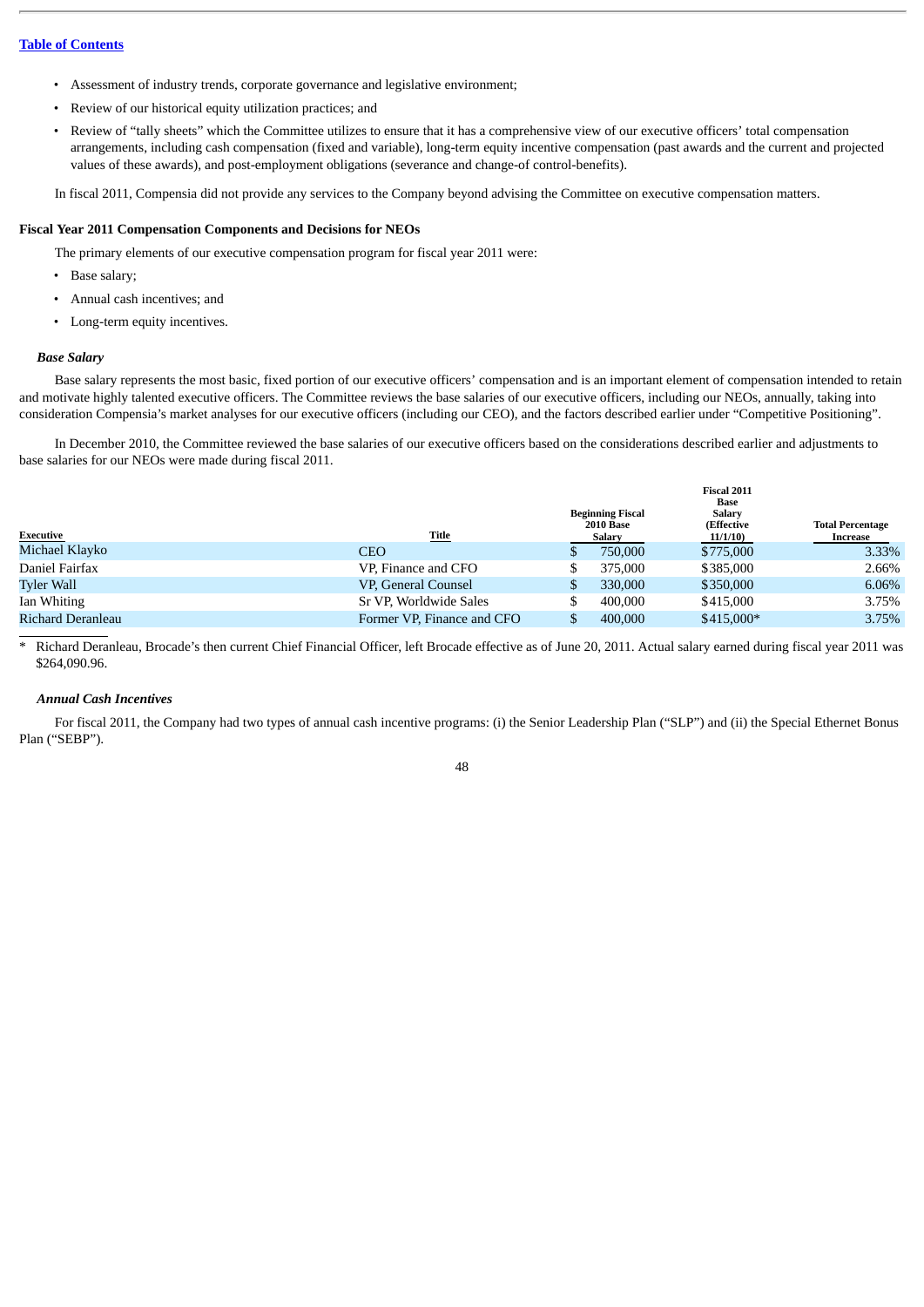### *Senior Leadership Plan*

For fiscal 2011, the Committee reviewed the structure of the annual cash incentive plan and determined that a renewed focus on growth was appropriate as well as a continued focus on profitability. In fiscal 2011, all vice presidents including our NEOs participated in the SLP.

The objectives of the SLP are to:

- Drive revenue growth and operating income achievement;
- Drive execution of operating plan and individual performance objectives; and
- Reward executives proportional to how well Brocade and our executives meet these objectives.

Each participant in the SLP, including our NEOs, has an annual cash incentive target ("Annual Cash Incentive Target") which is a percentage of his base salary. The amount that each participant actually earns under the SLP ("Actual Annual Cash Incentive") is based on revenue, operating income and individual performance ("Actual Performance"). The CEO does not have an individual performance component under the SLP. All payouts under the SLP, including for the revenue and individual performance elements, are subject to a minimum bonus payout threshold for non-GAAP operating income ("Minimum SLP OI Threshold"). Participants are not eligible for any payout under the SLP in the event that non-GAAP operating income is less than the Minimum SLP OI Threshold.

As shown below, the Actual Annual Cash Incentive is determined by multiplying the participant's Annual Cash Incentive Target by Actual Performance.

#### *Actual Performance*

The Actual Performance for all Participants other than the CEO is equal to the sum of:

- (i) Operating Income Payout Percentage multiplied by 30%, plus
- (ii) Revenue Payout Percentage multiplied by 60%, plus
- (iii) Individual Performance Percentage multiplied by 10%.

The Actual Performance for the CEO is equal to the sum of:

- (i) Operating Income Payout Percentage multiplied by 33 1/3%, plus
- (ii) Revenue Payout Percentage multiplied by  $66\frac{2}{3}\%$ .

The Operating Income Payout Percentage and Revenue Payout Percentage are calculated as follows:

| <b>Operating Income and</b><br><b>Revenue Performance</b><br>(Percentage Against Target) | Curve/Scaling | Payout as a %<br>of Target |
|------------------------------------------------------------------------------------------|---------------|----------------------------|
| Less than 80%                                                                            |               | $0\%$                      |
| 80% to 100%                                                                              | $2$ -for- $1$ | 60% to 100%                |
| 100%                                                                                     |               | 100%                       |
| Greater than 100%                                                                        | $3$ -for-1    | Uncapped                   |

The Individual Performance Percentage is determined as follows:

At the beginning of fiscal 2011, our CEO and each of the other NEOs completed a performance contract ("Performance Contract"). The Performance Contracts outline Company and function specific goals and objectives for each NEO for the fiscal year. The CEO reviewed and approved the Performance Contracts of his direct reports (including each of the other NEOs). The Committee reviewed the Performance Contracts at the beginning of the fiscal year and reviewed them again prior to the determination of the 2011 Annual Cash Incentive Awards.

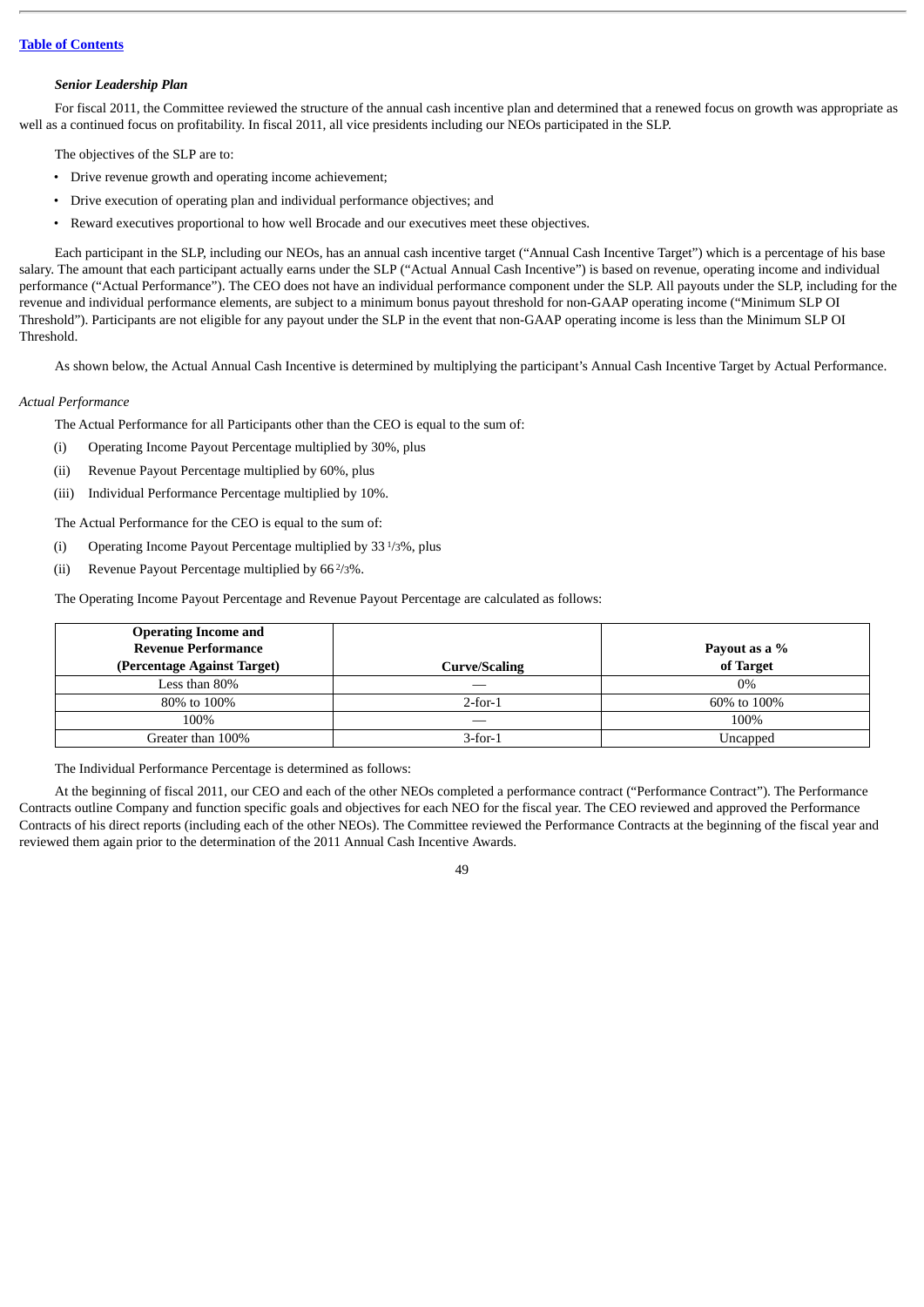Following the end of the fiscal year, the CEO conducted a subjective evaluation of the individual performance of each executive officer (including each of the NEOs) against the goals previously set in the NEO's respective Performance Contracts. Each NEO was assigned an Individual Performance Percentage based on his performance for the year that could range from 0% to 110%. The Committee reviewed and approved the Individual Performance Percentage determined by the CEO for each executive officer (including each of the NEOs other than the CEO).

Since our CEO has responsibility for all aspects of our business, we have not assigned him a separate Individual Performance Percentage. As noted above, his award under the SLP is determined solely on the basis of the Company's operating income and revenue performance, subject to the Minimum SLP OI Threshold.

### *2011 Annual Cash Incentive Award Determinations*

In fiscal 2011, performance targets under the SLP were intended to be achievable, but only with significant effort. We experienced modest operational success as measured by our financial performance against our business plan. Fiscal year 2011 non-GAAP operating income was \$378 million and revenue was \$2,147 million.

- FY11 non-GAAP operating income before paying out the SLP and Brocade Incentive Plan (a bonus program for the non-executive employees) was \$429 million, representing 94.1% of target, which resulted in an 88.3% Operating Income Payout Percentage
- FY11 actual revenue was 94.6% of target, which resulted in an 89.2% Revenue Payout Percentage

As an example, the cash incentive award for "John Doe Executive" would be calculated as follows (subject to rounding for presentation purposes):

Actual Annual Cash Incentive = Annual Target Cash Incentive x Actual Performance

Actual Annual Cash Incentive = (\$385,000 x 75%) x [(OI Payout Percentage x 30%) + (Revenue Payout Percentage x 60%) + (Individual Performance Percentage x 10%)]

Actual Annual Cash Incentive =  $$288,750 \times [(88.3 \times 30\%)+(89.2 \times 60\%)+(105\% \times 10\%)]$ 

Actual Annual Cash Incentive = \$288,750 x 90.5%

Actual Annual Cash Incentive = \$261,232

### *Special Ethernet Bonus Program ("SEBP")*

On December 2, 2010 the Committee approved the SEBP for select officers, including Mr. Klayko and Mr. Whiting. The other NEOs did not participate in the SEBP. The objectives of the Company's SEBP are designed to reinforce the importance of the Company's Ethernet-based products and services and reward key executives for Ethernet-based revenue performance.

#### *Performance and Payout Period*

The Company's SEBP was a 1-year cash only bonus program for fiscal year 2011. Actual Ethernet-business revenue performance against Company objectives was measured for the Company's 2011 fiscal year. Payout of earned cash bonuses, following the calculation of the Company's actual performance for the performance period, was made in December, 2011. Ethernet-business revenue included revenue based on products and services acquired as part of the acquisition of Foundry Networks, Inc. ("Foundry") and any new products and services introduced by Brocade following such acquisition that are based on the products and services acquired from Foundry and included as Ethernet-business revenue in the Company's financial statements.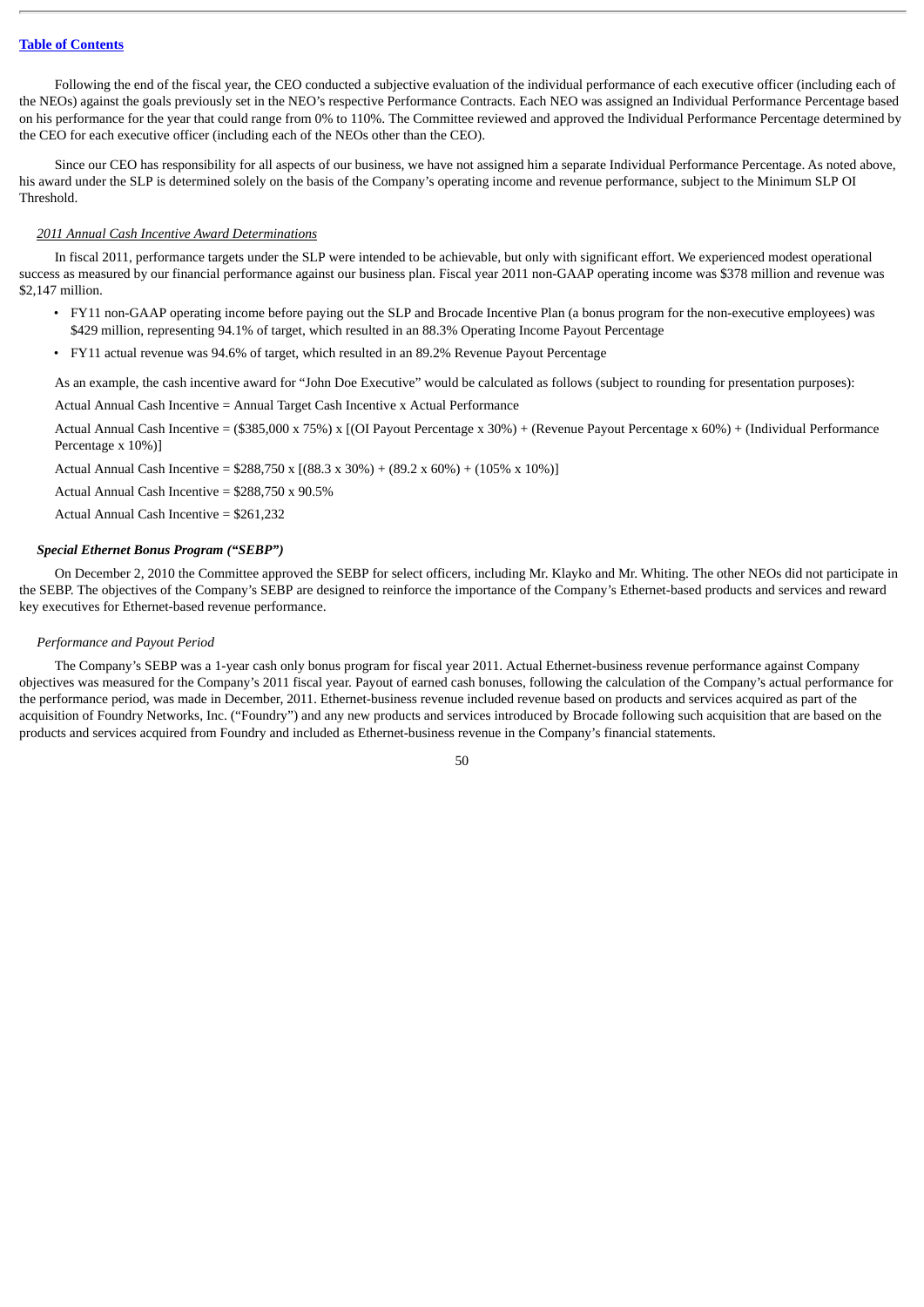Subject to a minimum threshold of actual performance against the Ethernet revenue target, and except as otherwise agreed upon by the Committee for each participant, the cash bonus payout was calculated based on the following table:

| Actual Performance          |               | Payout as a %    |
|-----------------------------|---------------|------------------|
| (Percentage Against Target) | Curve/Scaling | of Base Salary   |
| Less than 80%               |               | $0\%$            |
| 80% to 100%                 | $2$ -for-1    | 0\% to 40\%      |
| 100%                        | ___           | 40%              |
| 100% to 125%                | 1-for-1       | 40%-65%          |
| Greater than 125%           |               | $65\%$ (max cap) |

The target payout was 40% of each participant's base salary for actual performance equal to 100% of the Ethernet revenue target. The payout curve/scaling is 2-for-1 for performance below 100% of the Ethernet revenue target and 1-for-1 for performance above 100% of the Ethernet revenue target.

*Examples (for illustration purposes only)*. If actual performance against the target was 90%, then the payout percentage of the participant's base salary will be 20%. If actual performance against the target was 110%, then the payout percentage of the participant's base salary will be 50%.

### *Compensation Committee Approval*

The payouts approved by the Committee under the SEBP were as follows:

| Participant                            | <b>Base Salary</b> | <b>Target Award</b><br>$(40\% \text{ of }$<br>Salary) | <b>Actual Award</b><br>(22.8% of<br>Salary) * |
|----------------------------------------|--------------------|-------------------------------------------------------|-----------------------------------------------|
|                                        |                    |                                                       |                                               |
| Michael Klayko                         | \$775,000          | \$ 310,000                                            | \$176,648                                     |
| Ian Whiting                            | \$415,000          | \$166,000                                             | 94.592                                        |
| Richard Deranleau                      | \$415,000          | \$166,000                                             |                                               |
| Other Participants (Total of 2 Others) |                    | \$ 274,000                                            | \$156,134                                     |
| Plan Total                             |                    | \$916,000                                             | \$427.374                                     |

Payout numbers rounded

### *Change to Annual Cash Incentive Plan for Fiscal 2012*

*FY12 Senior Leadership Plan and "Rev-It-Up Plan"*

The Committee did not make any changes to the Company's Senior Leadership Plan for fiscal year 2012 compared to fiscal year 2011, other than to exclude Mr. Whiting, who is now eligible to participate in the Company's new Sales Leader Plan for fiscal year 2012 (described below).

The CEO and Committee discussed their expectations regarding fiscal year 2012, including changing industry dynamics and the associated changes required to the Company's products. Concerned with retention of key executives during a period of significant industry and product transition, the Committee approved the "Rev-It-Up Plan" on October 25, 2011 for fiscal year 2012 for certain officers of the Company, including Messrs. Fairfax and Wall. Under the terms of the Rev-It-Up Plan, certain officers including Messrs. Fairfax and Wall would be eligible to earn an additional target cash payout equal to 25% of their respective annual base salaries. The actual payout is subject to upward or downward adjustment depending on the Company's actual performance compared to the performance targets. The performance targets for the Rev-It-Up-Plan are weighted 60% and 40% for revenue and operating income, respectively. The scaling for over- and under-performance against these targets is the same as in the SLP. All payouts under the SLP, including for the revenue element, are subject to a minimum bonus payout threshold for non-GAAP operating income.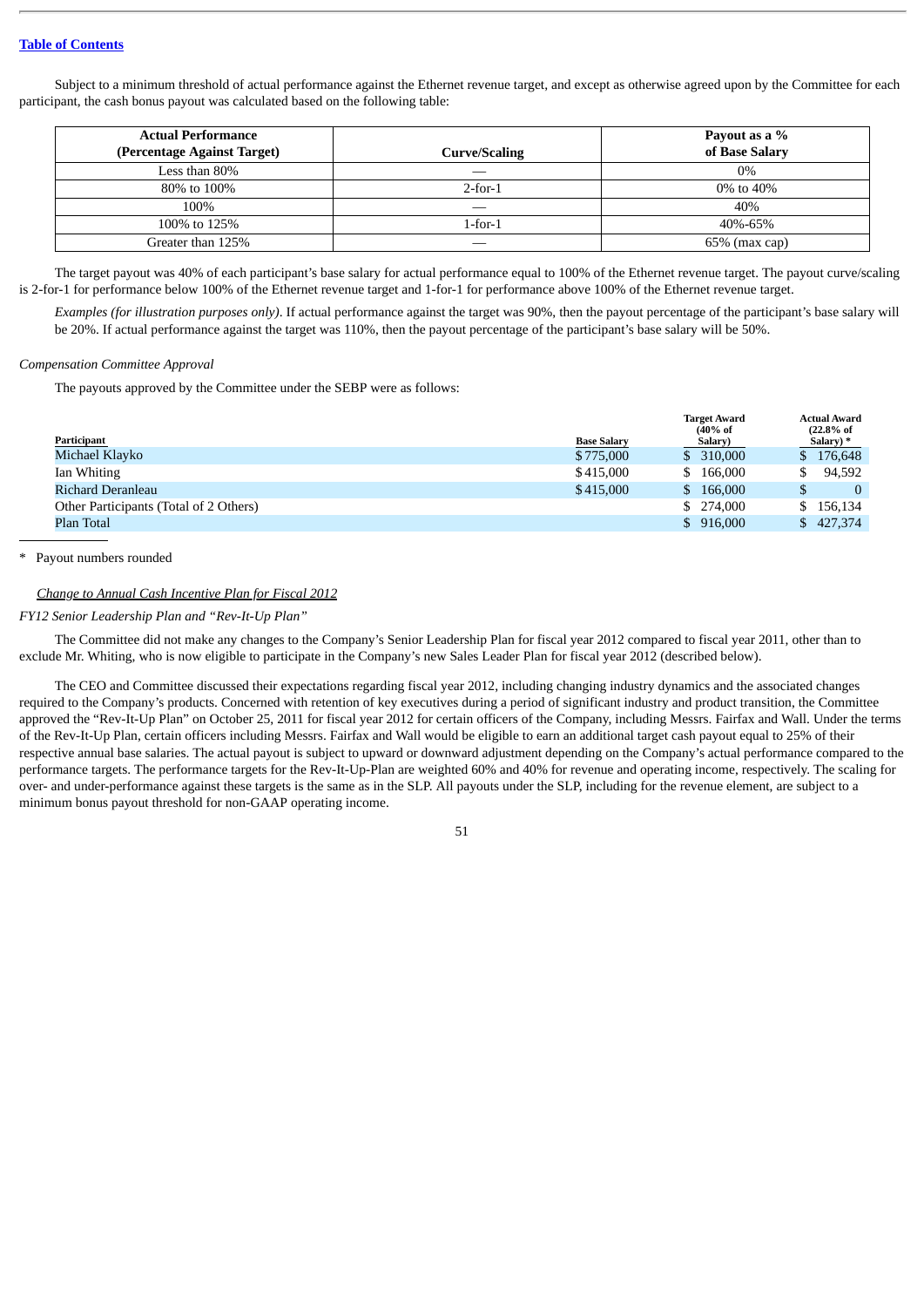#### *FY12 Sales Leader Plan*

To encourage a greater focus on profitable revenue growth by the Company's top sales executive, the Committee approved the Company's Sales Leader Plan on October 28, 2011 for fiscal year 2012. Pursuant to the terms of the plan, Mr. Whiting is eligible to earn a target cash payout equal to 200% of his annual base salary upon the achievement of certain performance targets. The actual payout is subject to upward or downward adjustment depending on the actual performance compared to these performance targets. 1/6<sup>th</sup> of the total bonus target amount under the Sales Leader Plan is based on meeting quarterly revenue performance targets, and the remaining 5/6<sup>ths</sup> of the total bonus target amount is based on the following annual performance metrics: revenue (weighted at 50%), gross margin (weighted at 25%) and sales expense management (weighted at 25%).

### **2011 Cash Compensation Summary**

The following table summarizes the target and actual cash compensation paid to the Company's NEOs in fiscal year 2011, including annual cash incentives and base salary.

|                                |           |                        |                                 |                                      |                     |                                 | <b>Actual Annual Cash Incentive</b>        |                                     |
|--------------------------------|-----------|------------------------|---------------------------------|--------------------------------------|---------------------|---------------------------------|--------------------------------------------|-------------------------------------|
| <b>Named Executive Officer</b> | Base      | <b>SLP</b><br>Target % | <b>SEBP</b><br>Target %         | <b>Target</b><br><b>Incentive \$</b> | <b>SLP Bonus(3)</b> | SEBP(3)                         | <b>Actual Total</b><br><b>Incentive \$</b> | Actual<br><b>Total Cash</b><br>Comp |
| Michael Klayko                 | \$760,096 | 150%                   | 40%                             | \$1,472,500                          | \$1,032,881         | \$176,648                       | \$1,209,529                                | \$1,969,625                         |
| Daniel Fairfax(1)              | \$377,597 | 75%                    | $\hspace{0.1mm}-\hspace{0.1mm}$ | 288,750                              | 261,232             | $\hspace{0.1mm}-\hspace{0.1mm}$ | 261,232                                    | 638,829                             |
| <b>Tyler Wall</b>              | \$343,269 | 75%                    |                                 | 262,500                              | 236,171<br>S.       |                                 | 236.171                                    | \$ 579,440                          |
| Ian Whiting                    | \$407.019 | 100%                   | 40%                             | 581.000<br>\$.                       | \$ 371,301          | 94.592<br>S.                    | 465,893                                    | 872,912                             |
| Richard Deranleau              | \$264,090 | 75%                    | 40%                             | 477,250                              | 155,625             |                                 | 155,625(2)                                 | 419,715<br>S.                       |

(1) Daniel Fairfax, became Brocade's Chief Financial Officer effective as of June 20, 2011 and was not a Named Executive Officer with the Company prior to that date.

- (2) Richard Deranleau, Brocade's then current Chief Financial Officer, left Brocade effective as of June 20, 2011. In connection with his departure, Brocade and Mr. Deranleau entered into an Agreement and General Release of Claims that provided Mr. Deranleau certain benefits in accordance with his Amended and Restated Change of Control Retention Agreement, including (i) six months of his base salary, (ii) 50% of his target cash bonus under the Company's Senior Leadership Plan for the fiscal year in which his employment termination occurred, and (iii) reimbursement for premiums paid for medical, dental and vision benefits for him and his eligible dependents under the Company's benefit plans for six months following his employment termination. In addition, Brocade offered Mr. Deranleau outplacement services, but such services were not used.
- (3) The SLP and SEBP payouts are based upon 2011 ending base salaries which were \$775,000 for Mr. Klayko, \$385,000 for Mr. Fairfax, \$350,000 for Mr. Wall, \$415,000 for Mr. Whiting and \$415,000 for Mr. Deranleau.

### *Long-Term Equity Incentives*

The Committee believes that long-term equity incentives should focus our executive officers on stockholder value creation through long-term Company performance, as well as motivate them and retain their services in a competitive job market by providing significant long-term earnings potential. As with other elements of pay, we determine the amount of long term incentives for our NEOs as described in "Competitive Positioning" on page 46. We use long-term equity incentives both as part of the annual compensation program for our executive officers and to address special situations as they may arise from time to time and on a case by case basis. The Company's equity award practices have been designed to reflect a balance between:

- Stockholders' dilution concerns;
- The Company's need to remain competitive in recruiting; and
- The Company's need to motivate and retain executive talent.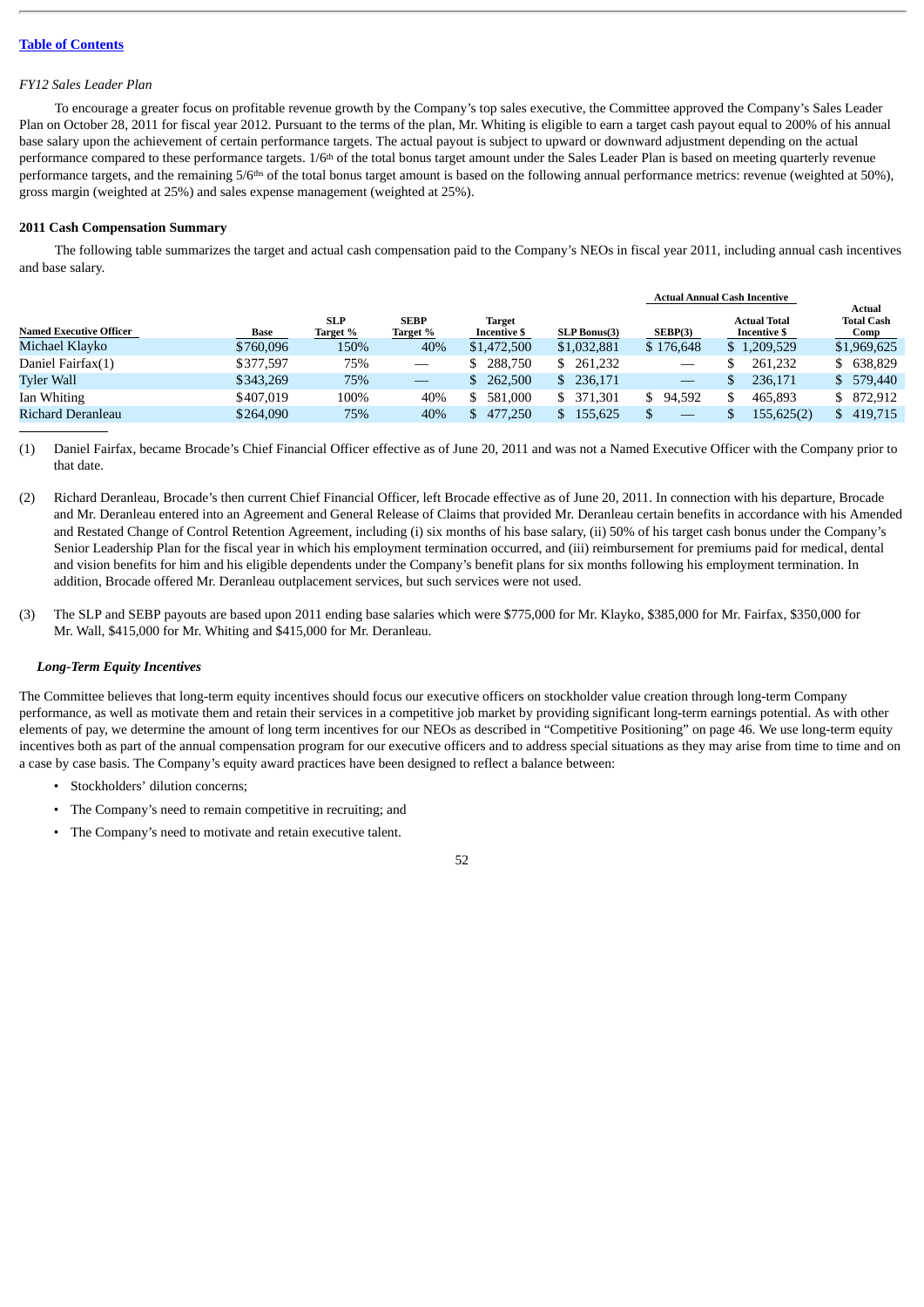The Committee believes equity awards provide an incentive for our NEOs to focus on driving increased stockholder value over their vesting period, use fewer shares than stock options, reward for growth in our stock price and long-term value creation, and provide an incentive to remain employed with the Company. In fiscal 2011, these equity incentives took the form of PSUs and RSUs.

The following table summarizes the types of long-term incentive awards granted to the NEOs in December 2010 for fiscal year 2011 as part of the Committee's annual focal review process. The Committee allocated to the NEOs approximately 70% of equity award value in PSUs and 30% of equity award value in service-based RSUs.

| <b>Award Type</b> | Grant<br><b>Date</b> | <b>Vesting Detail</b>                                                                                                                                             |
|-------------------|----------------------|-------------------------------------------------------------------------------------------------------------------------------------------------------------------|
|                   |                      |                                                                                                                                                                   |
| <b>PSUs</b>       | December<br>2010     | 2-year performance period beginning October 2010 and ending<br>October 2012; 50% vests October 2012 and the remaining 50%<br>vests one year later in October 2013 |
| <b>RSUs</b>       | December<br>2010     | Vests over 3 years with 1/3 vesting annually                                                                                                                      |

PSUs are designed to link executive compensation with increased stockholder value. The actual number of shares of our common stock issuable under PSUs is variable based on over-or under-performance of Brocade's stock price compared to the NASDAQ-100 Index during the performance period. For the PSUs granted in December 2010, the target number of shares will be increased by two percentage points for each percentage point that the Company over performs the NASDAQ-100 Index during the performance period. Similarly, the target number of shares will be decreased by two percentage points for each percentage point that the Company underperforms the NASDAQ-100 index.

Examples (for illustration purposes only): If the Company's stock price increases 20% over the performance period and the NASDAQ-100 index increases by 10%, then 120% of the target PSUs will be earned. If the Company's stock price neither declines nor increases over the performance period and the NASDAQ-100 Index increases by 10%, then 80% of the target PSUs will be earned.

RSUs require executives to remain continuously employed by the Company through the applicable vesting dates. The value of RSU awards is tied to the price of the Company's common stock and thus aligned with stockholder interests.

The following table shows the target equity awards granted to the NEOs in December 2010 for FY11:

|                                |             | Performance-Based |                             |           |                    |
|--------------------------------|-------------|-------------------|-----------------------------|-----------|--------------------|
|                                |             | Awards            | <b>Service-Based Awards</b> |           |                    |
|                                |             | <b>Grant Date</b> |                             | Grant     |                    |
|                                | <b>PSUs</b> | Fair              | <b>RSUs</b>                 | Date Fair |                    |
| <b>Named Executive Officer</b> | Granted(1)  | Value(2)          | Granted                     | Value     | <b>Total Value</b> |
| Michael Klavko                 | 280,000     | \$1,503,600       | 100,000                     | \$542,000 | \$2,045,600        |
| Daniel Fairfax                 | 41,000      | 223,860<br>S.     | 41,000                      | \$223,450 | 447.310            |
| <b>Tyler Wall</b>              | 65,000      | 349,050<br>S.     | 30,000                      | \$162,600 | 511,650<br>S       |
| Ian Whiting                    | 100,000     | 537,000<br>S.     | 36,000                      | \$195,120 | 732,120            |
| Richard Deranleau              | 100,000     | 537,000<br>S.     | 36,000                      | \$195,120 | 732,120            |
|                                |             |                   |                             |           |                    |

(1) The number of shares listed reflects the target number of shares.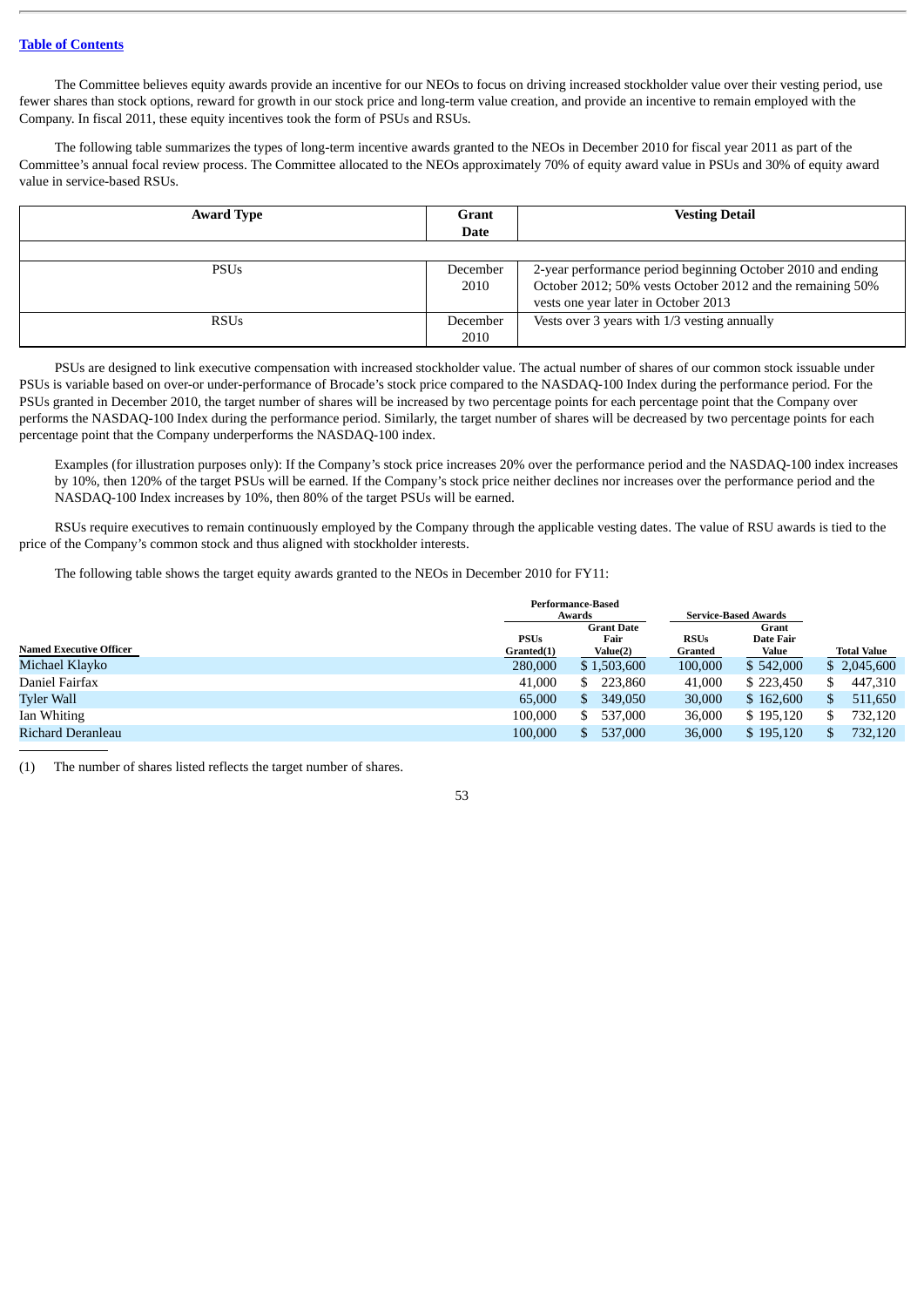(2) These amounts do not include the grant date fair value of grants made on October 25, 2011, four days before the end of fiscal 2011 to the then current named executive officers. Those grants were made as part of the compensation package for fiscal 2012 as approved by the Committee. See also the "Summary Compensation Table" on page 59 of this proxy statement.

### *Changes to Long-Term Equity Incentives for 2012*

For 2012, two important changes were made to the Company's PSU program:

- To better reflect Company performance against companies more relevant to the Company, the NASDAQ-100 Index was replaced with the NASDAQ Telecom Index.
- To reduce the volatility of awards actually earned under the PSU program, the slope for under-and-over performance was modified from 2:1 to 1.5:1.

### *Benefits and Perquisites*

Our NEOs are provided with an executive health and welfare benefit program offered by the Stanford LifeLong Health Program. In addition, our NEOs have the opportunity to participate in a Section 401(k) profit-sharing plan. We also offer our employees, including our NEOs, the opportunity to purchase shares of the Company's common stock at a discount under the Company's employee stock purchase plan. The Company has access to a fractional interest in an aircraft for certain business travel purposes. Under certain circumstances, and with prior approval, the Company may permit certain executive officers, including the NEOs, to use the aircraft for personal use subject to reimbursement for equivalent first class airfare for such use. There was no personal use of the aircraft during 2011.

Except as disclosed in the Summary Compensation Table on page 59 of this proxy statement, we do not provide any additional perquisites or other personal benefits to our NEOs.

### *Post-Employment Compensation Arrangements*

We believe that concerns about potential job loss and/or the possibility or occurrence of a change-in-control of the Company can create uncertainty for our executive officers that may unduly affect their performance. In fiscal 2007, after review of market practices and input from Compensia, the Committee amended the employment agreements of our executive officers, including our NEOs, to better align the terms with market practices and to provide what the Committee considered appropriate benefits for severance and change of control events.

Richard Deranleau, Brocade's then current Chief Financial Officer, left Brocade effective as of June 20, 2011. In connection with his departure, Brocade and Mr. Deranleau entered into an Agreement and General Release of Claims that provided Mr. Deranleau certain benefits in accordance with his Amended and Restated Change of Control Retention Agreement, including (i) six months of his base salary, (ii) 50% of his target cash bonus under the Company's Senior Leadership Plan for the fiscal year in which his employment termination occurred, and (iii) reimbursement for premiums paid for medical, dental and vision benefits for him and his eligible dependents under the Company's benefit plans for six months following his employment termination. In addition, Brocade offered Mr. Deranleau outplacement services, but such services were not used.

For information on the specific terms and conditions of the employment agreements of our NEOs, see the discussion of "Employment, Change of Control and Severance Arrangements" beginning on page 66 of this proxy statement. In addition, for information on the severance and change-in-control arrangements for our NEOs, as well as an estimate of the potential payments and benefits payable under these arrangements as of the end of fiscal 2011, see "2011 Potential Payments Upon Termination or Change in Control" beginning on page 67 of this proxy statement.

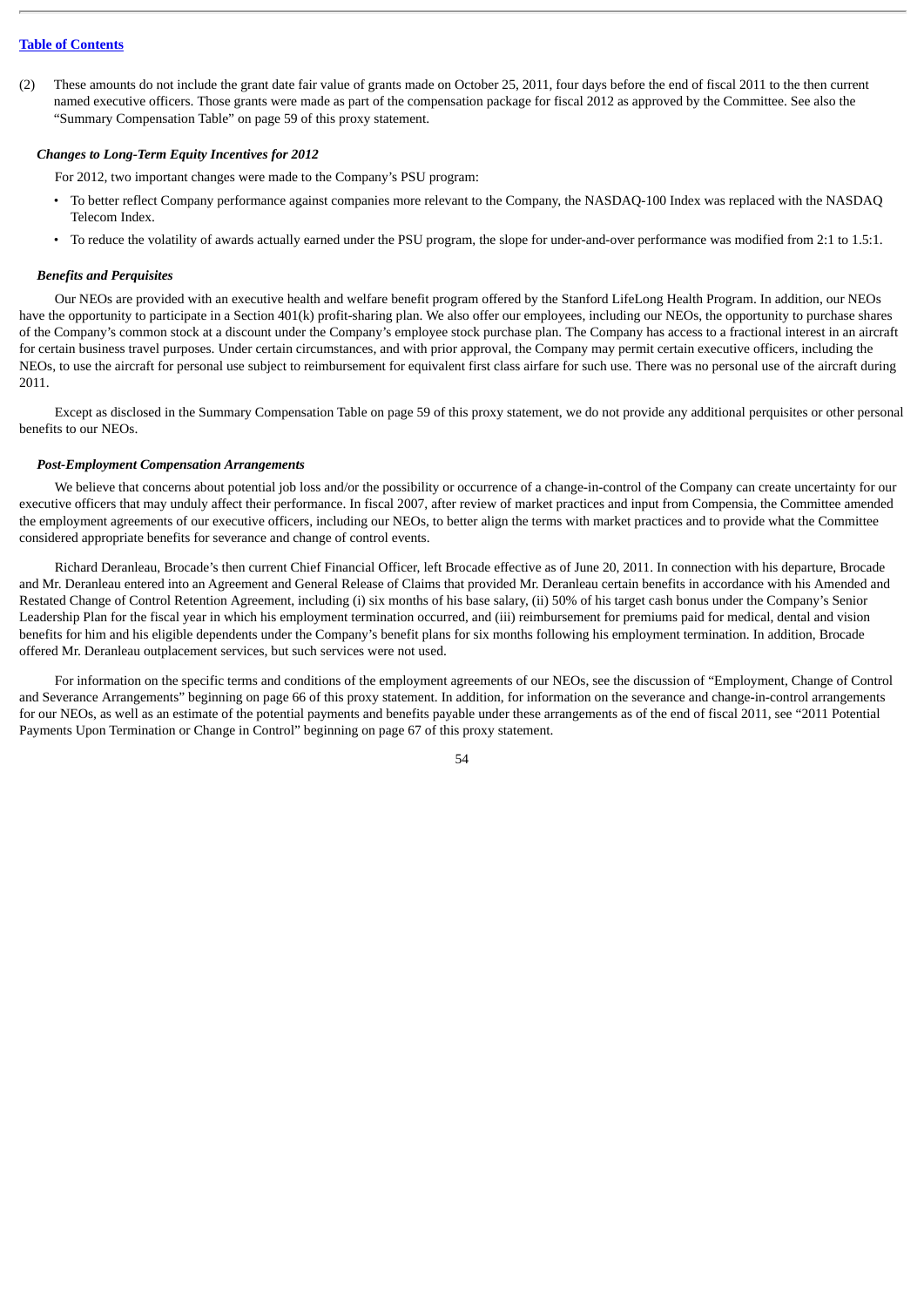#### *Reasonableness of Compensation*

The Committee believes that the Company is operating in accordance with its compensation philosophy and is achieving its compensation objectives. The Committee also believes that the target pay positioning and pay mix for our NEOs are reasonable and appropriate. Specifically, the Committee believes that our NEOs are appropriately rewarded for the creation of stockholder value, the achievement of operational success, and their individual contributions.

### *The Prior "Say On Pay" Vote*

At our previous annual stockholder's meeting in April 2011, we held a non-binding advisory stockholder vote on the compensation of our NEOs, commonly referred to as a say-on-pay vote. Our stockholders overwhelmingly approved the compensation of our NEOs, with approximately 95% of stockholder votes cast in favor of our 2011 say-on-pay resolution. As we evaluated our executive compensation practices since that vote, we were mindful of the strong support our stockholders expressed for our pay for performance compensation philosophy. As a result, following our annual review of our executive compensation philosophy, the Committee decided to retain our general approach to executive compensation. With regard to the non-binding advisory resolution regarding the frequency of the non-binding vote on executive compensation, our stockholders cast the highest number of votes for voting on an annual basis, compared to every two or three years. In light of this result and other factors considered by the Board of Directors, the Board of Directors determined that we will hold annual non-binding advisory votes on executive compensation until the next required vote on the frequency of the non-binding advisory vote on executive compensation occurs.

#### **Other Compensation Policies**

#### *Equity Grant Practices*

Our equity grant practices are set forth in our "Equity Awards Granting Policy." In accordance with this policy, the annual equity awards granted to our NEOs are typically made on the second Thursday of December. With respect to the equity grants for fiscal 2012, however, the Compensation Committee approved the NEO grants before the end of fiscal 2011 in October 2011 to align the timing of those awards with certain, company-wide compensation programs. Grant dates for new hire awards are set on the fourth Thursday of each month (other than in December, in which case it is the second Thursday of the month). In the case of annual, promotional awards and new hire awards, grant dates are set irrespective of blackout periods. Awards are determined by the Committee, or its designated subcommittee, in accordance with both the Committee's charter and the Company's "Equity Awards Granting Policy."

The Company did not grant stock options to any employees during fiscal year 2011. Equity awards (other than acquisition-related awards) are made subject to an annual equity pool approved by the Committee, which in fiscal 2011 was approximately 18 million shares or 4% of the Company's outstanding shares.

#### *Rule 10b5-1 Trading Plans*

Each of our NEOs and directors may enter into a written plan for the automatic trading of securities in accordance with Exchange Act Rule 10b5-1. The Company may also enter into a written plan for the automatic trading of securities in accordance with Rule 10b5-1 with respect to its stock repurchase program.

### **Tax and Accounting Considerations**

#### *Income Tax Considerations*

In making compensation decisions, the Committee considers the potential effects of Section 162(m) of the Internal Revenue Code on the compensation paid to our NEOs. Section 162(m) disallows an income tax deduction to any publicly-held corporation for individual remuneration paid to certain executive officers exceeding \$1 million in any taxable year, unless the remuneration is "performance-based."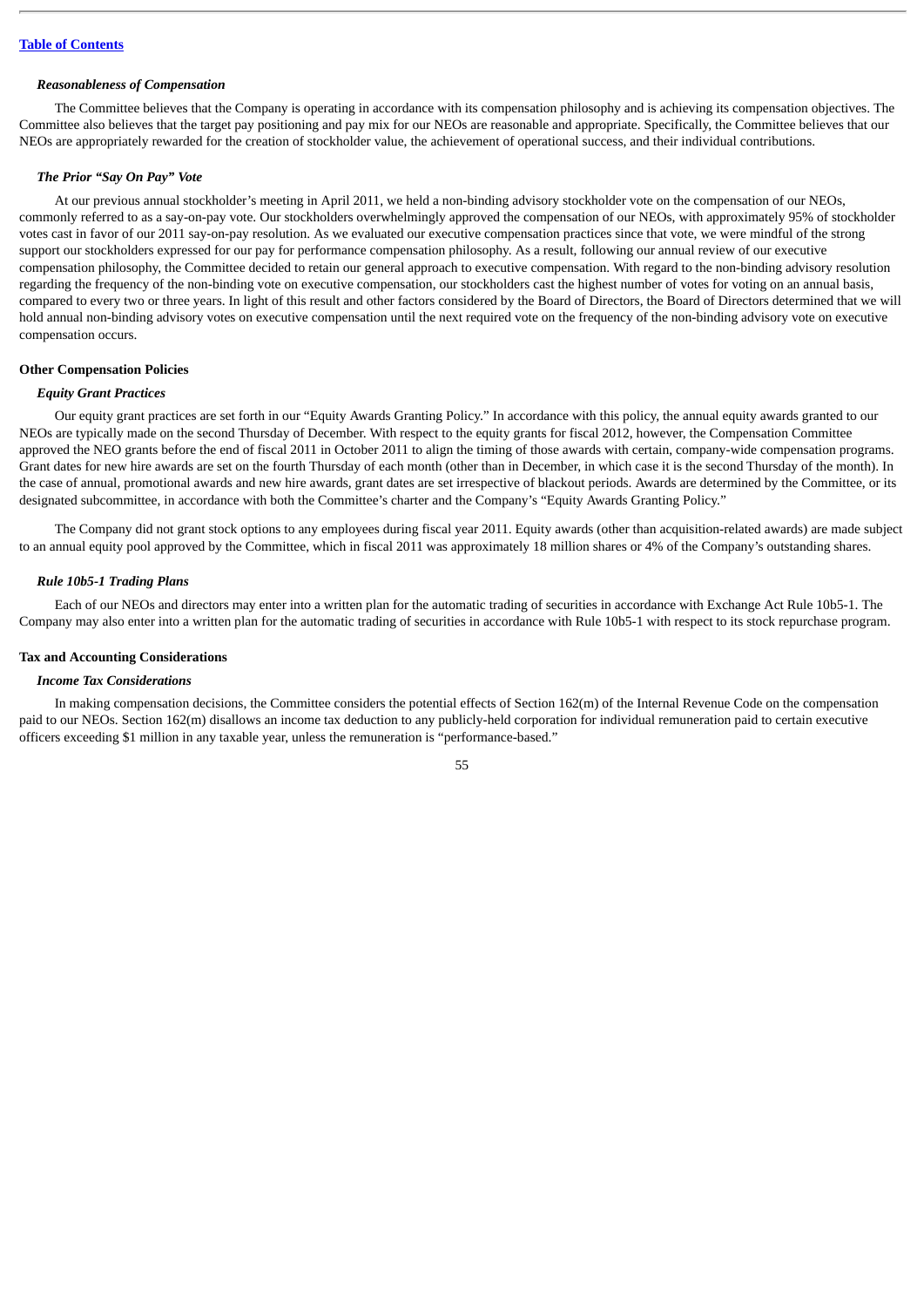The Committee has examined our current executive compensation program and understands that some compensation paid to our NEOs during fiscal 2010 may or may not be deductible under Section 162(m). However, based on its examination, the Committee does not believe that the loss of any income tax deductions will be likely to have a material negative financial impact on the Company. The Committee also believes that it is important to retain the flexibility to motivate superior performance through awards or programs that do not meet all of the requirements of Section 162(m). The Committee will continue to monitor the issue of deductibility, and make adjustments to our executive compensation program to maximize the deductibility of our executive compensation to the extent that it believes such result is consistent with the objectives of individual compensation elements and the interests of our stockholders.

#### *Nonqualified Deferred Compensation*

Section 409A of the Internal Revenue Code imposes significant taxes in the event that an NEO, director, or other service provider receives "deferred compensation" that does not satisfy the requirements of the provision. Although we do not maintain a traditional nonqualified deferred compensation plan, Section 409A also applies to certain equity awards and severance arrangements which we maintain. Consequently, to assist our NEOs, directors, and employees in avoiding additional tax under Section 409A, we have developed the severance arrangements as described in the Proxy and structured our equity awards in a manner intended to either avoid the application of Section 409A or, to the extent doing so is not possible, comply with the applicable requirements.

### *Accounting for Stock-Based Compensation*

We follow the applicable accounting rules for our stock-based compensation awards. The applicable accounting rules require companies to calculate the grant date "fair value" of their stock-based awards grants using a variety of assumptions. This calculation is performed for accounting purposes and reported in the compensation tables below, even though recipients may never realize any value from their awards. The applicable accounting rules also require companies to recognize the compensation cost of their stock-based compensation awards in their income statements over the period that a recipient is required to render service in exchange for the option or other award.

#### **Compensation and Risk**

In December of 2010 and January of 2011, with the assistance of Compensia, we carefully reviewed our compensation policies and practices and determined that they do not encourage our employees to, or reward our employees for, taking inappropriate or excessive risks or create risks that are reasonably likely to have a material adverse effect on the Company. We believe the following characteristics of our compensation programs work to reduce the possibility of our employees, including our executive officers, either individually or as a group, making excessively risky business decisions that could maximize short-term results at the expense of long-term value:

- We base our compensation policies and practices on a well-defined and appropriate pay philosophy, peer group and market positioning for each employee group.
- We structure employee compensation packages to reflect a balance between cash and equity-based compensation, and short- and long-term performance focus, based on the nature of each employee groups' responsibilities and market practices.
- Performance objectives are set with a reasonable probability of achievement and tied to the annual operating budget and long-term strategic planning objectives approved by our Board of Directors.
- We attempt to structure our compensation policies and practices so that they are based on consistent performance objectives across the company, including annual targets that are based on company performance.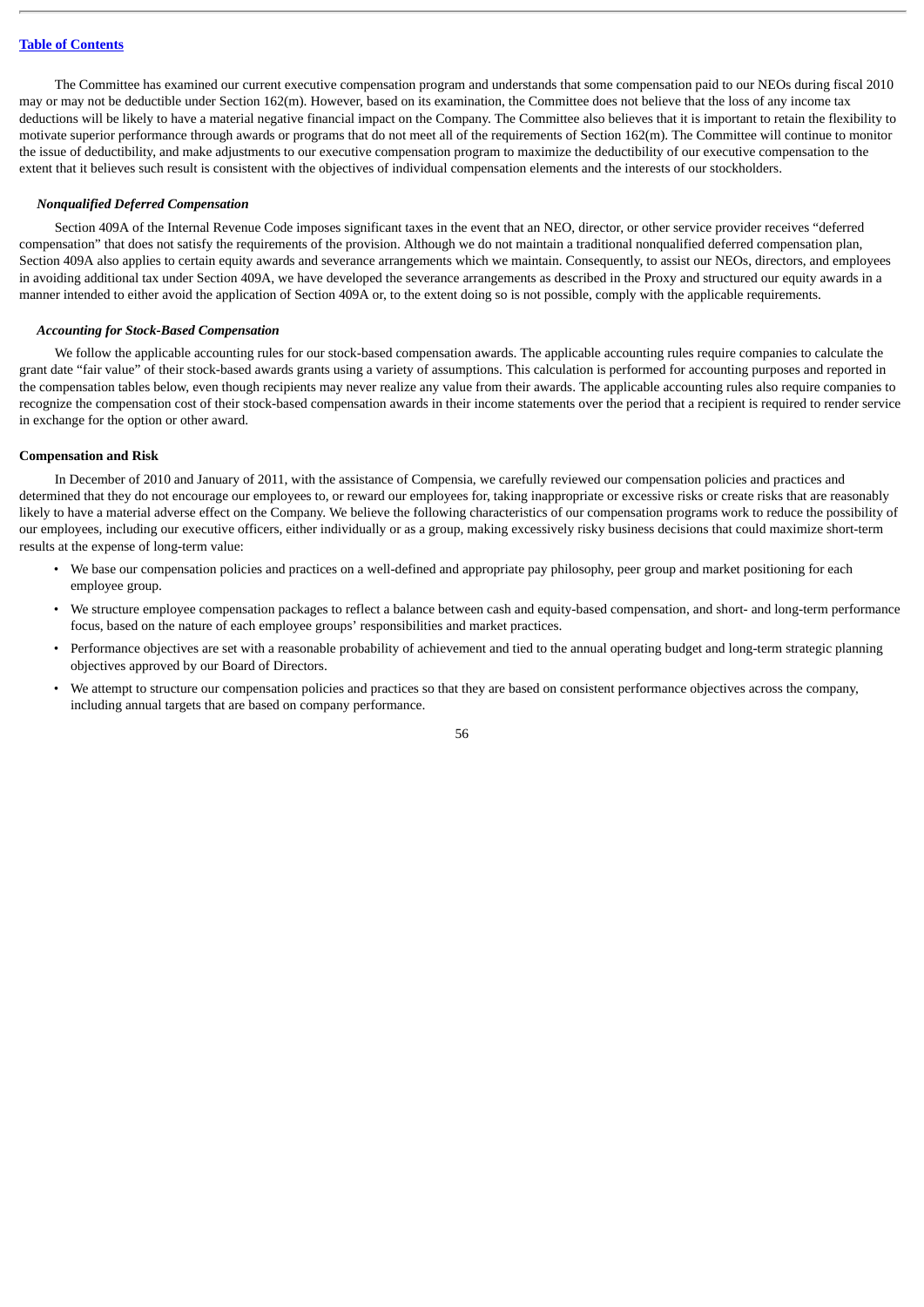- In the case of our executive compensation program:
	- We use multiple performance measures in the annual cash incentive plan.
	- The performance-based equity incentives have caps on the maximum number of shares that may be earned.
	- The Committee has retained an external executive compensation consultant to advise on market practices and the suitability of its compensation actions and decisions.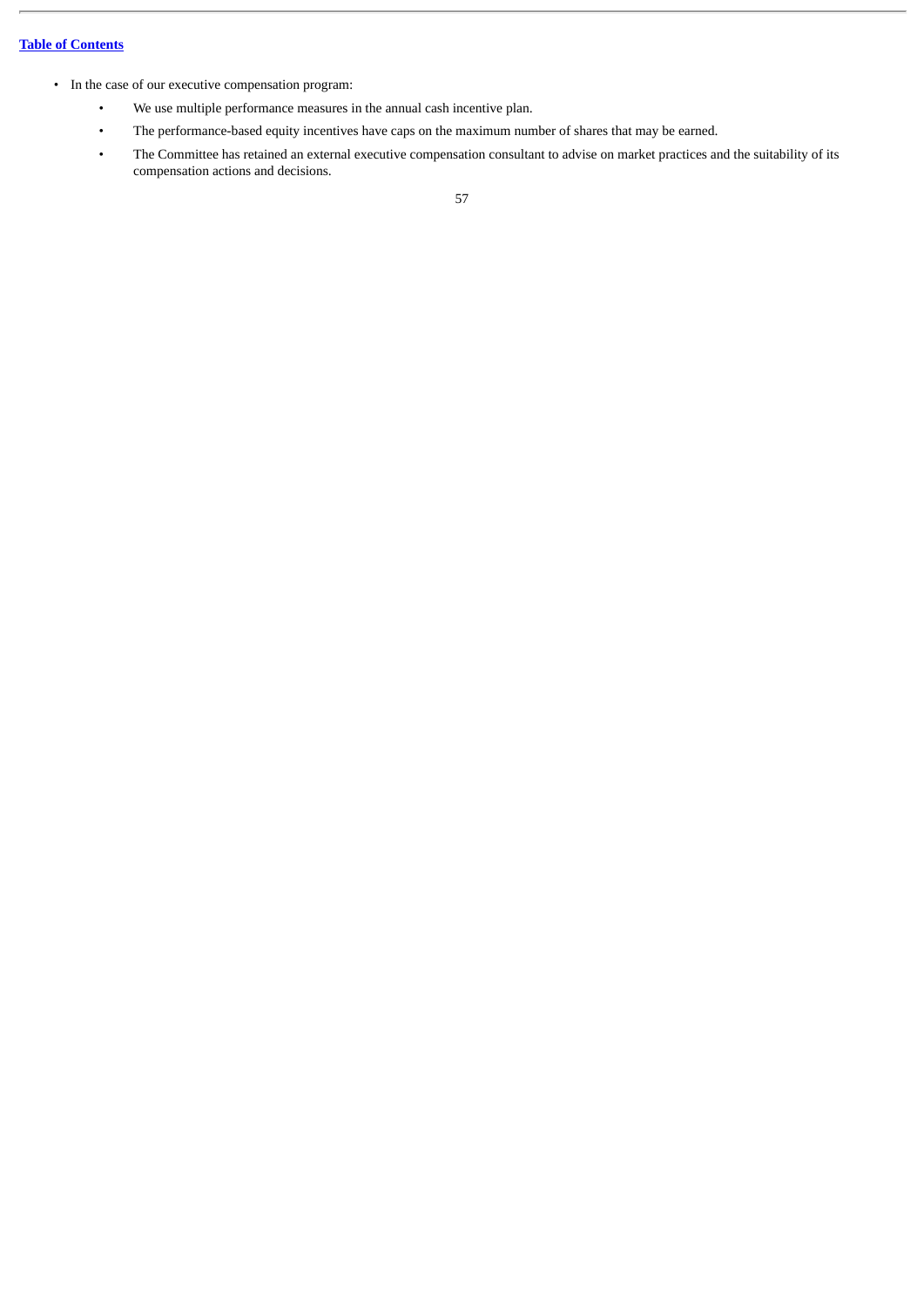# **Compensation Committee Report**

The Committee has reviewed and discussed the Compensation Discussion and Analysis required by Item 402(b) of Regulation S-K with management. Based on such review and discussions, the Committee has recommended to the Board of Directors that the Compensation Discussion and Analysis be included in the Company's annual report on Form 10-K and this proxy statement.

*Respectfully submitted by the members of the Compensation Committee of the Board of Directors:*

Sanjay Vaswani (Chair) Renato DiPentima David L. House L. William Krause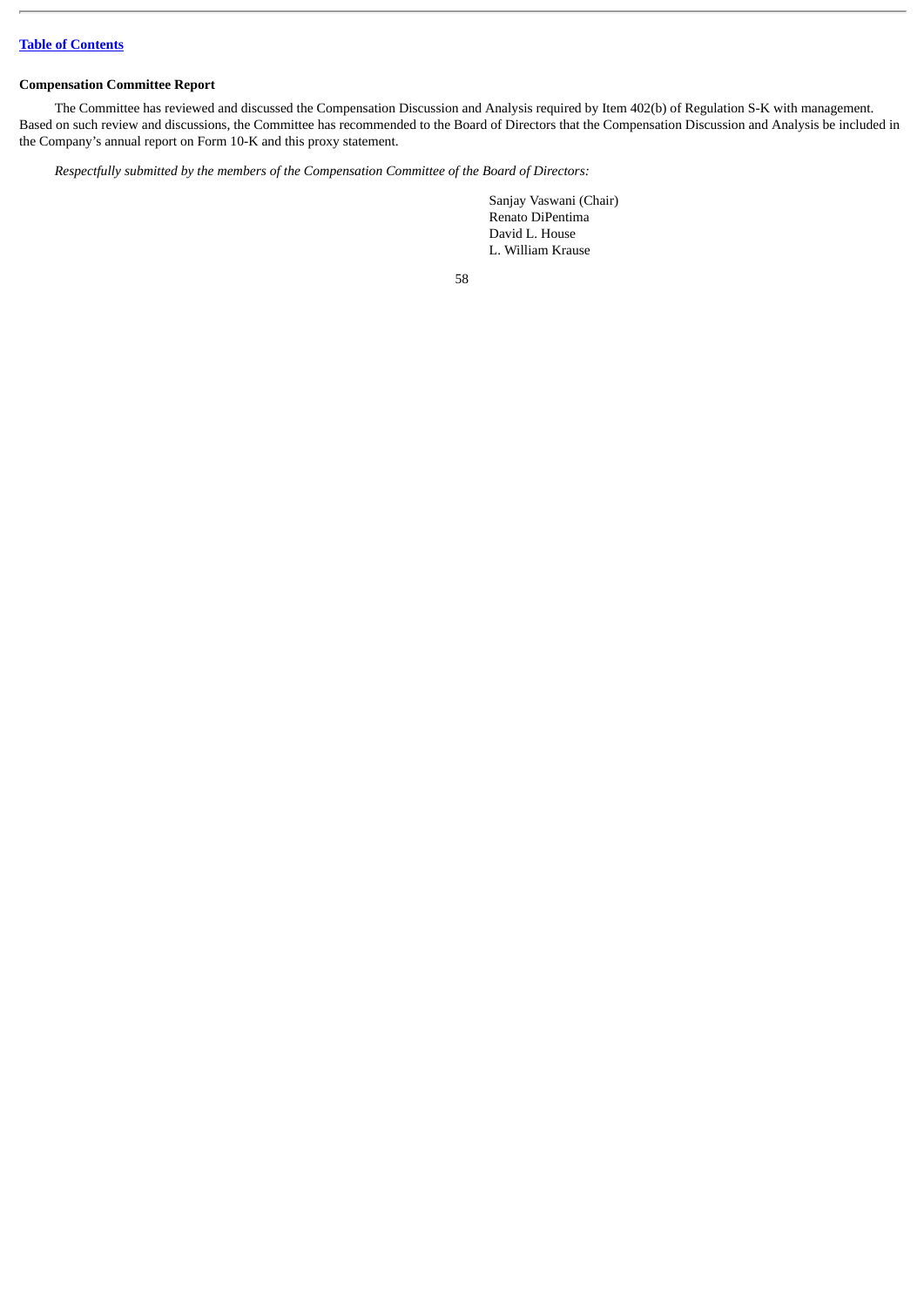The following table sets forth summary information concerning compensation paid or accrued for services rendered to the Company in all capacities to (i) the Company's Chief Executive Officer, (ii) the Company's Chief Financial Officer (and former Chief Financial Officer) and (iii) the Company's other two most highly compensated executive officers who were serving as executive officers at the end of fiscal year 2011.

### **Summary Compensation Table**

| <b>Name and Principal Position</b>                                      | Year                 | <b>Salary</b><br>(5)(1)       | Stock<br>Awards $(\frac{5}{2})$   | Option<br>Awards $(\frac{5}{3})$         | <b>Non-Equity</b><br><b>Incentive Plan</b><br>Compensation<br>$($ \$ $)(4)$ | <b>All Other</b><br>Compensation<br>$($ \$)(5) | Total (\$)                          |
|-------------------------------------------------------------------------|----------------------|-------------------------------|-----------------------------------|------------------------------------------|-----------------------------------------------------------------------------|------------------------------------------------|-------------------------------------|
| Michael Klayko,                                                         | 2011                 | 760,096                       | 2,045,600                         | $\overline{\phantom{m}}$                 | 1,209,529                                                                   | 6,855                                          | 4,022,080                           |
| <b>Chief Executive Officer</b>                                          | 2010<br>2009         | 744,231<br>726,924            | 3,281,940<br>3,631,181            | 2,399,100                                | 758,363<br>2,421,953                                                        | 20,341<br>9,032                                | 4,804,875<br>9,188,190              |
| Daniel Fairfax.<br>VP, Finance and Chief Financial Officer(6)           | 2011                 | 377,597                       | 447,310                           |                                          | 261,232                                                                     | 3,000                                          | 1,089,139                           |
| Tyler Wall,<br>VP, General Counsel                                      | 2011<br>2010<br>2009 | 343.269<br>330,000<br>317,308 | 511,650<br>817,045<br>2,134,381   | 508,222                                  | 236,171<br>166,840<br>532,830                                               | 7.000<br>6,500<br>29,801                       | 1,098,090<br>1,320,385<br>3,522,542 |
| Ian Whiting,<br>Sr VP. WW Sales                                         | 2011<br>2010<br>2009 | 407,019<br>400,000<br>384,616 | 732,120<br>1,570,061<br>2,095,281 | 608,462                                  | 465,893<br>256,158<br>861,139                                               | 7,256<br>9,732<br>41,947                       | 1,612,288<br>2,235,951<br>3,991,445 |
| Richard Deranleau,<br>Former VP, Finance and Chief Financial Officer(7) | 2011<br>2010<br>2009 | 264,090<br>396,923<br>387,693 | 732,120<br>1,046,707<br>2,095,281 | $\overbrace{\phantom{aaaaa}}$<br>608,462 | 155,625<br>202,230<br>645,854                                               | 210,500<br>6.500<br>29,801                     | 1,362,335<br>1,652,360<br>3,767,091 |

1. Actual salary earned during the 2009, 2010 & 2011 fiscal years. Please note 2009 and 2011 reflect a company-wide mandatory unpaid time-off program.

- 2. These amounts reflect the grant date fair value for these awards computed in accordance with FASB ASC. Topic 718 and do not reflect the actual amounts earned. In addition, the amounts for fiscal 2011 (other than for Mr. Deranleau) do not include the grant date fair value of stock awards granted on October 25, 2011, four days before the end of fiscal 2011, as part of the compensation package for fiscal year 2012 approved by the Compensation Committee. If the awards had been included with the other stock awards granted during fiscal 2011, then the amounts for each of Messrs. Klayko, Fairfax, Wall and Whiting would have been \$4,012,100, \$1,746,310, \$1,161,150 and \$1,381,620, respectively. Such amounts will be included in each officer's compensation for fiscal 2012, as applicable. For additional information, see Note 14 of our financial statements in the Form 10-K for the year ended October 30, 2010, as filed with the SEC. See also the "2011 Grants of Plan-Based Awards" table for information on equity awards granted in 2011.
- 3. These amounts reflect the grant date fair value for these awards and do not reflect the actual amounts earned. Pursuant to applicable SEC rules, awards listed in the above table for fiscal 2009 reflect a different method (grant date fair value) than amounts disclosed for the same years in previous proxy statements. See the "2011 Grants of Plan-Based Awards" table for information on stock option awards granted in fiscal year 2011.
- 4. For fiscal year 2011, 2010 and 2009, these amounts include payments under the Senior Leadership Plan and Special Ethernet Bonus Plan, as applicable. The actual payments under those plans are included in the "Actual Payouts Under Non-Equity Incentive Plan" column of the "2011 Grants of Plan-Based Awards" table below. See the "Compensation Discussion and Analysis" section above for more information.
- 5. For fiscal 2011, these amounts consist of benefits rendered by participating in the Stanford Health Program, expenses paid by the Company for participating in the Company's 401(k) plan match program, and guest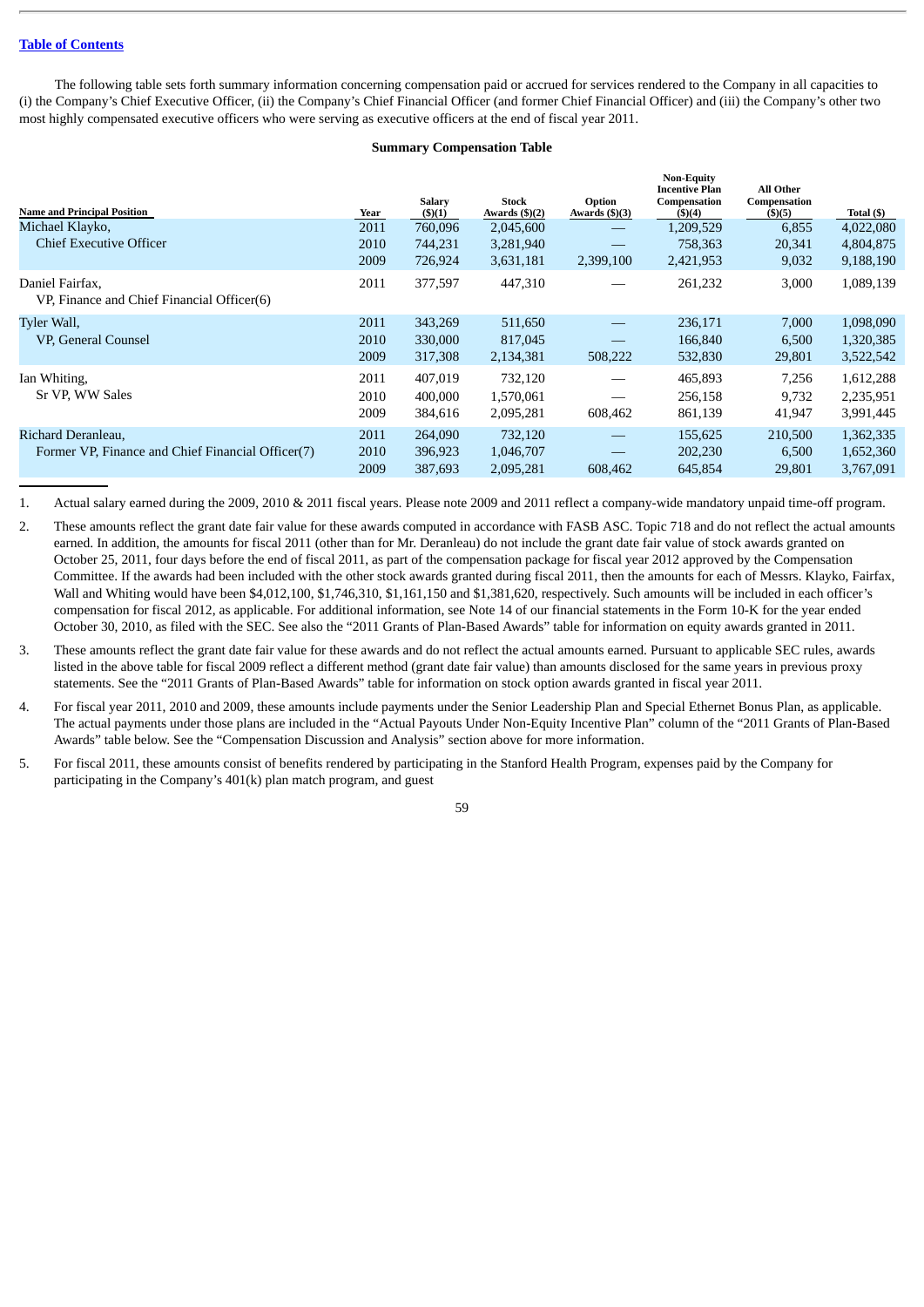expenses paid by the Company on a business-related trip. For fiscal 2010, these amounts consist of benefits rendered by participating in the Stanford Health Program and expenses paid by the Company for participating in the Company's 401(k) plan match program, guest expenses paid by the Company on a business-related trip and limited personal use of the Company's access to a fractional interest in an aircraft by the Company's Chief Executive Officer, which amount includes only variable operating costs incurred for the particular flight activity net of reimbursement for equivalent first class airfare. For fiscal 2009, these amounts consist of expenses paid by the Company for participating in the Company's 401(k) plan match program, guest expenses paid by the Company on a business-related trip, and housing and certain other expenses paid by the Company for a personal trip as a special spot bonus and benefits rendered by participating in the Stanford Health Program.

- 6. Daniel Fairfax became Brocade's Chief Financial Officer effective as of June 20, 2011; in accordance with applicable SEC rules, no data has been provided for fiscal years 2010 and 2009.
- 7. Richard Deranleau, Brocade's then current Chief Financial Officer, left Brocade effective as of June 20, 2011. In connection with his departure, Brocade and Mr. Deranleau entered into an Agreement and General Release of Claims that provided Mr. Deranleau would receive certain benefits in accordance with his Amended and Restated Change of Control Retention Agreement, including (i) six months of his base salary, (ii) 50% of his target cash bonus under the Company's Senior Leadership Plan for the fiscal year in which his employment termination occurred. In addition, Brocade offered Mr. Deranleau outplacement services, but such services were not used.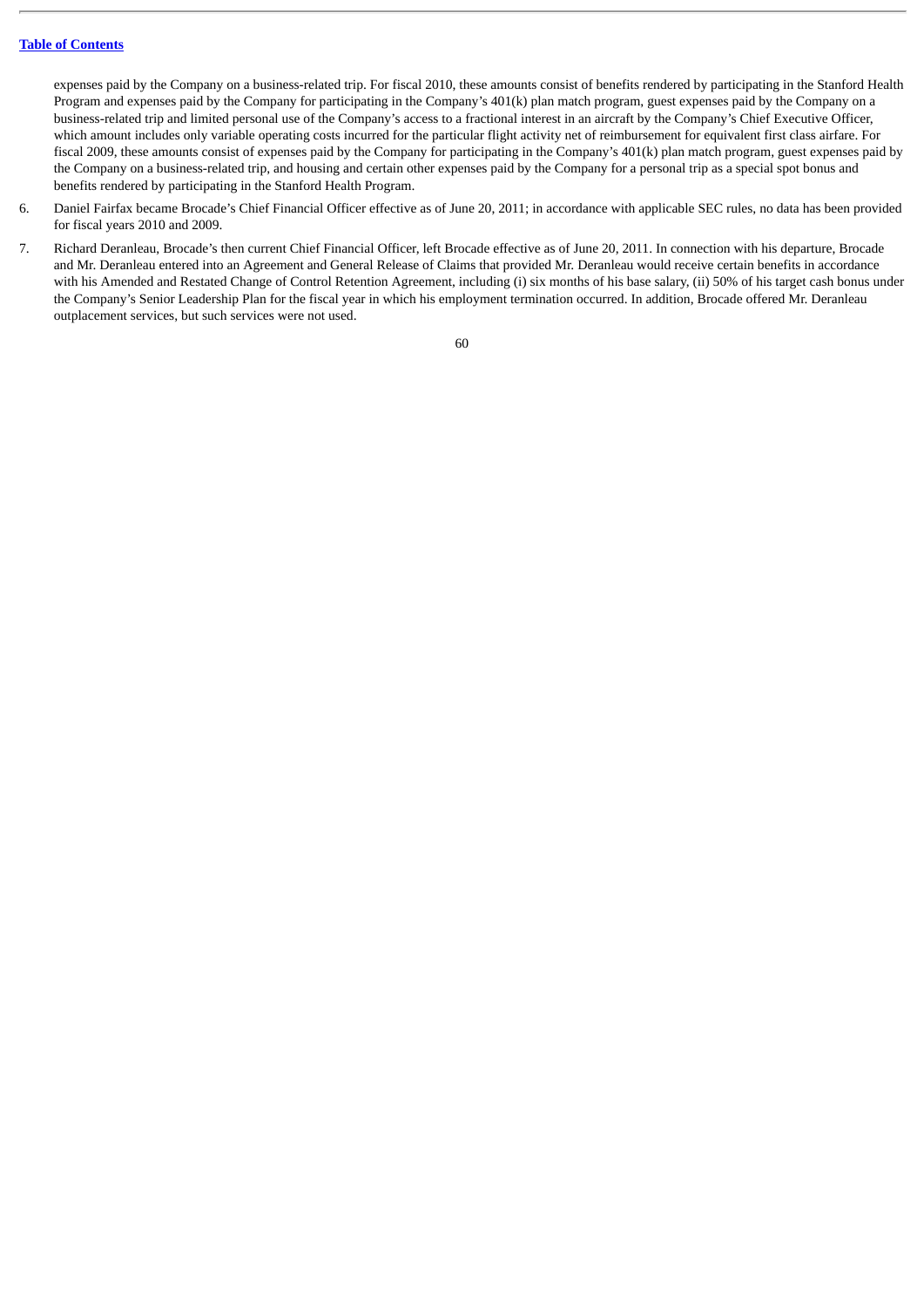The following table shows all plan-based awards granted to the named executive officers during fiscal year 2011 (except as described in the footnotes below). The awards under the 2011 SLP, 2011 SEBP, 2012 SLP and 2012 Sales LP are cash awards, and the RSUs and MSUs are non-cash awards (e.g., equity awards). The equity awards identified in the table below are also reported in the "Outstanding Equity Awards at 2011 Fiscal Year-End" table below. The equity awards for fiscal 2011 (other than for Mr. Deranleau) under the equity incentive plans do not include the grant date fair value of awards granted on October 25, 2011, four days before the end of fiscal 2011, as part of the compensation package for fiscal year 2012 approved by the Compensation Committee. Such awards will be included in each officer's compensation for fiscal 2012, as applicable. In addition, the he awards for fiscal 2011 (other than for Mr. Deranleau) under the non-equity incentive plans do not include the awards pursuant to the 2012 Senior Leadership Plan and 2012 "Rev" It Up Plan made on October 25, 2011 and pursuant to the 2012 Sales Leader Plan made on October 28, 2011, several days before the end of fiscal 2011; those awards were made as part of the compensation package for fiscal 2012 approved by the Compensation Committee and will not be paid out until approximately the end of fiscal 2012 or a later date, as required by the terms of the applicable plan.

#### **2011 Grants of Plan-Based Awards**

|                          |                          |                      | <b>Estimated Possible Payouts Under</b><br><b>Non-Equity Incentive Plan Awards(1)</b> |                    |             |                                                                                              |              | <b>Estimated Future Payouts Under</b><br><b>Equity Incentive Plan Awards(2)</b> | <b>Stock</b>                                                             |                                                                                  |  |
|--------------------------|--------------------------|----------------------|---------------------------------------------------------------------------------------|--------------------|-------------|----------------------------------------------------------------------------------------------|--------------|---------------------------------------------------------------------------------|--------------------------------------------------------------------------|----------------------------------------------------------------------------------|--|
| Name                     | Type<br>(3)              | Grant<br>Date        | Threshold(\$)                                                                         | Target(\$)         | Maximum(\$) | <b>Actual</b><br><b>Payouts</b><br>Under<br><b>Non-Equity</b><br>Incentive<br>$Plan($ \$ $)$ | Threshold(#) | Target(#)<br>Maximum(f)                                                         | Awards:<br>Number<br>of<br><b>Shares</b><br>of Stock<br>or Units<br>(# ) | Grant<br><b>Date Fair</b><br>Value of<br><b>Stock and</b><br>Option<br>Awards(4) |  |
| Michael Klayko           | 2011 SLP                 |                      | 697,500                                                                               | 1,162,500          |             | 1,032,881                                                                                    |              |                                                                                 |                                                                          |                                                                                  |  |
|                          | <b>2011 SEBP</b>         |                      |                                                                                       | 310,000            | 503,750     | 176,648                                                                                      |              |                                                                                 |                                                                          |                                                                                  |  |
|                          | <b>RSU</b><br><b>MSU</b> | 12/12/10<br>12/12/10 |                                                                                       |                    |             |                                                                                              | 280,000      | 420,000                                                                         | 100,000                                                                  | 542,000<br>1,503,600                                                             |  |
| Daniel Fairfax           | 2011 SLP                 |                      | 184,800                                                                               | 288,750            |             | 261,232                                                                                      |              |                                                                                 |                                                                          |                                                                                  |  |
|                          | <b>RSU</b>               | 12/09/10             |                                                                                       |                    |             |                                                                                              |              |                                                                                 | 41,000                                                                   | 223,450                                                                          |  |
|                          | <b>MSU</b>               | 12/09/10             |                                                                                       |                    |             |                                                                                              | 41,000       | 61,500                                                                          |                                                                          | 223,860                                                                          |  |
| <b>Tyler Wall</b>        | 2011 SLP                 |                      | 168,000                                                                               | 262,500            |             | 236,171                                                                                      |              |                                                                                 |                                                                          |                                                                                  |  |
|                          | <b>RSU</b>               | 12/12/10             |                                                                                       |                    |             |                                                                                              |              |                                                                                 | 30,000                                                                   | 162,600                                                                          |  |
|                          | <b>MSU</b>               | 12/12/10             |                                                                                       |                    |             |                                                                                              | 65,000       | 97,500                                                                          |                                                                          | 349,050                                                                          |  |
| Ian Whiting              | 2011 SLP<br>2011 SEBP    |                      | 265,600                                                                               | 415,000<br>166,000 | 269,750     | 371,300<br>94,592                                                                            |              |                                                                                 |                                                                          |                                                                                  |  |
|                          | <b>RSU</b>               | 12/12/10             |                                                                                       |                    |             |                                                                                              |              |                                                                                 | 36,000                                                                   | 195,120                                                                          |  |
|                          | <b>MSU</b>               | 12/12/10             |                                                                                       |                    |             |                                                                                              | 100,000      | 150,000                                                                         |                                                                          | 537,000                                                                          |  |
| <b>Richard Deranleau</b> | 2011 SLP                 |                      |                                                                                       |                    |             |                                                                                              |              |                                                                                 |                                                                          |                                                                                  |  |
|                          | 2011 SEBP                |                      |                                                                                       |                    | 269,750     |                                                                                              |              |                                                                                 |                                                                          |                                                                                  |  |
|                          | <b>RSU</b>               | 12/12/10             |                                                                                       |                    |             |                                                                                              |              |                                                                                 | 36,000                                                                   | 195,120                                                                          |  |
|                          | <b>MSU</b>               | 12/12/10             |                                                                                       |                    |             |                                                                                              | 100,000      | 150,00                                                                          |                                                                          | 537,00                                                                           |  |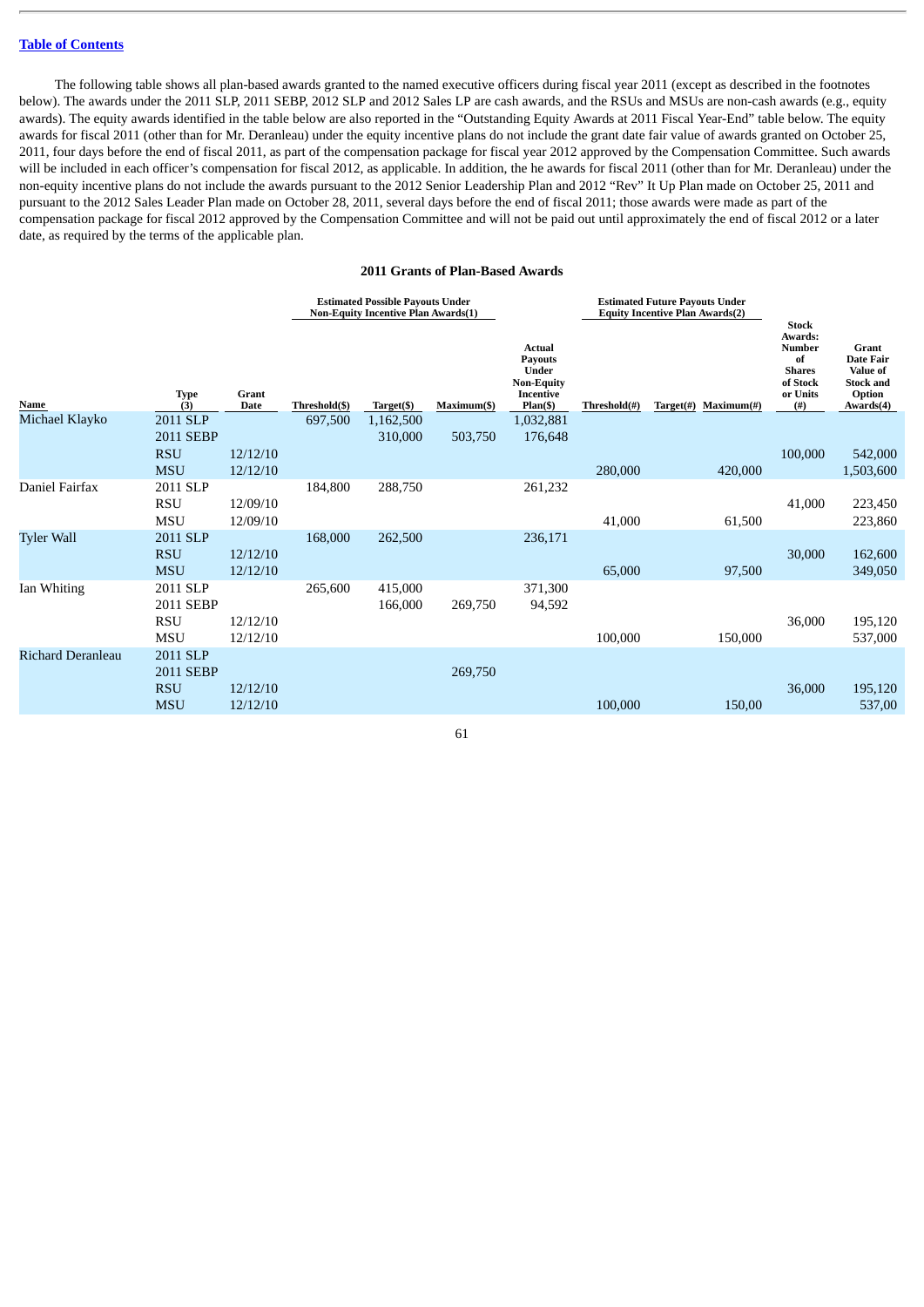(1) The awards for fiscal 2011 (other than for Mr. Deranleau) under the non-equity incentive plans do not include the awards pursuant to the 2012 Senior Leadership Plan and 2012 "Rev" It Up Plan made on October 25, 2011 and pursuant to the 2012 Sales Leader Plan made on October 28, 2011, several days before the end of fiscal 2011; those awards were made as part of the compensation package for fiscal 2012 approved by the Compensation Committee and are not expected be paid out until approximately the end of fiscal 2012 or a later date, as required by the terms of the applicable plan. If those awards were included in the table, they would have provided the following data:

**Actual**

|                   |                  | Grant |               |            |             | <b>Payouts</b><br>Under<br>Non-<br><b>Equity</b><br>Incentive |
|-------------------|------------------|-------|---------------|------------|-------------|---------------------------------------------------------------|
| <b>Name</b>       | Type(3)          | Date  | Threshold(\$) | Target(\$) | Maximum(\$) | Plan(                                                         |
| Michael Klayko    | 2012 SLP         |       | 720,000       | 1,200,000  |             |                                                               |
| Daniel Fairfax    | 2012 SLP         |       | 204,000       | 318,750    |             |                                                               |
|                   | 2012 RIUP        |       |               | 106,250    |             |                                                               |
| <b>Tyler Wall</b> | 2012 SLP         |       | 175,200       | 273,750    |             |                                                               |
|                   | <b>2012 RIUP</b> |       |               | 91,250     |             |                                                               |
| Ian Whiting       | 2012 Sales LP    |       | 326,250       | 600,000    |             |                                                               |

(2) The equity awards for fiscal 2011 (other than for Mr. Deranleau) under the equity incentive plans do not include the grant date fair value of those awards granted made on October 25, 2011, four days before the end of fiscal 2011, as part of the compensation package for fiscal year 2012 approved by the Compensation Committee. Such awards will be included in each officer's compensation in fiscal 2012, as applicable. The grants made on October 25, 2011 are as follows:

| Name              | Type(3)    | Grant<br>Date | Threshold(#) | Maximum#)<br>Target(#) | <b>Stock</b><br>Awards:<br><b>Number</b><br>of Shares<br>of Stock<br>or Units(#) | Grant<br>Date Fair<br><b>Value of</b><br><b>Stock and</b><br>Option<br>Awards(4) |
|-------------------|------------|---------------|--------------|------------------------|----------------------------------------------------------------------------------|----------------------------------------------------------------------------------|
| Michael Klayko    | <b>RSU</b> | 10/25/11      |              |                        | 150,000                                                                          | 631,500                                                                          |
|                   | <b>MSU</b> | 10/25/11      | 300,000      | 450,000                |                                                                                  | 1,335,000                                                                        |
| Daniel Fairfax    | <b>RSU</b> | 10/25/11      |              |                        | 150,000                                                                          | 631,500                                                                          |
|                   | <b>MSU</b> | 10/25/11      | 150,000      | 225,000                |                                                                                  | 667,500                                                                          |
| <b>Tyler Wall</b> | <b>RSU</b> | 10/25/11      |              |                        | 75,000                                                                           | 315,750                                                                          |
|                   | <b>MSU</b> | 10/25/11      | 75,000       | 112,500                |                                                                                  | 333,750                                                                          |
| Ian Whiting       | <b>RSU</b> | 10/25/11      |              |                        | 75,000                                                                           | 315,750                                                                          |
|                   | <b>MSU</b> | 10/25/11      | 75,000       | 112,500                |                                                                                  | 333,750                                                                          |

(3) "2011 SLP" means the Senior Leadership Plan for fiscal 2011. "2011 SEBP" means the Special Ethernet Bonus Plan for fiscal 2011. "2012 RIUP" means the "Rev" It Up Plan for 2012. "2012 SLP" means the Senior Leadership Plan for 2012. "2012 Sales LP" means the Sales Leader Plan for fiscal 2012. "RSU" means a restricted stock unit that vests if the grantee remains employed by the Company at certain times. "MSU" means a Market Stock Unit. See "Compensation Discussion and Analysis" above for more details.

(4) These amounts reflect the grant date fair value of such award computed in accordance with FASB ASC Topic 718 and do not reflect the actual amounts earned. For additional information, see Note 14 of our financial statements in the Form 10-K for the year ended October 29, 2011, as filed with the SEC.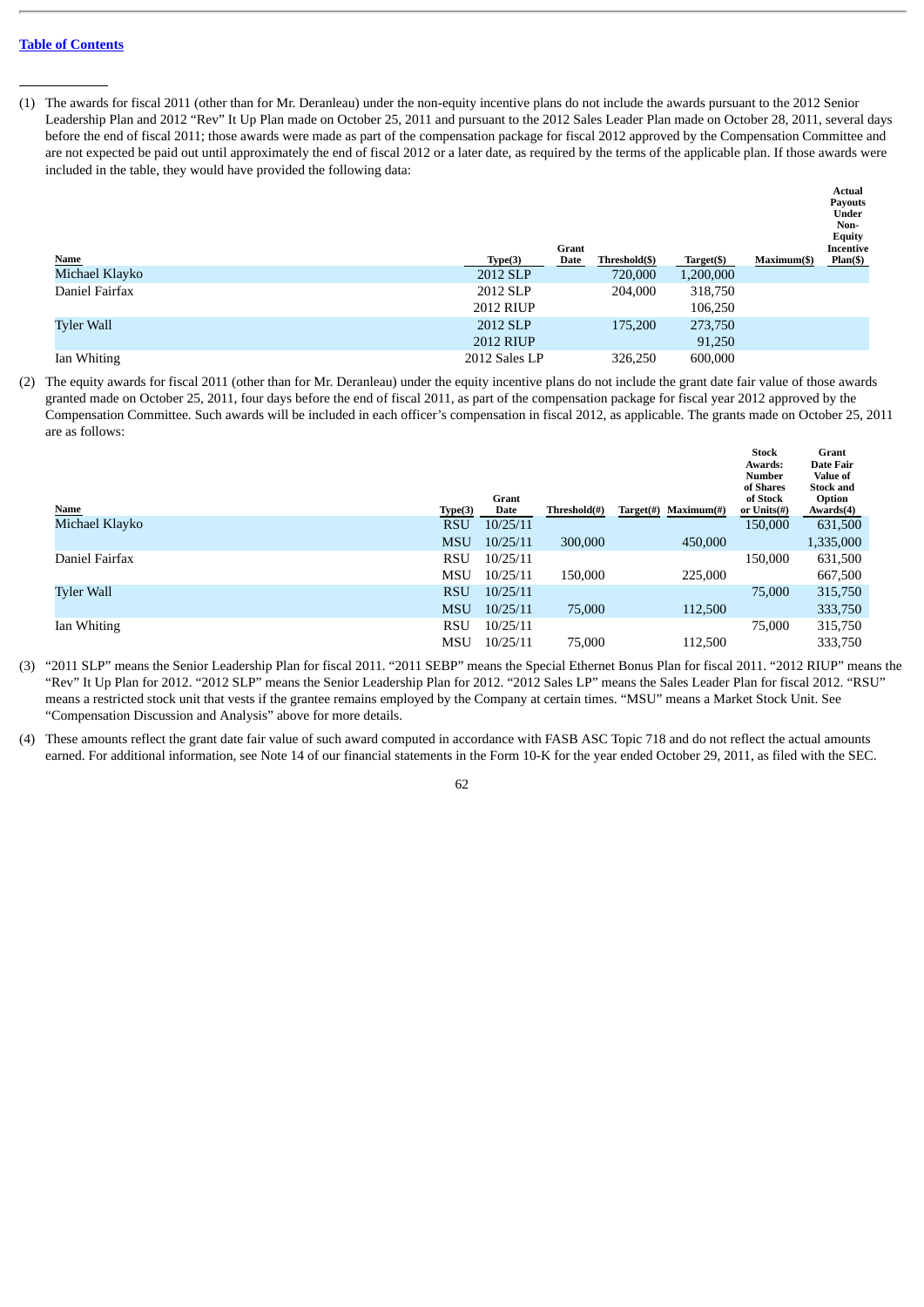The following table shows all outstanding equity awards held by the named executive officers at the end of fiscal year 2011 (except as described in footnote 2 below).

### **Outstanding Equity Awards at 2011 Fiscal Year End**

|                       |                      | <b>Option Awards(1)</b>                                                                               |                                                                                        |                                                                                                                              |                                             |                                     |                                                                                                  |                                                                                                                   | <b>Stock Awards(2)</b>                                                                                                                                          |                                                                                                                                                                                                                                        |  |  |  |
|-----------------------|----------------------|-------------------------------------------------------------------------------------------------------|----------------------------------------------------------------------------------------|------------------------------------------------------------------------------------------------------------------------------|---------------------------------------------|-------------------------------------|--------------------------------------------------------------------------------------------------|-------------------------------------------------------------------------------------------------------------------|-----------------------------------------------------------------------------------------------------------------------------------------------------------------|----------------------------------------------------------------------------------------------------------------------------------------------------------------------------------------------------------------------------------------|--|--|--|
| Name                  | Award<br>Date        | # of<br><b>Securities</b><br><b>Underlying</b><br><b>Unexercised</b><br><b>Options</b><br>Exercisable | # of Securities<br>Underlying<br><b>Unexercised</b><br><b>Options</b><br>Unexercisable | Equity<br>Incentive<br>Plan Awards:<br># of Securities<br>Underlying<br>Unexercised<br><b>Unearned</b><br><b>Options</b> (#) | Option<br><b>Exercise</b><br>Price<br>$($)$ | Option<br><b>Expiration</b><br>Date | # of<br><b>Shares</b> or<br><b>Units of</b><br><b>Stock That</b><br><b>Have Not</b><br>Vested(3) | Market<br>Value of<br><b>Shares</b> or<br><b>Units of</b><br>Stock That<br><b>Have</b><br>Not Vested(4)<br>$($ \$ | Equity<br>Incentive<br><b>Plan Awards:</b><br>Number of<br>Unearned<br><b>Shares</b> , Units<br>or Other<br><b>Rights That</b><br><b>Have Not</b><br>Vested (#) | <b>Equity</b><br><b>Incentive</b><br><b>Plan Awards</b><br>Market or<br>Payout<br><b>Value of</b><br><b>Unearned</b><br>Shares,<br><b>Units</b> or<br>Other<br><b>Rights</b><br><b>That</b><br><b>Have Not</b><br>Vested(4)<br>$($ \$) |  |  |  |
| <b>Mike Klayko</b>    | 12/12/10             |                                                                                                       |                                                                                        |                                                                                                                              |                                             |                                     | 100,000                                                                                          | 451,000                                                                                                           | 280,000                                                                                                                                                         | 1,262,800                                                                                                                                                                                                                              |  |  |  |
|                       | 12/11/09             |                                                                                                       |                                                                                        |                                                                                                                              |                                             |                                     | 75,333                                                                                           | 339,752                                                                                                           | 210,000                                                                                                                                                         | 947,100                                                                                                                                                                                                                                |  |  |  |
|                       | 04/29/09             | 312,500                                                                                               | 187,500                                                                                |                                                                                                                              | 5.62                                        | 04/29/16                            | 100,000                                                                                          | 451,000                                                                                                           |                                                                                                                                                                 |                                                                                                                                                                                                                                        |  |  |  |
|                       | 12/19/08             | 448,437                                                                                               | 166,563                                                                                |                                                                                                                              | 3.38                                        | 12/19/15                            |                                                                                                  |                                                                                                                   |                                                                                                                                                                 |                                                                                                                                                                                                                                        |  |  |  |
|                       | 12/13/07             | 342,708                                                                                               | 7,292                                                                                  |                                                                                                                              | 7.14                                        | 12/13/14                            |                                                                                                  |                                                                                                                   |                                                                                                                                                                 |                                                                                                                                                                                                                                        |  |  |  |
|                       | 11/24/06             | 150,000                                                                                               |                                                                                        |                                                                                                                              | 9.27                                        | 11/24/13                            |                                                                                                  |                                                                                                                   |                                                                                                                                                                 |                                                                                                                                                                                                                                        |  |  |  |
|                       | 06/12/06             | 166,667                                                                                               |                                                                                        |                                                                                                                              | 5.64                                        | 08/15/13                            |                                                                                                  |                                                                                                                   |                                                                                                                                                                 |                                                                                                                                                                                                                                        |  |  |  |
|                       | 03/08/05             | 350,000                                                                                               |                                                                                        |                                                                                                                              | 6.00                                        | 03/08/12                            |                                                                                                  |                                                                                                                   |                                                                                                                                                                 |                                                                                                                                                                                                                                        |  |  |  |
|                       | 02/18/05             | 1,000,000                                                                                             |                                                                                        | --                                                                                                                           | 6.42                                        | 02/18/12                            |                                                                                                  |                                                                                                                   |                                                                                                                                                                 |                                                                                                                                                                                                                                        |  |  |  |
|                       | 01/27/03             | 10,417                                                                                                |                                                                                        | $\qquad \qquad \longleftarrow$                                                                                               | 4.55                                        | 01/27/13                            |                                                                                                  |                                                                                                                   |                                                                                                                                                                 |                                                                                                                                                                                                                                        |  |  |  |
|                       |                      |                                                                                                       |                                                                                        |                                                                                                                              |                                             |                                     |                                                                                                  |                                                                                                                   |                                                                                                                                                                 |                                                                                                                                                                                                                                        |  |  |  |
| <b>Daniel Fairfax</b> | 12/09/10<br>12/10/09 | 35,937                                                                                                | 39,063                                                                                 |                                                                                                                              | 7.47                                        | 12/10/16                            | 41,000<br>26,666                                                                                 | 184,910<br>120,264                                                                                                | 41,000                                                                                                                                                          | 184,910                                                                                                                                                                                                                                |  |  |  |
| <b>Tyler Wall</b>     | 12/12/10             |                                                                                                       |                                                                                        |                                                                                                                              |                                             |                                     | 30,000                                                                                           | 135,300                                                                                                           | 65,000                                                                                                                                                          | 293,150                                                                                                                                                                                                                                |  |  |  |
|                       | 12/11/09             |                                                                                                       |                                                                                        |                                                                                                                              |                                             |                                     | 18,733                                                                                           | 84,486                                                                                                            | 52,300                                                                                                                                                          | 235,873                                                                                                                                                                                                                                |  |  |  |
|                       | 04/29/09             | 62,500                                                                                                | 37,500                                                                                 | $\overline{\phantom{0}}$                                                                                                     | 5.62                                        | 04/29/16                            | 37,500                                                                                           | 169,125                                                                                                           |                                                                                                                                                                 |                                                                                                                                                                                                                                        |  |  |  |
|                       | 12/19/08             | 102,083                                                                                               | 37,917                                                                                 | $\overline{\phantom{0}}$                                                                                                     | 3.38                                        | 12/19/15                            |                                                                                                  |                                                                                                                   |                                                                                                                                                                 |                                                                                                                                                                                                                                        |  |  |  |
|                       | 12/13/07             | 83,229                                                                                                | 1,771                                                                                  | $\overline{\phantom{0}}$                                                                                                     | 7.14                                        | 12/13/14                            |                                                                                                  |                                                                                                                   |                                                                                                                                                                 |                                                                                                                                                                                                                                        |  |  |  |
|                       | 11/24/06             | 50,000                                                                                                |                                                                                        |                                                                                                                              | 9.27                                        | 11/24/13                            |                                                                                                  |                                                                                                                   |                                                                                                                                                                 |                                                                                                                                                                                                                                        |  |  |  |
|                       | 09/01/05             | 200,000                                                                                               |                                                                                        |                                                                                                                              | 4.06                                        | 09/01/12                            |                                                                                                  |                                                                                                                   |                                                                                                                                                                 |                                                                                                                                                                                                                                        |  |  |  |
|                       |                      |                                                                                                       |                                                                                        |                                                                                                                              |                                             |                                     |                                                                                                  |                                                                                                                   |                                                                                                                                                                 |                                                                                                                                                                                                                                        |  |  |  |
| <b>Ian Whiting</b>    | 12/12/10             |                                                                                                       |                                                                                        |                                                                                                                              |                                             |                                     | 36,000                                                                                           | 162,360                                                                                                           | 100,000                                                                                                                                                         | 451,000                                                                                                                                                                                                                                |  |  |  |
|                       | 12/11/09             |                                                                                                       |                                                                                        |                                                                                                                              |                                             |                                     | 36,000                                                                                           | 162,360                                                                                                           | 100,500                                                                                                                                                         | 453,255                                                                                                                                                                                                                                |  |  |  |
|                       | 04/29/09             | 62,500                                                                                                | 37,500                                                                                 |                                                                                                                              | 5.62                                        | 04/29/16                            | 25,000                                                                                           | 112,750                                                                                                           |                                                                                                                                                                 |                                                                                                                                                                                                                                        |  |  |  |
|                       | 12/19/08             | 41,667                                                                                                | 54,167                                                                                 |                                                                                                                              | 3.38                                        | 12/19/15                            |                                                                                                  |                                                                                                                   |                                                                                                                                                                 |                                                                                                                                                                                                                                        |  |  |  |
|                       | 12/13/07             | 122,395                                                                                               | 2,605                                                                                  |                                                                                                                              | 7.14                                        | 12/13/14                            |                                                                                                  |                                                                                                                   |                                                                                                                                                                 |                                                                                                                                                                                                                                        |  |  |  |
|                       | 11/24/06             | 100,000                                                                                               |                                                                                        |                                                                                                                              | 9.27                                        | 11/24/13                            |                                                                                                  |                                                                                                                   |                                                                                                                                                                 |                                                                                                                                                                                                                                        |  |  |  |
|                       | 06/12/06             | 10,125                                                                                                |                                                                                        |                                                                                                                              | 5.64                                        | 08/15/13                            |                                                                                                  |                                                                                                                   |                                                                                                                                                                 |                                                                                                                                                                                                                                        |  |  |  |
|                       | 03/08/05             | 27,941                                                                                                |                                                                                        |                                                                                                                              | 6.00                                        | 03/08/12                            |                                                                                                  |                                                                                                                   |                                                                                                                                                                 |                                                                                                                                                                                                                                        |  |  |  |

 $(1)$  All options vest at the rate of  $1/48<sup>th</sup>$  per month and vest completely after four years as long as the grantee remains employed by the Company, except as follows: the options granted on 6/12/06 were granted in connection with the Section 409A option exchange and vest based on the schedule of the original underlying grant which originally was at the rate of  $1/48$ <sup>th</sup> per month; the option granted on  $2/18/05$  vests one half after two years and the rest at the rate of  $1/24<sup>th</sup>$  per month over the remaining two years; the options granted on 8/20/04 vest at the rate of  $1/36<sup>th</sup>$  per month and vest completely after 3 years; the options granted on  $1/27/03$  vest one quarter after one year and the rest at the rate of  $1/36<sup>th</sup>$  per month over the remaining 3 years.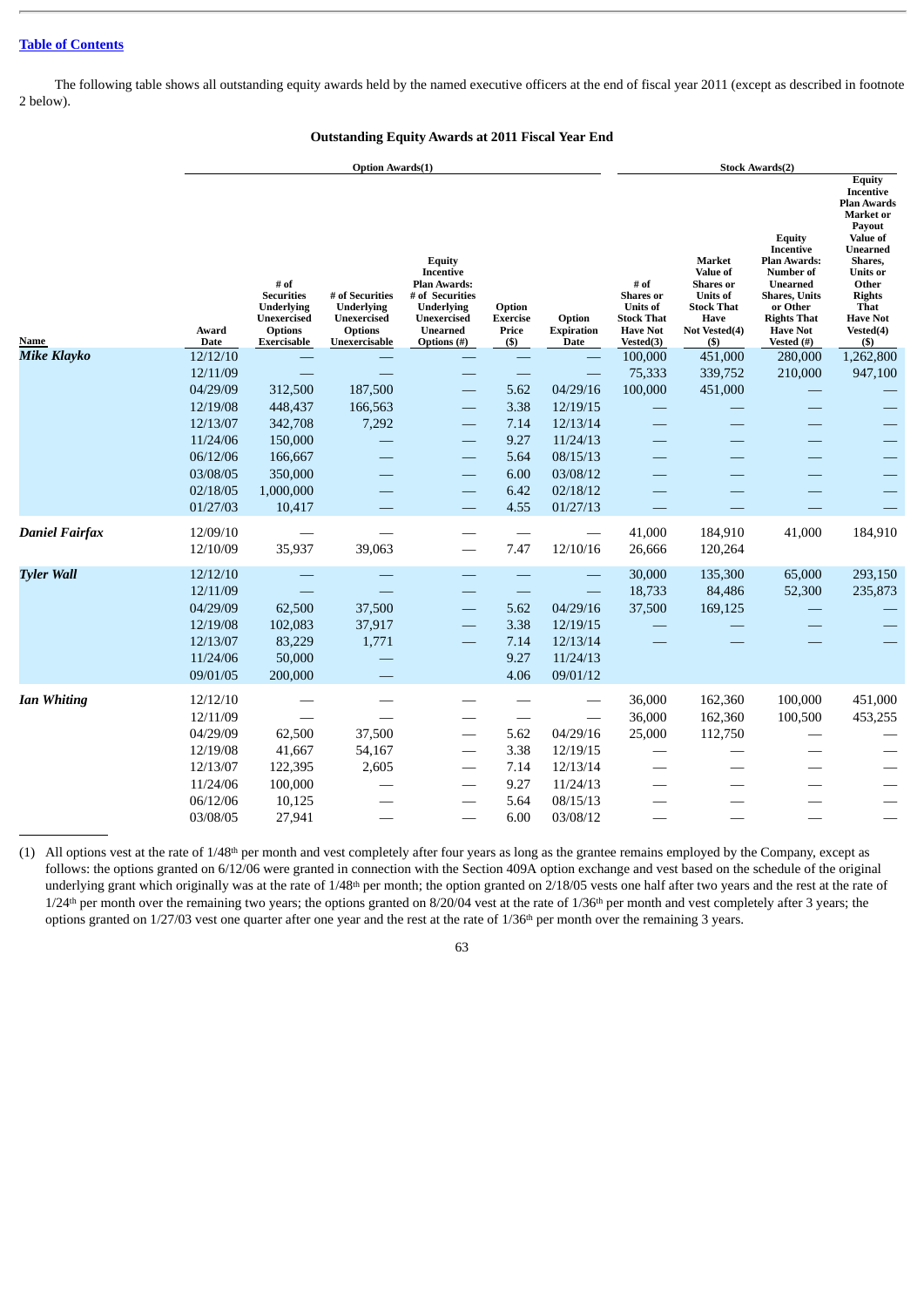(2) The equity outstanding held by the named executive officers at the end of fiscal year 2011 do not include the equity awards granted on October 25, 2011, four days before the end of fiscal 2011, as part of the compensation package for fiscal year 2012 approved by the Compensation Committee. Such awards will be included in each officer's compensation for 2012, as applicable. The awards granted on October 25, 2011 are as follows:

|                |          |                   |                   | <b>Equity</b>        | <b>Equity</b>          |
|----------------|----------|-------------------|-------------------|----------------------|------------------------|
|                |          |                   |                   | Incentive            | Incentive              |
|                |          |                   |                   | <b>Plan Awards:</b>  | <b>Plan Awards</b>     |
|                |          |                   | Market            | Number of            | Market or              |
|                |          | # of              | Value of          | Unearned             | <b>Pavout Value of</b> |
|                |          | Shares or         | Shares or         | <b>Shares, Units</b> | Unearned               |
|                |          | <b>Units of</b>   | <b>Units of</b>   | or Other             | Shares, Units or       |
|                |          | <b>Stock That</b> | <b>Stock That</b> | <b>Rights That</b>   | <b>Other Rights</b>    |
|                | Award    | <b>Have Not</b>   | <b>Have Not</b>   | <b>Have Not</b>      | <b>That Have Not</b>   |
| Name           | Date     | <b>Vested</b>     | $Vested(4)(\$)$   | Vested(#)            | Vested $(4)(\$)$       |
| Mike Klayko    | 10/25/11 | 150,000           | 676,500           | 300,000              | 1,353,000              |
| Daniel Fairfax | 10/25/11 | 150,000           | 676,500           | 150,000              | 676,500                |
| Tyler Wall     | 10/25/11 | 75,000            | 338,250           | 75,000               | 338,250                |
| Ian Whiting    | 10/25/11 | 75,000            | 338,250           | 75,000               | 338,250                |

(3) The RSUs granted 12/19/08 vest two years from 11/1/08, as long as the grantee remains employed by the Company. The RSUs granted 4/29/09 vest 50% on the  $2<sup>nd</sup>$  anniversary of the grant date and the remaining 50% on the  $3<sup>rd</sup>$  anniversary of the grant date as long as the grantee remains employed by the Company. The RSUs granted 12/11/09 and 12/12/10 (or RSUs granted 12/10/09 and 12/09/10 for Mr. Fairfax) vest annually over three years from 11/1/09 and 11/1/10, respectively, as long as the grantee remains employed by the Company.

(4) Calculations based on the closing price of the Company's common stock of \$4.51 per share at the Company's 2011 fiscal year end.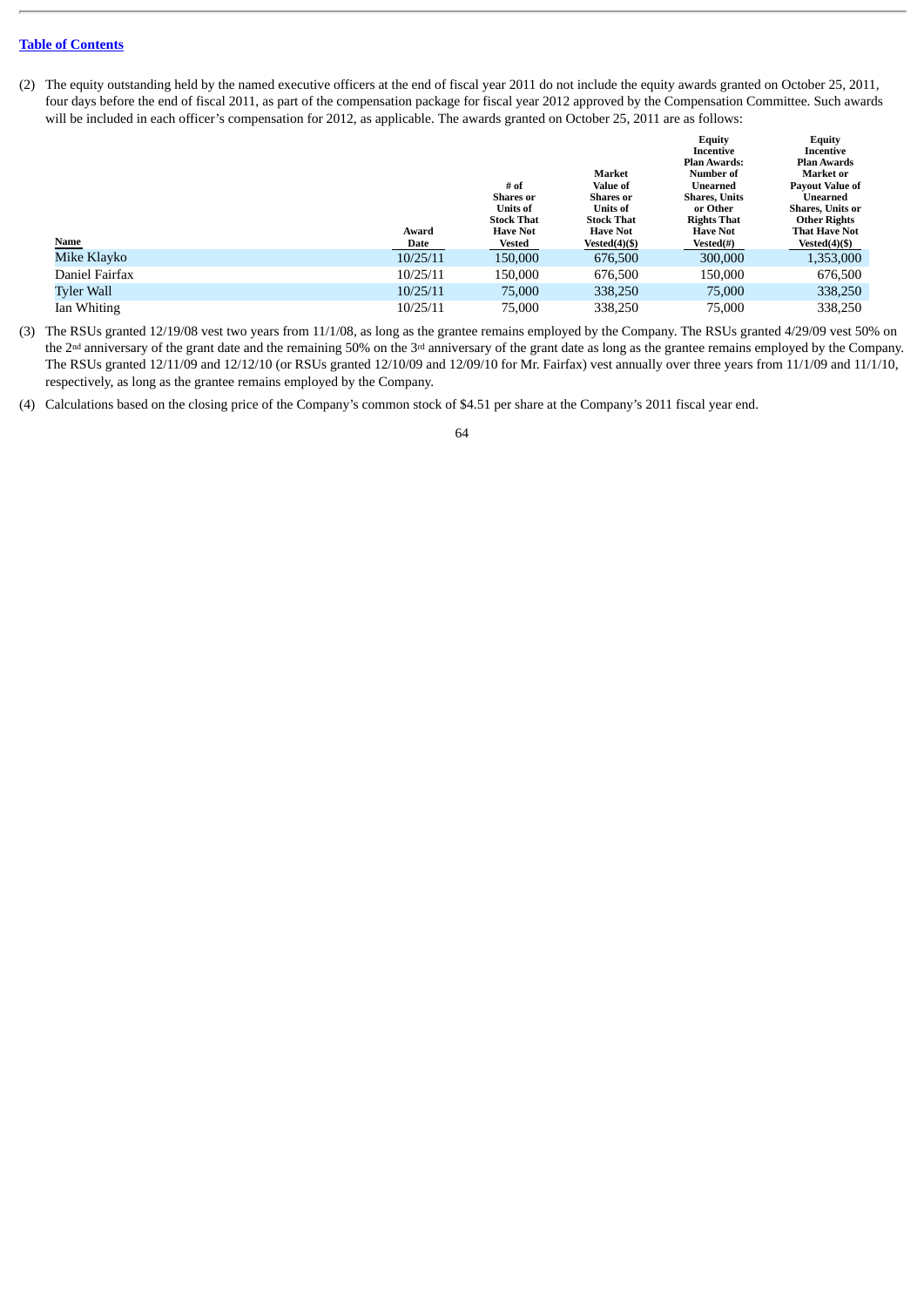The following table shows all stock options exercised and value realized upon exercise, and all stock awards vested and value realized upon vesting, by the named executive officers during fiscal year 2011.

# **Option Exercises and Stock Vested in Fiscal Year 2011**

|                                  |                                                                  | <b>Option Awards</b>                               | <b>Stock Awards</b>                                   |                                               |  |  |
|----------------------------------|------------------------------------------------------------------|----------------------------------------------------|-------------------------------------------------------|-----------------------------------------------|--|--|
| <b>Name of Executive Officer</b> | <b>Number of Shares</b><br><b>Acquired on</b><br>Exercise<br>(#) | <b>Value Realized on</b><br><b>Exercise</b><br>(S) | <b>Number of Shares</b><br><b>Acquired on Vesting</b> | <b>Value Realized</b><br>on Vesting(1)<br>(5) |  |  |
| Michael Klavko                   | 181,754                                                          | 215,706                                            | 442,667                                               | 2,821,495                                     |  |  |
| Richard Deranleau                | 178,113                                                          | 125,629                                            | 137,000                                               | 874,170                                       |  |  |
| Daniel Fairfax                   | 99,824                                                           | 350,859                                            | 183,950                                               | 1,020,447                                     |  |  |
| <b>Tyler Wall</b>                |                                                                  |                                                    | 116.867                                               | 743,117                                       |  |  |
| Ian Whiting                      | 201,153                                                          | 654,539                                            | 143,000                                               | 912,630                                       |  |  |

(1) The value realized on vesting is calculated as the number of shares acquired on vesting multiplied by the market value of the stock awards on the date of vesting.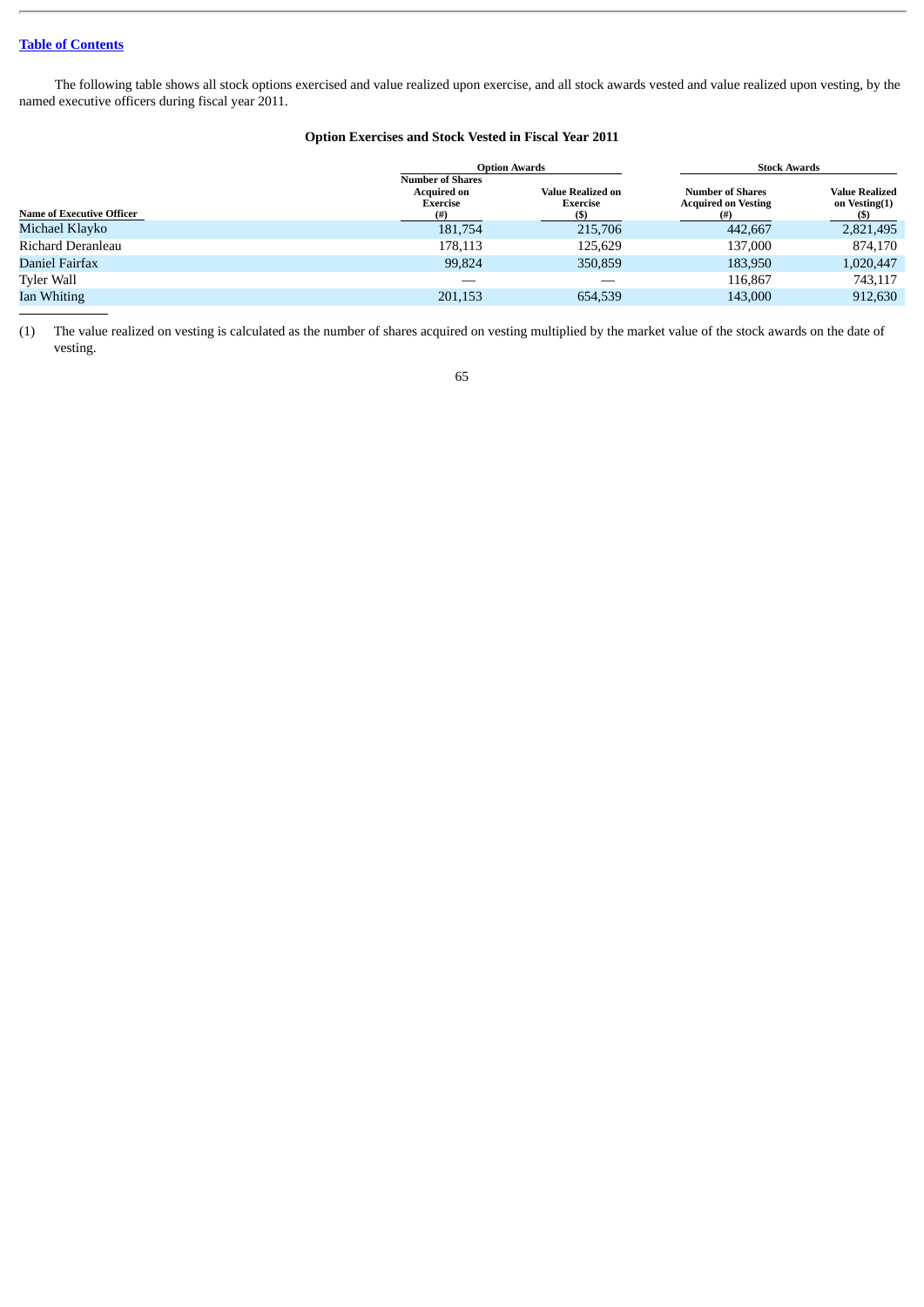### **Employment, Change of Control and Severance Arrangements**

On December 22, 2008, the Compensation Committee approved Amended and Restated Change of Control Retention Agreements for our Named Executive Officers (each a "Retention Agreement," and collectively, the "Retention Agreements"). Each Retention Agreement has a five-year term, subject to mutual renewal and certain automatic extensions if Brocade enters into a definitive agreement regarding a change of control (as defined in the Retention Agreements). Pursuant to the terms of the Retention Agreements, if the employment of a Named Executive Officer is terminated by Brocade without "cause" (as defined in the Retention Agreements) and such termination does not occur in connection with a change of control (as defined in the Retention Agreements), then, subject to the Named Executive Officer signing a release of claims in favor of Brocade and agreeing not to disparage Brocade for a period of 12 months following termination, the Named Executive Officer shall be entitled to receive (1) a lump sum payment equal to six months' base salary and 50% of the Named Executive Officer's target cash bonus under the Senior Leadership Plan for the fiscal year in which the termination occurs (12 months' base salary and 100% of target cash bonus for Mr. Klayko), and (2) Brocade-paid COBRA benefits for six months (12 months for Mr. Klayko). In the event the Named Executive Officer's employment is terminated by Brocade without cause or by such executive for "good reason" (as defined in the Retention Agreements) within 30 days prior to, or 12 months after, a "change of control" (as defined in the Retention Agreements), then the Named Executive Officer instead will be eligible to receive, subject to signing a release of claims in favor of Brocade and agreeing not to disparage Brocade for a period of 12 months following termination, (1) a lump sum payment equal to 12 months' base salary and 100% of the Named Executive Officer's target cash bonus under the Senior Leadership Plan for the fiscal year in which termination occurs (24 months' base salary and 200% of target cash bonus for Mr. Klayko), (2) Brocade-paid COBRA benefits for 12 months (18 months for Mr. Klayko), and (3) full accelerated vesting with respect to the Named Executive Officer's then outstanding, unvested equity awards. In the event severance payments and benefits trigger excise taxation under Sections 280G and 4999 of the Internal Revenue Code of 1986, as amended, severance shall be either (1) paid in full, or (2) reduced so the Named Executive Officer is not subject to excise taxation, whichever results in the Named Executive Officer's receipt of the greatest after-tax severance amount. In December 2008, Brocade and each of the Named Executive Officers entered into certain amendments to the Retention Agreements to ensure documentary compliance with Section 409A of the Internal Revenue Code of 1986, as amended, and any final regulations and official guidance promulgated thereunder (together, "Section 409A") in order to avoid the imposition of any unintended, additional tax under Section 409A. In addition, the Retention Agreements do not include any tax gross-up provisions, whether in connection with Sections 280G or 4999 of the Internal Revenue Code of 1986, as amended, or otherwise.

The 1999 Stock Plan provides that, in the event of a "merger" or "asset sale" (as defined in that plan), and the 2009 Stock Plan provides that, in the event of a "change in control" (as defined in that plan), outstanding equity awards immediately vest in full, unless outstanding awards are assumed by the acquirer or new awards are provided in substitution for existing awards.

As discussed under "Executive Compensation and Other Matters—Compensation Discussion and Analysis — Post-Employment Compensation Arrangements," Richard Deranleau, Brocade's then current Chief Financial Officer, left Brocade effective as of June 20, 2011. In connection with his departure from the Company, Brocade and Mr. Deranleau entered into an Agreement and General Release of Claims that provided Mr. Deranleau would receive certain benefits in accordance with his Retention Agreement, including (i) six months of his base salary, (ii) 50% of his target cash bonus under the Company's Senior Leadership Plan for the fiscal year in which his employment termination occurred, and (iii) reimbursement for premiums paid for medical, dental and vision benefits for him and his eligible dependents under the Company's benefit plans for six months following his employment termination. Mr. Deranleau was also entitled to certain outplacement services, which he did not use.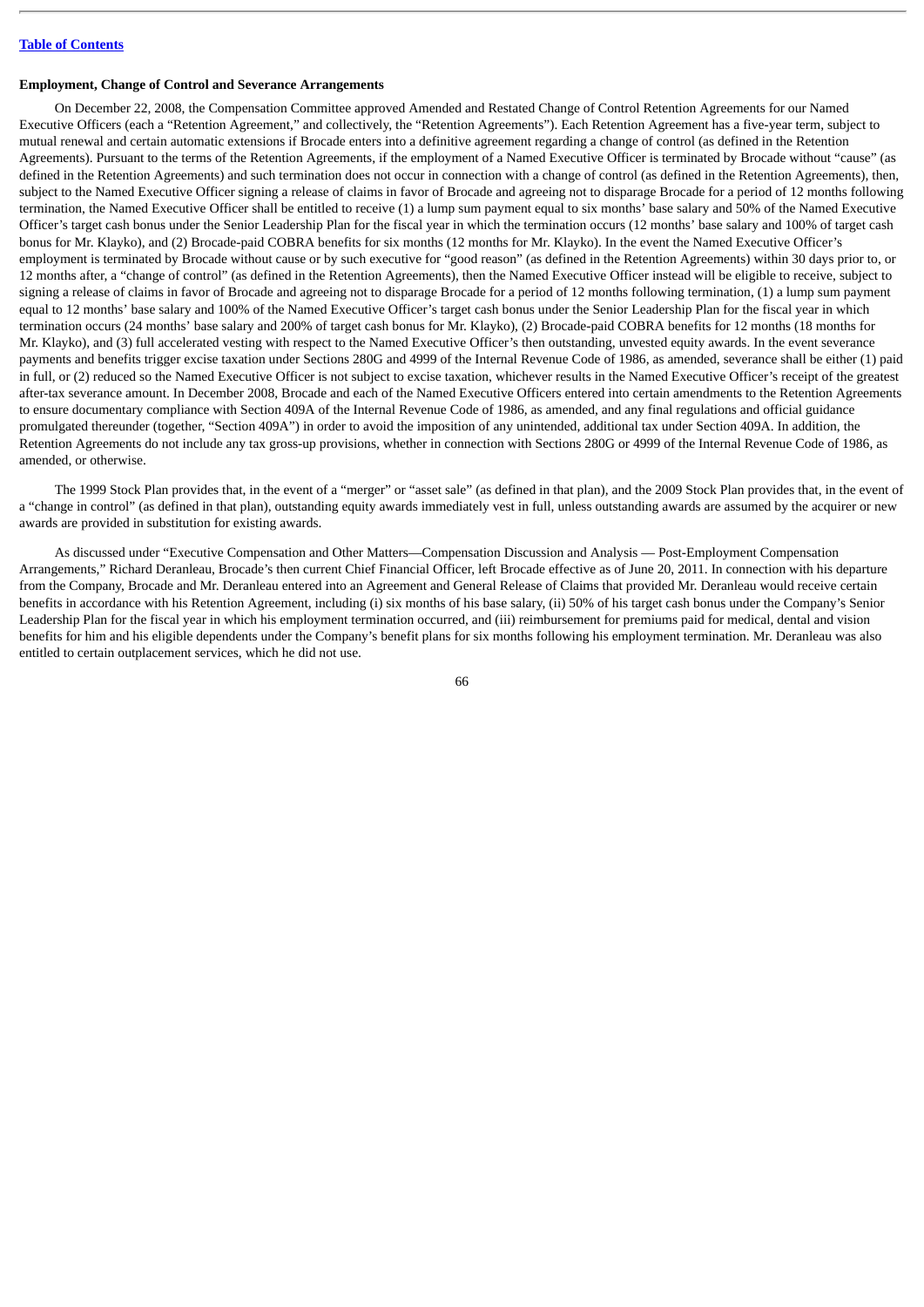The following table quantifies the estimated payments and benefits that would be provided to each named executive officer upon termination in the regular course of business or termination in connection with a change-of-control of the Company as of the last day of our fiscal year 2011.

### **2011 Potential Payments upon Termination or Change in Control**

|                       |                                | <b>Termination Without</b><br><b>Cause Not in</b><br><b>Connection with a</b><br><b>Change of Control</b> | <b>Change of Control</b><br>(apart from<br>termination) | Involuntary<br><b>Termination</b> in<br><b>Connection with a</b><br>Change of Control(1) |           |
|-----------------------|--------------------------------|-----------------------------------------------------------------------------------------------------------|---------------------------------------------------------|------------------------------------------------------------------------------------------|-----------|
| Michael Klayko        | Salary                         | \$<br>775,000                                                                                             | \$0                                                     | $\mathbf{S}$                                                                             | 1,550,000 |
|                       | <b>Bonus</b>                   | \$<br>1,162,500                                                                                           | \$0                                                     | \$                                                                                       | 2,325,000 |
|                       | <b>COBRA</b>                   | \$<br>18,466                                                                                              | \$0                                                     | \$                                                                                       | 27,699    |
|                       | <b>Equity Acceleration (2)</b> | \$<br>0                                                                                                   | \$0                                                     | \$                                                                                       | 1,987,715 |
|                       | Total                          | \$<br>1,955,966                                                                                           | \$0                                                     | \$                                                                                       | 5,890,414 |
| Daniel Fairfax        | Salary                         | \$<br>192,500                                                                                             | \$0                                                     | \$                                                                                       | 385,000   |
|                       | <b>Bonus</b>                   | \$<br>144,375                                                                                             | \$0                                                     | \$                                                                                       | 288,750   |
|                       | <b>COBRA</b>                   | \$<br>4,602                                                                                               | \$0                                                     | \$                                                                                       | 9,204     |
|                       | Equity Acceleration (2)        | \$<br>$\bf{0}$                                                                                            | \$0                                                     | \$                                                                                       | 386,841   |
|                       | Total                          | \$<br>341,477                                                                                             | \$0                                                     | \$                                                                                       | 1,069,795 |
| <b>Tyler Wall</b>     | Salary                         | \$<br>175,000                                                                                             | \$0                                                     | \$                                                                                       | 350,000   |
|                       | <b>Bonus</b>                   | \$<br>131,250                                                                                             | \$0                                                     | \$                                                                                       | 262,500   |
|                       | <b>COBRA</b>                   | \$<br>9,718                                                                                               | \$0                                                     | \$                                                                                       | 19,436    |
|                       | Equity Acceleration (2)        | \$<br>0                                                                                                   | \$0                                                     | \$                                                                                       | 561,235   |
|                       | Total                          | \$<br>315,968                                                                                             | \$0                                                     | \$                                                                                       | 1,193,171 |
| Ian Whiting           | Salary                         | \$<br>207,500                                                                                             | \$0                                                     | \$                                                                                       | 415,000   |
|                       | <b>Bonus</b>                   | \$<br>207,500                                                                                             | \$0                                                     | \$                                                                                       | 415,000   |
|                       | <b>COBRA</b>                   | \$<br>8,282                                                                                               | \$0                                                     | \$                                                                                       | 16,564    |
|                       | Equity Acceleration (2)        | \$<br>$\Omega$                                                                                            | \$0                                                     | \$                                                                                       | 697,872   |
|                       | Total                          | \$<br>423,282                                                                                             | \$0                                                     | \$                                                                                       | 1,544,436 |
| Richard Deranleau (3) |                                |                                                                                                           |                                                         |                                                                                          |           |

(1) Based on calculated severance amounts, no executive would be subject to excise taxes under Sections 280G and 4999 of the Internal Revenue Code. 280G value of severance and benefit payments for each Named Executive Officer was calculated assuming (1) an October 29, 2011 change of control and termination of employment, (2) 0.16% and 1.19% short- and mid-term present value factors, (3) a 2.34% risk free rate, (4) 56.10% stock option volatility (which is the average volatility for options granted by Brocade in fiscal 2011), (5) three-month remaining life on stock options, and (6) no Named Executive Officer received a payment that is contingent on a change of control.

- (2) Reflects Brocade's closing stock price of \$4.51 on October 29, 2011, or, since that date was a Saturday, on the most recent prior day in which the national stock exchanges including the NASDAQ Global Select Market were open for trading, minus the exercise price for stock options and \$4.51 minus the purchase price for restricted shares and restricted stock units, multiplied by the number of shares covered by each accelerating award. In the event of a change of control where the acquirer refuses to assume or substitute for outstanding equity awards, vesting of such awards accelerates in full. In such an event, and assuming an October 29, 2011 change of control and a \$4.51/share transaction price, the value of each named executive officer's equity acceleration equals the equity acceleration value set forth in the column labeled Involuntary Termination in Connection with a Change of Control.
- (3) Richard Deranleau, Brocade's then current Chief Financial Officer, left Brocade effective as of June 20, 2011. In connection with that event, Brocade and Mr. Deranleau entered into an Agreement and General Release of Claims that provided Mr. Deranleau certain benefits in accordance with his Amended and Restated Change of Control Retention Agreement, including (i) a lump sum payment in an amount equal to six months of his base salary (\$207,500) plus 50% of his target cash bonus under the Company's Senior Leadership Plan for the fiscal year in which his employment termination occurred (\$155,625), and (ii) reimbursement for premiums paid for medical, dental and vision benefits for him and his eligible dependents under the Company's benefit plans for six months following his employment termination. In addition, Brocade offered Mr. Deranleau outplacement services, but such services were not used.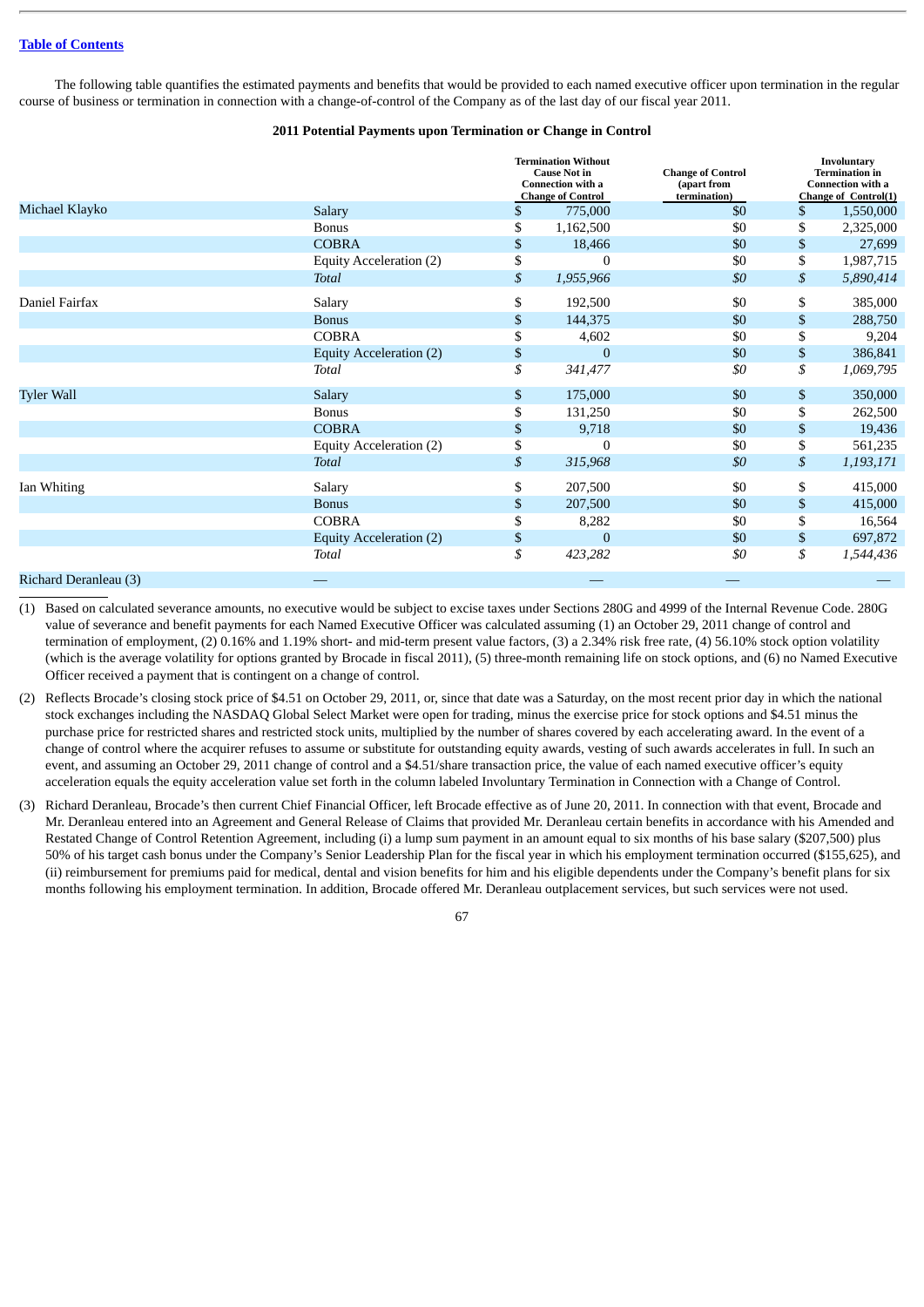### **Equity Compensation Plan Information**

The following table summarizes information with respect to shares of the Company's common stock that may be issued under the Company's existing equity compensation plans as of October 29, 2011 (in thousands, except per share amounts):

|                                           | <b>Number of Securities</b><br>to be Issued<br><b>Upon Exercise of</b> | Weighted-Average<br><b>Exercise Price of</b> |                            | <b>Number of Securities</b><br><b>Remaining Available</b><br>for Future Issuance<br><b>Under Equity</b><br><b>Compensation Plans</b><br>(Excludes Securities |  |
|-------------------------------------------|------------------------------------------------------------------------|----------------------------------------------|----------------------------|--------------------------------------------------------------------------------------------------------------------------------------------------------------|--|
| <b>Plan Category</b>                      | <b>Outstanding Options</b>                                             |                                              | <b>Outstanding Options</b> | <b>Reflected in Column A)</b>                                                                                                                                |  |
| Equity compensation plans approved by     |                                                                        |                                              |                            |                                                                                                                                                              |  |
| stockholders(1)                           | 38,244(2)                                                              |                                              | 5.14                       | 26,468(3)                                                                                                                                                    |  |
| Equity compensation plans not approved by |                                                                        |                                              |                            |                                                                                                                                                              |  |
| stockholders $(4)(5)$                     | 12.521                                                                 |                                              | 4.21                       |                                                                                                                                                              |  |
| <b>Total</b>                              | 50,765                                                                 |                                              | 4.91                       | 26,468                                                                                                                                                       |  |
|                                           |                                                                        |                                              |                            |                                                                                                                                                              |  |

(1) Consists of the 2009 ESPP, the 2009 and 1999 Director Plans, and the 2009 and 1999 Stock Plans.

(2) Amount excludes purchase rights accrued under the 2009 ESPP. As of October 29, 2011, the 2009 ESPP had a stockholder-approved reserve of 35.0 million shares, of which 18.7 million shares were available for future issuance.

(3) Amount consists of shares available for future issuance under the 2009 ESPP, the 2009 Director Plan and the 2009 Stock Plan.

(4) Consists solely of the 1999 NSO Plan described in Note 12 to the financial statements contained in the Company's annual report on Form 10-K for the fiscal year ended October 29, 2011 and Foundry's 2000 NSO Plan, which was assumed in connection with our acquisition of Foundry.

(5) Substantially all shares were granted prior to the fiscal year ended October 25, 2003. Information relating to equity compensation plans is set forth in Note 12 to the financial statements contained in the Company's annual report on Form 10-K for the fiscal year ended October 29, 2011.

For a description of the material features of the compensation plans under which equity securities of the Company are authorized for issuance which were adopted without approval by stockholders, see Note 14 to the financial statements contained in the Company's annual report on Form 10-K for the fiscal year ended October 29, 2011 which descriptions are incorporated herein by reference.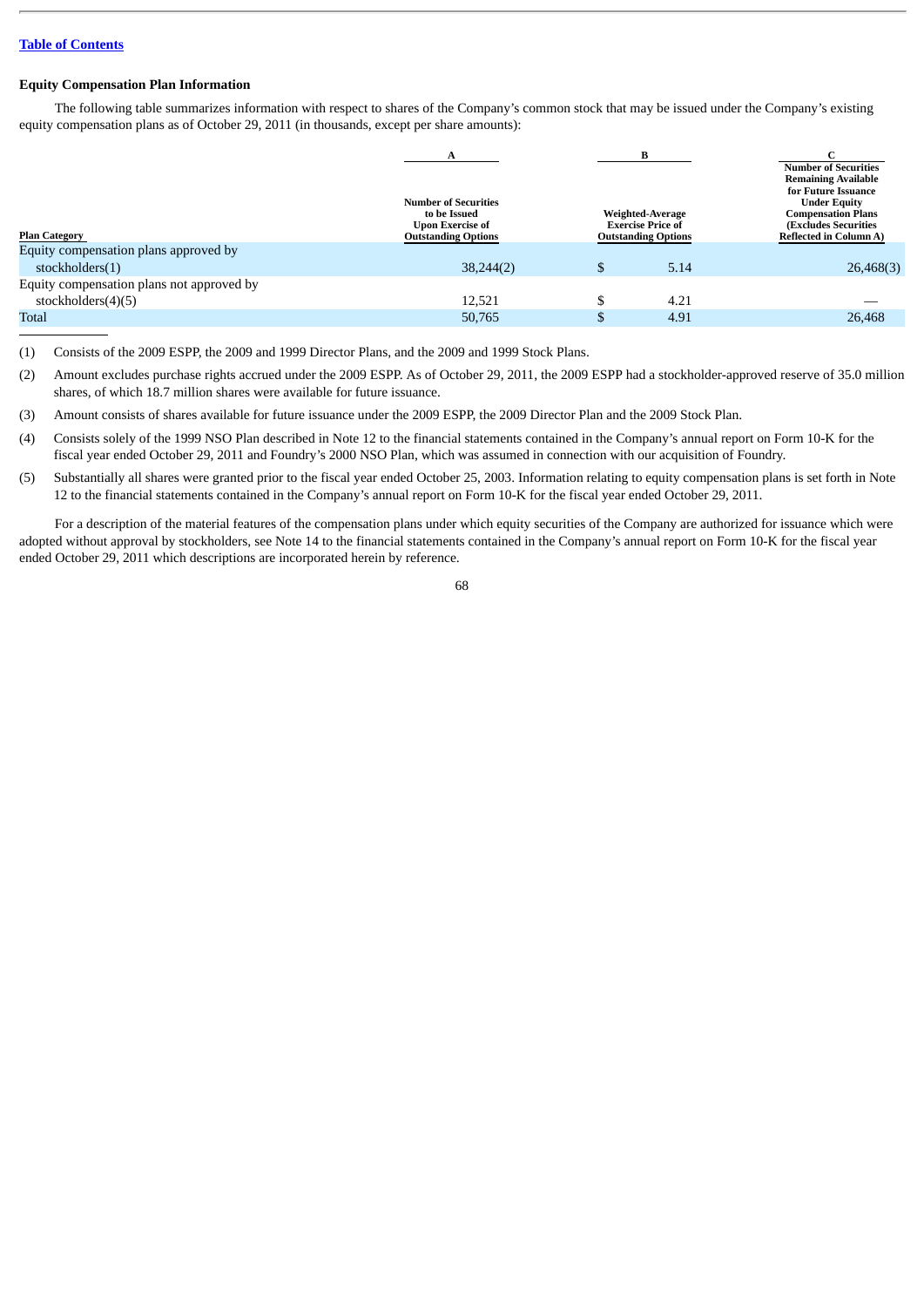#### **SECTION 16(a) BENEFICIAL OWNERSHIP REPORTING COMPLIANCE**

Section 16(a) of the Exchange Act requires our executive officers, directors and ten percent stockholders to file reports of ownership and changes in ownership with the SEC. The same persons are required to furnish us with copies of all Section 16(a) forms they file. Based solely on our review of such forms furnished to us during the most recent fiscal year, we believe that all of our executive officers, directors and ten percent stockholders complied with the applicable filing requirements.

### **CERTAIN RELATIONSHIPS AND RELATED TRANSACTIONS**

Except for the compensation agreements and other arrangements that are described under "Employment, Change of Control and Severance Arrangements" and indemnification agreements with each of its directors and certain executive officers which require the Company to indemnify such individuals, to the fullest extent permitted by Delaware law, for certain liabilities to which they may become subject as a result of their affiliation with the Company, there was not during fiscal year 2010 nor is there currently proposed, any transaction or series of similar transactions to which Brocade was or is to be a party in which the amount involved exceeds \$120,000 and in which any director, executive officer, five percent stockholder or any member of the immediate family of any of the foregoing persons had or will have a direct or indirect material interest.

The Audit Committee is responsible for reviewing and approving in advance any proposed related person transactions. The Audit Committee reviews any such proposed related person transactions on a quarterly basis, or more frequently as appropriate. In cases in which a transaction has been identified as a potential related person transaction, management must present information regarding the proposed transaction to the Audit Committee for consideration and approval or ratification. During fiscal 2010, the Audit Committee was also responsible for reviewing the Company's policies with respect to related person transactions and overseeing compliance with such practices. During fiscal 2010, Matthew Roberts, the son-in-law of the Company's Chief Executive Officer, Michael Klayko, was hired as a business development specialist at the Company, an on-going, full-time, position. Mr. Roberts is not an "executive officer" of the Company and does not directly report to Mr. Klayko. Mr. Roberts is currently compensated at a level that the Company believes is comparable to other employees in similar positions of responsibility. During fiscal 2010, Keri Sponseller, the daughter of the Company's Chief Executive Officer, Michael Klayko, was employed as a marketing communications specialist at the Company, an on-going, full-time, position. Ms. Sponseller is not an "executive officer" of the Company and does not directly report to Mr. Klayko. Ms. Sponseller is currently compensated at a level that the Company believes is comparable to other employees in similar positions of responsibility. The Audit Committee has reviewed both transactions and recommended them for inclusion here.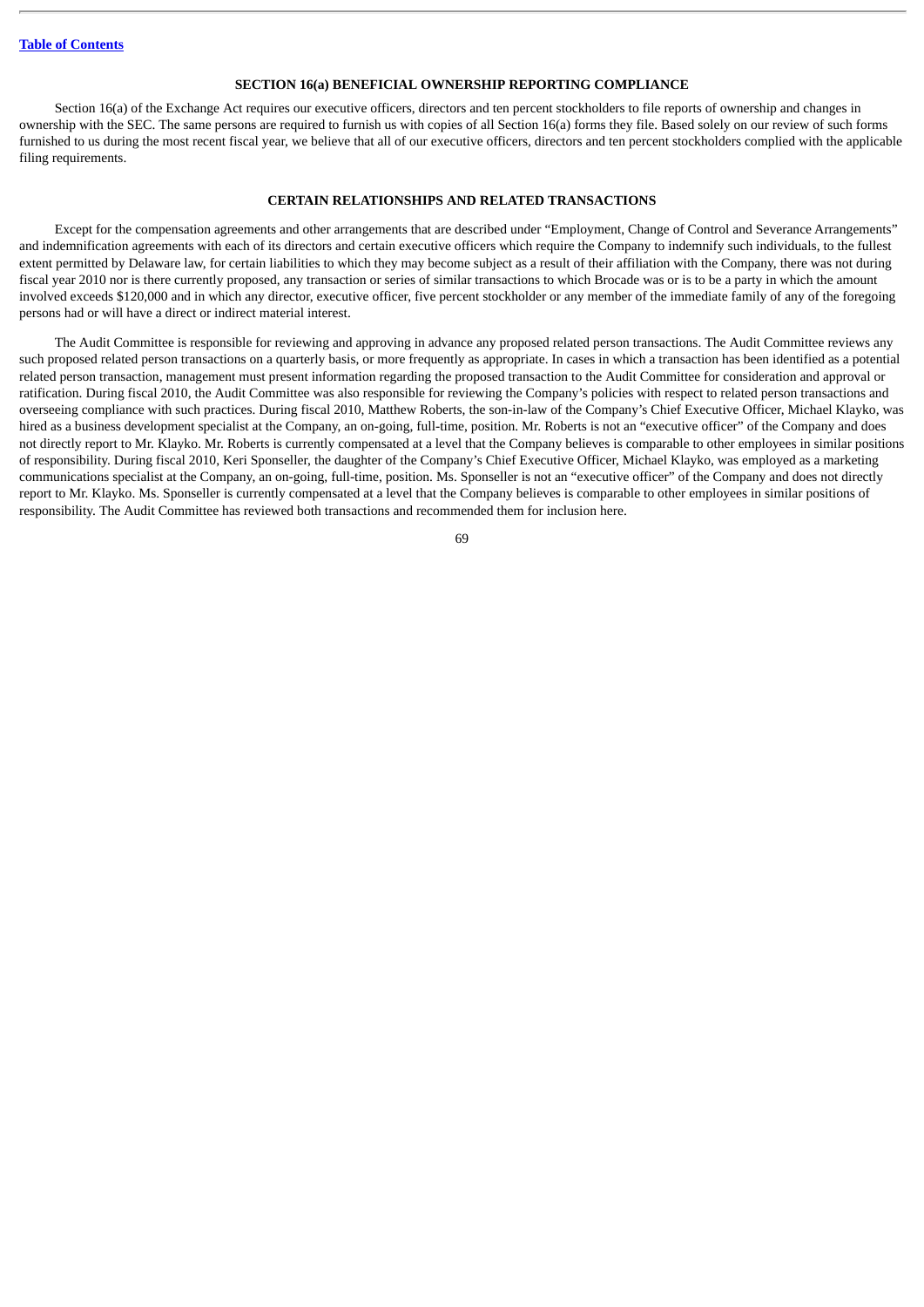# **AUDIT COMMITTEE REPORT**

The following is the report of the Audit Committee of the Board of Directors. The Audit Committee has reviewed and discussed our audited financial statements for the fiscal year ended October 29, 2011 with our management. In addition, the Audit Committee has discussed with KPMG LLP, our independent accountants, the matters required to be discussed by standards promulgated by the AICPA and Public Company Accounting Oversight Board (PCAOB), including Statement on Auditing Standards No. 61 as amended (AICPA, Professional Standards, Vol. 1. AU Section 380), as adopted by the PCAOB in Rule 3200T. The Audit Committee also has received the written disclosures and the letter from KPMG LLP as required by the applicable requirements of the PCAOB regarding the independent accountant's communications with the Audit Committee concerning independence, and the Audit Committee has discussed with KPMG LLP the independence of KPMG LLP.

Based on the Audit Committee's review of the matters noted above and its discussions with our independent accountants and our management, the Audit Committee recommended to the Board of Directors that the financial statements be included in our Annual Report on Form 10-K for the fiscal year ended October 29, 2011.

Respectfully submitted by:

Glenn C. Jones (Chair) Judy Bruner Alan L. Earhart John W. Gerdelman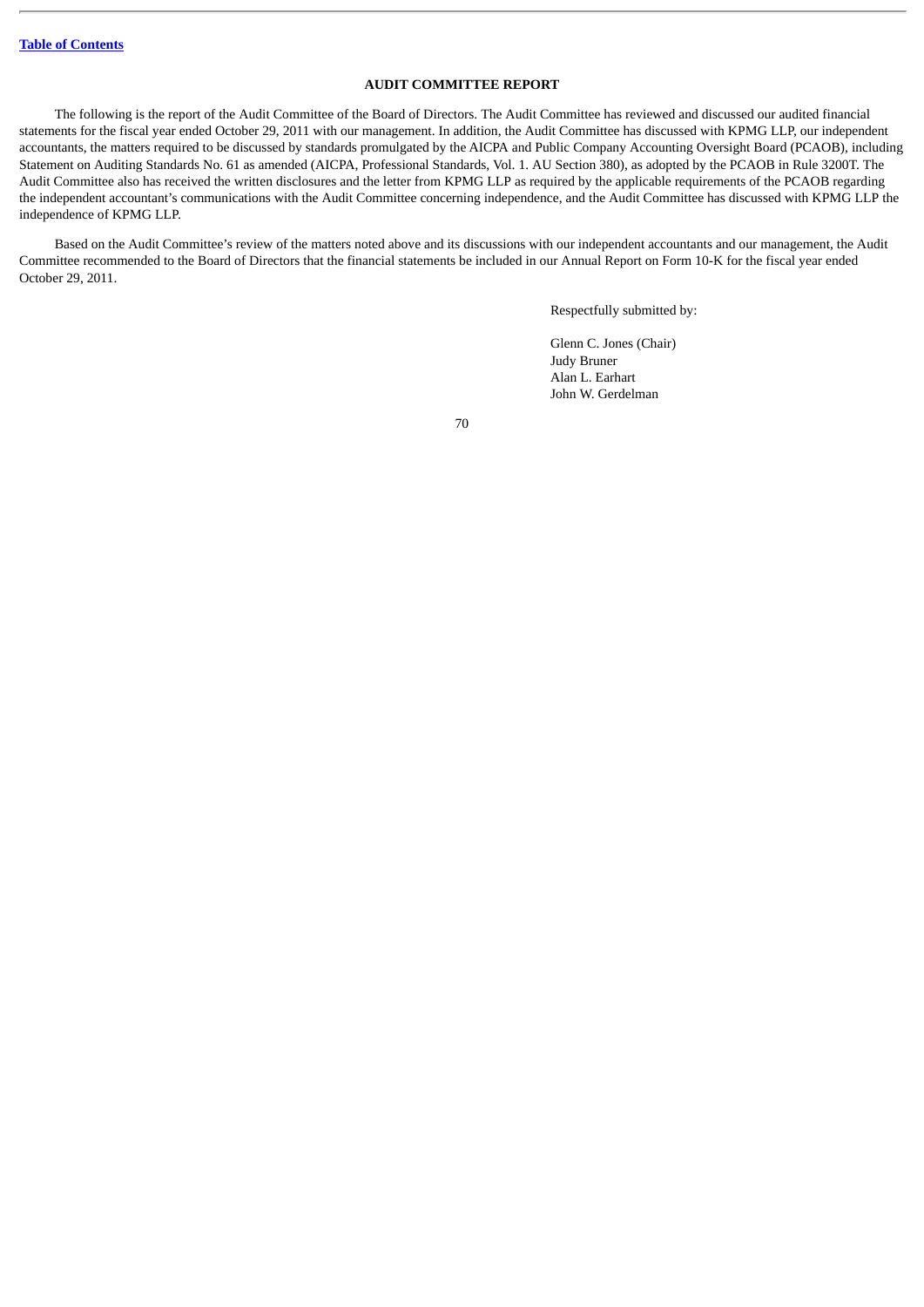# **OTHER BUSINESS**

The Board of Directors does not presently intend to bring any other business before the meeting, and, so far as is known to the Board of Directors, no matters are to be brought before the meeting except as specified in the Notice of Annual Meeting. As to any business that may properly come before the meeting, however, it is intended that proxies, in the form enclosed, will be voted in respect thereof in accordance with the judgment of the persons voting such proxies.

#### **HOUSEHOLDING**

Please see the discussion of "householding" on page 5 above.

### **INCORPORATION BY REFERENCE**

The information contained above under the captions "Compensation Committee Report" and "Audit Committee Report" shall not be deemed to be "soliciting material" or to be "filed" with the SEC, nor will such information be incorporated by reference into any future SEC filing except to the extent that Brocade specifically incorporates it by reference into such filing.

For the Board of Directors

Corporate Secretary

2 Wall Tyler Wall Vice President, General Counsel and

February 24, 2012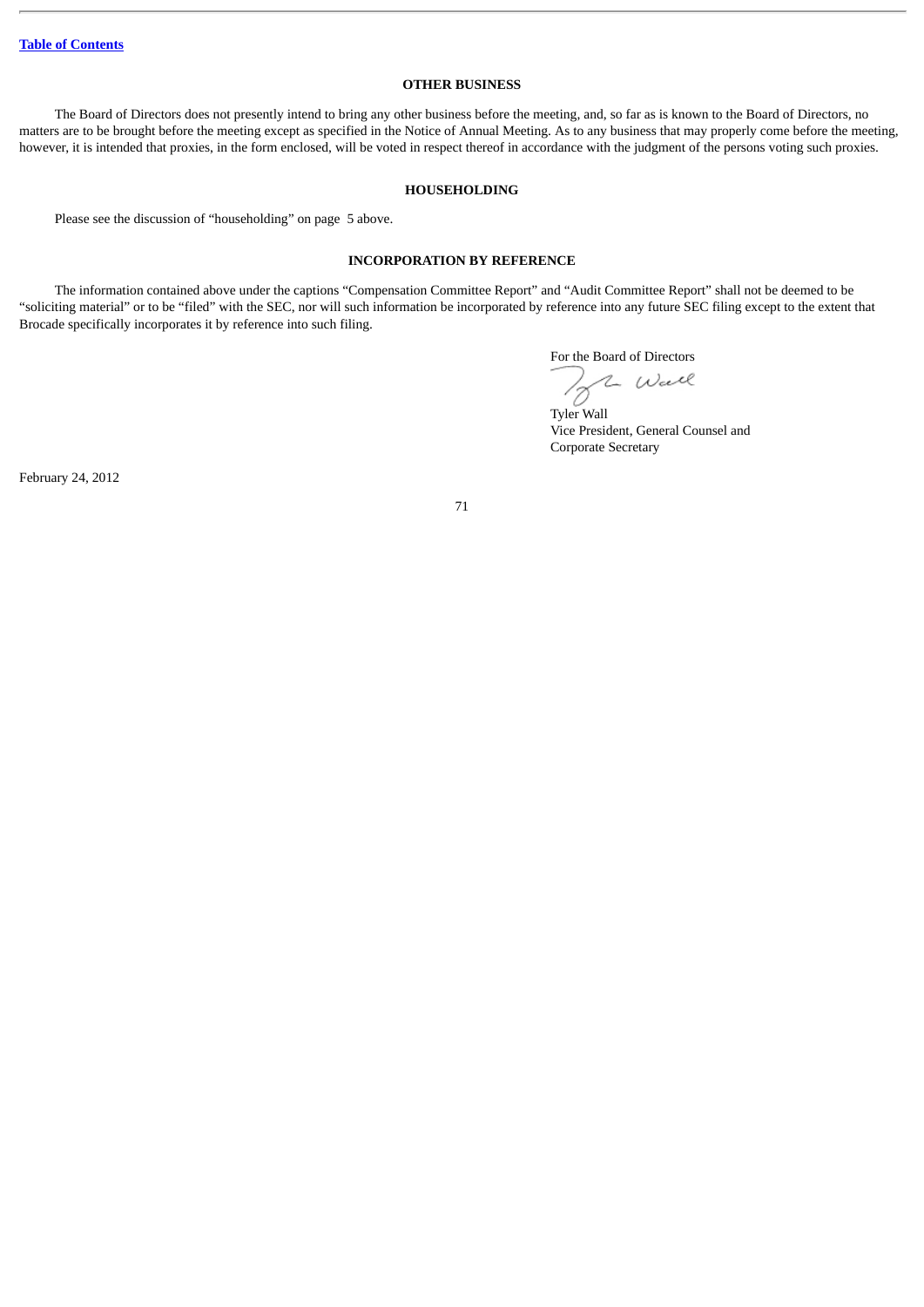### **BROCADE COMMUNICATIONS SYSTEMS, INC.**

#### **2009 STOCK PLAN**

#### **(As amended and restated on April , 2012)**

1. Purposes of the Plan. The purposes of this Plan are:

- to attract and retain the best available personnel for positions of substantial responsibility,
- to provide additional incentive to Employees, Directors and Consultants, and
- to promote the success of the Company's business.

Options granted under the Plan may be Incentive Stock Options, Nonstatutory Stock Options, Restricted Stock, Restricted Stock Units, Stock Appreciation Rights, Performance Units, Performance Shares and other stock or cash awards as the Administrator may determine.

2. Definitions. As used herein, the following definitions will apply:

(a) "Administrator" means the Board or any of its Committees that will be administering the Plan, in accordance with Section 4 of the Plan.

(b) "Applicable Laws" means the requirements relating to the administration of equity-based awards under U. S. state corporate laws, U.S. federal and state securities laws, the Code, any stock exchange or quotation system on which the Common Stock is listed or quoted and the applicable laws of any foreign country or jurisdiction where Awards are, or will be, granted under the Plan.

(c) "Award" means, individually or collectively, a grant under the Plan of Options, Restricted Stock, Restricted Stock Units, Stock Appreciation Rights, Performance Units, Performance Shares and other stock or cash awards as the Administrator may determine.

(d) "Award Agreement" means the written or electronic agreement setting forth the terms and provisions applicable to each Award granted under the Plan. The Award Agreement is subject to the terms and conditions of the Plan.

(e) "Award Transfer Program" means any program instituted by the Administrator that would permit Participants the opportunity to transfer for value any outstanding Awards to a financial institution or other person or entity approved by the Administrator.

(f) "Board" means the Board of Directors of the Company.

(g) "Change in Control" means the occurrence of any of the following events:

(i) Change in Ownership of the Company. A change in the ownership of the Company which occurs on the date that any one person, or more than one person acting as a group ("Person"), acquires ownership of the stock of the Company that, together with the stock held by such Person, constitutes more than 50% of the total voting power of the stock of the Company; or

(ii) Change in Effective Control of the Company. If the Company has a class of securities registered pursuant to Section 12 of the Exchange Act, a change in the effective control of the Company which occurs on the date that a majority of members of the Board is replaced during any 12 month period by Directors whose appointment or election is not endorsed by a majority of the members of the Board prior to the date of the appointment or election. For purposes of this clause (ii), if any Person is considered to be in effective control of the Company, the acquisition of additional control of the Company by the same Person will not be considered a Change in Control; or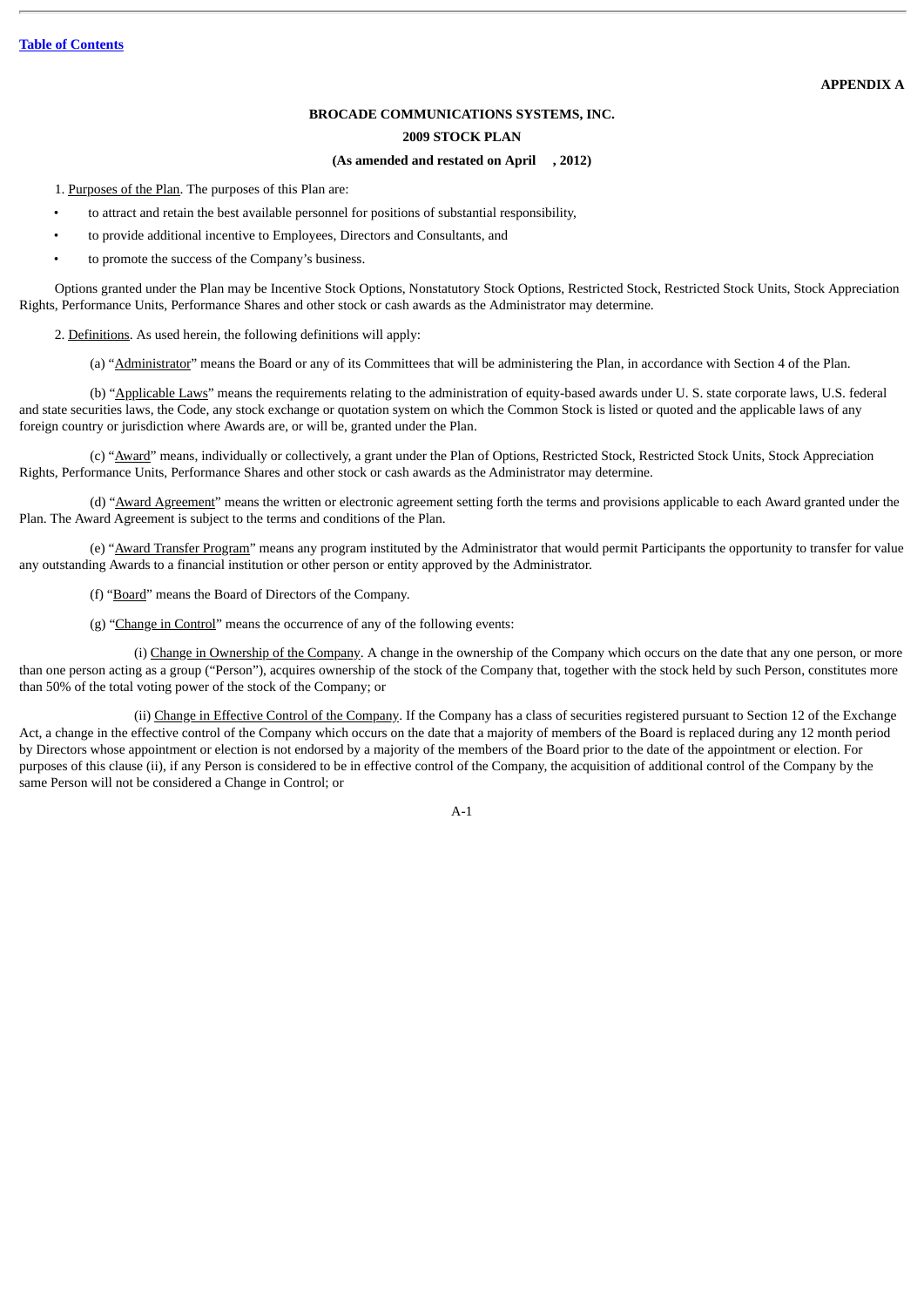(iii) Change in Ownership of a Substantial Portion of the Company's Assets. A change in the ownership of a substantial portion of the Company's assets which occurs on the date that any Person acquires (or has acquired during the 12 month period ending on the date of the most recent acquisition by such person or persons) assets from the Company that have a total gross fair market value equal to or more than 50% of the total gross fair market value of all of the assets of the Company immediately prior to such acquisition or acquisitions. For purposes of this subsection (iii), gross fair market value means the value of the assets of the Company, or the value of the assets being disposed of, determined without regard to any liabilities associated with such assets.

For purposes of this Section  $2(g)$ , persons will be considered to be acting as a group if they are owners of a corporation that enters into a merger, consolidation, purchase or acquisition of stock, or similar business transaction with the Company.

Notwithstanding the foregoing, a transaction will not be deemed a Change in Control unless the transaction qualifies as a change in control event within the meaning of Code Section 409A, as it has been and may be amended from time to time, and any proposed or final Treasury Regulations and Internal Revenue Service guidance that has been promulgated or may be promulgated thereunder from time to time.

Further and for the avoidance of doubt, a transaction will not constitute a Change in Control if: (i) its sole purpose is to change the state of the Company's incorporation, or (ii) its sole purpose is to create a holding company that will be owned in substantially the same proportions by the persons who held the Company's securities immediately before such transaction.

(h) "Code" means the Internal Revenue Code of 1986, as amended. Reference to a specific section of the Code or Treasury Regulation thereunder will include such section or regulation, any valid regulation or other official applicable guidance promulgated under such section, and any comparable provision of any future legislation or regulation amending, supplementing or superseding such section or regulation.

(i) "Committee" means a committee of Directors or of other individuals satisfying Applicable Laws appointed by the Board in accordance with Section 4 of the Plan.

(j) "Common Stock" means the common stock of the Company.

(k) "Company" means Brocade Communications Systems, Inc., a Delaware corporation, or any successor thereto.

(l) "Consultant" means any person, including an advisor, engaged by the Company or a Parent or Subsidiary to render services to such entity.

(m) "Director" means a member of the Board.

(n) "Disability" means total and permanent disability as defined in Section 22(e)(3) of the Code, provided that in the case of Awards other than Incentive Stock Options, the Administrator in its discretion may determine whether a permanent and total disability exists in accordance with uniform and nondiscriminatory standards adopted by the Administrator from time to time.

(o) "Employee" means any person, including Officers and Directors, employed by the Company or any Parent or Subsidiary of the Company. Neither service as a Director nor payment of a director's fee by the Company will be sufficient to constitute "employment" by the Company.

(p) "Exchange Act" means the Securities Exchange Act of 1934, as amended.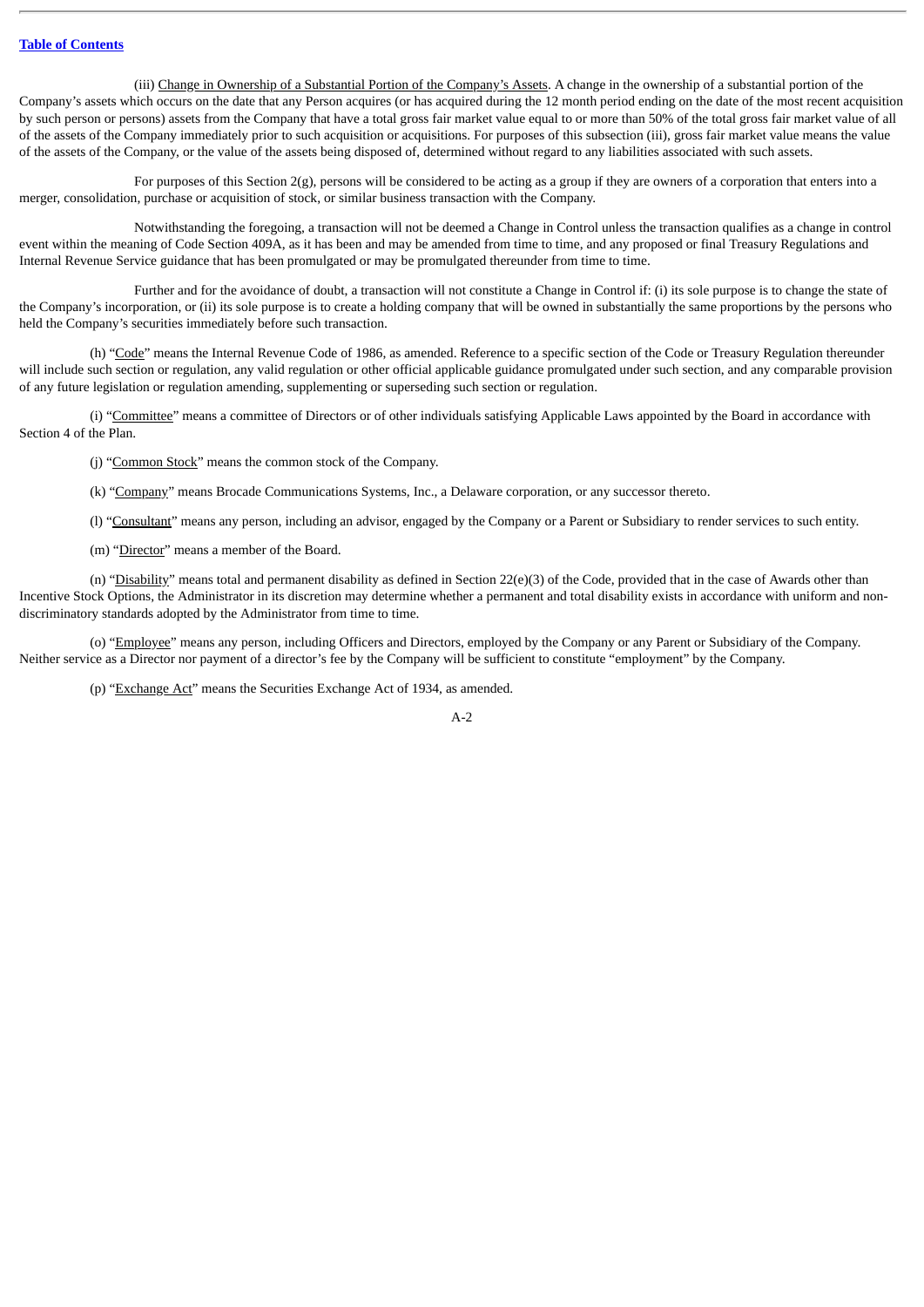(q) "Fair Market Value" means, as of any date, the value of Common Stock determined as follows:

(i) If the Common Stock is listed on any established stock exchange or a national market system, including without limitation the Nasdaq Global Select Market, the Nasdaq Global Market or the Nasdaq Capital Market of The Nasdaq Stock Market, its fair market value will be the closing sales price for such stock (or the closing bid, if no sales were reported) as quoted on such exchange or system on the day of determination, as reported in *The Wall Street Journal* or such other source as the Administrator deems reliable;

(ii) If the Common Stock is regularly quoted by a recognized securities dealer but selling prices are not reported, the fair market value of a Share of Common Stock will be the mean between the high bid and low asked prices for the Common Stock on the day of determination, as reported in *The Wall Street Journal* or such other source as the Administrator deems reliable; or

(iii) In the absence of an established market for the Common Stock, the fair market value will be determined in good faith by the Administrator.

(r) "Fiscal Year" means the fiscal year of the Company.

(s) "Incentive Stock Option" means an Option intended to qualify as an incentive stock option within the meaning of Section 422 of the Code and the regulations promulgated thereunder.

(t) "Nonstatutory Stock Option" means an Option not intended to qualify as an Incentive Stock Option.

(u) "Notice of Grant" means a written or electronic notice evidencing certain terms and conditions of an individual Award grant. The Notice of Grant is part of the Award Agreement.

(v) "Officer" means a person who is an officer of the Company within the meaning of Section 16 of the Exchange Act and the rules and regulations promulgated thereunder.

(w) "Option" means a stock option granted pursuant to the Plan.

(x) "Parent" means a "parent corporation," whether now or hereafter existing, as defined in Section 424(e) of the Code.

(y) "Participant" means the holder of an outstanding Award.

(z) "Performance Goals" will have the meaning set forth in Section 15 of the Plan.

(aa) "Performance Share" means an Award denominated in Shares which may be earned in whole or in part upon attainment of Performance Goals or other vesting criteria as the Administrator may determine pursuant to Section 14.

(bb) "Performance Unit" means an Award which may be earned in whole or in part upon attainment of Performance Goals or other vesting criteria as the Administrator may determine and which may be settled for cash, Shares or other securities or a combination of the foregoing pursuant to Section 14.

(cc) "Period of Restriction" means the period during which the transfer of Shares of Restricted Stock are subject to restrictions and therefore, the Shares are subject to a substantial risk of forfeiture. Such restrictions may be based on the passage of time, the achievement of target levels of performance, or the occurrence of other events as determined by the Administrator.

(dd) "Plan" means this 2009 Stock Plan.

(ee) "Restricted Stock" means shares of Common Stock acquired pursuant to an Award of restricted stock under Section 11 of the Plan.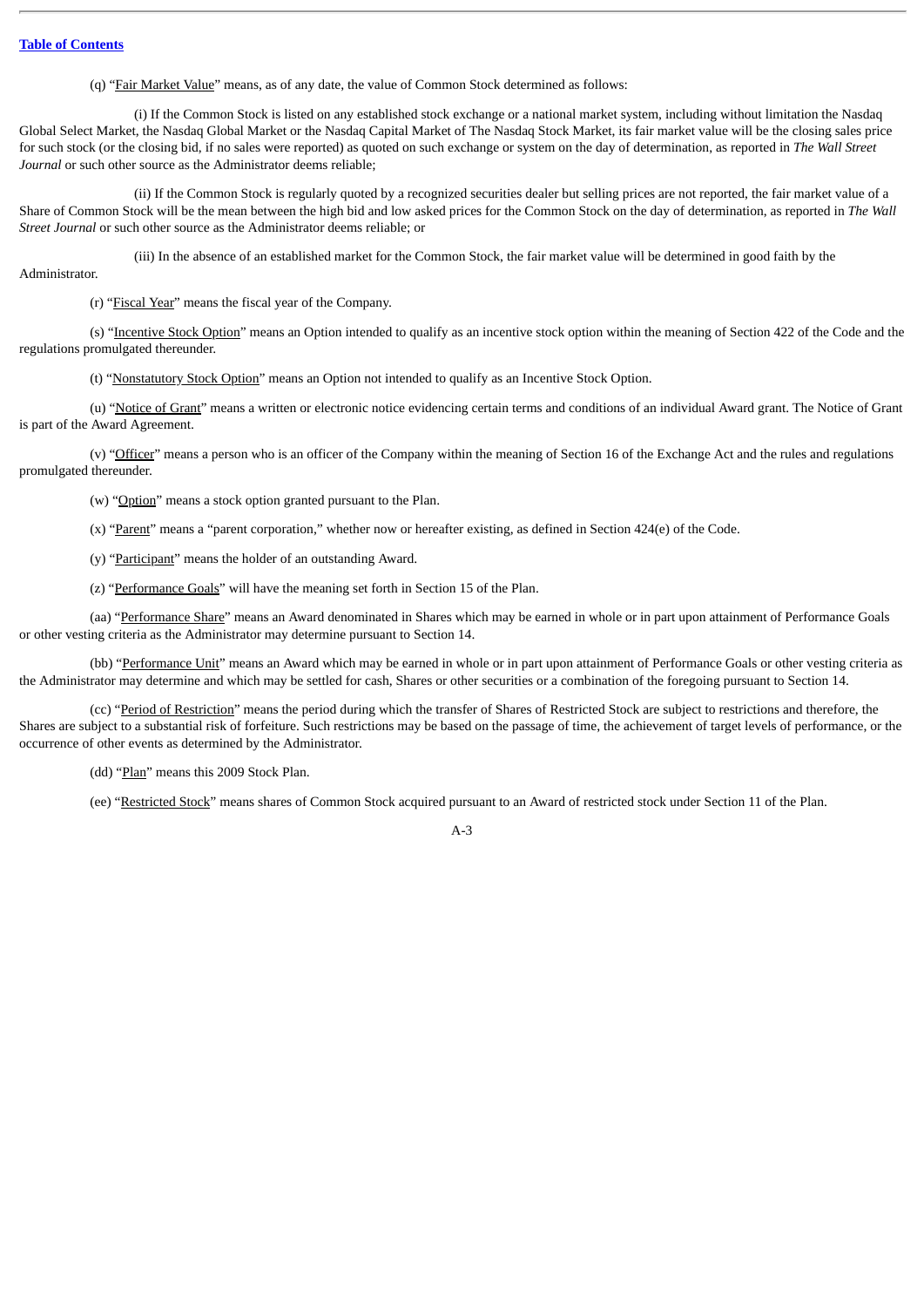(ff) "Restricted Stock Unit" means a bookkeeping entry representing an amount equal to the Fair Market Value of one Share, granted pursuant to Section 12. Each restricted stock unit represents an unfunded and unsecured obligation of the Company.

(gg) "Rule 16b-3" means Rule 16b-3 of the Exchange Act or any successor to Rule 16b-3, as in effect when discretion is being exercised with respect to the Plan.

(hh) "Section  $16(b)$ " means Section 16(b) of the Exchange Act.

- (ii) "Service Provider" means an Employee, Director or Consultant.
- (jj) "Share" means a share of the Common Stock, as adjusted in accordance with Section 18 of the Plan.

(kk) "Stock Appreciation Right" means an Award, granted alone or in connection with an Option, that pursuant to Section 13 is designated as a Stock Appreciation Right.

(ll) "Subsidiary" means a "subsidiary corporation", whether now or hereafter existing, as defined in Section 424(f) of the Code.

#### 3. Stock Subject to the Plan.

(a) Stock Subject to the Plan. Subject to the provisions of Section 18 of the Plan, the maximum aggregate number of Shares that may be awarded under the Plan is 83,000,000 Shares, plus any Shares subject to stock options or similar awards granted under the Company's 1999 Plan, the Company's 1999 Nonstatutory Stock Option Plan and the 2001 McDATA Equity Incentive Plan that expire or otherwise terminate without having been exercised in full and Shares issued pursuant to awards granted under the Company's 1999 Stock Plan, the Company's 1999 Nonstatutory Stock Option Plan and the 2001 McDATA Equity Incentive Plan that are forfeited to or repurchased by the Company, with the maximum number of Shares to be added to the Plan pursuant to this clause equal to 40,335,624 Shares. The Shares may be authorized, but unissued, or reacquired Common Stock.

(b) Full Value Awards. Any Shares subject to Awards other than Options or Stock Appreciation Rights will be counted against the numerical limits of this Section 3 as 1.56 Shares for every Share subject thereto. Further, if Shares acquired pursuant to any Awards other than Options or Stock Appreciation Rights are forfeited or repurchased by the Company and would otherwise return to the Plan pursuant to Section  $3(c)$ , 1.56 times the number of Shares so forfeited or repurchased will return to the Plan and will again become available for issuance.

(c) Lapsed Awards. If an Award expires or becomes unexercisable without having been exercised in full, or, with respect to Awards other than Options or Stock Appreciation Rights, is forfeited to or repurchased by the Company due to failure to vest, the unpurchased Shares (or for Awards other than Options or Stock Appreciation Rights, the forfeited or repurchased Shares), which were subject thereto will become available for future grant or sale under the Plan (unless the Plan has terminated). With respect to Stock Appreciation Rights, all Shares subject to a Stock Appreciation Right will cease to be available under the Plan, other than Shares forfeited due to failure to vest which will become available for future grant or sale under the Plan (unless the Plan has terminated). Shares that have actually been issued under the Plan under any Award, will not be returned to the Plan and will not become available for future distribution under the Plan, except that if Shares issued pursuant to Awards other than Options or Stock Appreciation Rights are repurchased by the Company or are forfeited to the Company, such Shares will become available for future grant under the Plan. Shares used to pay the exercise price of an Award or to satisfy the tax withholding obligations related to an Award will not become available for future grant or sale under the Plan. To the extent an Award under the Plan is paid out in cash rather than Shares, such cash payment will not result in reducing the number of Shares available for issuance under the Plan. Notwithstanding the foregoing and, subject to adjustment as provided in Section 18, the maximum number of Shares that may be issued upon the exercise of

 $A - 4$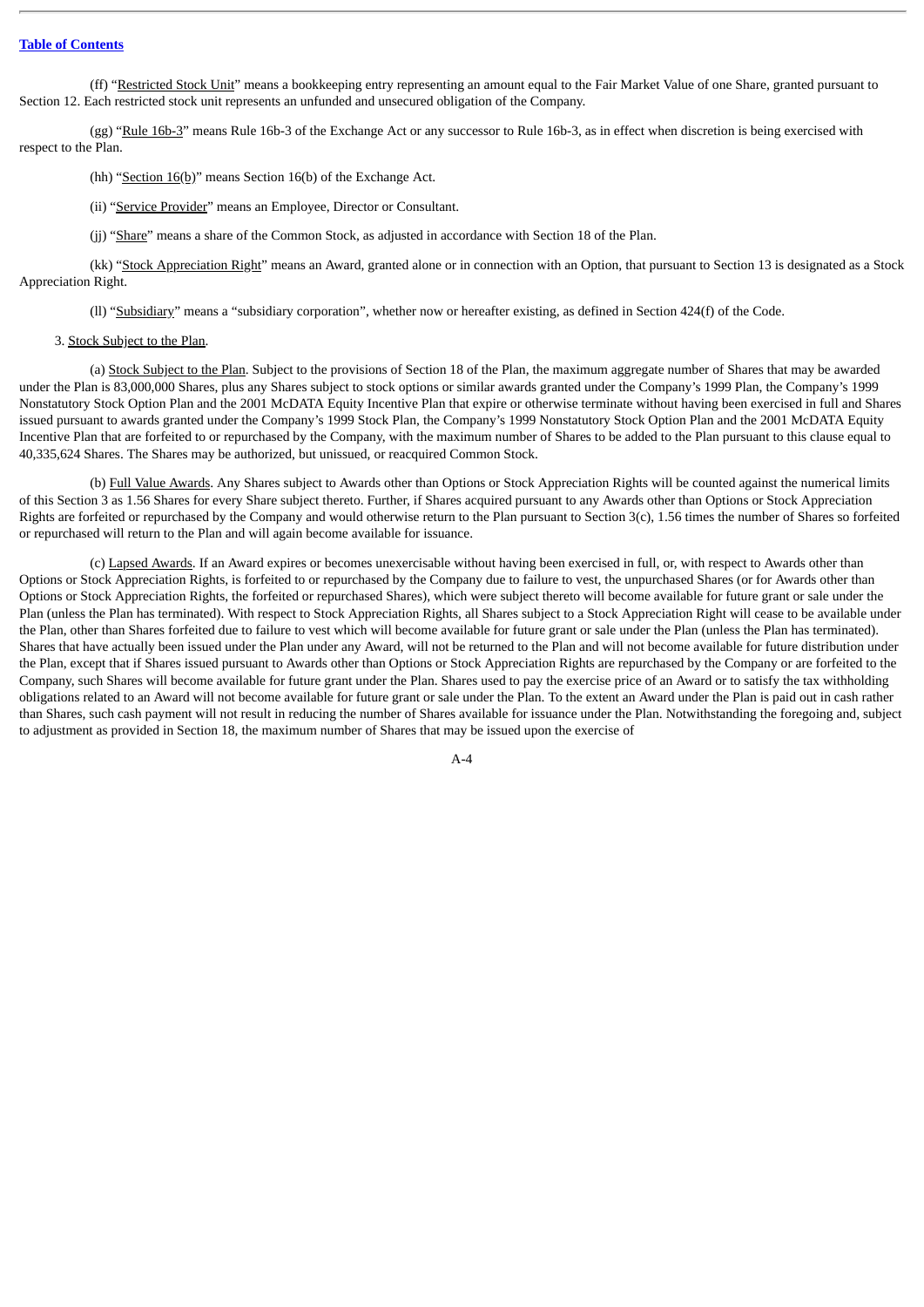Incentive Stock Options will equal the aggregate Share number stated in Section 3(a), plus, to the extent allowable under Section 422 of the Code and the Treasury Regulations promulgated thereunder, any Shares that become available for issuance under the Plan pursuant to this Section 3(c).

4. Administration of the Plan.

(a) Procedure.

**Providers** 

(i) Multiple Administrative Bodies. The Plan may be administered by different Committees with respect to different groups of Service

(ii) Section 162(m). To the extent that the Administrator determines it to be desirable to qualify Awards granted hereunder as "performancebased compensation" within the meaning of Section 162(m) of the Code, the Plan will be administered by a Committee of two or more "outside directors" within the meaning of Section 162(m) of the Code.

(iii) Rule 16b-3. To the extent desirable to qualify transactions hereunder as exempt under Rule 16b-3, the transactions contemplated hereunder will be structured to satisfy the requirements for exemption under Rule 16b-3.

(iv) Other Administration. Other than as provided above, the Plan will be administered by (A) the Board or (B) a Committee, which committee will be constituted to satisfy Applicable Laws.

(b) Powers of the Administrator. Subject to the provisions of the Plan, and in the case of a Committee, subject to the specific duties delegated by the Board to such Committee, the Administrator will have the authority, in its discretion:

(i) to determine the Fair Market Value;

(ii) to select the Service Providers to whom Awards may be granted hereunder;

(iii) to determine the number of shares of Common Stock to be covered by each Award granted hereunder;

(iv) to approve forms of Award Agreements for use under the Plan;

(v) to determine the terms and conditions, not inconsistent with the terms of the Plan, of any Award granted hereunder. Such terms and conditions include, but are not limited to, the exercise price, the time or times when Awards may be exercised (which may be based on performance criteria), any vesting acceleration or waiver of forfeiture restrictions, and any restriction or limitation regarding any Award or the shares of Common Stock relating thereto, based in each case on such factors as the Administrator, in its sole discretion, will determine;

(vi) to construe and interpret the terms of the Plan and Awards granted pursuant to the Plan;

(vii) to prescribe, amend and rescind rules and regulations relating to the Plan, including rules and regulations relating to sub-plans established for the purpose of satisfying applicable foreign laws;

(viii) to modify or amend each Award (subject to Section 22(c) of the Plan), including the discretionary authority to extend the posttermination exercisability period of Awards and to extend the maximum term of an Option (subject to Section 8 regarding Incentive Stock Options);

(ix) to allow Participants to satisfy withholding tax obligations in such manner as prescribed in Section 19;

(x) to authorize any person to execute on behalf of the Company any instrument required to effect the grant of an Award previously granted by the Administrator;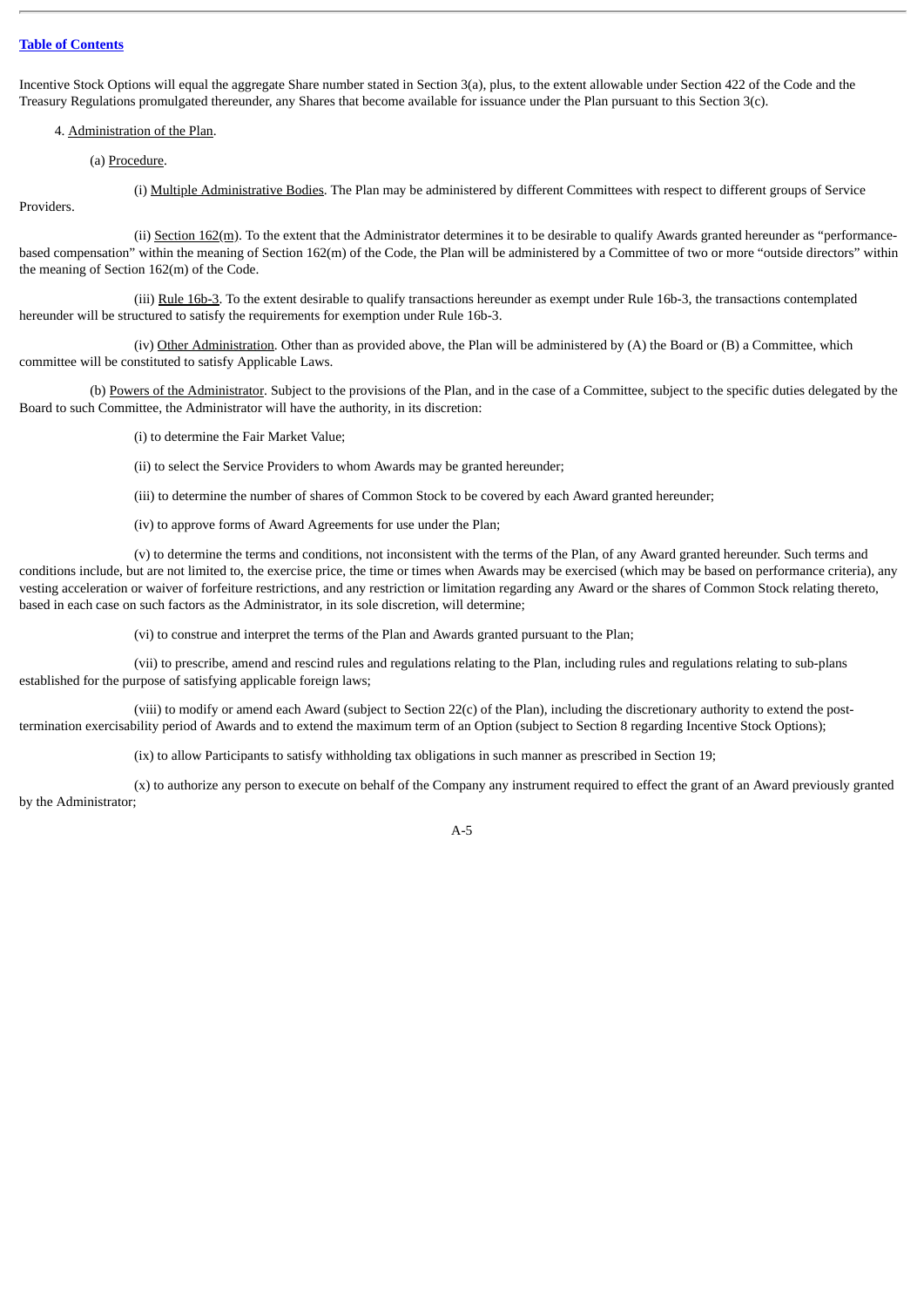(xi) to allow a Participant to defer the receipt of the payment of cash or the delivery of Shares that would otherwise be due to such Participant under an Award pursuant to such procedures as the Administrator may determine; and

(xii) to make all other determinations deemed necessary or advisable for administering the Plan.

(c) Prohibition Against Repricing. Subject to adjustments made pursuant to Section 18 and notwithstanding anything to the contrary in the Plan, in no event shall the Administrator have the right to amend the terms of any Award to reduce the exercise price of such outstanding Award or cancel an outstanding Award in exchange for cash or other Awards with an exercise price that is less than the exercise price of the original Award without stockholder approval.

(d) Effect of Administrator's Decision. The Administrator's decisions, determinations and interpretations will be final and binding on all Participants.

5. Eligibility. Nonstatutory Stock Options, Restricted Stock, Restricted Stock Units, Stock Appreciation Rights, Performance Units and Performance Shares, and such other cash or stock awards as the Administrator determines may be granted to Service Providers. Incentive Stock Options may be granted only to Employees.

# 6. Limitations.

(a) Each Option will be designated in the Award Agreement as either an Incentive Stock Option or a Nonstatutory Stock Option. Notwithstanding such designation, to the extent that the aggregate Fair Market Value of the Shares with respect to which Incentive Stock Options are exercisable (under all plans of the Company and any Parent or Subsidiary) for the first time by the Participant during any calendar year exceeds \$100,000, such Options will be treated as Nonstatutory Stock Options. For purposes of this Section 6(a), Incentive Stock Options will be taken into account in the order in which they were granted. The Fair Market Value of the Shares will be determined as of the time the Option with respect to such Shares is granted.

(b) Neither the Plan nor any Award will confer upon a Participant any right to continuing the Participant's relationship as a Service Provider with the Company, nor will the Plan or any Award interfere in any way with the Participant's right or the Company's right to terminate such relationship at any time, with or without cause.

(c) The following limitations will apply to grants of Options:

(i) No Service Provider will be granted, in any Fiscal Year, Options to purchase more than 3 million Shares, subject to Section 6(c)

(iii) below.

(ii) In connection with his or her initial service, a Service Provider may be granted Options to purchase up to an additional 3 million Shares which will not count against the limit set forth in subsection (i) above.

(iii) The foregoing limitations will be adjusted proportionately in connection with any change in the Company's capitalization as described in Section 18.

(iv) If an Option is cancelled in the same Fiscal Year in which it was granted (other than in connection with a transaction described in Section 18), the cancelled Option will be counted against the limits set forth in subsections (i) and (ii) above. For this purpose, if the exercise price of an Option is reduced, the transaction will be treated as a cancellation of the Option and the grant of a new Option.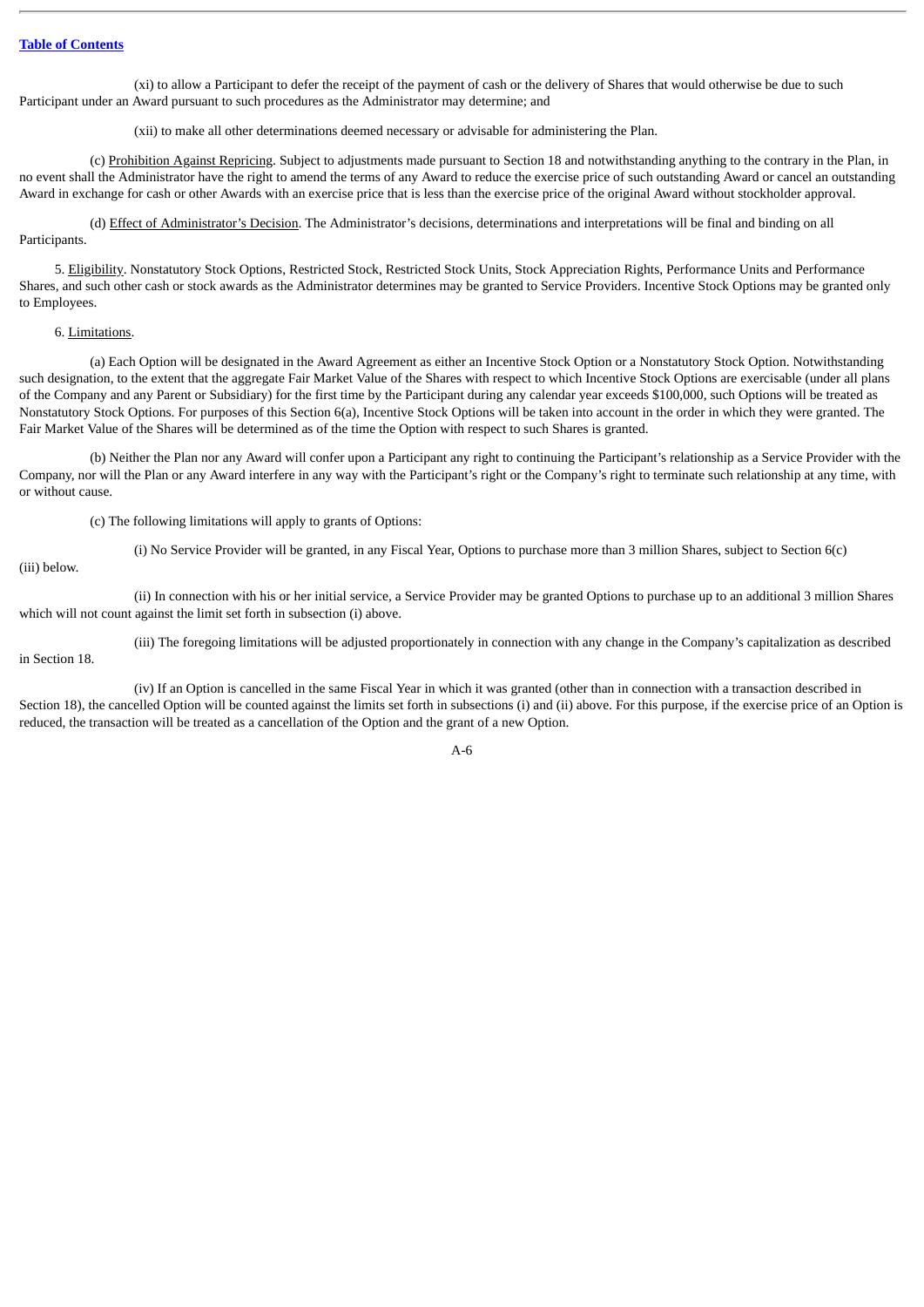7. Term of Plan. Subject to Section 26 of the Plan, the Plan will become effective upon its adoption by the Board. It will continue in effect for a term of 10 years unless terminated earlier under Section 22 of the Plan.

8. Term of Option. The term of each Option will be 7 years from the date of grant or such shorter term as may be provided in the Award Agreement. Moreover, in the case of an Incentive Stock Option granted to a Participant who, at the time the Incentive Stock Option is granted, owns stock representing more than 10% of the total combined voting power of all classes of stock of the Company or any Parent or Subsidiary, the term of the Incentive Stock Option will be 5 years from the date of grant or such shorter term as may be provided in the Award Agreement.

#### 9. Option Exercise Price and Consideration.

(a) Exercise Price. The per share exercise price for the Shares to be issued pursuant to exercise of an Option will be determined by the Administrator, subject to the following:

(i) In the case of an Incentive Stock Option

(A) granted to an Employee who, at the time the Incentive Stock Option is granted, owns stock representing more than 10% of the voting power of all classes of stock of the Company or any Parent or Subsidiary, the per Share exercise price will be no less than 110% of the Fair Market Value per Share on the date of grant.

(B) granted to any Employee other than an Employee described in paragraph (A) immediately above, the per Share exercise price will be no less than 100% of the Fair Market Value per Share on the date of grant.

(ii) In the case of a Nonstatutory Stock Option, the per Share exercise price will be determined by the Administrator but will be no less than 100% of the Fair Market Value per Share on the date of grant.

(iii) Notwithstanding the foregoing, Options may be granted with a per Share exercise price of less than 100% of the Fair Market Value per Share on the date of grant pursuant to a transaction described in, and in a manner consistent with Section 424(a) of the Code.

(b) Waiting Period and Exercise Dates. At the time an Option is granted, the Administrator will fix the period within which the Option may be exercised and will determine any conditions which must be satisfied before the Option may be exercised.

(c) Form of Consideration. The Administrator will determine the acceptable form of consideration for exercising an Option, including the method of payment. In the case of an Incentive Stock Option, the Administrator will determine the acceptable form of consideration at the time of grant. Such consideration may consist entirely of:

# (i) cash;

### (ii) check;

(iii) other Shares which have a Fair Market Value on the date of surrender equal to the aggregate exercise price of the Shares as to which said Option will be exercised and provided that accepting such Shares, in the sole discretion of the Administrator, will not result in any adverse accounting consequences to the Company;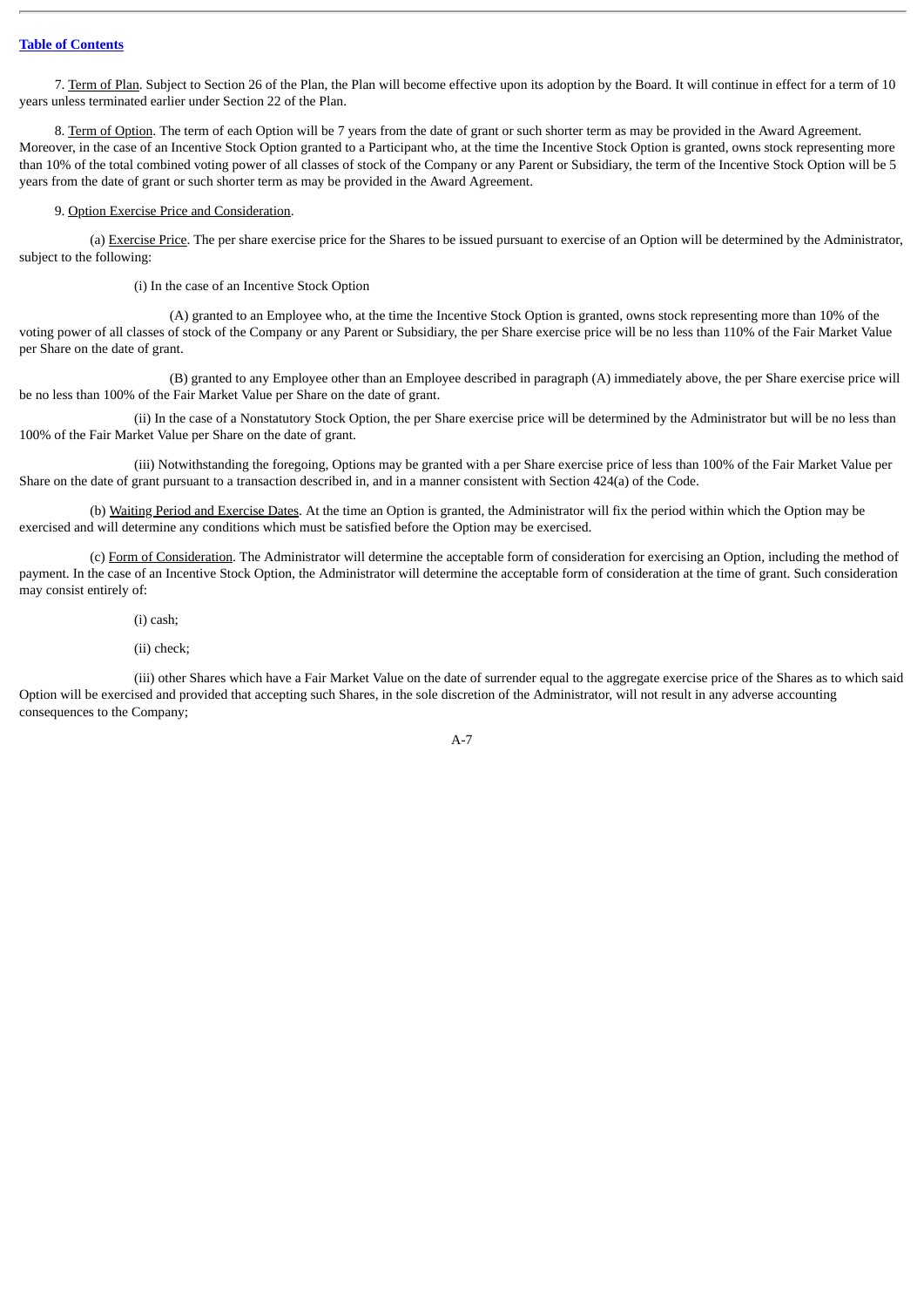(iv) net issue exercise, whereby Participant surrenders an Option at the principal office of the Company (or such other office or agency as the Company may designate) together with a properly completed and executed exercise notice reflecting such election, in which event the Company will issue to the Participant that number of Shares computed using the following formula:

$$
X = \frac{Y(A - B)}{A}
$$

Where:

- $X =$  The number of Shares to be issued to Participant;
- Y = The number of Shares subject to the Option or, if only a portion of the Option is being exercised, the portion of the Option being cancelled (at the date of such calculation);
- $A =$  The Fair Market Value of one Share (at the date of such calculation);
- B = The exercise price per Share of the Option (as adjusted to the date of the calculation);

(v) consideration received by the Company under a cashless exercise program implemented by the Company in connection with the Plan;

(vi) a reduction in the amount of any Company liability to the Participant, including any liability attributable to the Participant's participation in any Company-sponsored deferred compensation program or arrangement;

(vii) any combination of the foregoing methods of payment; or

(viii) such other consideration and method of payment for the issuance of Shares to the extent permitted by Applicable Laws.

#### 10. Exercise of Option.

(a) Procedure for Exercise; Rights as a Stockholder. Any Option granted hereunder will be exercisable according to the terms of the Plan and at such times and under such conditions as determined by the Administrator and set forth in the Award Agreement. An Option may not be exercised for a fraction of a Share.

An Option will be deemed exercised when the Company receives: (i) written or electronic notice of exercise (in accordance with the Award Agreement) from the person entitled to exercise the Option, and (ii) full payment for the Shares with respect to which the Option is exercised (together with any applicable tax withholdings). Full payment may consist of any consideration and method of payment authorized by the Administrator and permitted by the Award Agreement and the Plan. Shares issued upon exercise of an Option will be issued in the name of the Participant or, if requested by the Participant, in the name of the Participant and his or her spouse. Until the Shares are issued (as evidenced by the appropriate entry on the books of the Company or of a duly authorized transfer agent of the Company), no right to vote or receive dividends or any other rights as a stockholder will exist with respect to the Shares subject to any Option, notwithstanding the exercise of the Option. The Company will issue (or cause to be issued) such Shares promptly after the Option is exercised. No adjustment will be made for a dividend or other right for which the record date is prior to the date the Shares are issued, except as provided in Section 18 of the Plan.

Exercising an Option in any manner will decrease the number of Shares thereafter available, both for purposes of the Plan and for sale under the Option, by the number of Shares as to which the Option is exercised.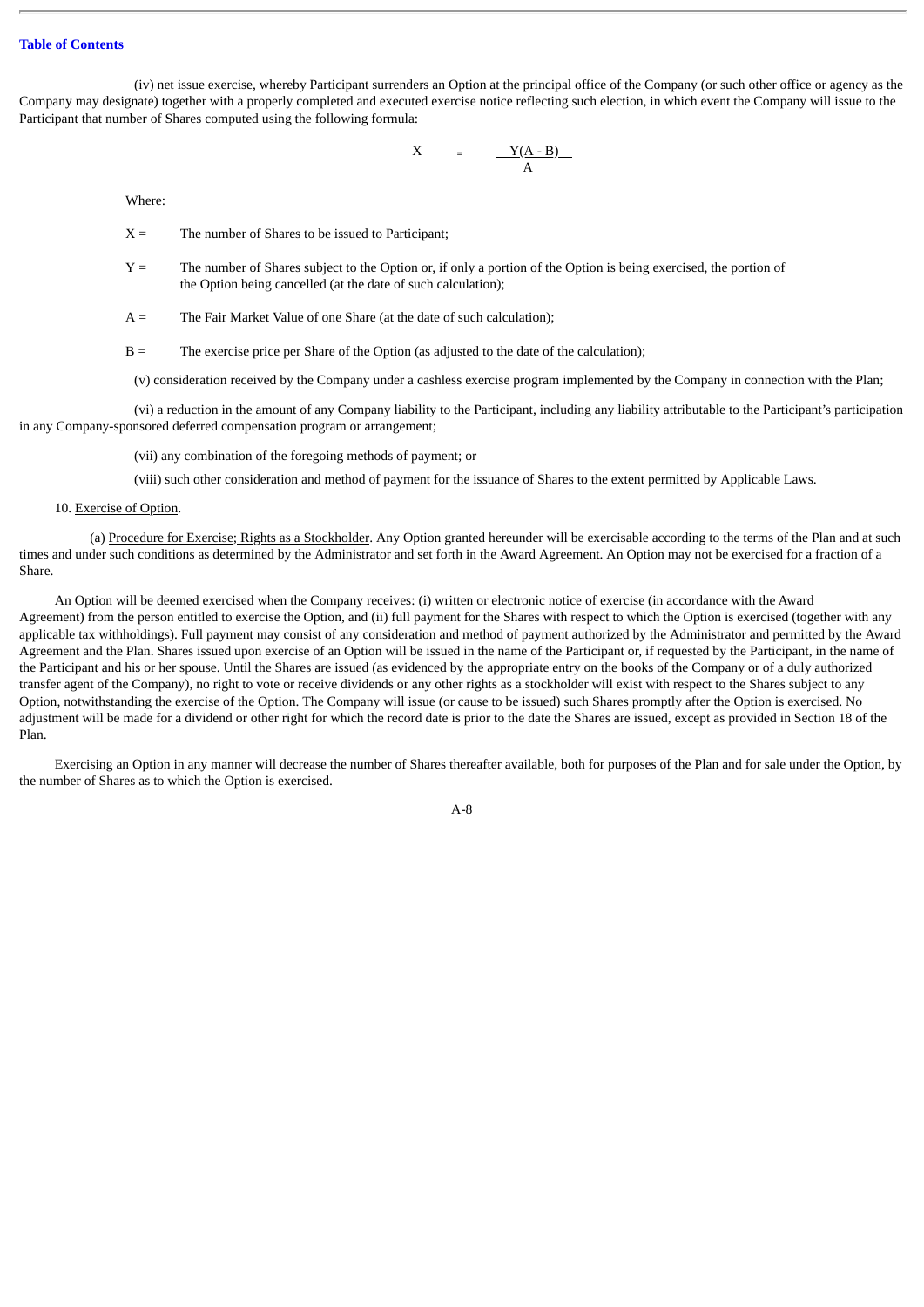(b) Termination of Relationship as a Service Provider. If a Participant ceases to be a Service Provider, other than upon the Participant's death or Disability, the Participant may exercise his or her Option within such period of time as is specified in the Award Agreement to the extent that the Option is vested on the date of termination (but in no event later than the expiration of the term of such Option as set forth in the Award Agreement). In the absence of a specified time in the Award Agreement, the Option will remain exercisable for 3 months following the Participant's termination. Unless otherwise provided by the Administrator, if on the date of termination, the Participant is not vested as to his or her entire Option, the Shares covered by the unvested portion of the Option will revert to the Plan. If, after termination, the Participant does not exercise his or her Option within the time specified by the Administrator, the Option will terminate, and the Shares covered by such Option will revert to the Plan.

(c) Disability of Participant. If a Participant ceases to be a Service Provider as a result of the Participant's Disability, the Participant may exercise his or her Option within such period of time as is specified in the Award Agreement to the extent the Option is vested on the date of termination (but in no event later than the expiration of the term of such Option as set forth in the Award Agreement). In the absence of a specified time in the Award Agreement, the Option will remain exercisable for 12 months following the Participant's termination. Unless otherwise provided by the Administrator, if on the date of termination, the Participant is not vested as to his or her entire Option, the Shares covered by the unvested portion of the Option will revert to the Plan. If, after termination, the Participant does not exercise his or her Option within the time specified herein, the Option will terminate, and the Shares covered by such Option will revert to the Plan.

(d) Death of Participant. If a Participant dies while a Service Provider, the Option may be exercised within such period of time as is specified in the Award Agreement (but in no event later than the expiration of the term of such Option as set forth in the Notice of Grant), by the Participant's estate or by a person who acquires the right to exercise the Option by bequest or inheritance, but only to the extent that the Option is vested on the date of death. In the absence of a specified time in the Award Agreement, the Option will remain exercisable for 12 months following the Participant's termination. Unless otherwise provided by the Administrator, if at the time of death, the Participant is not vested as to his or her entire Option, the Shares covered by the unvested portion of the Option will immediately revert to the Plan. The Option may be exercised by the executor or administrator of the Participant's estate or, if none, by the person(s) entitled to exercise the Option under the Participant's will or the laws of descent or distribution. If the Option is not so exercised within the time specified herein, the Option will terminate, and the Shares covered by such Option will revert to the Plan.

(e) Buyout Provisions. Subject to Section 4(c), the Administrator may at any time offer to buy out for a payment in cash or Shares an Option previously granted based on such terms and conditions as the Administrator will establish and communicate to the Participant at the time that such offer is made.

### 11. Restricted Stock.

(a) Grant of Restricted Stock. Subject to the terms and provisions of the Plan, the Administrator, at any time and from time to time, may grant Restricted Stock to Service Providers in such amounts as the Administrator, in its sole discretion, will determine. Notwithstanding the foregoing sentence, during any Fiscal Year no Service Provider will receive more than an aggregate of 3 million shares of Restricted Stock. Notwithstanding the foregoing limitation, in connection with his or her initial service, a Service Provider may be granted an aggregate of up to an additional 3 million shares of Restricted Stock.

(b) Restricted Stock Agreement. Each Award of Restricted Stock will be evidenced by an Award Agreement that will specify the Period of Restriction, the number of Shares granted, and such other terms and conditions as the Administrator, in its sole discretion, will determine. Unless the Administrator determines otherwise, the Company as escrow agent will hold shares of Restricted Stock until the restrictions on such Restricted Stock has lapsed.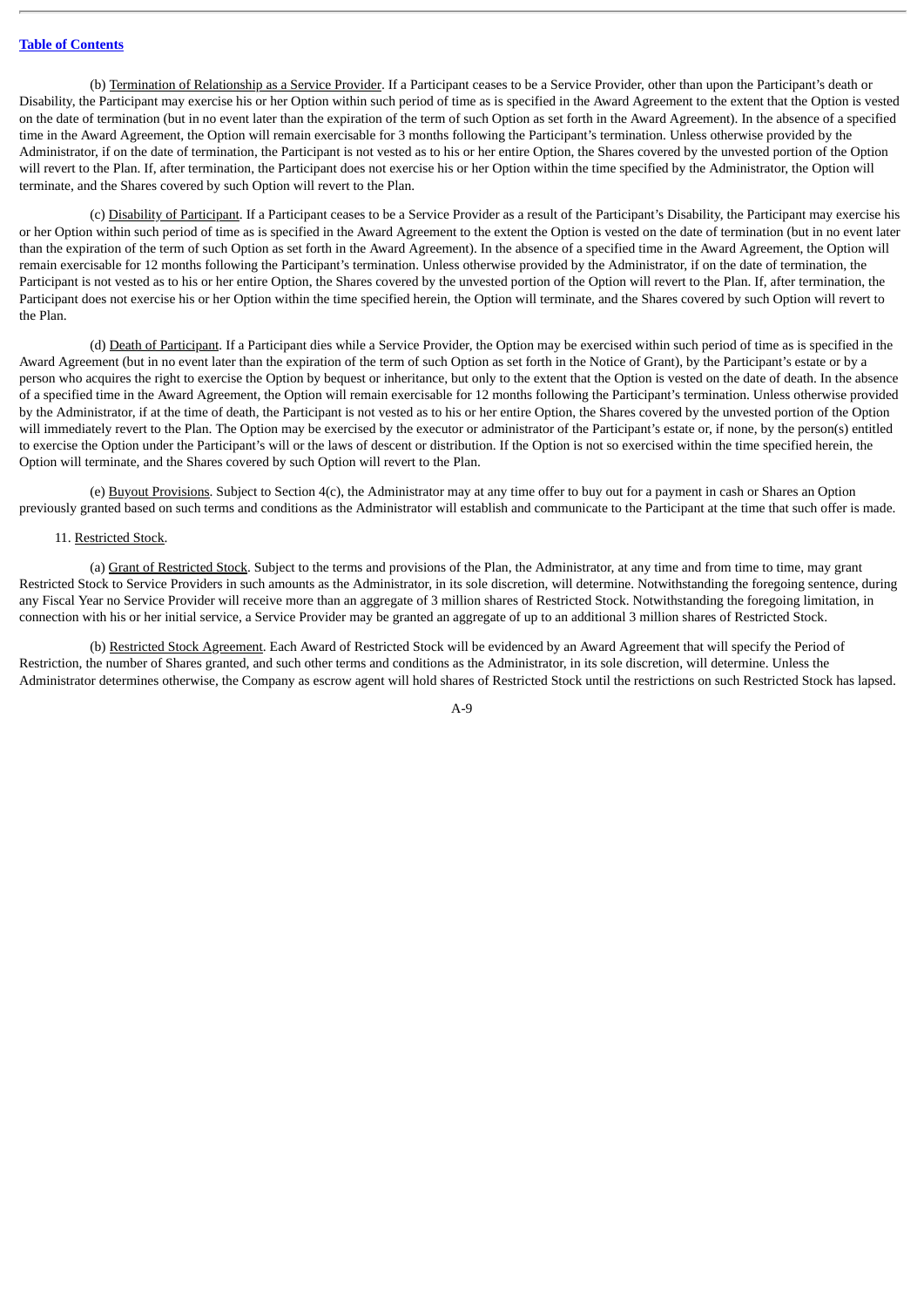(c) Transferability. Except as provided in this Section 11, Restricted Stock may not be sold, transferred, pledged, assigned, or otherwise alienated or hypothecated until the end of the applicable Period of Restriction.

(d) Other Restrictions. The Administrator, in its sole discretion, may impose such other restrictions on Restricted Stock as it may deem advisable or appropriate.

(e) Removal of Restrictions. Except as otherwise provided in this Section 11, Restricted Stock covered by each Restricted Stock grant made under the Plan will be released from escrow as soon as practicable after the last day of the Period of Restriction or at such other time as the Administrator may determine. The Administrator, in its discretion, may accelerate the time at which any restrictions will lapse or be removed.

(f) Voting Rights. During the Period of Restriction, Participants holding Restricted Stock granted hereunder may exercise full voting rights with respect to those Shares, unless the Administrator determines otherwise.

(g) Dividends and Other Distributions. During the Period of Restriction, Service Providers holding Restricted Stock will be entitled to receive all dividends and other distributions paid with respect to such Shares unless otherwise provided in the Award Agreement. If any such dividends or distributions are paid in Shares, the Shares will be subject to the same restrictions on transferability and forfeitability as Restricted Stock with respect to which they were paid.

(h) Return of Restricted Stock to Company. On the date set forth in the Award Agreement, the Restricted Stock for which restrictions have not lapsed will revert to the Company and again will become available for grant under the Plan.

(i) Section 162(m) Performance Restrictions. For purposes of qualifying grants of Restricted Stock as "performance-based compensation" under Section 162(m) of the Code, the Administrator, in its discretion, may set restrictions based upon the achievement of Performance Goals. The Performance Goals will be set by the Administrator on or before the Determination Date. In granting Restricted Stock which is intended to qualify under Section 162(m) of the Code, the Administrator will follow any procedures determined by it from time to time to be necessary or appropriate to ensure qualification of the Award under Section 162(m) of the Code (e.g., in determining the Performance Goals).

# 12. Restricted Stock Units.

(a) Grant. Restricted Stock Units may be granted at any time as determined by the Administrator. Notwithstanding the foregoing sentence, during any Fiscal Year, no Service Provider will receive more than an aggregate of 3 million Restricted Stock Units. Notwithstanding the limitation in the previous sentence, in connection with his or her initial service, a Service Provider may be granted an aggregate of up to an additional 3 million Restricted Stock Units. Each Restricted Stock Unit grant will be evidenced by an Award Agreement that will specify such other terms and conditions as the Administrator, in its sole discretion, will determine, including all terms, conditions, and restrictions related to the grant, the number of Restricted Stock Units and the form of payout, which, subject to Section 12(d), may be left to the discretion of the Administrator.

(b) Vesting Criteria and Other Terms. The Administrator will set vesting criteria (which may include performance objectives based upon the achievement of Company-wide, departmental or individual goals, Company performance relative to selected other companies, or any other basis determined by the Administrator) in its discretion, which, depending on the extent to which the criteria are met, will determine the number of Restricted Stock Units that will be paid out to the Participant. After the grant of Restricted Stock Units, the Administrator, in its sole discretion, may reduce or waive any restrictions for such Restricted Stock Units. Each Award of Restricted Stock Units will be evidenced by an Award Agreement that will specify the vesting criteria, and such other terms and conditions as the Administrator, in its sole discretion, will determine.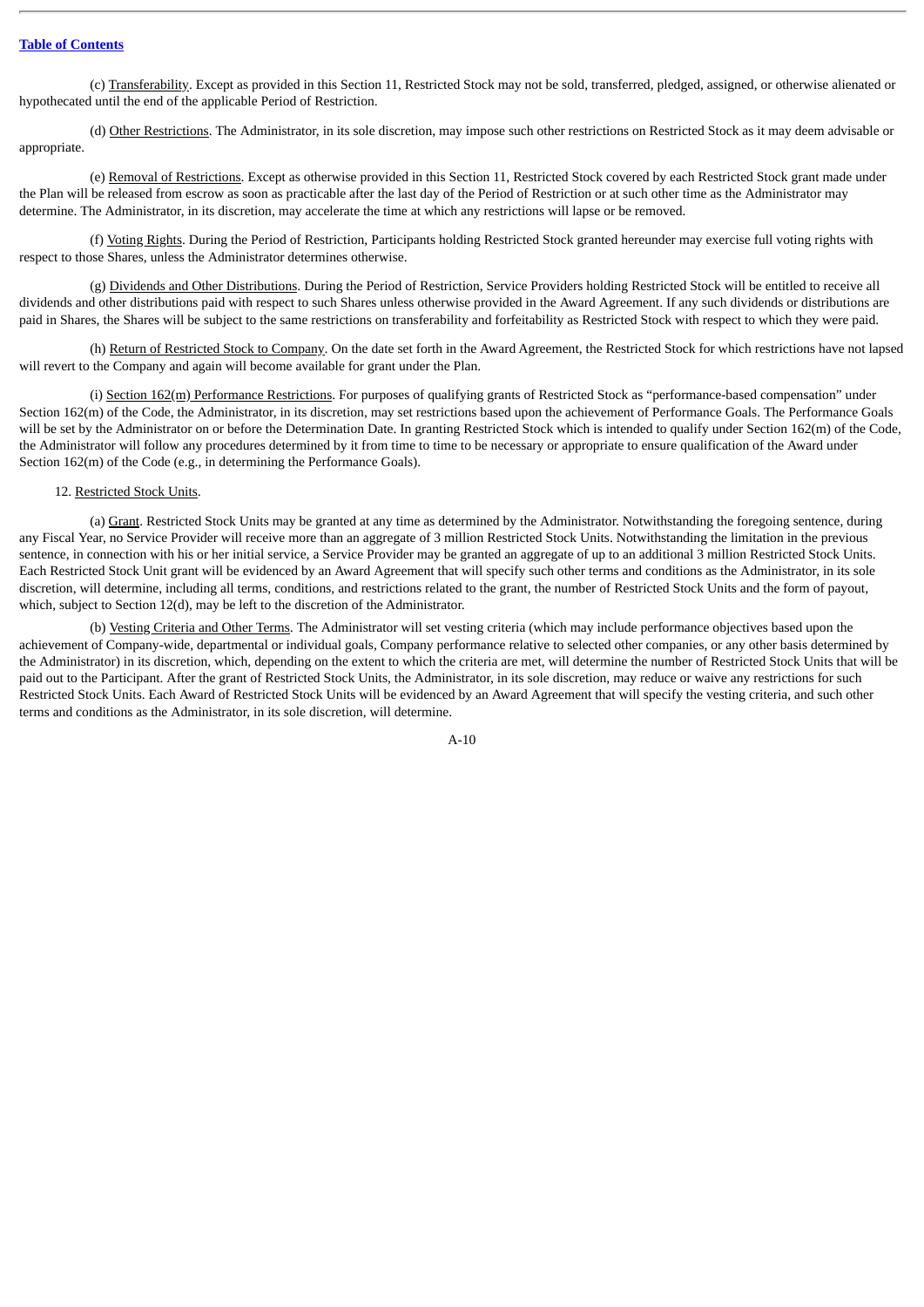(c) Earning Restricted Stock Units. Upon meeting the applicable vesting criteria (including without limitation, achievement of any applicable performance objectives), the Participant will be entitled to receive a payout as specified in the Award Agreement. Notwithstanding the foregoing, at any time after the grant of Restricted Stock Units, the Administrator, in its sole discretion, may reduce or waive any vesting criteria that must be met to receive a payout.

(d) Form and Timing of Payment. Payment of earned Restricted Stock Units will be made as soon as practicable after the date(s) set forth in the Award Agreement. The Administrator, in its sole discretion, may pay earned Restricted Stock Units in cash, Shares or a combination thereof.

(e) Cancellation. On the date set forth in the Award Agreement, all unearned Restricted Stock Units will be forfeited to the Company.

(f) Section 162(m) Performance Restrictions. For purposes of qualifying grants of Restricted Stock Units as "performance-based compensation" under Section 162(m) of the Code, the Administrator, in its discretion, may set restrictions based upon the achievement of Performance Goals. In granting Restricted Stock Units which are intended to qualify under Section 162(m) of the Code, the Administrator will follow any procedures determined by it from time to time to be necessary or appropriate to ensure qualification of the Award under Section 162(m) of the Code (e.g., in determining the Performance Goals). The Performance Goals will be set by the Administrator on or before the Determination Date.

### 13. Stock Appreciation Rights.

(a) Grant of Stock Appreciation Rights. Subject to the terms and conditions of the Plan, a Stock Appreciation Right may be granted to Service Providers at any time as will be determined by the Administrator, in its sole discretion.

(b) Number of Shares. The Administrator will have complete discretion to determine the number of Stock Appreciation Rights granted to any Participant, provided that during any Fiscal Year, no Service Provider will be granted Stock Appreciation Rights covering more than 3 million Shares. Notwithstanding the limitation in the previous sentence, in connection with his or her initial service, a Service Provider may be granted Stock Appreciation Rights covering up to an additional 3 million Shares.

(c) Exercise Price and Other Terms. The Administrator, subject to the provisions of the Plan, will have complete discretion to determine the terms and conditions of Stock Appreciation Rights granted under the Plan; provided, however, that the exercise price will be not less than 100% of the Fair Market Value of a Share on the date of grant.

(d) Stock Appreciation Right Agreement. Each Stock Appreciation Right grant will be evidenced by an Award Agreement that will specify the exercise price, the term of the Stock Appreciation Right, the conditions of exercise, and such other terms and conditions as the Administrator, in its sole discretion, will determine.

(e) Expiration of Stock Appreciation Rights. A Stock Appreciation Right granted under the Plan will expire upon the date determined by the Administrator, in its sole discretion, and set forth in the Award Agreement; provided, however, that the term will be no more than 7 years from the date of grant thereof. Notwithstanding the foregoing, the rules of Section 10 will also apply to Stock Appreciation Rights.

(f) Payment of Stock Appreciation Right Amount. Upon exercise of a Stock Appreciation Right, a Participant will be entitled to receive payment from the Company in an amount determined by multiplying:

(i) The difference between the Fair Market Value of a Share on the date of exercise over the exercise price of that Stock Appreciation Right;

times

(ii) The number of Shares with respect to which the Stock Appreciation Right is exercised.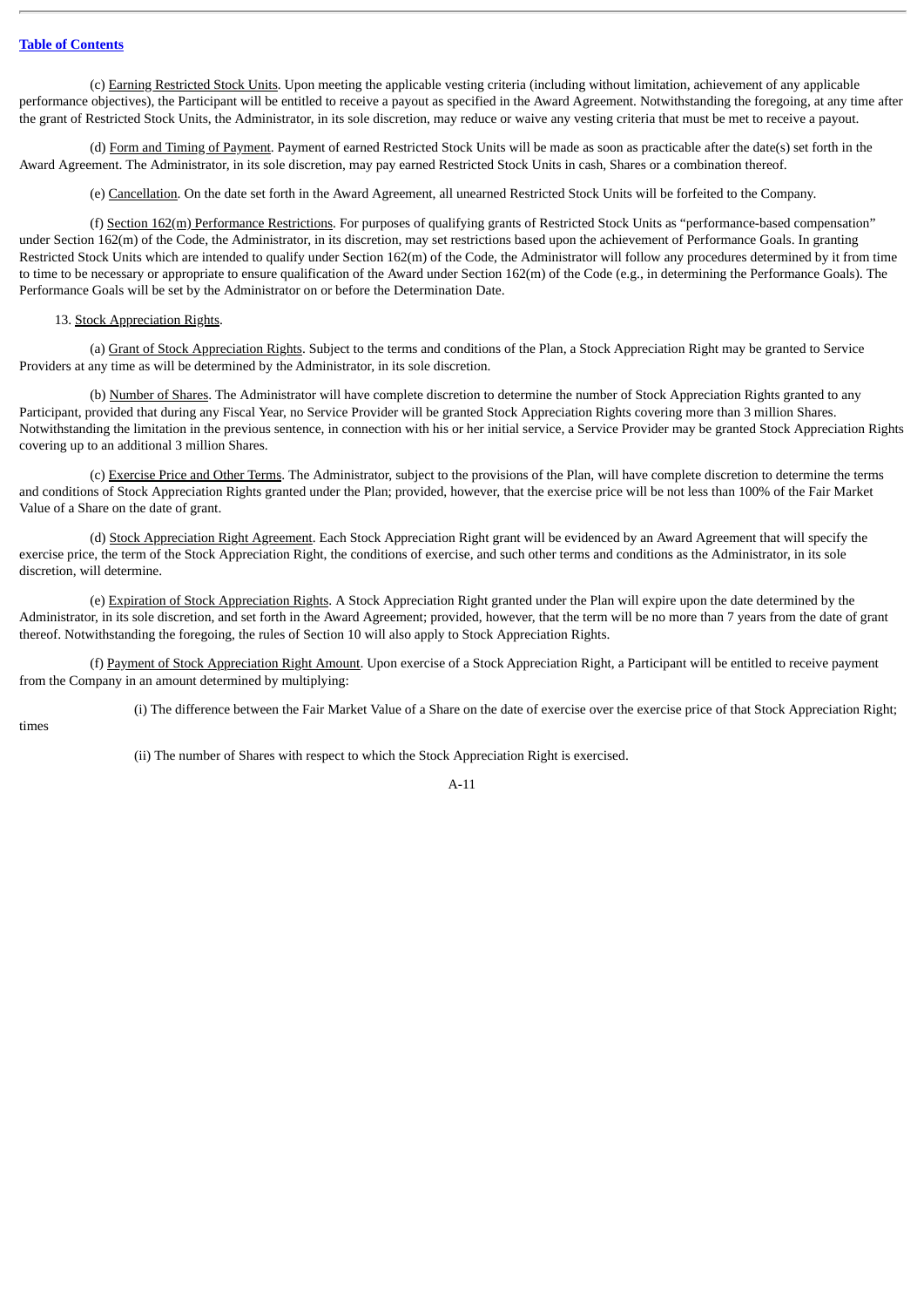At the discretion of the Administrator, the payment upon Stock Appreciation Right exercise may be in cash, in Shares of equivalent value, or in some combination thereof.

# 14. Performance Units and Performance Shares.

(a) Grant of Performance Units/Shares. Performance Units and Performance Shares may be granted to Service Providers at any time and from time to time, as will be determined by the Administrator, in its sole discretion. The Administrator will have complete discretion in determining the number of Performance Units and Performance Shares granted to each Participant, provided that during any Fiscal Year, (i) no Service Provider will receive Performance Units having an initial value greater than \$15,000,000 and (ii) no Service Provider will receive more than 3 million Performance Shares. Notwithstanding the foregoing limitation, in connection with his or her initial service, a Service Provider may be granted up to an additional 3 million Performance Shares.

(b) Value of Performance Units/Shares. Each Performance Unit will have an initial value that is established by the Administrator on or before the date of grant. Each Performance Share will have an initial value equal to the Fair Market Value of a Share on the date of grant.

(c) Performance Objectives and Other Terms. The Administrator will set performance objectives or other vesting provisions (including, without limitation, continued status as a Service Provider) in its discretion that, depending on the extent to which they are met, will determine the number or value of Performance Units/Shares that will be paid out to the Service Providers. Each Award of Performance Units/Shares will be evidenced by an Award Agreement that will specify the Performance Period, and such other terms and conditions as the Administrator, in its sole discretion, will determine. The Administrator may set performance objectives based upon the achievement of Company-wide, divisional, or individual goals, applicable federal or state securities laws, or any other basis determined by the Administrator in its discretion.

(d) Earning of Performance Units/Shares. After the applicable Performance Period has ended, the holder of Performance Units/Shares will be entitled to receive a payout of the number of Performance Units/Shares earned by the Participant over the Performance Period, to be determined as a function of the extent to which the corresponding performance objectives or other vesting provisions have been achieved. After the grant of a Performance Unit/Share, the Administrator, in its sole discretion, may reduce or waive any performance objectives or other vesting provisions for such Performance Unit/Share.

(e) Form and Timing of Payment of Performance Units/Shares. Payment of earned Performance Units/Shares will be made as soon as practicable after the expiration of the applicable Performance Period. The Administrator, in its sole discretion, may pay earned Performance Units/Shares in the form of cash, in Shares (which have an aggregate Fair Market Value equal to the value of the earned Performance Units/Shares at the close of the applicable Performance Period) or in a combination thereof.

(f) Cancellation of Performance Units/Shares. On the date set forth in the Award Agreement, all unearned or unvested Performance Units/Shares will be forfeited to the Company, and again will be available for grant under the Plan.

(g) Section 162(m) Performance Restrictions. For purposes of qualifying grants of Performance Units/Shares as "performance-based compensation" under Section 162(m) of the Code, the Administrator, in its discretion, may set restrictions based upon the achievement of Performance Goals. The Performance Goals will be set by the Administrator on or before the Determination Date. In granting Performance Units/Shares which are intended to qualify under Section 162(m) of the Code, the Administrator will follow any procedures determined by it from time to time to be necessary or appropriate to ensure qualification of the Award under Section 162(m) of the Code (e.g., in determining the Performance Goals).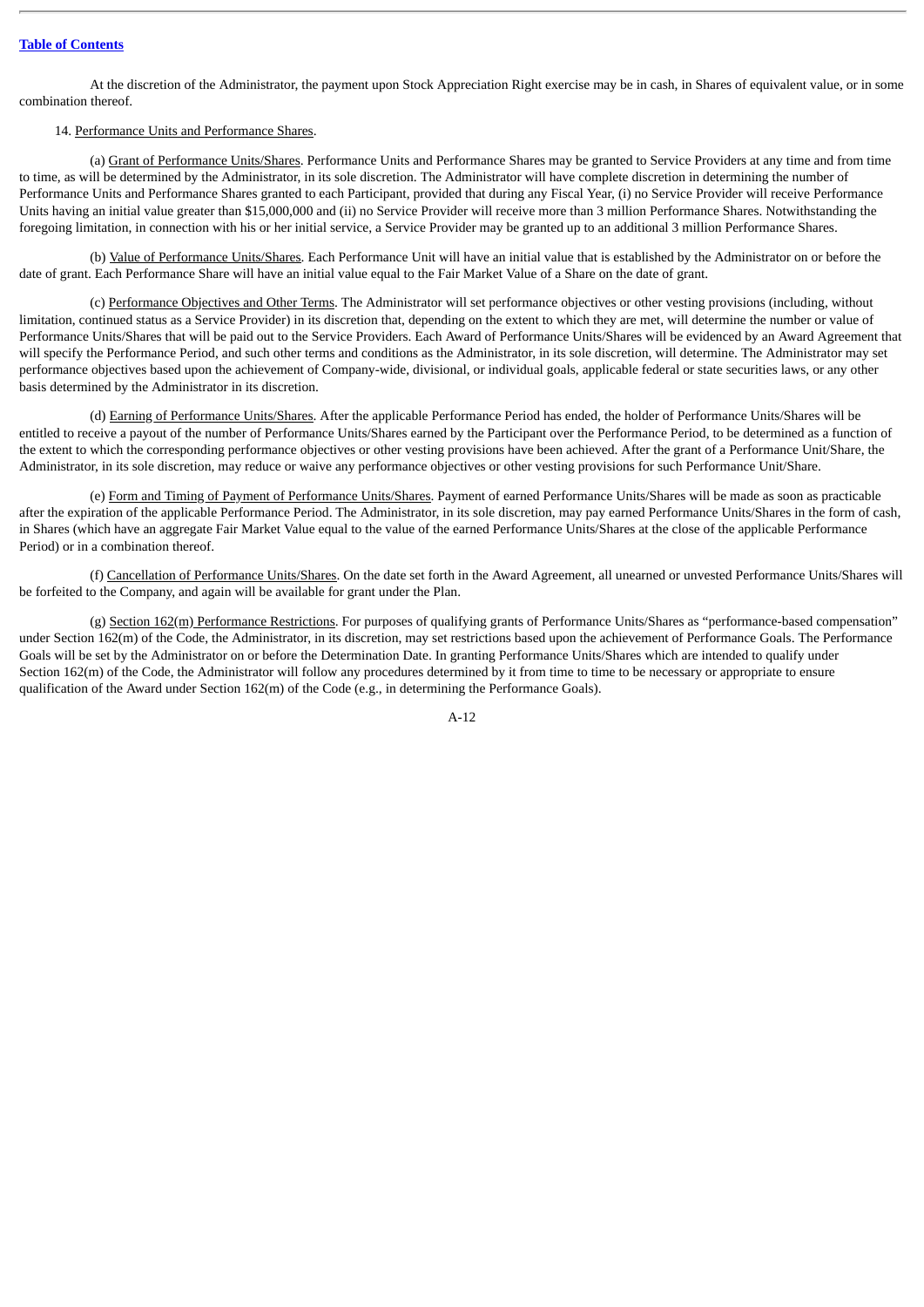### 15. Performance Goals.

(a) Performance Goals. The granting and/or vesting of Awards of Restricted Stock, Restricted Stock Units, Performance Shares and Performance Units and other incentives under the Plan may be made subject to the attainment of performance goals relating to one or more business criteria within the meaning of Section 162(m) of the Code and may provide for a targeted level or levels of achievement ("Performance Goals") including: (i) Cash Position, (ii) Company Free Cash Flow, (iii) Earnings Per Share, (iv) EBITDA, (v) Gross Margin, (vi) Internal Rate of Return, (vii) Net Cash Provided by Operations, (viii) Net Income, (ix) Operating Cash Flow, (x) Operating Expenses, (xi) Operating Income, (xii) Profit Before Tax, (xiii) Return on Assets, (xiv) Return on Equity, (xv) Return on Gross Fixed Assets, (xvi) Return on Investment, (xvii) Return on Sales, (xviii) Revenue, (xix) Revenue Growth, and (xx) Total Stockholder Return. The Performance Goals may differ from Participant to Participant and from Award to Award. Any criteria used may be (i) measured in absolute terms, (ii) measured in terms of growth, (iii) compared to another company or companies, (iv) measured against the market as a whole and/or according to applicable market indices, (v) measured against the performance of the Company as a whole or a segment of the Company, (vi) measured on a pre-tax or post-tax basis (if applicable), and/or (vii) measured on the basis of generally accepted accounting principles ("GAAP") or on the basis of non-GAAP metrics consistent with the Company's practices. Prior to the Determination Date, the Administrator will determine whether any significant element(s) will be included in or excluded from the calculation of any Performance Goal with respect to any Participant. Any Performance Goals may be used to measure the performance of the Company as a whole or a business unit of the Company and may be measured relative to a peer group or index. The Performance Goals may differ from Participant to Participant and from Award to Award. Prior to the Determination Date, the Administrator will determine whether any significant element(s) will be included in or excluded from the calculation of any Performance Goal with respect to any Participant. In all other respects, Performance Goals will be calculated in accordance with the Company's financial statements, generally accepted accounting principles, or under a methodology established by the Administrator prior to the issuance of an Award, which is consistently applied.

(b) Definitions. The following definitions will apply to the Performance Goals, as used herein:

(i) "Cash Position" means the Company's or a business unit's level of cash and cash equivalents.

(ii) "Company Free Cash Flow" means as to any Performance Period, the Company's or a business unit's Net Cash Provided by Operations less payments for property, plant, and equipment determined in accordance with generally accepted accounting principles or on a non-GAAP basis consistent with the Company's practices.

(iii) "Determination Date" means the latest possible date that will not jeopardize the qualification of an Award granted under the Plan as "performance-based compensation" under Section 162(m) of the Code.

(iv) "Earnings Per Share" means as to any Performance Period, the Company's or a business unit's Net Income, divided by a weighted average number of common shares outstanding and dilutive common equivalent shares deemed outstanding, determined in accordance with generally accepted accounting principles or on a non-GAAP basis consistent with the Company's practices.

(v) "EBITDA" means as to any Performance Period, the Company's or a business unit's earnings before interest, depreciation and amortization determined in accordance with generally accepted accounting principles or on a non-GAAP basis consistent with the Company's practices.

(vi) "Gross Fixed Assets" means as to any Performance Period, the value of the Company's assets intended for ongoing use in business operations, determined in accordance with generally accepted accounting principles or on a non-GAAP basis consistent with the Company's practices.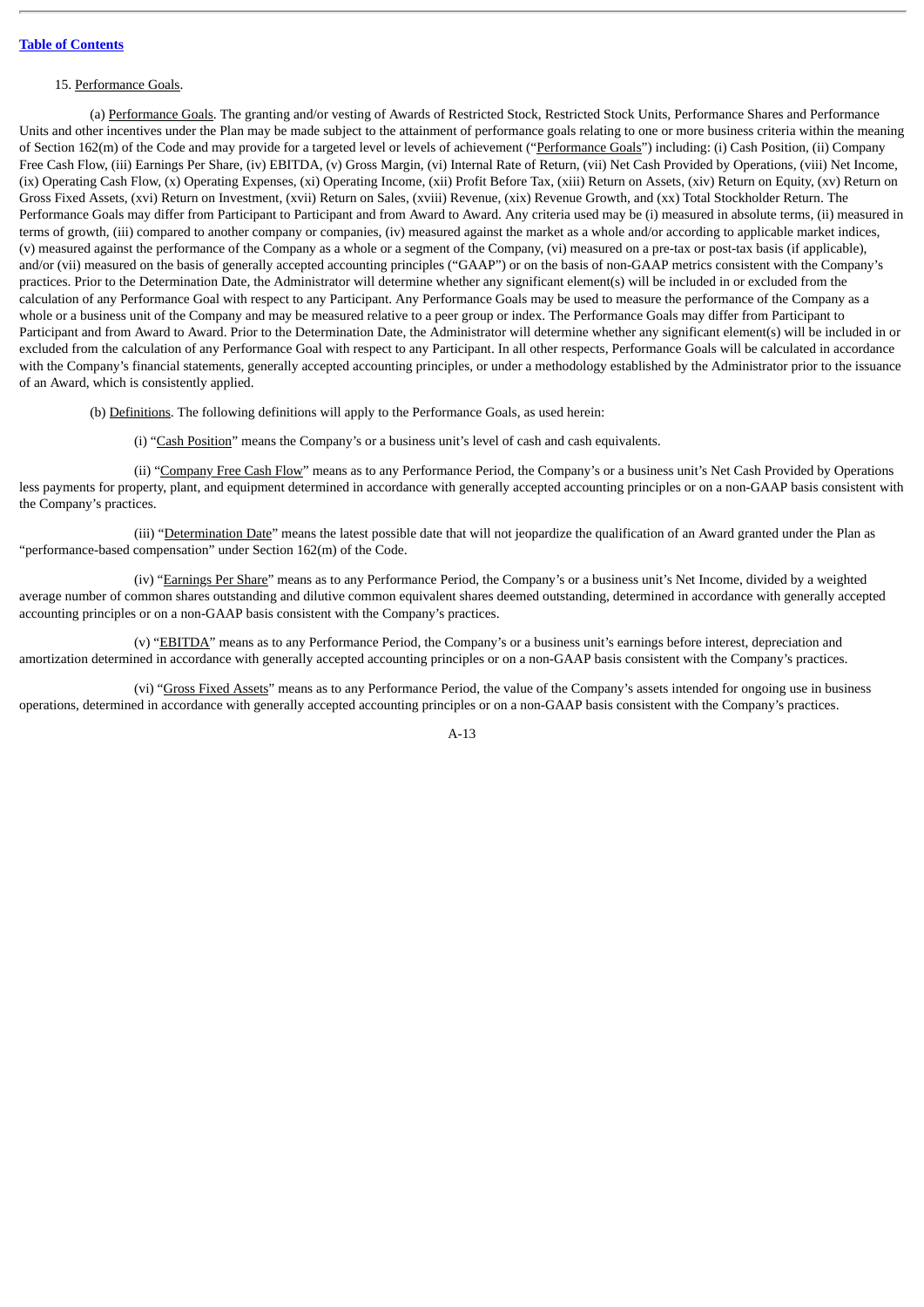(vii) "Gross Margin" means as to any Performance Period, the Company's or a business unit's revenue less the cost of goods sold, determined in accordance with generally accepted accounting principles or on a non-GAAP basis consistent with the Company's practices.

(viii) "Internal Rate of Return" means as to any Performance Period, the annualized effective compounded return rate which can be earned on identified invested capital (i.e., the yield on the investment) with respect to the Company or business unit.

(ix) "Net Cash Provided by Operations" means as to any Performance Period, the Company's or a business unit's Net Income plus adjustments to reconcile Net Income to Net Cash Provided by Operations, determined in accordance with generally accepted accounting principles or on a non-GAAP basis consistent with the Company's practices.

(x) "Net Income" means as to any Performance Period, the income after taxes of the Company or a business unit for the Performance Period determined in accordance with generally accepted accounting principles or on a non-GAAP basis consistent with the Company's practices.

(xi) "Operating Cash Flow" means as to any Performance Period, the Company's or a business unit's sum of Net Income plus depreciation and amortization less capital expenditures plus changes in working capital comprised of accounts receivable, inventories, other current assets, trade accounts payable, accrued expenses, product warranty, advance payments from customers and long-term accrued expenses, determined in accordance with generally acceptable accounting principles or on a non-GAAP basis consistent with the Company's practices.

(xii) "Operating Expenses" means the sum of the Company's or a business unit's research and development expenses and selling and general and administrative expenses during a Performance Period determined in accordance with generally accepted accounting principles or on a non-GAAP basis consistent with the Company's practices.

(xiii) "Operating Income" means as to any Performance Period, the Company's or a business unit's income from operations determined in accordance with generally accepted accounting principles or on a non-GAAP basis consistent with the Company's practices.

(xiv) "Performance Period" means a period of time as the Administrator will determine in its sole discretion.

(xv) "Profit Before Tax" means as to any Performance Period, the Company's or a business unit's net sales less all expenses (except for taxes, equity, and minority interest), determined in accordance with generally accepted accounting principles or on a non-GAAP basis consistent with the Company's practices.

(xvi) "Return on Assets" means as to any Performance Period, the percentage equal to the Company's or a business unit's Operating Income before incentive compensation, divided by average net Company or business unit, as applicable, assets, determined in accordance with generally accepted accounting principles or on a non-GAAP basis consistent with the Company's practices.

(xvii) "Return on Equity" means as to any Performance Period, the percentage equal to the Company's or a business unit's Net Income divided by average stockholder's equity, determined in accordance with generally accepted accounting principles or on a non-GAAP basis consistent with the Company's practices.

(xviii) "Return on Gross Fixed Assets" means as to any Performance Period, the Company's or a business unit's annualized EBITDA divided by the total Gross Fixed Assets determined in accordance with generally accepted accounting principles or on a non-GAAP basis consistent with the Company's practices.

(xix) "Return on Investment" means as to any Performance Period, the benefit (return) of an investment divided by the cost of the

investment.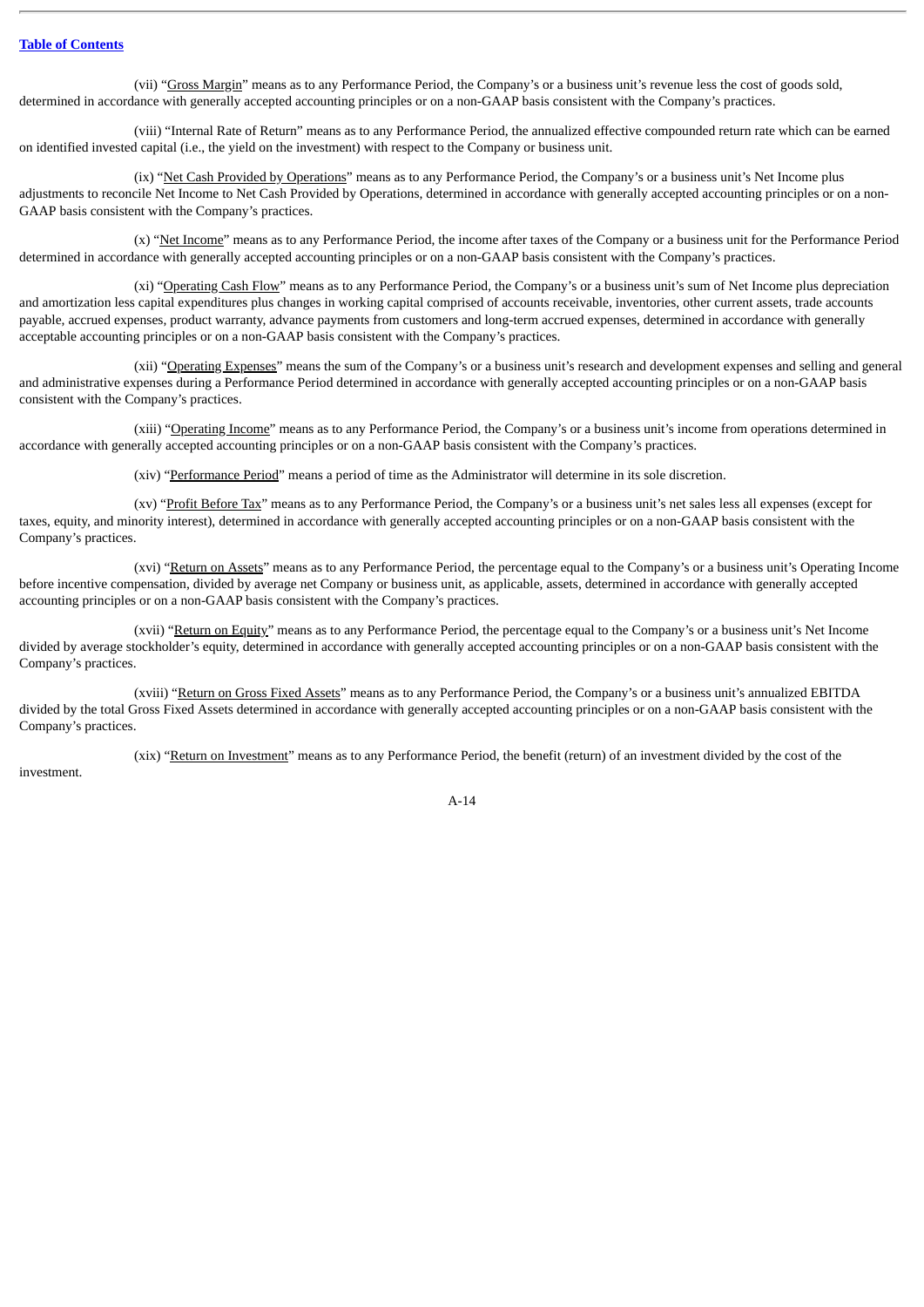(xx) "Return on Sales" means as to any Performance Period, the percentage equal to the Company's or a business unit's Operating Income before incentive compensation, divided by the Company's or the business unit's, as applicable, revenue, determined in accordance with generally accepted accounting principles or on a non-GAAP basis consistent with the Company's practices.

(xxi) "Revenue" means as to any Performance Period, the Company's or a business unit's net sales for the Performance Period, determined in accordance with generally accepted accounting principles.

(xxii) "Revenue Growth" means as to any Performance Period, the Company's or a business unit's net sales for the Performance Period, determined in accordance with generally accepted accounting principles, compared to the net sales of the immediately preceding quarter.

(xxiii) "Total Stockholder Return" means the total return (change in share price plus reinvestment of any dividends) of a Share.

16. Leaves of Absence/Transfer Between Locations. Unless the Administrator provides otherwise, vesting of Awards granted hereunder will be suspended during any unpaid leave of absence or period of time for a transfer between locations of the Company or between the Company, its Parent, or any Subsidiary. A Participant will not cease to be an Employee in the case of (i) any leave of absence approved by the Company or (ii) transfers between locations of the Company or between the Company, its Parent, or any Subsidiary. For purposes of Incentive Stock Options, no such leave may exceed 3 months, unless reemployment upon expiration of such leave is guaranteed by statute or contract. If reemployment upon expiration of a leave of absence approved by the Company is not so guaranteed, then 6 months following the 1<sup>st</sup> day of such leave, any Incentive Stock Option held by the Participant will cease to be treated as an Incentive Stock Option and will be treated for tax purposes as a Nonstatutory Stock Option.

### 17. Transferability.

(a) Non-Transferability of Awards. Unless determined otherwise by the Administrator, an Award may not be sold, pledged, assigned, hypothecated, transferred, or disposed of in any manner other than by will or by the laws of descent or distribution and may be exercised, during the lifetime of the Participant, only by the Participant. If the Administrator makes an Award transferable, such Award will contain such additional terms and conditions as the Administrator deems appropriate.

(b) Prohibition Against an Award Transfer Program. Notwithstanding anything to the contrary in the Plan, in no event will the Administrator have the right to determine and implement the terms and conditions of any Award Transfer Program without stockholder approval.

# 18. Adjustments Upon Changes in Capitalization, Dissolution, Change in Control.

(a) Changes in Capitalization. Subject to any required action by the stockholders of the Company, the number of shares of Common Stock covered by each outstanding Award, and the number of shares of Common Stock which have been authorized for issuance under the Plan but as to which no Awards have yet been granted or which have been returned to the Plan upon cancellation or expiration of an Award, as well as the price per share of Common Stock covered by each such outstanding Award, shall be proportionately adjusted for any increase or decrease in the number of issued shares of Common Stock resulting from a stock split, reverse stock split, stock dividend, reorganization, merger, consolidation, split-up, spin-off, combination or reclassification of the Common Stock, repurchase, or exchange of Shares or other securities of the Company, or any other change in the corporate structure of the Company affecting the Shares occurs such that an adjustment is determined by the Board (in its sole discretion) to be appropriate in order to prevent dilution or enlargement of benefits of potential benefits to be made available under the Plan. Such adjustment shall be made by the Board, whose determination in that respect shall be final, binding and conclusive. Notwithstanding the preceding, the number of Shares subject to any Award will always be a whole number. Except as expressly provided herein, no issuance by the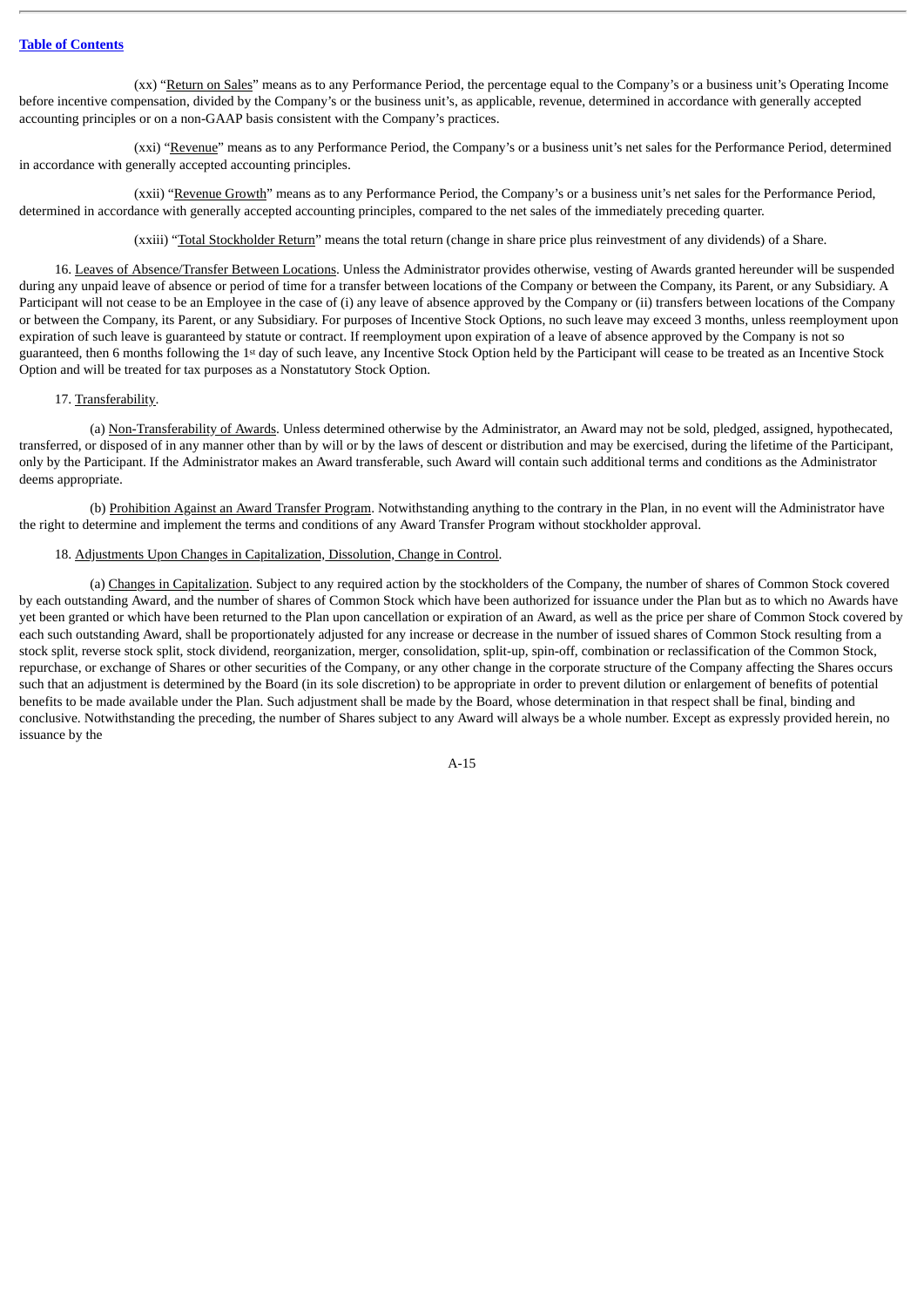Company of shares of stock of any class, or securities convertible into shares of stock of any class, shall affect, and no adjustment by reason thereof shall be made with respect to, the number or price of shares of Common Stock subject to an Award.

(b) Dissolution or Liquidation. In the event of the proposed dissolution or liquidation of the Company, the Administrator will notify each Participant as soon as practicable prior to the effective date of such proposed transaction. In addition, the Administrator may provide that any Company repurchase option applicable to any Shares purchased upon exercise of an Award will lapse as to all such Shares or, with respect to Restricted Stock Units, all Shares will vest, provided the proposed dissolution or liquidation takes place at the time and in the manner contemplated. To the extent it has not been previously exercised, an Award will terminate immediately prior to the consummation of such proposed action.

(c) Change in Control. In the event of a merger or a Change in Control, each outstanding Award will be assumed or an equivalent option or right substituted by the successor corporation or a Parent or Subsidiary of the successor corporation. In the event that the successor corporation refuses to assume or substitute for the Award, the Participant will fully vest in and have the right to exercise all his or her outstanding Options and Stock Appreciation Rights, including Shares as to which it would not otherwise be vested or exercisable, all restrictions on Restricted Stock will lapse, all outstanding Restricted Stock Units will fully vest, and, with respect to Awards with performance-based vesting, all Performance Goals or other vesting criteria will be deemed achieved at 100% of target level and all other terms and conditions met unless otherwise expressly provided for in the Award Agreement. If an Award becomes fully vested and exercisable in lieu of assumption or substitution in the event of a merger or sale of assets, the Administrator will notify the Participant in writing or electronically that the Award will be fully vested and exercisable for a period of time determined by the Administrator, and the Award will terminate upon the expiration of such period. For the purposes of this paragraph, the Award will be considered assumed if, following the Change in Control, the Award confers the right to purchase or receive, for each Share subject to the Award immediately prior to the merger or sale of assets, the consideration (whether stock, cash, or other securities or property) received in the merger or sale of assets by holders of Common Stock for each Share held on the effective date of the transaction (and if holders were offered a choice of consideration, the type of consideration chosen by the holders of a majority of the outstanding Shares); provided, however, that if such consideration received in the Change in Control is not solely common stock of the successor corporation or its Parent, the Administrator may, with the consent of the successor corporation, provide for the consideration to be received upon the exercise of an Option or Stock Appreciation Right or upon the payout of a Restricted Stock Unit, Performance Unit or Performance Share, for each Share subject to such Award, to be solely common stock of the successor corporation or its Parent equal in fair market value to the per share consideration received by holders of Common Stock in the Change in Control.

Notwithstanding anything in this Section 18(c) to the contrary, an Award that vests, is earned or paid-out upon the satisfaction of one or more Performance Goals will not be considered assumed if the Company or its successor modifies any of such Performance Goals without the Participant's consent; provided, however, a modification to such Performance Goals only to reflect the successor corporation's post-Change in Control corporate structure will not be deemed to invalidate an otherwise valid Award assumption.

### 19. Tax Withholding.

(a) Withholding Requirements. Prior to the delivery of any Shares or cash pursuant to an Award (or exercise thereof), the Company will have the power and the right to deduct or withhold, or require a Participant to remit to the Company, an amount sufficient to satisfy federal, state, local, foreign or other taxes (including the Participant's FICA obligation) required to be withheld with respect to such Award (or exercise thereof).

(b) Withholding Arrangements. The Administrator, in its sole discretion and pursuant to such procedures as it may specify from time to time, may permit a Participant to satisfy such tax withholding obligation, in whole or in part by (without limitation) (a) paying cash, (b) electing to have the Company withhold otherwise deliverable cash or Shares having a Fair Market Value equal to the amount required to be withheld, (c) delivering to the Company alreadyowned Shares having a Fair Market Value equal to the amount required to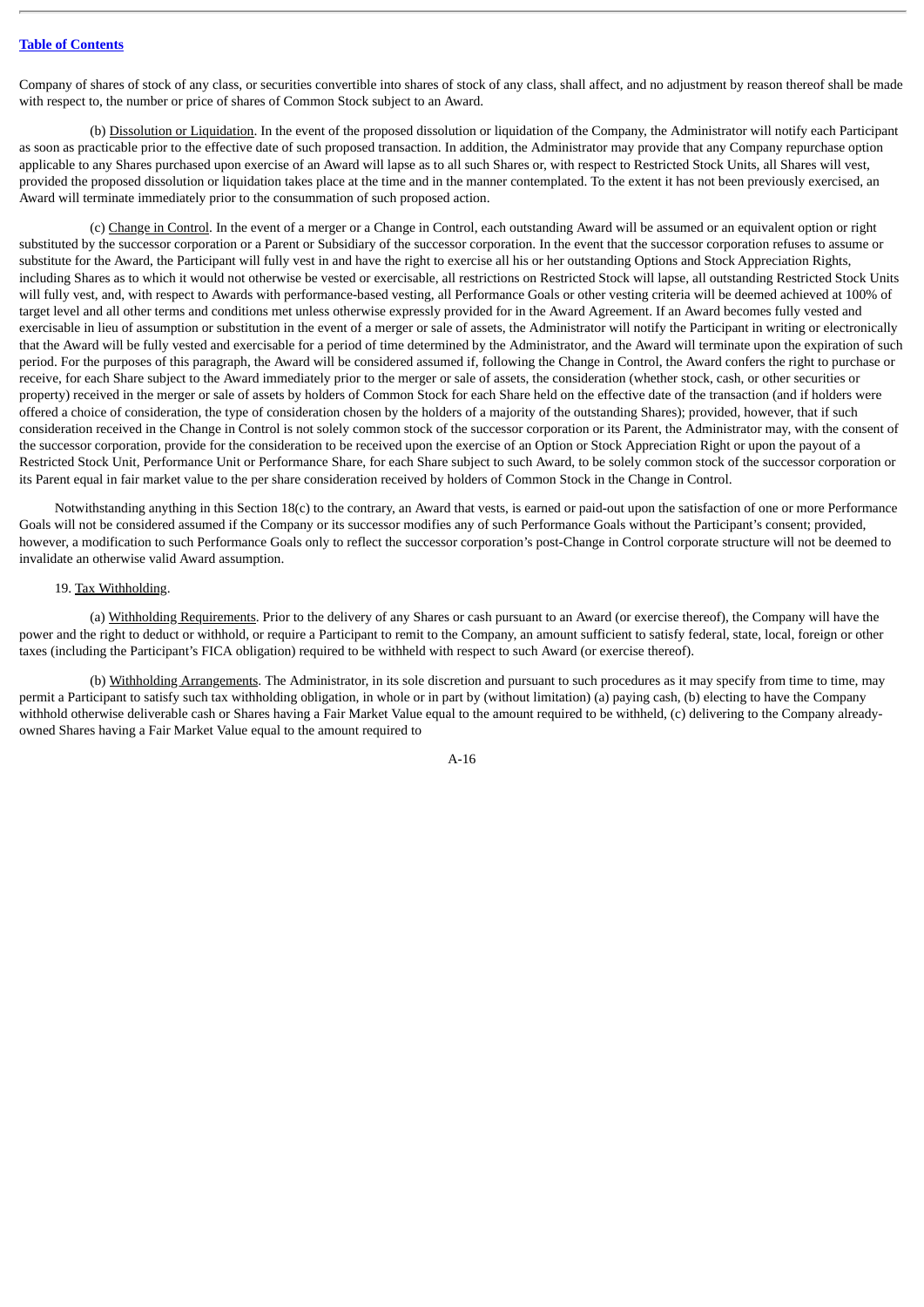be withheld, or (d) selling a sufficient number of Shares otherwise deliverable to the Participant through such means as the Administrator may determine in its sole discretion (whether through a broker or otherwise) equal to the amount required to be withheld. The amount of the withholding requirement will be deemed to include any amount which the Administrator agrees may be withheld at the time the election is made, not to exceed the amount determined by using the maximum federal, state or local marginal income tax rates applicable to the Participant with respect to the Award on the date that the amount of tax to be withheld is to be determined. The Fair Market Value of the Shares to be withheld or delivered will be determined as of the date that the taxes are required to be withheld.

20. No Effect on Employment or Service. Neither the Plan nor any Award will confer upon a Participant any right to continuing the Participant's relationship as a Service Provider with the Company, nor will the Plan or any Award interfere in any way with the Participant's right or the Company's right to terminate such relationship at any time, with or without cause, to the extent permitted by Applicable Laws.

21. Date of Grant. The date of grant of an Award will be, for all purposes, the date on which the Administrator makes the determination granting such Award, or such other later date as is determined by the Administrator. Notice of the determination will be provided to each Participant within a reasonable time after the date of such grant.

#### 22. Amendment and Termination of the Plan.

(a) Amendment and Termination. The Board may at any time amend, alter, suspend or terminate the Plan.

(b) Stockholder Approval. The Company will obtain stockholder approval of any Plan amendment to the extent necessary and desirable to comply with Applicable Laws.

(c) Effect of Amendment or Termination. No amendment, alteration, suspension or termination of the Plan will impair the rights of any Participant, unless mutually agreed otherwise between the Participant and the Administrator, which agreement must be in writing and signed by the Participant and the Company. Termination of the Plan will not affect the Administrator's ability to exercise the powers granted to it hereunder with respect to Awards granted under the Plan prior to the date of such termination.

#### 23. Conditions Upon Issuance of Shares.

(a) Legal Compliance. Shares will not be issued pursuant to the exercise of an Award unless the exercise of such Award and the issuance and delivery of such Shares will comply with Applicable Laws and will be further subject to the approval of counsel for the Company with respect to such compliance.

(b) Investment Representations. As a condition to the exercise of an Award, the Company may require the person exercising such Award to represent and warrant at the time of any such exercise that the Shares are being purchased only for investment and without any present intention to sell or distribute such Shares if, in the opinion of counsel for the Company, such a representation is required.

24. Inability to Obtain Authority. The inability of the Company to obtain authority from any regulatory body having jurisdiction, which authority is deemed by the Company's counsel to be necessary to the lawful issuance and sale of any Shares hereunder, will relieve the Company of any liability in respect of the failure to issue or sell such Shares as to which such requisite authority will not have been obtained.

25. Reservation of Shares. The Company, during the term of this Plan, will at all times reserve and keep available such number of Shares as will be sufficient to satisfy the requirements of the Plan.

26. Stockholder Approval. The Plan will be subject to approval by the stockholders of the Company within 12 months after the date the Plan is adopted. Such stockholder approval will be obtained in the manner and to the degree required under Applicable Laws.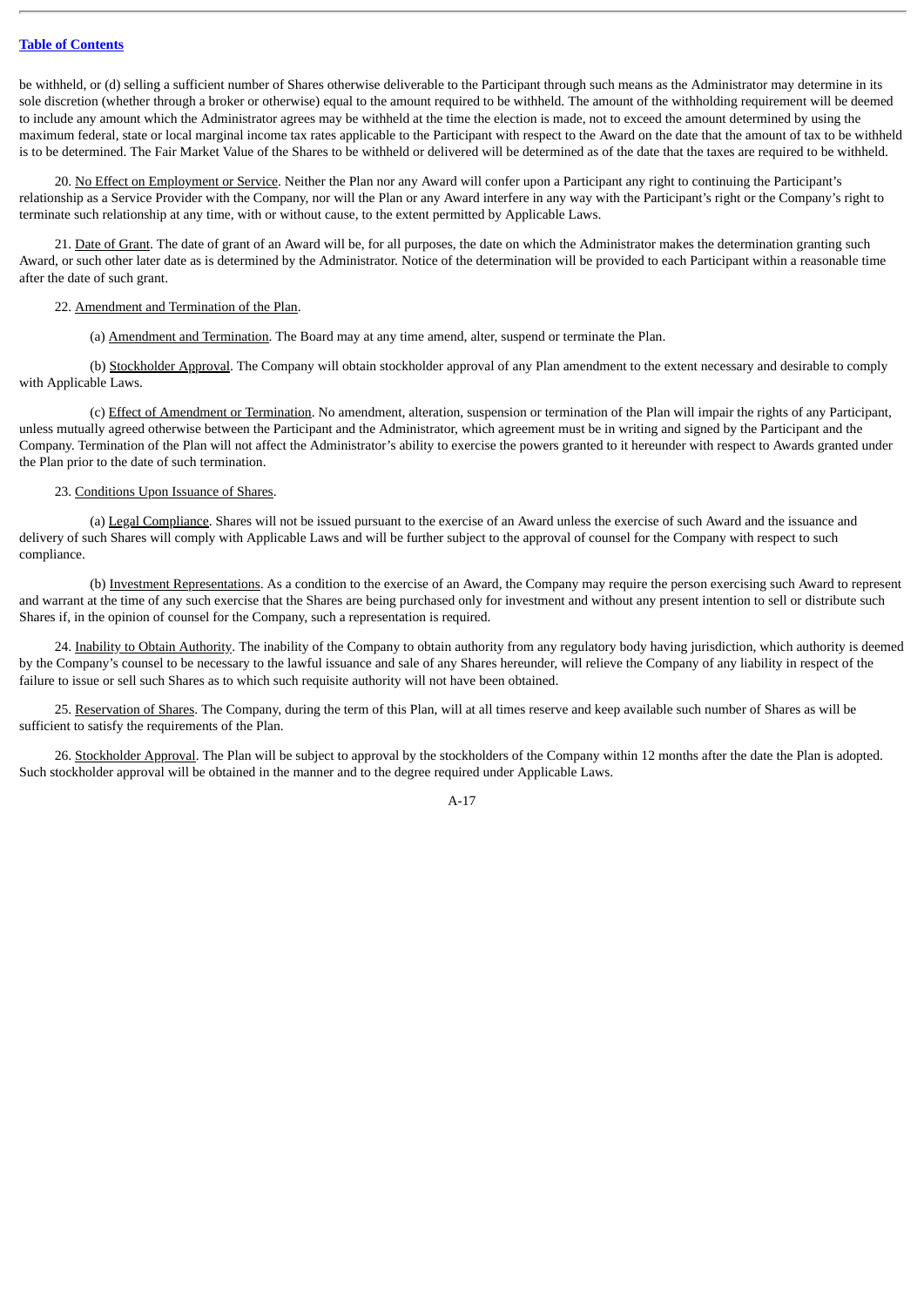# **BROCADE COMMUNICATIONS SYSTEMS, INC.**

# **2009 EMPLOYEE STOCK PURCHASE PLAN (As amended and restated on April \_\_, 2012)**

1. Purpose. The purpose of the Plan is to provide employees of the Company and its Designated Subsidiaries with an opportunity to purchase Common Stock through accumulated payroll deductions. The Company's intention is to have the Plan qualify as an "employee stock purchase plan" under Section 423 of the Code. The provisions of the Plan, accordingly, will be construed so as to extend and limit Plan participation in a uniform and nondiscriminatory basis consistent with the requirements of Section 423 of the Code.

# 2. Definitions.

(a) "Administrator" means the Board or any Committee designated by the Board to administer the Plan pursuant to Section 14.

(b) "Applicable Laws" means the requirements relating to the administration of equity-based awards under U.S. state corporate laws, U.S. federal and state securities laws, the Code, any stock exchange or quotation system on which the Common Stock is listed or quoted and the applicable laws of any foreign country or jurisdiction where Awards are, or will be, granted under the Plan.

- (c) "Board" means the Board of Directors of the Company.
- (d) "Change in Control" means the occurrence of any of the following events:

(i) Change in Ownership of the Company. A change in the ownership of the Company which occurs on the date that any one person, or more than one person acting as a group ("Person"), acquires ownership of the stock of the Company that, together with the stock held by such Person, constitutes more than 50% of the total voting power of the stock of the Company; or

(ii) Change in Effective Control of the Company. If the Company has a class of securities registered pursuant to Section 12 of the Exchange Act, a change in the effective control of the Company which occurs on the date that a majority of members of the Board is replaced during any 12 month period by Directors whose appointment or election is not endorsed by a majority of the members of the Board prior to the date of the appointment or election. For purposes of this clause (ii), if any Person is considered to be in effective control of the Company, the acquisition of additional control of the Company by the same Person will not be considered a Change in Control; or

(iii) Change in Ownership of a Substantial Portion of the Company's Assets. A change in the ownership of a substantial portion of the Company's assets which occurs on the date that any Person acquires (or has acquired during the 12 month period ending on the date of the most recent acquisition by such person or persons) assets from the Company that have a total gross fair market value equal to or more than 50% of the total gross fair market value of all of the assets of the Company immediately prior to such acquisition or acquisitions. For purposes of this subsection (iii), gross fair market value means the value of the assets of the Company, or the value of the assets being disposed of, determined without regard to any liabilities associated with such assets.

For purposes of this Section 2(d), persons will be considered to be acting as a group if they are owners of a corporation that enters into a merger, consolidation, purchase or acquisition of stock, or similar business transaction with the Company.

Notwithstanding the foregoing, a transaction will not be deemed a Change in Control unless the transaction qualifies as a change in control event within the meaning of Code Section 409A, as it has been and may be amended from time to time, and any proposed or final Treasury Regulations and Internal Revenue Service guidance that has been promulgated or may be promulgated thereunder from time to time.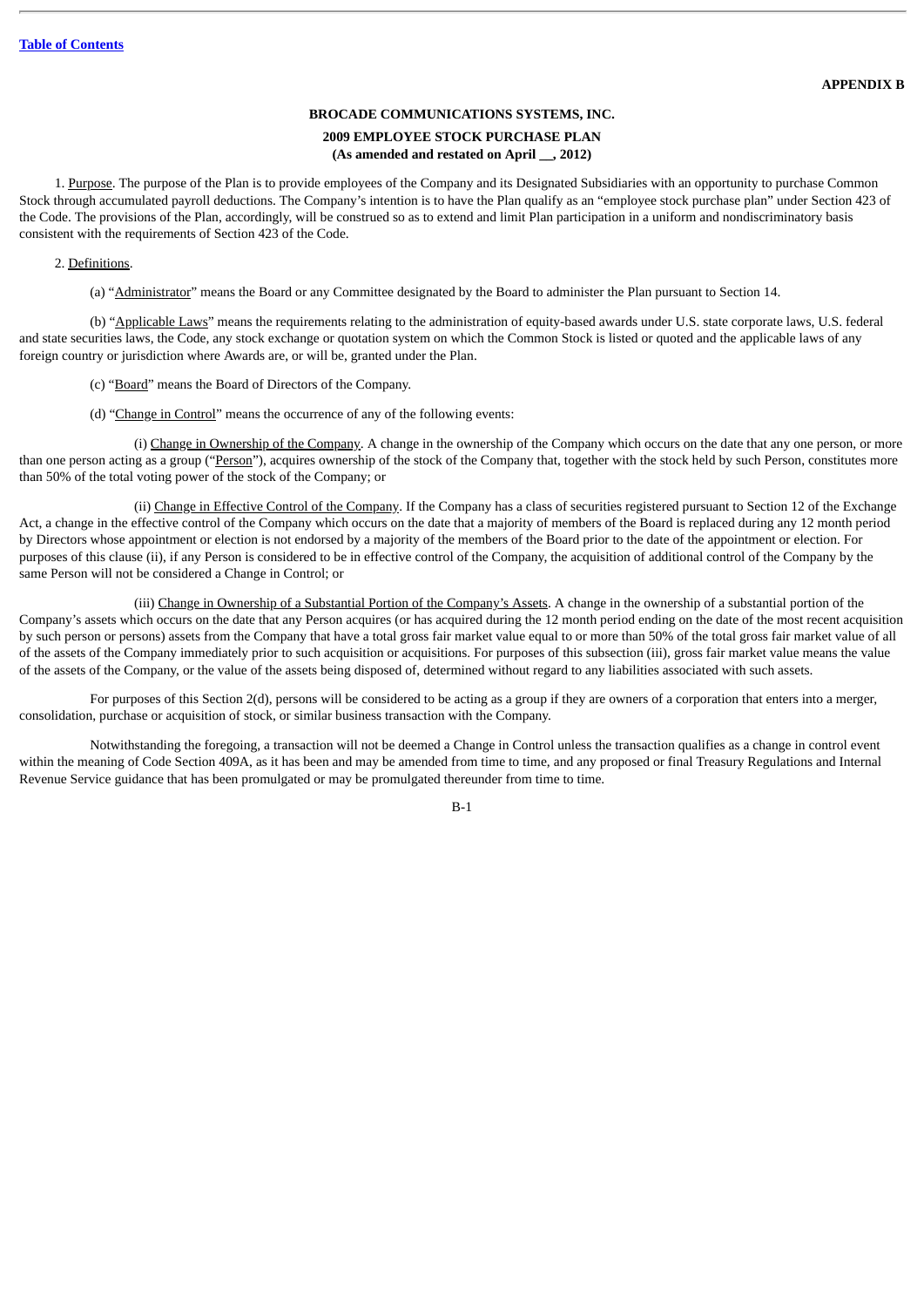Further and for the avoidance of doubt, a transaction will not constitute a Change in Control if: (i) its sole purpose is to change the state of the Company's incorporation, or (ii) its sole purpose is to create a holding company that will be owned in substantially the same proportions by the persons who held the Company's securities immediately before such transaction.

(e) "Code" means the Internal Revenue Code of 1986, as amended. Reference to a specific section of the Code or Treasury Regulation thereunder will include such section or regulation, any valid regulation or other official applicable guidance promulgated under such section, and any comparable provision of any future legislation or regulation amending, supplementing or superseding such section or regulation.

(f) "Committee" means a committee of the Directors or of other individuals satisfying Applicable Laws appointed by the Board in accordance with Section 14.

(g) "Common Stock" means the common stock of the Company.

(h) "Company" means Brocade Communications Systems, Inc., a Delaware corporation, or any successor thereto.

(i) "Compensation" means an Eligible Employee's base straight time gross earnings and commissions, inclusive of payments for overtime, shift premium, incentive compensation, incentive payments, bonuses and other cash compensation.

(j) "Designated Subsidiary" means any Subsidiary that has been designated by the Administrator from time to time in its sole discretion as eligible to participate in the Plan.

(k) "Director" means a member of the Board.

(l) "Eligible Employee" means any individual who is a common law employee of an Employer and is customarily employed for at least 20 hours per week and more than 5 months in any calendar year by the Employer. For purposes of the Plan, the employment relationship will be treated as continuing intact while the individual is on sick leave or other leave of absence that the Employer approves. Where the period of leave exceeds 90 days and the individual's right to reemployment is not guaranteed either by statute or by contract, the employment relationship will be deemed to have terminated on the 91st day of such leave. The Administrator, in its discretion, from time to time may, prior to an Offering Date for all options to be granted on such Offering Date, determine (on a uniform and nondiscriminatory basis) that the definition of Eligible Employee will or will not include an individual if he or she: (i) has not completed at least 2 years of service since his or her last hire date (or such lesser period of time as may be determined by the Administrator in its discretion), (ii) customarily works not more than 20 hours per week (or such lesser period of time as may be determined by the Administrator in its discretion), (iii) customarily works not more than 5 months per calendar year (or such lesser period of time as may be determined by the Administrator in its discretion), (iv) is an officer or other manager, or (v) is a highly compensated employee under Section 414(q) of the Code.

(m) "Employer" means any one or all of the Company and its Designated Subsidiaries.

(n) "Exchange Act" means the Securities Exchange Act of 1934, as amended, including the rules and regulations promulgated thereunder.

(o) "Exercise Date" means the last day of a Purchase Period.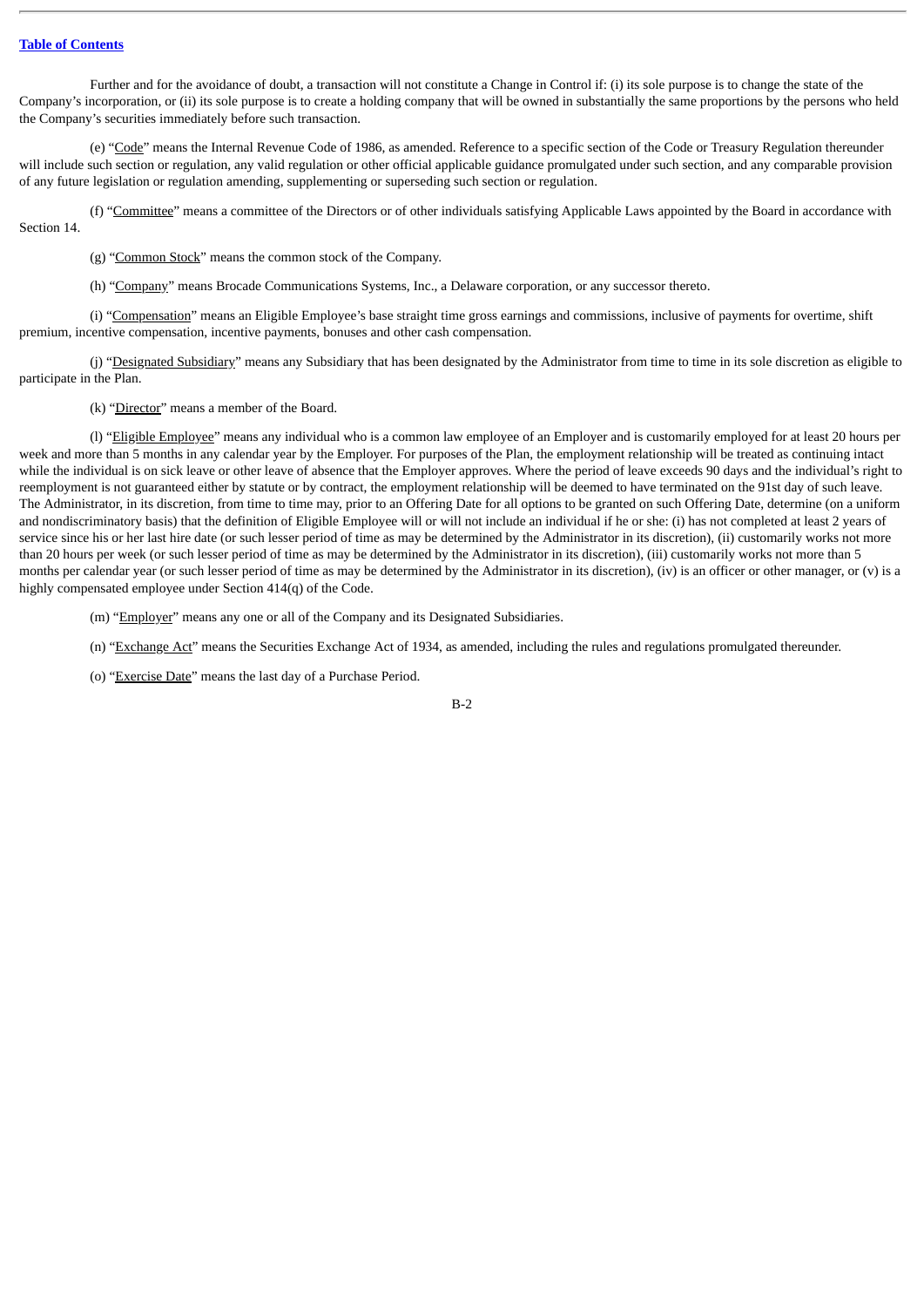(p) "Fair Market Value" means, as of any date, the value of Common Stock determined as follows:

(i) If the Common Stock is listed on any established stock exchange or a national market system, including without limitation the Nasdaq Global Select Market, the Nasdaq Global Market or the Nasdaq Capital Market of The Nasdaq Stock Market, its fair market value will be the closing sales price for such stock (or the closing bid, if no sales were reported) as quoted on such exchange or system on the date of determination, as reported in *The Wall Street Journal* or such other source as the Administrator deems reliable;

(ii) If the Common Stock is regularly quoted by a recognized securities dealer but selling prices are not reported, its fair market value will be the mean of the closing bid and asked prices for the Common Stock on the date of determination, as reported in *The Wall Street Journal* or such other source as the Administrator deems reliable; or

(iii) In the absence of an established market for the Common Stock, the fair market value thereof will be determined in good faith by the

#### Administrator.

(q) "Fiscal Year" means the fiscal year of the Company.

(r) "New Exercise Date" means a new Exercise Date by shortening any Offering Period or Purchase Period then in progress.

(s) "Offering Date" means the first Trading Day of each Offering Period.

(t) "Offering Period" will mean a period of approximately 24 months, or such shorter period of time as determined by the Administrator in its sole discretion, during which an option granted pursuant to the Plan may be exercised, (i) commencing on the first Trading Day on or after June 1 of the initial year of the Plan and terminating on the last Trading Day in the period, thereof, (ii) with respect to Offering Periods commencing prior to March 9, 2011, commencing on the first Trading Day after the Exercise Date of the preceding Offering Period and terminating on the last Trading Day in the period, and (iii) with respect to Offering Periods commencing on or after March 9, 2011, commencing on the first Trading Day on or after June 1 and December 1 of each year and terminating on the first Trading Day on or after June 1 and December 1, approximately 24 months later. The duration and timing of Offering Periods may be changed pursuant to Sections 4 and 19.

(u) "Parent" means a "parent corporation," whether now or hereafter existing, as defined in Section 424(e) of the Code.

(v) "Participant" means an Eligible Employee that participates in the Plan.

(w) "Plan" means this 2009 Employee Stock Purchase Plan.

(x) "Purchase Period" means the period during an Offering Period that shares of Common Stock may be purchased on a Participant's behalf in accordance with the terms of the Plan. Unless the Administrator provides otherwise, the Purchase Period will have the same duration and coincide with the length of the Offering Period.

(y) "Purchase Price" means an amount equal to 85% of the Fair Market Value of a share of Common Stock on the Offering Date or on the Exercise Date, whichever is lower; provided, however, that the Purchase Price may be determined for subsequent Offering Periods by the Administrator subject to compliance with Section 423 of the Code (or any successor rule or provision or any other applicable law, regulation or stock exchange rule) or pursuant to Section 19.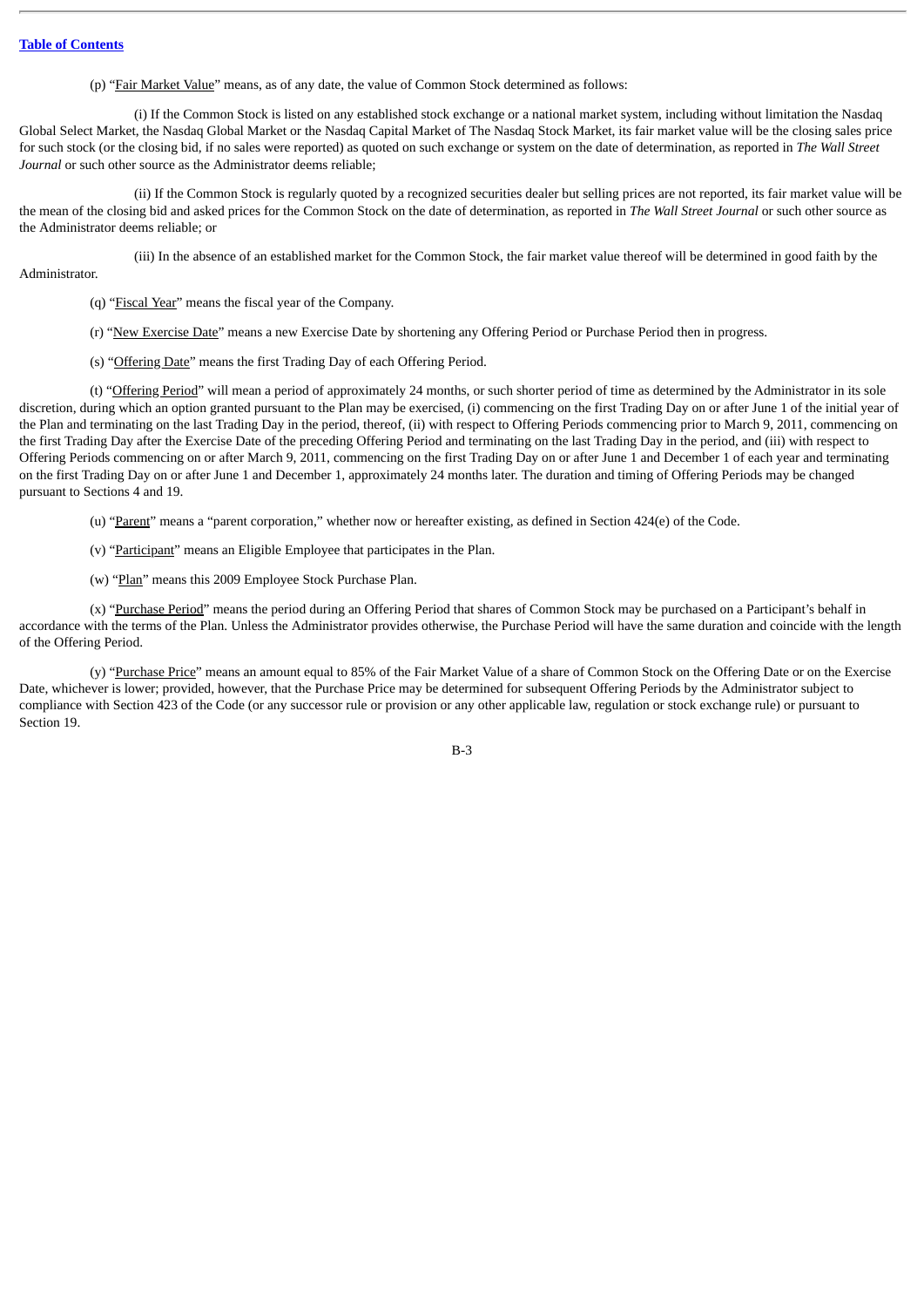(z) "Subsidiary" means a "subsidiary corporation," whether now or hereafter existing, as defined in Section 424(f) of the Code.

(aa) "Trading Day" means a day on which the national stock exchange upon which the Common Stock is listed is open for trading.

# 3. Eligibility.

(a) Offering Date. Any Eligible Employee on a given Offering Date will be eligible to participate in the Plan, subject to the requirements of Section 5.

(b) Limitations. Any provisions of the Plan to the contrary notwithstanding, no Eligible Employee will be granted an option under the Plan (i) to the extent that, immediately after the grant, such Eligible Employee (or any other person whose stock would be attributed to such Eligible Employee pursuant to Section 424(d) of the Code) would own capital stock of the Company or any Parent or Subsidiary of the Company and/or hold outstanding options to purchase such stock possessing 5% or more of the total combined voting power or value of all classes of the capital stock of the Company or of any Parent or Subsidiary of the Company, or (ii) to the extent that his or her rights to purchase stock under all employee stock purchase plans (as defined in Section 423 of the Code) of the Company or any Parent or Subsidiary of the Company accrues at a rate which exceeds \$25,000 worth of stock (determined at the Fair Market Value of the stock at the time such option is granted) for each calendar year in which such option is outstanding at any time.

4. Offering Periods. The Plan will be implemented by consecutive Offering Periods with a new Offering Period commencing on the first Trading Day on or after June 1 and December 1 each year, or on such other date as the Administrator will determine, and continuing thereafter until terminated in accordance with Section 20. The Administrator will have the power to change the duration of Offering Periods (including the commencement dates thereof) with respect to future offerings without stockholder approval if such change is announced prior to the scheduled beginning of the first Offering Period to be affected thereafter.

5. Participation. An Eligible Employee may participate in the Plan pursuant to Section 3(a) by (i) submitting to the Company's stock administration office (or its designee), on or before a date determined by the Administrator prior to an applicable Offering Date, a properly completed subscription agreement authorizing payroll deductions in the form provided by the Administrator for such purpose, or (ii) following an electronic or other enrollment procedure determined by the Administrator.

### 6. Payroll Deductions.

(a) At the time a Participant enrolls in the Plan pursuant to Section 5, he or she will elect to have payroll deductions made on each pay day during the Offering Period in an amount not exceeding 15% of the Compensation which he or she receives on each pay day during the Offering Period; provided, however, that should a pay day occur on an Exercise Date, a Participant will have the payroll deductions made on such day applied to his or her account under the subsequent Purchase or Offering Period. A Participant's subscription agreement will remain in effect for successive Offering Periods unless terminated as provided in Section 10.

(b) Payroll deductions for a Participant will commence on the first pay day following the Offering Date and will end on the last pay day prior to the Exercise Date of such Offering Period to which such authorization is applicable, unless sooner terminated by the Participant as provided in Section 10.

(c) All payroll deductions made for a Participant will be credited to his or her account under the Plan and will be withheld in whole percentages only. A Participant may not make any additional payments into such account.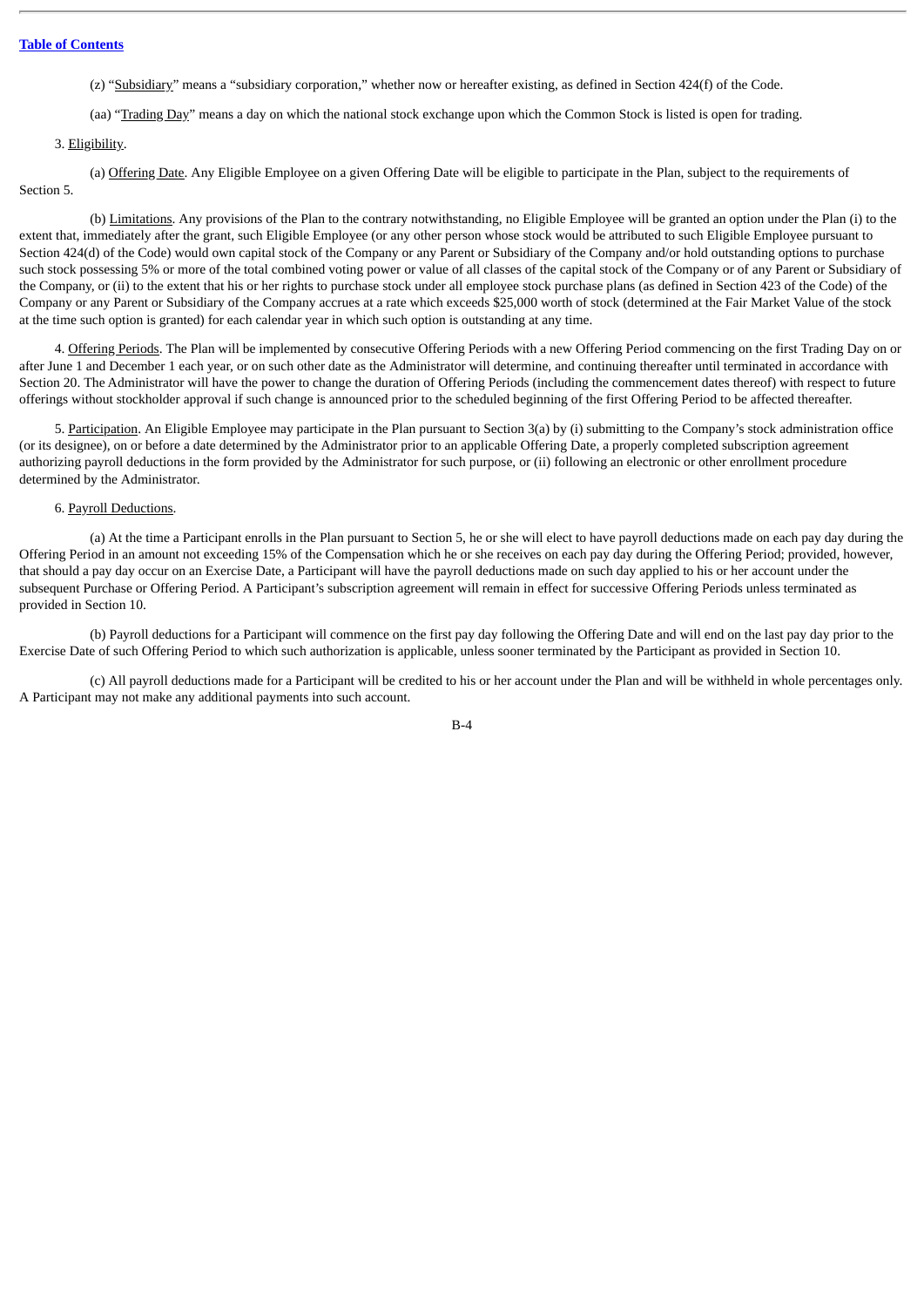(d) A Participant may discontinue his or her participation in the Plan as provided in Section 10, or may increase or decrease the rate of his or her payroll deductions during the Offering Period by (i) properly completing and submitting to the Company's stock administration office (or its designee), on or before a date determined by the Administrator prior to an applicable Exercise Date, a new subscription agreement authorizing the change in payroll deduction rate in the form provided by the Administrator for such purpose, or (ii) following an electronic or other procedure prescribed by the Administrator; provided, however, that a Participant may only make one payroll deduction change during each Offering Period. If a Participant has not followed such procedures to change the rate of payroll deductions, the rate of his or her payroll deductions will continue at the originally elected rate throughout the Offering Period and future Offering Periods (unless terminated as provided in Section 10). The Administrator may, in its sole discretion, limit the nature and/or number of payroll deduction rate changes that may be made by Participants during any Offering Period. Any change in payroll deduction rate made pursuant to this Section 6(d) will be effective as of the first full payroll period following 5 business days after the date on which the change is made by the Participant (unless the Administrator, in its sole discretion, elects to process a given change in payroll deduction rate more quickly).

(e) Notwithstanding the foregoing, to the extent necessary to comply with Section 423(b)(8) of the Code and Section 3(b), a Participant's payroll deductions may be decreased to 0% at any time during a Offering Period. Subject to Section 423(b)(8) of the Code and Section 3(b), payroll deductions will recommence at the rate originally elected by the Participant effective as of the beginning of the first Offering Period scheduled to end in the following calendar year, unless terminated by the Participant as provided in Section 10.

(f) At the time the option is exercised, in whole or in part, or at the time some or all of the Common Stock issued under the Plan is disposed of, the Participant must make adequate provision for the Company's or Employer's federal, state, or any other tax liability payable to any authority, national insurance, social security or other tax withholding obligations, if any, which arise upon the exercise of the option or the disposition of the Common Stock. At any time, the Company or the Employer may, but will not be obligated to, withhold from the Participant's compensation the amount necessary for the Company or the Employer to meet applicable withholding obligations, including any withholding required to make available to the Company or the Employer any tax deductions or benefits attributable to sale or early disposition of Common Stock by the Eligible Employee.

7. Grant of Option. On the Offering Date of each Offering Period, each Eligible Employee participating in such Offering Period will be granted an option to purchase on each Exercise Date during such Offering Period (at the applicable Purchase Price) up to a number of shares of Common Stock determined by dividing such Eligible Employee's payroll deductions accumulated prior to such Exercise Date and retained in the Eligible Employee's account as of the Exercise Date by the applicable Purchase Price; provided that in no event will an Eligible Employee be permitted to purchase during each 6-month (or shorter) Purchase Period more than 5,000 shares of the Common Stock (subject to any adjustment pursuant to Section 18), and provided further that such purchase will be subject to the limitations set forth in Sections 3(b) and 13. The Eligible Employee may accept the grant of such option with respect to the first Offering Period by submitting a properly completed subscription agreement in accordance with the requirements of Section 5 on or before the last day of the Enrollment Window, and (ii) with respect to any future Offering Period under the Plan, by electing to participate in the Plan in accordance with the requirements of Section 5. The Administrator may, for future Offering Periods, increase or decrease, in its absolute discretion, the maximum number of shares of Common Stock that an Eligible Employee may purchase during each Offering Period. Exercise of the option will occur as provided in Section 8, unless the Participant has withdrawn pursuant to Section 10. The option will expire on the last day of the Offering Period.

# 8. Exercise of Option.

(a) Unless a Participant withdraws from the Plan as provided in Section 10, his or her option for the purchase of shares of Common Stock will be exercised automatically on the Exercise Date, and the maximum number of full shares subject to option will be purchased for such Participant at the applicable Purchase Price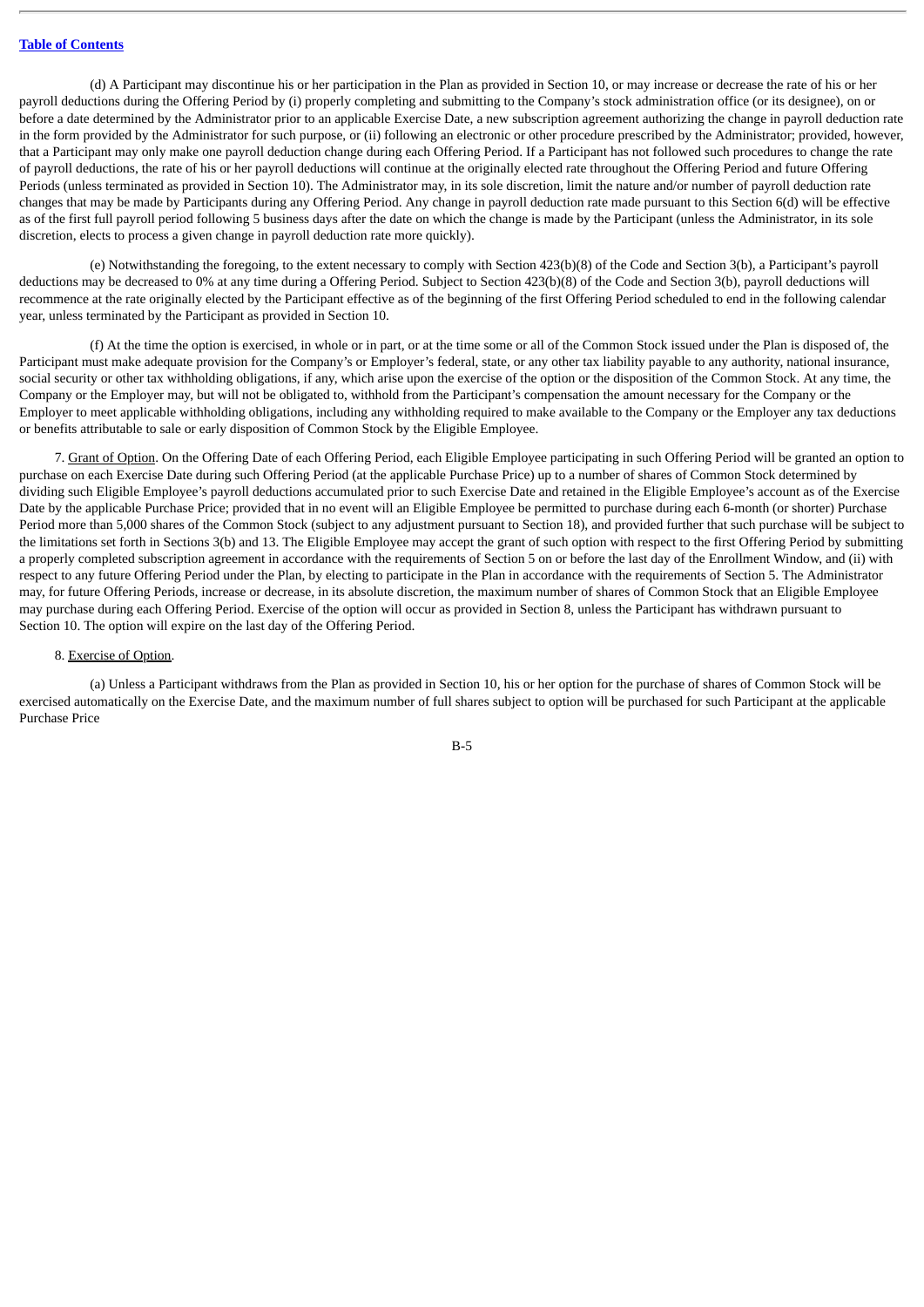with the accumulated payroll deductions from his or her account. No fractional shares of Common Stock will be purchased; any payroll deductions accumulated in a Participant's account which are not sufficient to purchase a full share will be retained in the Participant's account for the subsequent Offering Period, subject to earlier withdrawal by the Participant as provided in Section 10. Any other funds left over in a Participant's account after the Exercise Date will be returned to the Participant. During a Participant's lifetime, a Participant's option to purchase shares hereunder is exercisable only by him or her.

(b) If the Administrator determines that, on a given Exercise Date, the number of shares of Common Stock with respect to which options are to be exercised may exceed (i) the number of shares of Common Stock that were available for sale under the Plan on the Offering Date of the applicable Offering Period, or (ii) the number of shares of Common Stock available for sale under the Plan on such Exercise Date, the Administrator may in its sole discretion provide that the Company will make a pro rata allocation of the shares of Common Stock available for purchase on such Offering Date or Exercise Date, as applicable, in as uniform a manner as will be practicable and as it will determine in its sole discretion to be equitable among all Participants exercising options to purchase Common Stock on such Exercise Date, and continue all Offering Periods then in effect or terminate all Offering Periods then in effect pursuant to Section 19. The Company may make a pro rata allocation of the shares available on the Offering Date of any applicable Offering Period pursuant to the preceding sentence, notwithstanding any authorization of additional shares for issuance under the Plan by the Company's stockholders subsequent to such Offering Date.

9. Delivery. As soon as reasonably practicable after each Exercise Date on which a purchase of shares of Common Stock occurs, the Company will arrange the delivery to each Participant the shares purchased upon exercise of his or her option in a form determined by the Administrator (in its sole discretion) and pursuant to rules established by the Administrator. The Company may permit or require that shares be deposited directly with a broker designated by the Company or to a designated agent of the Company, and the Company may utilize electronic or automated methods of share transfer. The Company may require that shares be retained with such broker or agent for a designated period of time and/or may establish other procedures to permit tracking of disqualifying dispositions of such shares. No Participant will have any voting, dividend, or other stockholder rights with respect to shares of Common Stock subject to any option granted under the Plan until such shares have been purchased and delivered to the Participant as provided in this Section 9.

### 10. Withdrawal.

(a) A Participant may withdraw all but not less than all the payroll deductions credited to his or her account and not yet used to exercise his or her option under the Plan at any time by (i) submitting to the Company's stock administration office (or its designee) a written notice of withdrawal in the form determined by the Administrator for such purpose (which may be similar to the form attached hereto as Exhibit B), or (ii) following an electronic or other withdrawal procedure determined by the Administrator. All of the Participant's payroll deductions credited to his or her account will be paid to such Participant promptly after receipt of notice of withdrawal and such Participant's option for the Offering Period will be automatically terminated, and no further payroll deductions for the purchase of shares will be made for such Offering Period. If a Participant withdraws from an Offering Period, payroll deductions will not resume at the beginning of the succeeding Offering Period, unless the Participant re-enrolls in the Plan in accordance with the provisions of Section 5.

(b) A Participant's withdrawal from an Offering Period will not have any effect upon his or her eligibility to participate in any similar plan which may hereafter be adopted by the Company or in succeeding Offering Periods which commence after the termination of the Offering Period from which the Participant withdraws.

11. Termination of Employment. Upon a Participant's ceasing to be an Eligible Employee, for any reason, he or she will be deemed to have elected to withdraw from the Plan and the payroll deductions credited to such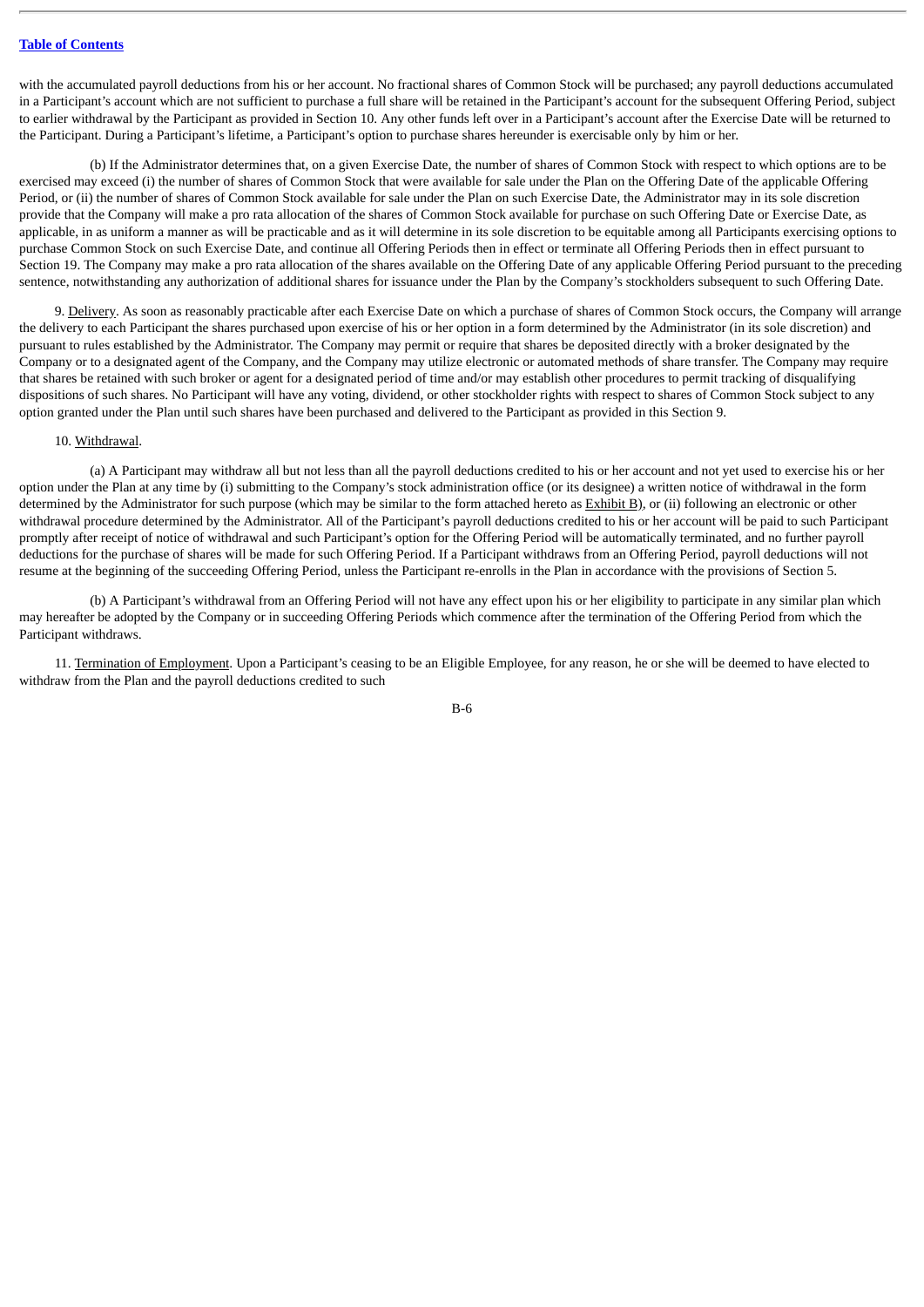Participant's account during the Offering Period but not yet used to purchase shares of Common Stock under the Plan will be returned to such Participant or, in the case of his or her death, to Participant's estate, and such Participant's option will be automatically terminated.

12. Interest. No interest will accrue on the payroll deductions of a Participant in the Plan.

13. Stock.

(a) Subject to adjustment upon changes in capitalization of the Company as provided in Section 18, the maximum number of shares of Common Stock which will be made available for sale under the Plan will be 65 million shares of Common Stock.

(b) Until the shares are issued (as evidenced by the appropriate entry on the books of the Company or of a duly authorized transfer agent of the Company), a Participant will only have the rights of an unsecured creditor with respect to such shares, and no right to vote or receive dividends or any other rights as a stockholder will exist with respect to such shares.

(c) Shares of Common Stock to be delivered to a Participant under the Plan will be registered in the name of the Participant or in the name of the Participant and his or her spouse.

14. Administration. The Plan will be administered by the Board or a Committee appointed by the Board, which Committee will be constituted to comply with Applicable Laws. The Administrator will have full and exclusive discretionary authority to construe, interpret and apply the terms of the Plan, to determine eligibility and to adjudicate all disputed claims filed under the Plan. Every finding, decision and determination made by the Administrator will, to the full extent permitted by law, be final and binding upon all parties. Notwithstanding any provision to the contrary in this Plan, the Administrator may adopt rules or procedures relating to the operation and administration of the Plan to accommodate the specific requirements of local laws and procedures for jurisdictions outside of the United States. Without limiting the generality of the foregoing, the Administrator is specifically authorized to adopt rules and procedures regarding eligibility to participate, the definition of Compensation, handling of payroll deductions, making of contributions to the Plan (including, without limitation, in forms other than payroll deductions), establishment of bank or trust accounts to hold payroll deductions, payment of interest, conversion of local currency, obligations to pay payroll tax, determination of beneficiary designation requirements, withholding procedures and handling of stock certificates that vary with local requirements.

15. Transferability. Except as described in the subscription agreement, neither payroll deductions credited to a Participant's account nor any rights with regard to the exercise of an option or to receive shares of Common Stock under the Plan may be assigned, transferred, pledged or otherwise disposed of in any way (other than by will, the laws of descent and distribution) by the Participant. Any such attempt at assignment, transfer, pledge or other disposition will be without effect, except that the Company may treat such act as an election to withdraw funds from an Offering Period in accordance with Section 10.

16. Use of Funds. The Company may use all payroll deductions received or held by it under the Plan for any corporate purpose, and the Company will not be obligated to segregate such payroll deductions. Until shares of Common Stock are issued, Participants will only have the rights of an unsecured creditor with respect to such shares.

17. Reports. Individual accounts will be maintained for each Participant in the Plan. Statements of account will be given to participating Eligible Employees at least annually, which statements will set forth the amounts of payroll deductions, the Purchase Price, the number of shares of Common Stock purchased and the remaining cash balance, if any.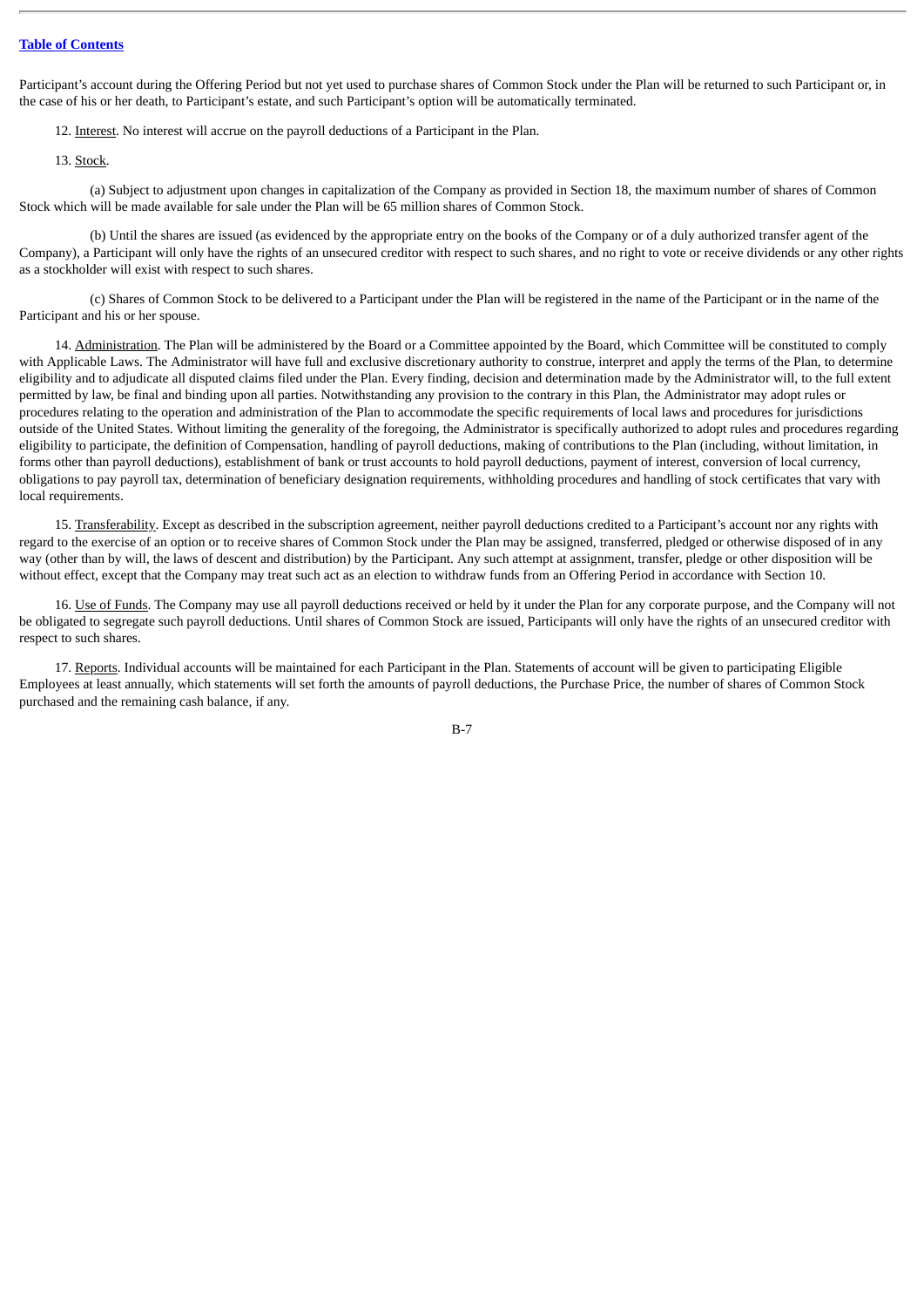# 18. Adjustments, Dissolution, Liquidation, Merger or Change in Control.

(a) Adjustments. In the event that any dividend or other distribution (whether in the form of cash, Common Stock, other securities, or other property), recapitalization, stock split, reverse stock split, reorganization, merger, consolidation, split-up, spin-off, combination, repurchase, or exchange of Common Stock or other securities of the Company, or other change in the corporate structure of the Company affecting the Common Stock occurs, the Administrator, in order to prevent dilution or enlargement of the benefits or potential benefits intended to be made available under the Plan, will, in such manner as it may deem equitable, adjust the number and class of Common Stock which may be delivered under the Plan, the Purchase Price per share and the number of shares of Common Stock covered by each option under the Plan which has not yet been exercised, and the numerical limits of Sections 7 and 13.

(b) Dissolution or Liquidation. In the event of the proposed dissolution or liquidation of the Company, any Offering Period then in progress will be shortened by setting a New Exercise Date, and will terminate immediately prior to the consummation of such proposed dissolution or liquidation, unless provided otherwise by the Administrator. The New Exercise Date will be before the date of the Company's proposed dissolution or liquidation. The Administrator will notify each Participant in writing, at least 10 business days prior to the New Exercise Date, that the Exercise Date for the Participant's option has been changed to the New Exercise Date and that the Participant's option will be exercised automatically on the New Exercise Date, unless prior to such date the Participant has withdrawn from the Offering Period as provided in Section 10.

(c) Merger or Change in Control. In the event of a merger or Change in Control, each outstanding option will be assumed or an equivalent option substituted by the successor corporation or a Parent or Subsidiary of the successor corporation. In the event that the successor corporation refuses to assume or substitute for the option, the Offering Period with respect to which such option relates will be shortened by setting a New Exercise Date and will end on the New Exercise Date. The New Exercise Date will occur before the date of the Company's proposed merger or Change in Control. The Administrator will notify each Participant in writing prior to the New Exercise Date, that the Exercise Date for the Participant's option has been changed to the New Exercise Date and that the Participant's option will be exercised automatically on the New Exercise Date, unless prior to such date the Participant has withdrawn from the Offering Period as provided in Section 10.

#### 19. Amendment or Termination.

(a) The Administrator, in its sole discretion, may amend, suspend, or terminate the Plan, or any part thereof, at any time and for any reason. If the Plan is terminated, the Administrator, in its discretion, may elect to terminate all outstanding Offering Periods either immediately or upon completion of the purchase of shares of Common Stock on the next Exercise Date (which may be sooner than originally scheduled, if determined by the Administrator in its discretion), or may elect to permit Offering Periods to expire in accordance with their terms (and subject to any adjustment pursuant to Section 18). If the Offering Periods are terminated prior to expiration, all amounts then credited to Participants' accounts which have not been used to purchase shares of Common Stock will be returned to the Participants (without interest thereon, except as otherwise required under local laws) as soon as administratively practicable.

(b) Without stockholder consent and without limiting Section 19(a), the Administrator will be entitled to change the Offering Periods, limit the frequency and/or number of changes in the amount withheld during an Offering Period, establish the exchange ratio applicable to amounts withheld in a currency other than U.S. dollars, permit payroll withholding in excess of the amount designated by a Participant in order to adjust for delays or mistakes in the Company's processing of properly completed withholding elections, establish reasonable waiting and adjustment periods and/or accounting and crediting procedures to ensure that amounts applied toward the purchase of Common Stock for each Participant properly correspond with amounts withheld from the Participant's Compensation, and establish such other limitations or procedures as the Administrator determines in its sole discretion advisable which are consistent with the Plan.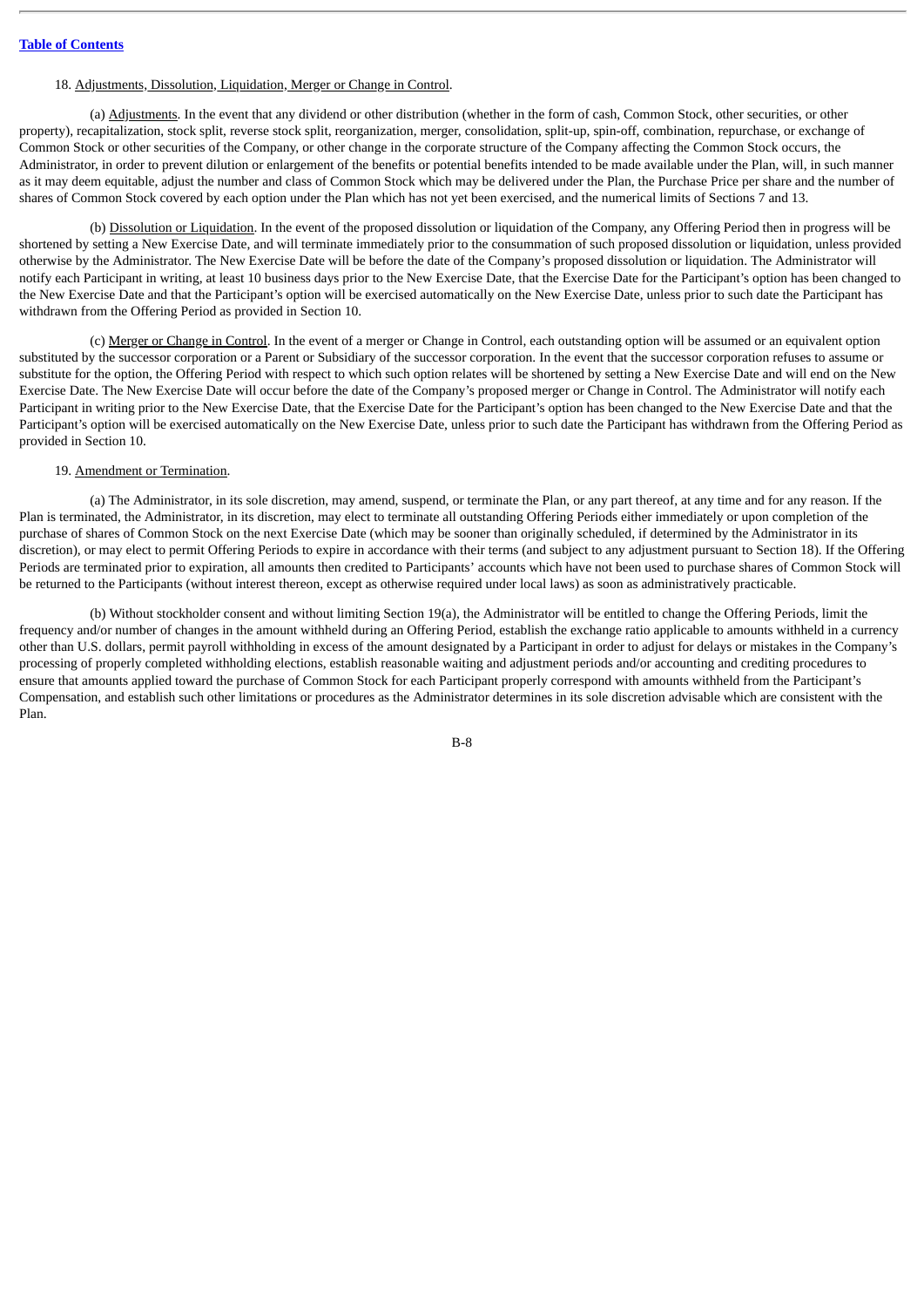(c) In the event the Administrator determines that the ongoing operation of the Plan may result in unfavorable financial accounting consequences, the Administrator may, in its discretion and, to the extent necessary or desirable, modify, amend or terminate the Plan to reduce or eliminate such accounting consequence including, but not limited to:

(i) amending the Plan to conform with the safe harbor definition under Statement of Financial Accounting Standards 123(R), including with respect to an Offering Period underway at the time;

(ii) altering the Purchase Price for any Offering Period including an Offering Period underway at the time of the change in Purchase Price;

(iii) shortening any Offering Period by setting a New Exercise Date, including an Offering Period underway at the time of the Administrator

action;

(iv) reducing the maximum percentage of Compensation a Participant may elect to set aside as payroll deductions; and

(v) reducing the maximum number of Shares a Participant may purchase during any Offering Period or Purchase Period.

Such modifications or amendments will not require stockholder approval or the consent of any Plan Participants.

20. Notices. All notices or other communications by a Participant to the Company under or in connection with the Plan will be deemed to have been duly given when received in the form and manner specified by the Company at the location, or by the person, designated by the Company for the receipt thereof.

21. Conditions Upon Issuance of Shares. Shares of Common Stock will not be issued with respect to an option unless the exercise of such option and the issuance and delivery of such shares pursuant thereto will comply with all applicable provisions of law, domestic or foreign, including, without limitation, the Securities Act of 1933, as amended, the Exchange Act, the rules and regulations promulgated thereunder, and the requirements of any stock exchange upon which the shares may then be listed, and will be further subject to the approval of counsel for the Company with respect to such compliance.

As a condition to the exercise of an option, the Company may require the person exercising such option to represent and warrant at the time of any such exercise that the shares are being purchased only for investment and without any present intention to sell or distribute such shares if, in the opinion of counsel for the Company, such a representation is required by any of the aforementioned applicable provisions of law.

22. Term of Plan. The Plan will become effective upon the earlier to occur of its adoption by the Board or its approval by the stockholders of the Company. It will continue in effect for a term of 10 years, unless sooner terminated under Section 19.

23. Stockholder Approval. The Plan will be subject to approval by the stockholders of the Company within 12 months after the date the Plan is adopted by the Board. Such stockholder approval will be obtained in the manner and to the degree required under Applicable Laws.

24. Automatic Transfer to Low Price Offering Period. To the extent permitted by Applicable Laws, if the Fair Market Value of the Common Stock on any Exercise Date in an Offering Period is lower than the Fair Market Value of the Common Stock on the Offering Date of such Offering Period, then all Participants in such Offering Period will be automatically withdrawn from such Offering Period immediately after the exercise of their option on such Exercise Date and automatically re-enrolled in the immediately following Offering Period.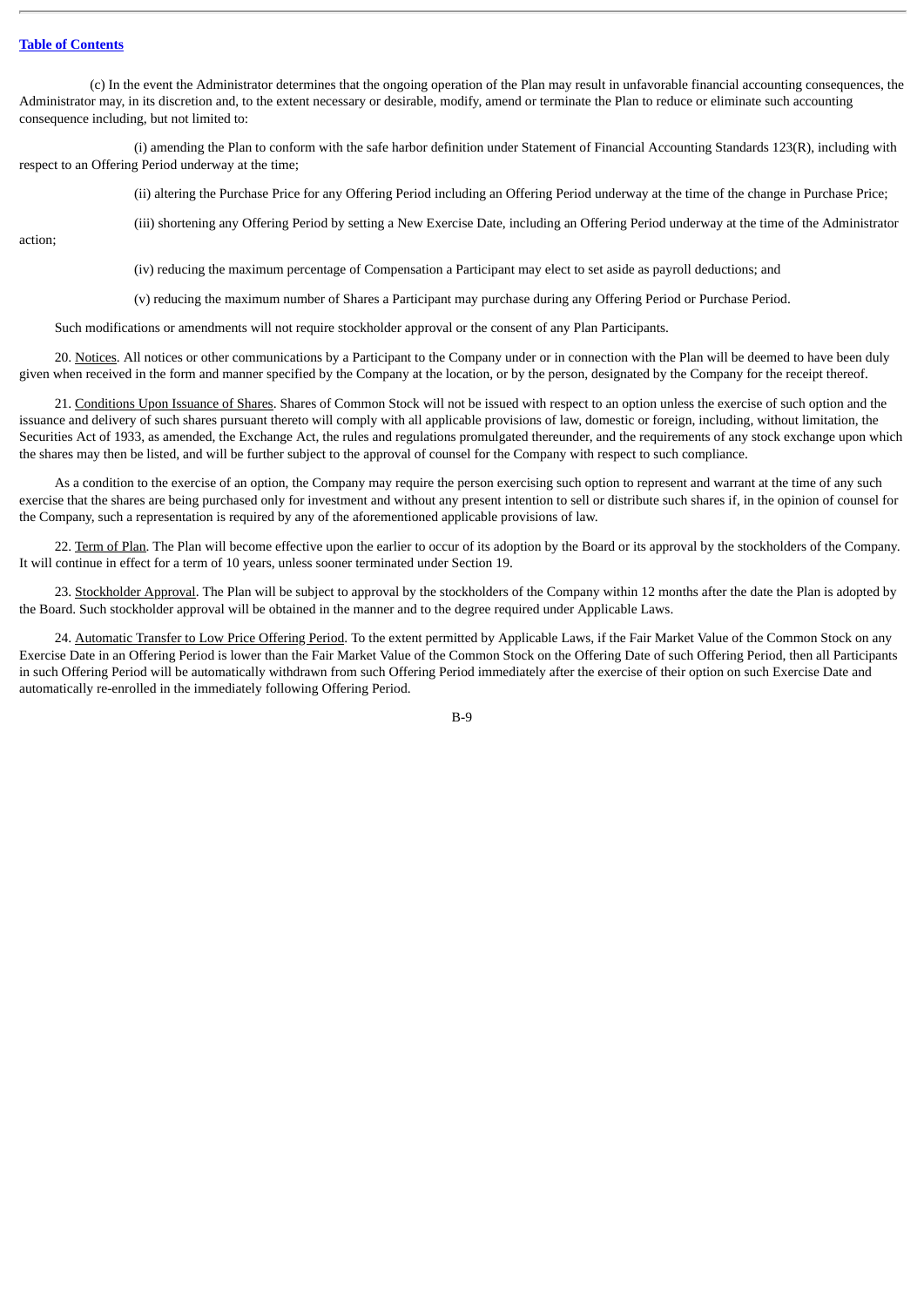# **EXHIBIT A**

**BROCADE COMMUNICATIONS SYSTEMS, INC. 2009 EMPLOYEE STOCK PURCHASE PLAN SUBSCRIPTION AGREEMENT**

**[AS PROVIDED BY E\*TRADE]**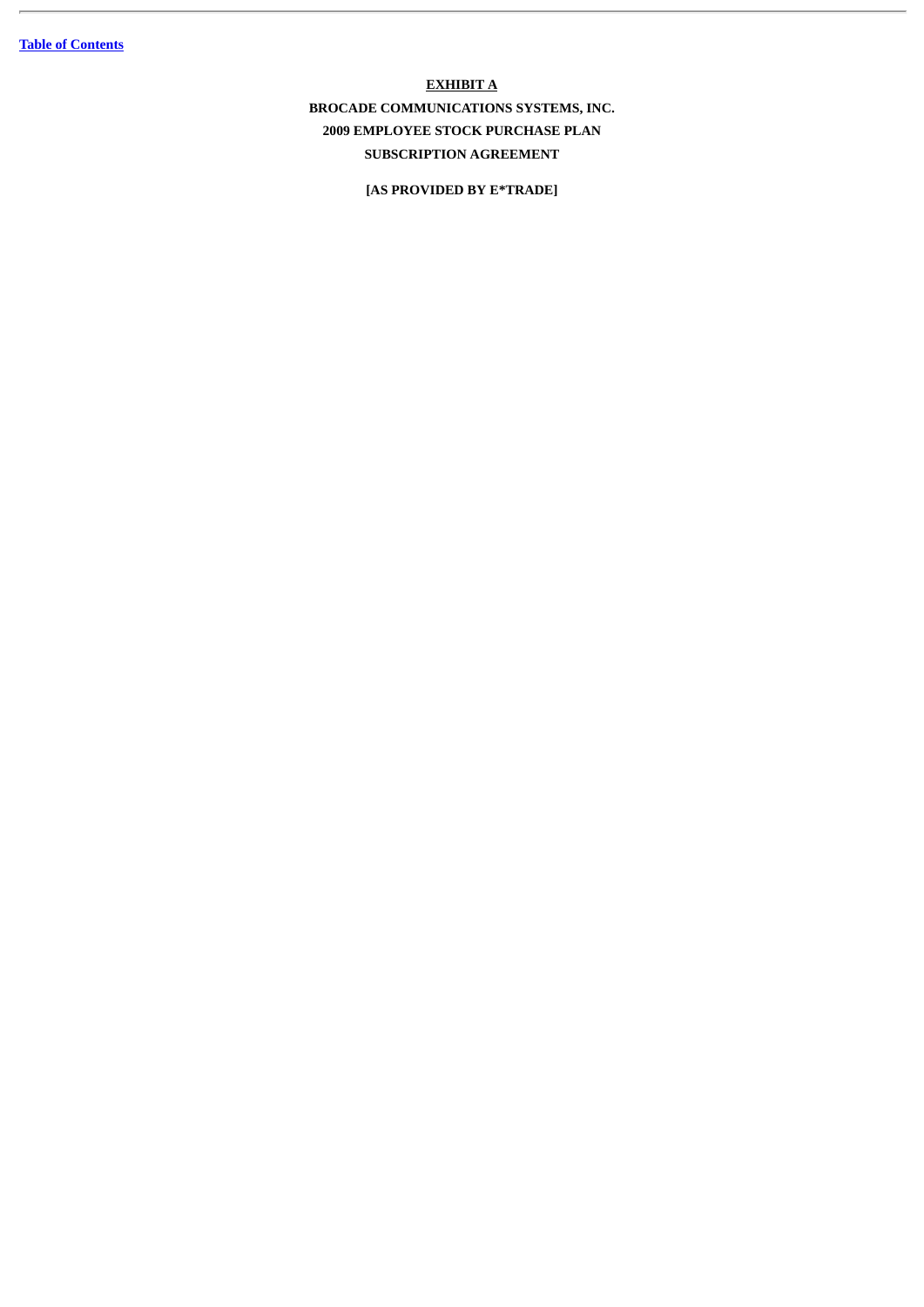**EXHIBIT B BROCADE COMMUNICATIONS SYSTEMS, INC. 2009 EMPLOYEE STOCK PURCHASE PLAN NOTICE OF WITHDRAWAL**

**[AS PROVIDED BY E\*TRADE]**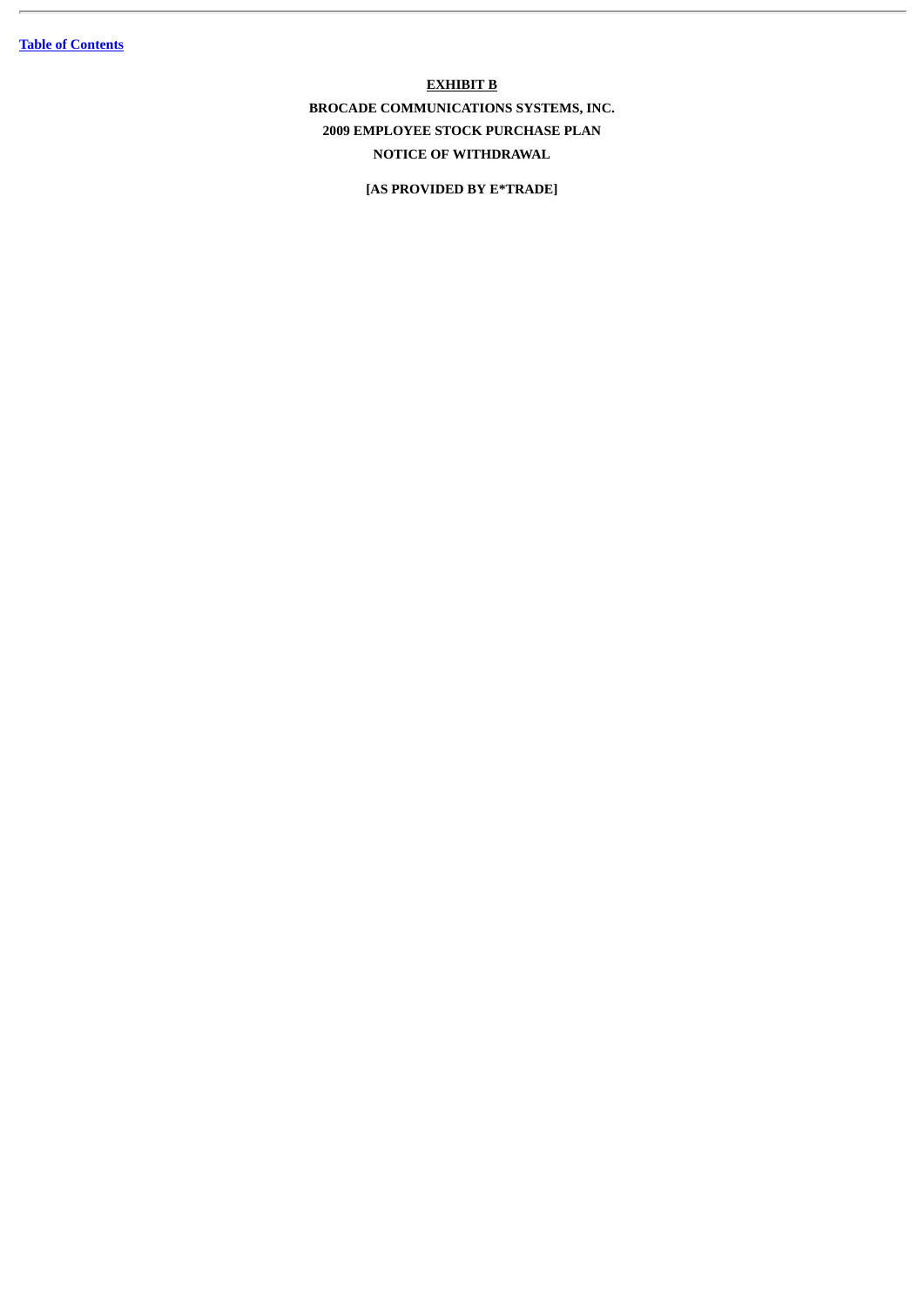# **MAP AND DIRECTIONS TO BROCADE COMMUNICATIONS SYSTEMS, INC.**

**Brocade Communications Systems, Inc. 130 Holger Way San Jose, CA 95134**



# **From San Francisco — Traveling South on Interstate 280**

- South on Interstate 280 and take the Highway 85 N exit toward Mountain View.
- Take the 237 E exit towards Alviso/Milpitas.
- Take the North First Street exit, and turn left onto North First Street.
- Turn left at Holger Way.
- Turn left into the Brocade parking garage at 130 Holger Way.

# **From San Francisco — Traveling South on Highway 101**

- South on Highway 101 and take the Highway 237 E exit toward Alviso/Milpitas.
- Take the North First Street exit, and turn left onto North First Street.
- Turn left at Holger Way.
- Turn left into the Brocade parking garage at 130 Holger Way.

# **From San Jose — Traveling North on Highway 101**

- North on Highway 101 and take Interstate 880 N toward Oakland.
- Take the Montague Expressway W exit and merge onto Montague Expressway.
- Turn right at North First Street.
- Turn right at Holger Way.
- Turn left into the Brocade parking garage at 130 Holger Way.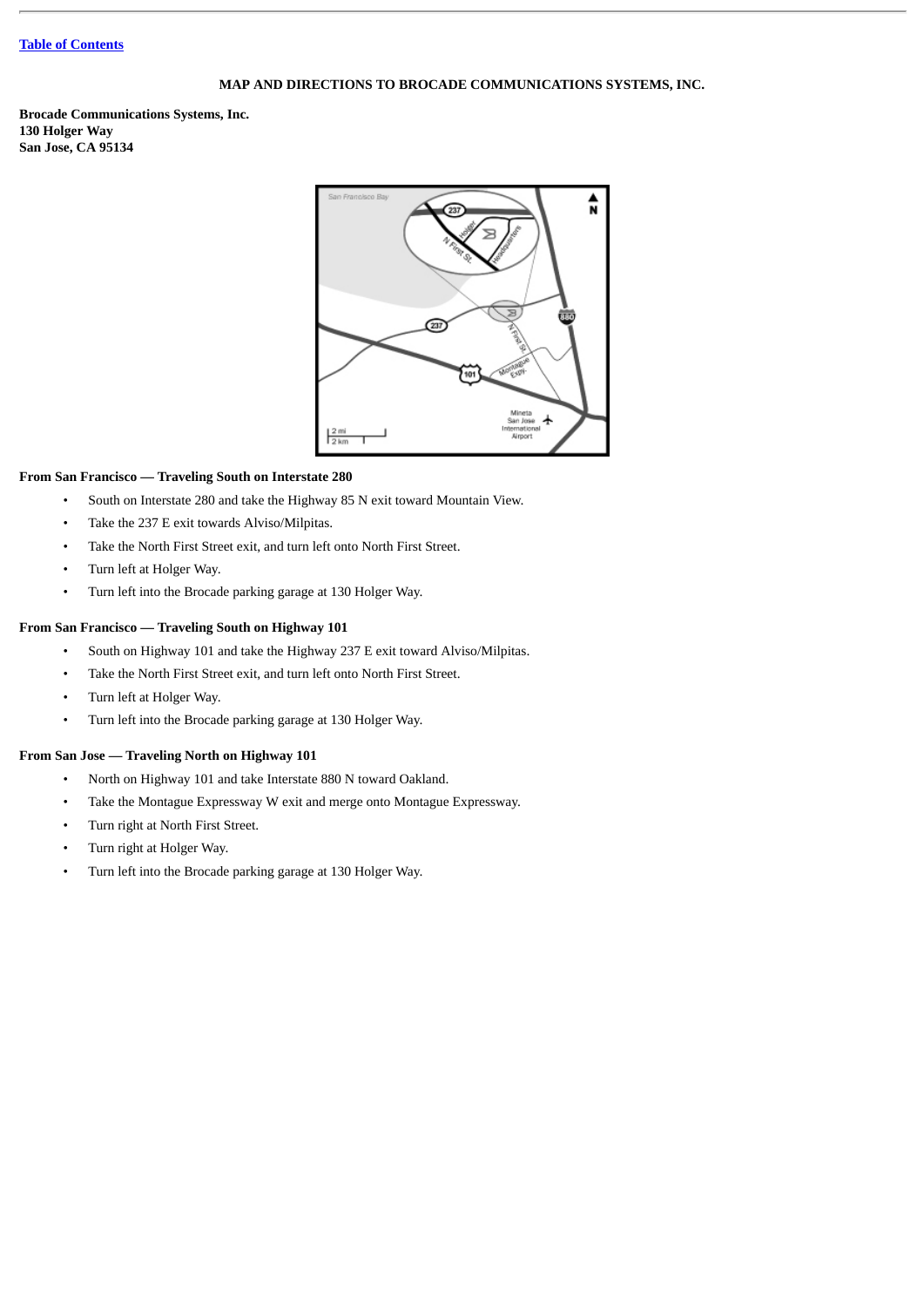

Shareowner Services<sup>SM</sup> P.O. Box 64945 St. Paul, MN 55164-0945

Address Change? Mark box, sign, and indicate changes below: □

# **COMPANY #**

TO VOTE BY INTERNET OR TELEPHONE, SEE REVERSE SIDE OF THIS PROXY CARD.

# *TO VOTE BY MAIL AS THE BOARD OF DIRECTORS RECOMMENDS ON ALL ITEMS BELOW, SIMPLY SIGN, DATE, AND RETURN THIS PROXY CARD.*

# **The Board of Directors Recommends a Vote FOR each of the Nominees Listed in Proposal 1, a Vote FOR Proposals 2, 3, 4 and 5.**

**1.** Election of directors:

| <b>FOR</b> | <b>AGAINST</b> | <b>ABSTAIN</b> |
|------------|----------------|----------------|
|            |                |                |
|            |                |                |
|            |                |                |
|            |                |                |
|            |                |                |
|            |                |                |
|            |                |                |

| 2. Non-binding advisory resolution to approve executive compensation                                                                                                                   | $\Box$ For | $\Box$ Against | Abstain        |
|----------------------------------------------------------------------------------------------------------------------------------------------------------------------------------------|------------|----------------|----------------|
| 3. Approval of the amendment to the 2009 Stock Plan                                                                                                                                    | $\Box$ For | $\Box$ Against | $\Box$ Abstain |
| 4. Approval of the amendment to the 2009 Employee Stock Purchase Plan                                                                                                                  | $\Box$ For | $\Box$ Against | $\Box$ Abstain |
| 5. Ratification of the appointment of KPMG LLP as the independent registered public accountants of<br>Brocade Communications Systems, Inc. for the fiscal year ending October 27, 2012 | $\Box$ For | $\Box$ Against | Abstain        |

# **THIS PROXY WHEN PROPERLY EXECUTED WILL BE VOTED AS DIRECTED OR, IF NO DIRECTION IS GIVEN, WILL BE VOTED AS THE BOARD RECOMMENDS.**

Date

### Signature(s) in Box

Please sign exactly as your name(s) appears on the Proxy. If held in joint tenancy, all persons should sign. Trustees, administrators, etc., should include title and authority. Corporations should provide full name of corporation and title of authorized officer signing the Proxy.